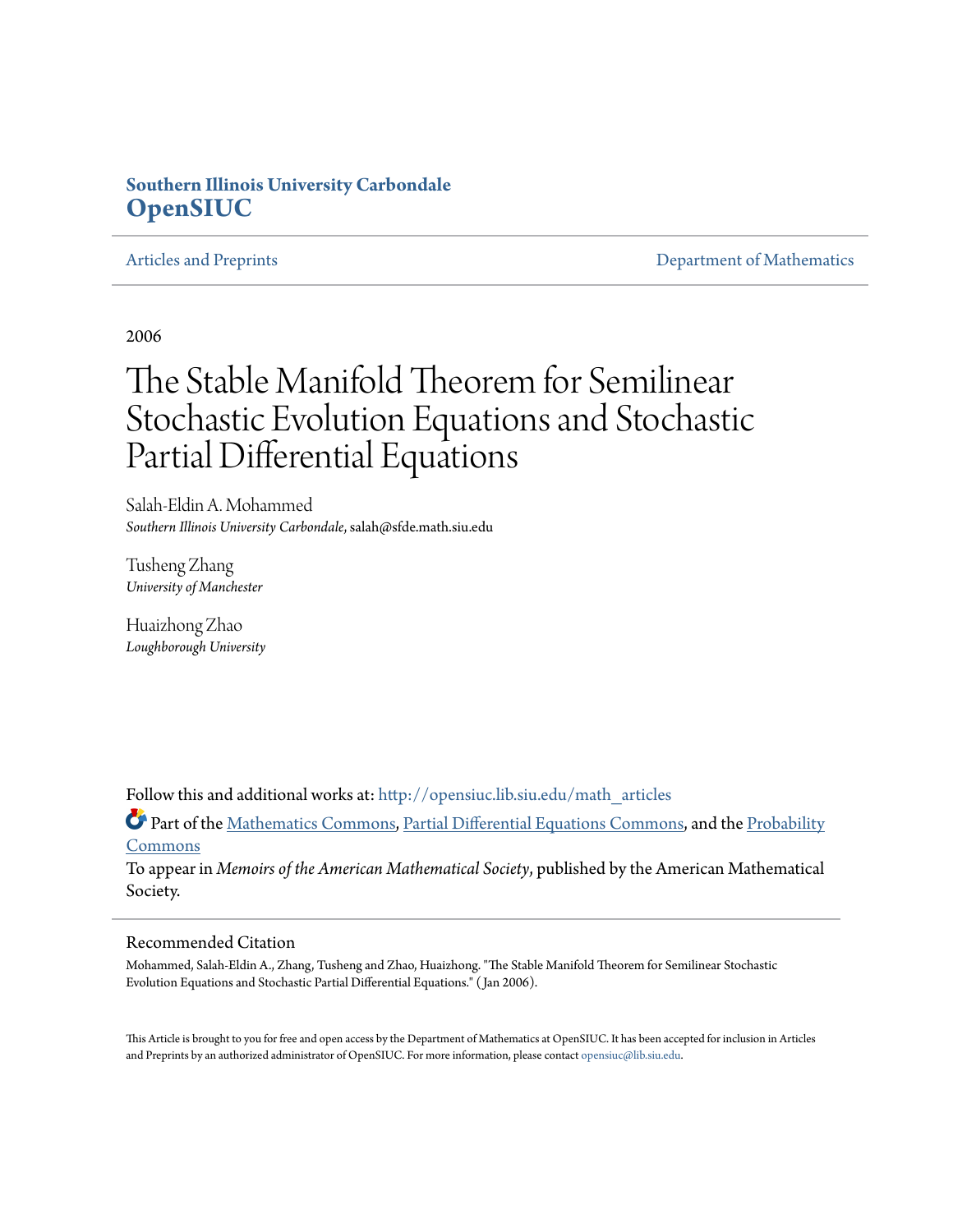# THE STABLE MANIFOLD THEOREM FOR SEMILINEAR STOCHASTIC EVOLUTION EQUATIONS AND STOCHASTIC PARTIAL DIFFERENTIAL EQUATIONS∗

#### Salah-Eldin A. Mohammed, Tusheng Zhang, and Huaizhong Zhao

#### June 10, 2006

Abstract. The main objective of this paper is to characterize the pathwise local structure of solutions of semilinear stochastic evolution equations (see's) and stochastic partial differential equations (spde's) near stationary solutions. Such characterization is realized through the long-term behavior of the solution field near stationary points. The analysis falls in two parts 1, 2. In Part 1, we prove general existence and compactness theorems for  $C<sup>k</sup>$ -cocycles of semilinear see's and spde's. Our results cover a large class of semilinear see's as well as certain semilinear spde's with Lipschitz and non-Lipschitz terms such as stochastic reaction diffusion equations and the stochastic Burgers equation with additive infinitedimensional noise. In Part 2, stationary solutions are viewed as cocycle-invariant random points in the infinite-dimensional state space. The pathwise local structure of solutions of semilinear see's and spde's near stationary solutions is described in terms of the almost sure longtime behavior of trajectories of the equation in relation to the stationary solution. More specifically, we establish local stable manifold theorems for semilinear see's and spde's (Theorems 2.4.1-2.4.4). These results give smooth stable and unstable manifolds in the neighborhood of a hyperbolic stationary solution of the underlying stochastic equation. The stable and unstable manifolds are stationary, live in a stationary tubular neighborhood of the stationary solution and are asymptotically invariant under the stochastic semiflow of the see/spde. Furthermore, the local stable and unstable manifolds intersect transversally at the stationary point, and the unstable manifolds have fixed finite dimension. The proof uses infinite-dimensional multiplicative ergodic theory techniques, interpolation and perfection arguments (Theorem 2.2.1).

Typeset by AMS-TEX

<sup>∗</sup> To appear in Memoirs of the American Mathematical Society. 1991 Mathematics Subject Classification. Primary 60H10, 60H20;

Secondary 60H25.

Key words and phrases. Stochastic semiflow,  $C<sup>k</sup>$  cocycle, stochastic evolution equation (see), stochastic partial differential equation (spde), multiplicative ergodic theorem, stationary solution, hyperbolicity, local stable (unstable) manifolds..

The research of the first author is supported in part by NSF Grants DMS-9703852, DMS-9975462 and DMS-0203368.

The research of the second author is supported in part by EPSRC Grant GR/R91144.

The research of the third author is supported in part by EPSRC Grants GR/R69518 and GR/R93582.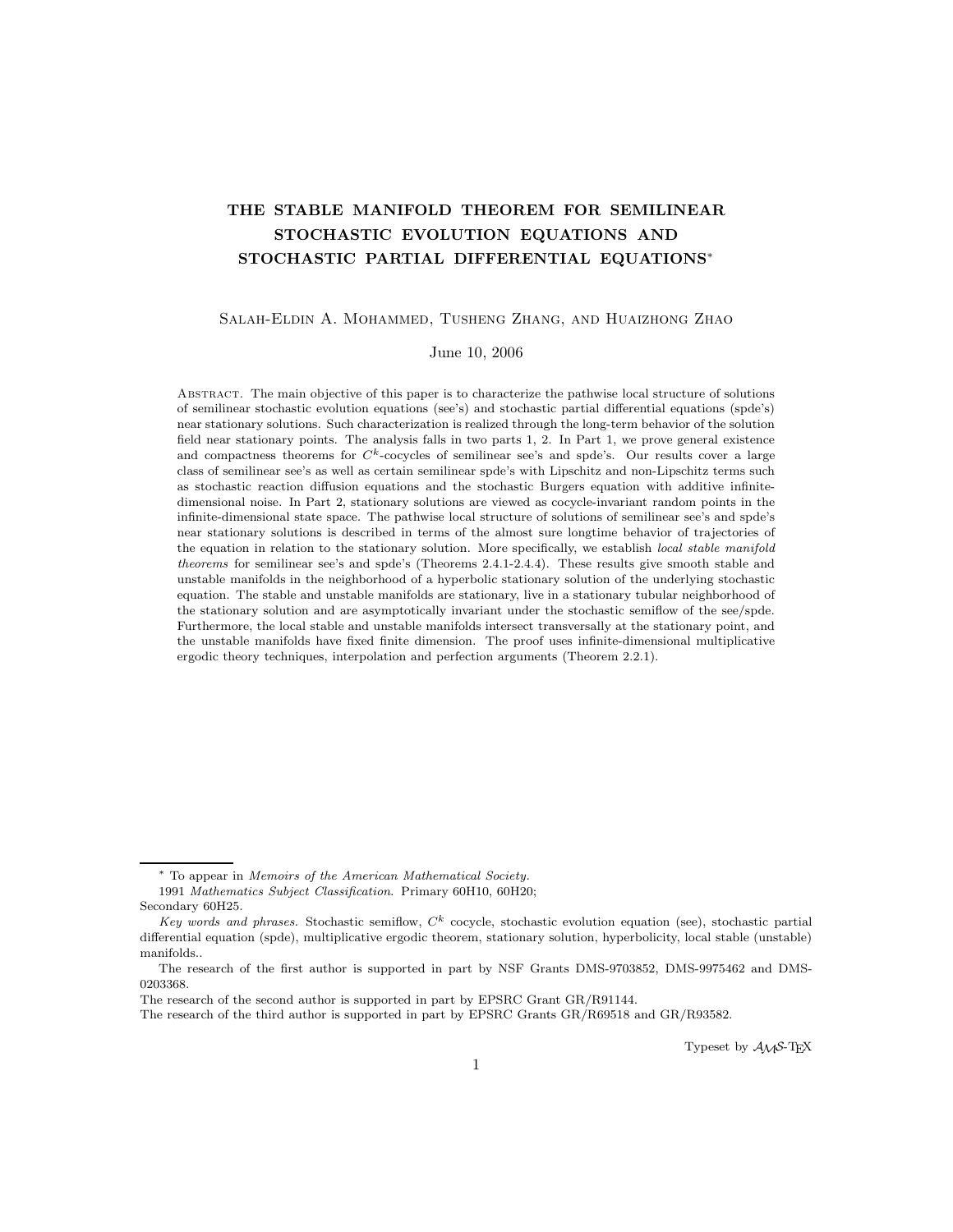## Table of Contents

| Introduction    |                                                        |                                                                   | 1  |
|-----------------|--------------------------------------------------------|-------------------------------------------------------------------|----|
| Part 1          | The stochastic semiflow                                |                                                                   |    |
| §1.1            | Basic concepts                                         |                                                                   | 3  |
| §1.2            | Flows and cocycles of semilinear see's                 |                                                                   | 4  |
|                 | (a)                                                    | Linear see's                                                      | 5  |
|                 | (b)                                                    | Semilinear see's                                                  | 23 |
| §1.3            | Semilinear spote's: Lipschitz nonlinearity             |                                                                   | 31 |
| §1.4            | Semilinear spde's: Non-Lipschitz nonlinearity          |                                                                   | 40 |
|                 | (a)                                                    | Stochastic reaction diffusion equations                           | 40 |
|                 | (b)                                                    | Burgers equation with additive noise                              | 53 |
| Part 2          | Existence of stable and unstable manifolds             |                                                                   |    |
| §2.1            | Hyperbolicity of a stationary trajectory               |                                                                   | 62 |
| §2.2            | The nonlinear ergodic theorem                          |                                                                   | 66 |
| §2.3            | Proof of the local stable manifold theorem             |                                                                   | 70 |
| §2.4            | The local stable manifold theorem for see's and spde's |                                                                   | 87 |
|                 | (a)                                                    | See's: Additive noise                                             | 87 |
|                 | (b)                                                    | Semilinear see's: Linear noise                                    | 91 |
|                 | (c)                                                    | Semilinear parabolic spde's: Lipschitz nonlinearity               | 92 |
|                 | (d)                                                    | Stochastic reaction diffusion equations: Dissipative nonlinearity | 93 |
|                 | (e)                                                    | Stochastic Burgers equation: Additive noise                       | 93 |
| Acknowledgments |                                                        |                                                                   | 94 |
| Bibliography    |                                                        |                                                                   | 94 |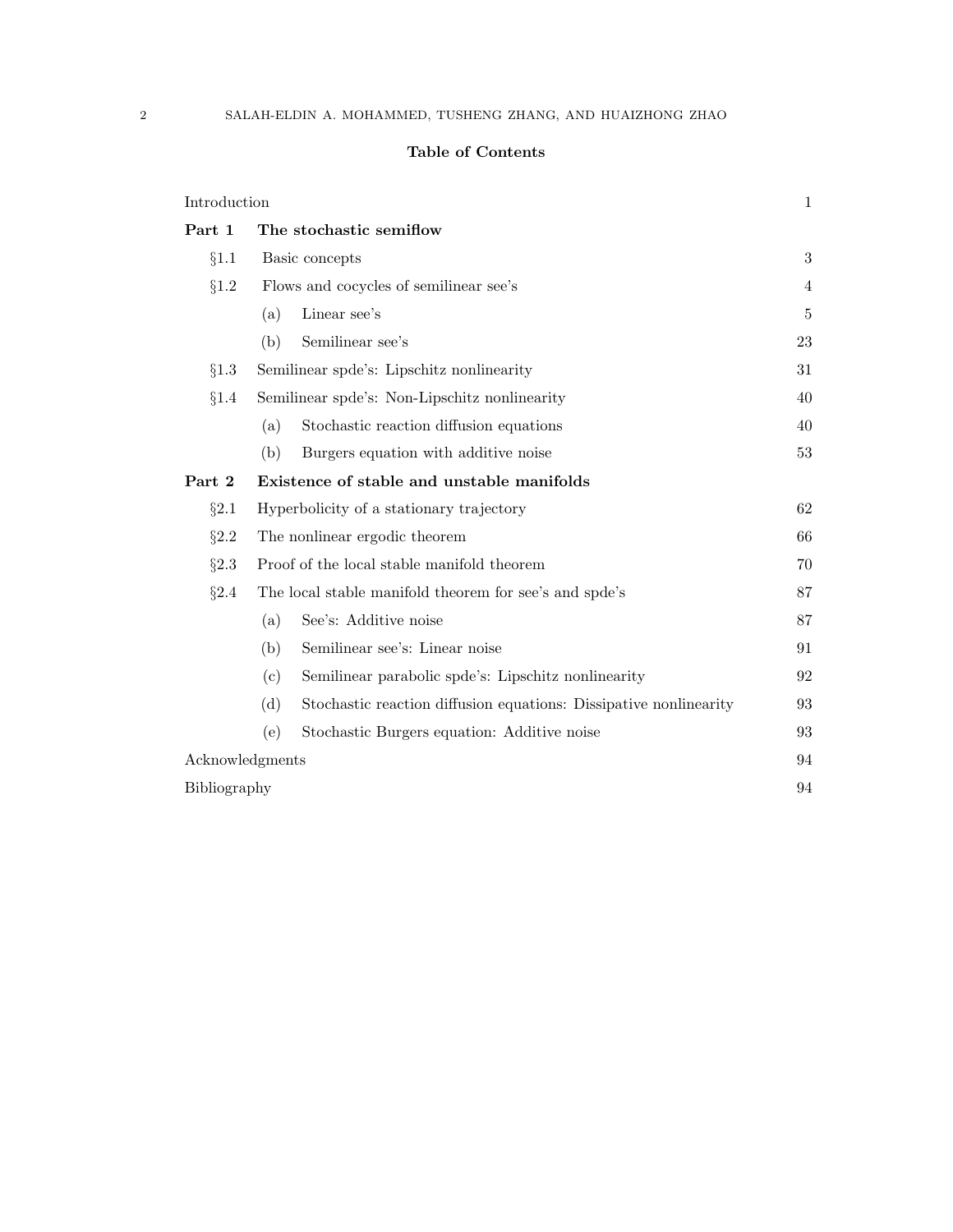#### Introduction

The construction of local stable and unstable manifolds near hyperbolic equilibria is a fundamental problem in deterministic and stochastic dynamical systems. The significance of these invariant manifolds consists in a characterization of the local behavior of the dynamical system in terms of longtime asymptotics of its trajectories near a stationary point. In recent years, it has been established that local stable/unstable manifolds exist for finite-dimensional stochastic ordinary differential equations (sode's) ([M-S.2]) and stochastic systems with finite memory (viz. stochastic functional differential equations (sfde's))([M-S.1]). On the other hand, existence of such manifolds for nonlinear stochastic evolution equations (see's) and stochastic partial differential equations (spde's) has been an open problem since the early nineties ([F-S], [B-F], [B-F.1]).

In [F-S], the existence of a random evolution operator and its Lyapunov spectrum is established for a linear stochastic heat equation on a bounded Euclidean domain, driven by finite-dimensional white noise. For linear see's with finite-dimensional white noise, a stochastic semi-flow (i.e. random evolution operator) was obtained in [B-F]. Subsequent work on the dynamics of nonlinear spde's has focused mainly on the question of existence of *continuous* semiflows and the existence and uniqueness of invariant measures and/or stationary solutions. Recent results on the existence of global invariant, stable/unstable manifolds (through a fixed point) for semilinear see's are given in ([D-L-S.1],[D-L-S.2]). The results in ([D-L-S.1], [D-L-S.2]) assume that the see is driven by multiplicative one-dimensional Brownian motion, with the nonlinear term having a global Lipschitz constant that is sufficiently small relative to the spectral gaps of the second-order linear operator. The latter spectral gap condition in ([D-L-S.1], [D-L-S.2]) is dictated by the use of the contraction mapping theorem.

The main objective of this article is to establish the existence of local stable and unstable manifolds near stationary solutions of semilinear stochastic evolution equations (see's) and stochastic partial differential equations (spde's). Our approach consists in the following two major undertakings:

- $\bullet$  A construction of a sufficiently Fréchet differentiable, locally compact cocycle for mild/weak trajectories of the see or the spde. Part 1 of this paper is devoted to detailing the construction of the cocycle.
- The application of classical nonlinear ergodic theory techniques developed by Oseledec [O] and Ruelle [Ru.2] in order to study the local structure of the above cocycle in a neighborhood of a hyperbolic stationary point. This structure characterizes-via stable/unstable manifolds-the asymptotic stability of the cocycle near the stationary point.

The problem of existence of semiflows for see's and spde's is a nontrivial one, mainly due to the well-established fact that finite-dimensional methods for constructing (even continuous) stochastic flows break down in the infinite-dimensional setting of spde's and see's. In particular, Kolmogorov's continuity theorem fails for random fields parametrized by infinite-dimensional Hilbert spaces ([Mo.1], pp. 144-149, [Sk], [Mo.2]). (Cf. also [F.1], [F.2], [D-Z.1], pp. 246-248). In view of the failure of Kolmogorov's theorem, issues of perfection of the infinite-dimensional semiflow and its ergodic properties are of prime importance because it is necessary to extend Ruelle's discrete-time multiplicative ergodic theory to a continuous time setting. On the other hand, there is a significant body of literature on the existence of perfect finite-dimensional stochastic flows and cocycles generated by stochastic ordinary differential equations in Euclidean space or finite-dimensional manifolds. For more details on the existence and regularity of finite-dimensional stochastic flows, the reader may refer to  $[C], [I-W], [Ku], [A-S], [M-S.4], [M-S.3], [A], [M-S.2],$  and the references therein. Needless to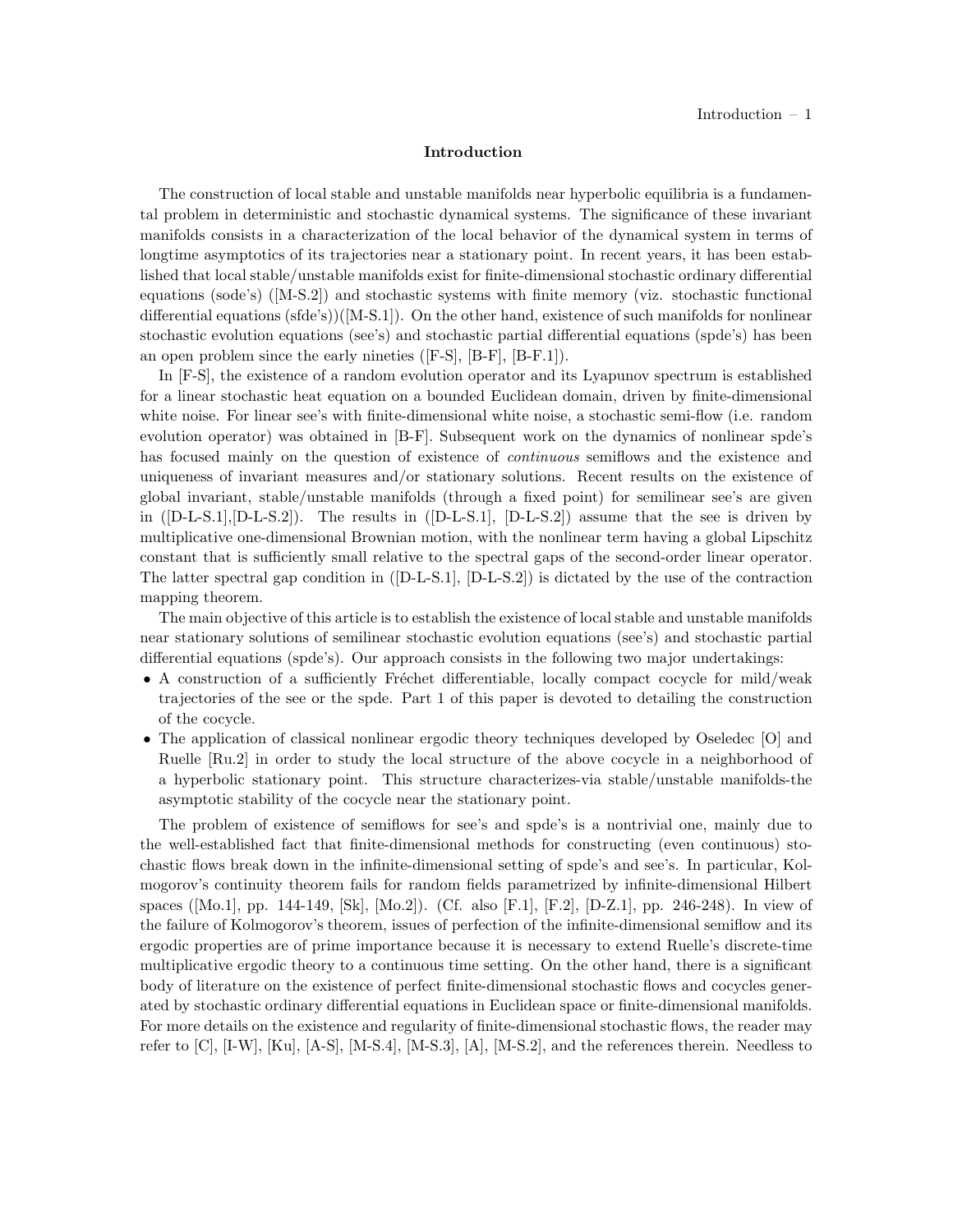say that, in these works, Kolmogorov's continuity theorem plays a central role in the construction of the underlying finite-dimensional stochastic flows.

In Part 1 of this article, we show the existence of smooth locally compact perfect cocycles for mild solutions of semilinear see's and spde's. This is achieved in the see case by a combination of a chaos-type expansion and suitable lifting and variational techniques, and for spde's by using stochastic variational representations and methods from deterministic pde's. More specifically, for see's in Hilbert space, our construction employs a "chaos-type" representation in the Hilbert-Schmidt operators, using the linear terms of the see (Theorems 1.2.1-1.2.4). This technique bypasses the need for Kolmogorov's continuity theorem and appears to be new. A variational technique is then employed in order to handle the nonlinear terms (Theorem 1.2.6). Applications to specific classes of spde's are given. In particular, we obtain smooth stochastic semiflows for semilinear spde's driven by cylindrical Brownian motion (Theorem 1.3.5). In these applications, it turns out that in addition to smoothness of the nonlinear terms, one requires some level of dissipativity or Lipschitz continuity in order to guarantee the existence of smooth globally defined semiflows. Specific examples of spde's include semilinear parabolic spde's with Lipschitz nonlinearities (Theorem 1.3.5), stochastic reaction diffusion equations (Theorems 1.4.1, 1.4.2) and stochastic Burgers equations with additive infinite-dimensional noise (Theorem 1.4.3).

As indicated above, the existence of a smooth semiflow is a necessary tool for constructing local stable and unstable manifolds for see's and spde's near a hyperbolic stationary random point, ala work of Oseledec-Ruelle ([O], [Ru.1], [Ru.2]). The construction of these stable/unstable manifolds is the main objective of the analysis in Part 2 of this article. Stationary points correspond to stationary solutions of the see/spde, and are random points invariant under the perfect cocycle constructed in Part 1. Hyperbolicity of a stationary point is defined via the Lyapunov spectrum of the linearization of the cocycle. Using Kingman's subadditive ergodic theorem and Ruelle's discrete nonlinear multiplicative ergodic theory techniques, appropriate estimates are developed in order to control the excursions of the nonlinear cocycle between discrete time points. Thus, perfect versions of the local stable and unstable manifolds are constructed within a stationary neighborhood of the hyperbolic equilibrium. Furthermore, it is shown in this part that the local stable/unstable manifolds are transversal and asymptotically invariant under the nonlinear cocycle. The unstable manifolds are finite-dimensional with fixed (non-random) dimension. These results are referred to collectively as local stable manifold theorems. Local stable manifold theorems are established for various classes of semilinear see's and spde's (Theorems 2.4.1-2.4.4). In particular, our results cover semilinear see's, stochastic parabolic equations, stochastic reaction-diffusion equations, and Burgers equation with additive infinite-dimensional noise in  $L^2([0,1])$ .

From the viewpoint of spde's, the results in this article go well beyond standard issues of existence, uniqueness of mild/weak solutions, existence and ergodicity of the invariant measure. These fundamental issues have occupied the spde community for a long time and are well-studied (cf. for example [Wa], [D-Z.1], [D-Z.2], [Si.1], [Si.2], [C-K-S]). Since the main objective of the present article is to characterize "generic" a.s. local behavior of the stochastic semiflow near equilibria, emphasis is placed largely on issues of hyperbolicity of the stationary solutions rather than existence and uniqueness/ergodicity of the invariant measure. From a dynamical systems point of view, it is needless to say that ergodicity of the stationary solution is a non-generic property. In general, as in the deterministic case, finite and infinite-dimensional stochastic dynamical systems admit more than one stationary point. The stochastic dynamics in a regime with multiple equilibria is not well-understood.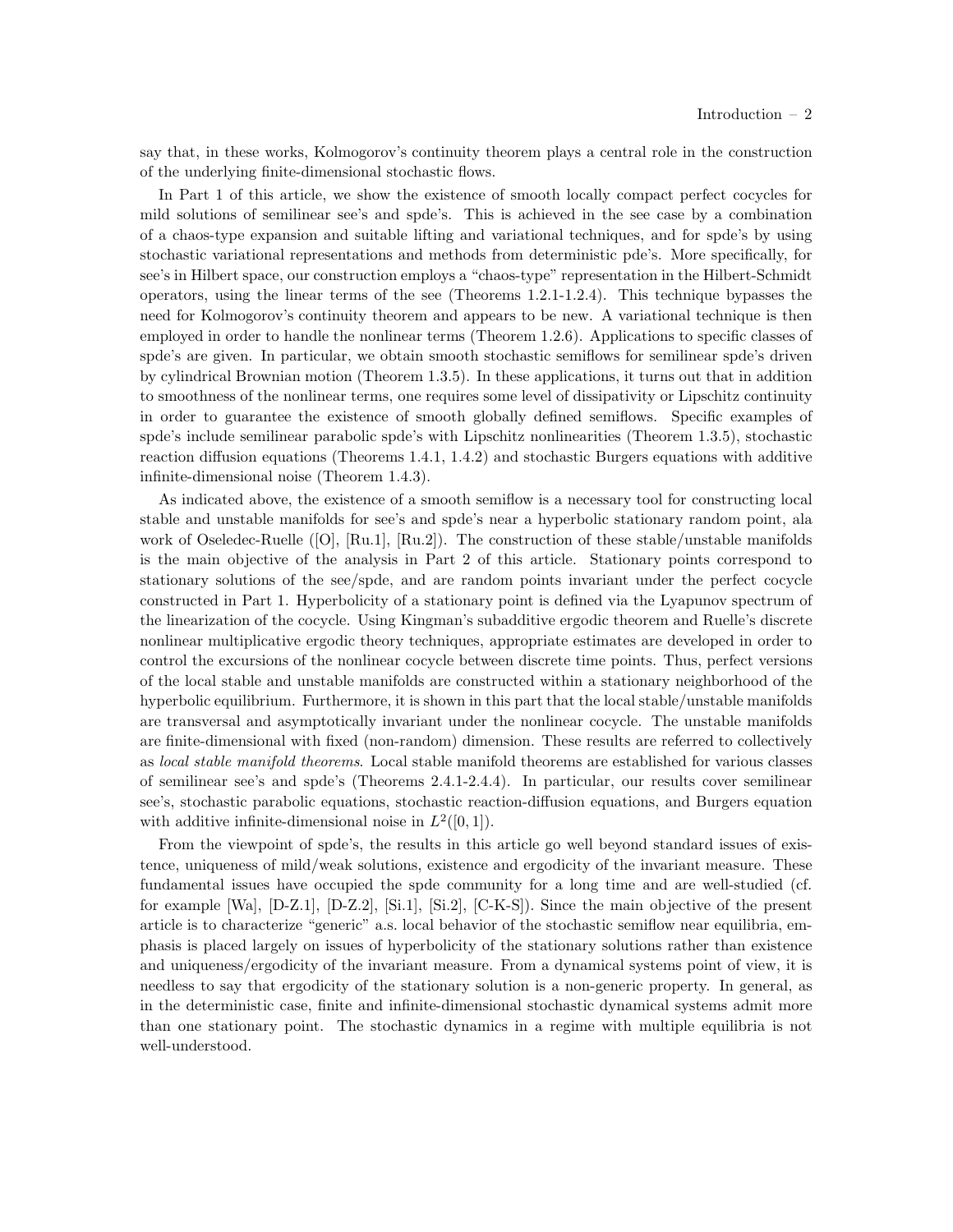Finally, it should be noted that the case of *nonlinear* multiplicative noise is largely open: It is not known to us if see's driven by nonlinear multidimensional white noise admit perfect (smooth, or even continuous) cocycles. The issue of existence of stationary solutions for spde's driven by nonlinear white noise and their relation to backward sde's is being investigated in [Z-Z].

#### Part 1

#### The Stochastic Semiflow

#### 1.1. BASIC CONCEPTS

This part of our article is devoted to the contruction of Fréchet smooth stochastic semiflows for mild and weak solutions of semilinear see's and spde's.

In Theorem 1.2.6, it is shown that mild solutions of semilinear see's in a Hilbert space  $H$  generate smooth perfect locally compacting cocycles. The construction of the cocycle for semilinear see's is based on the following new strategy, which bypasses the need for Kolmogorov's continuity theorem: • We "lift" the linear terms of the see to the Hilbert-Schmidt operators  $L_2(H)$ .

- We represent the mild solution of the linear see as a "chaos-type" series expansion living in the
- Hilbert space  $L_2(H)$  of Hilbert-Schmidt operators on H (Theorems 1.2.1-1.2.3).
- Using a variational technique, the mild solution of the full semilinear see is represented in terms of the linear cocycle constructed above (Theorems 1.2.1-1.2.4). This part of the strategy requires the non-linear part of the see to satisfy a Lipschitz condition (Theorem 1.2.6).

Similar variational techniques are used to construct smooth cocycles for weak solutions of specific classes of spde's. In particular, we obtain smooth stochastic semiflows for semilinear spde's driven by cylindrical Brownian motion. In these applications, it turns out that in addition to smoothness of the non-linear terms, one requires some level of dissipativity or Lipschitz continuity, e.g. the stochastic heat equation (Theorem 1.3.5), the stochastic reaction diffusion equation (Theorems 1.4.1, 1.4.2) and stochastic Burgers equation with additive infinite-dimensional noise (Theorem 1.4.3).

We begin by formulating the ideas of a *stochastic semiflow* and a *cocycle* which are central to the analysis in this work.

Let  $(\Omega, \mathcal{F}, P)$  be a probability space. Denote by  $\bar{\mathcal{F}}$  the P-completion of  $\mathcal{F}$ , and let  $(\Omega, \bar{\mathcal{F}}, (\mathcal{F}_t)_{t>0}, P)$ be a complete filtered probability space satisfying the usual conditions ([Pr]). Denote  $\Delta := \{(s, t) \in$  $\mathbf{R}^2: 0 \leq s \leq t\}$ , and  $\mathbf{R}^+ := [0, \infty)$ . For a topological space E, let  $\mathcal{B}(E)$  denote its Borel  $\sigma$ -algebra.

Let k be a positive integer and  $0 < \epsilon \leq 1$ . If E and N are real Banach spaces, we will denote by  $L^{(k)}(E, N)$  the Banach space of all k-multilinear maps  $A : E^k \to N$  with the uniform norm  $||A|| := \sup{ |A(v_1, v_2, \dots, v_k)| : v_i \in E, |v_i| \leq 1, i = 1, \dots, k \}.$  Suppose  $U \subseteq E$  is an open set. A map  $f: U \to N$  is said to be of class  $C^{k,\epsilon}$  if it is  $C^k$  and if  $D^{(k)}f: U \to L^{(k)}(E,N)$  is  $\epsilon$ -Hölder continuous on bounded sets in U. A  $C^{k,\epsilon}$  map  $f: U \to N$  is said to be of class  $C_b^{k,\epsilon}$  if all its derivatives  $D^{(j)}f, 1 \leq j \leq k$ , are globally bounded on U, and  $D^{(k)}f$  is  $\epsilon$ -Hölder continuous on U. A mapping  $\tilde{f} : [0,T] \times U \to N$  is of class  $C^{k,\epsilon}$  in the second variable uniformly with respect to the first if for each  $t \in [0, T]$ ,  $\tilde{f}(t, \cdot)$  is  $C^{k,\epsilon}$  on U, for every bounded set  $U_0 \subseteq U$  the spatial partial derivatives  $D^{(j)}\tilde{f}(t,x), j=1,\dots,k$ , are uniformly bounded in  $(t,x)\in[0,T]\times U_0$  and the corresponding  $\epsilon$ -Hölder constant of  $D^{(k)}\tilde{f}(t,\cdot)|U_0$  is uniformly bounded in  $t\in[0,T]$ .

The following definitions are crucial to the developments in this article.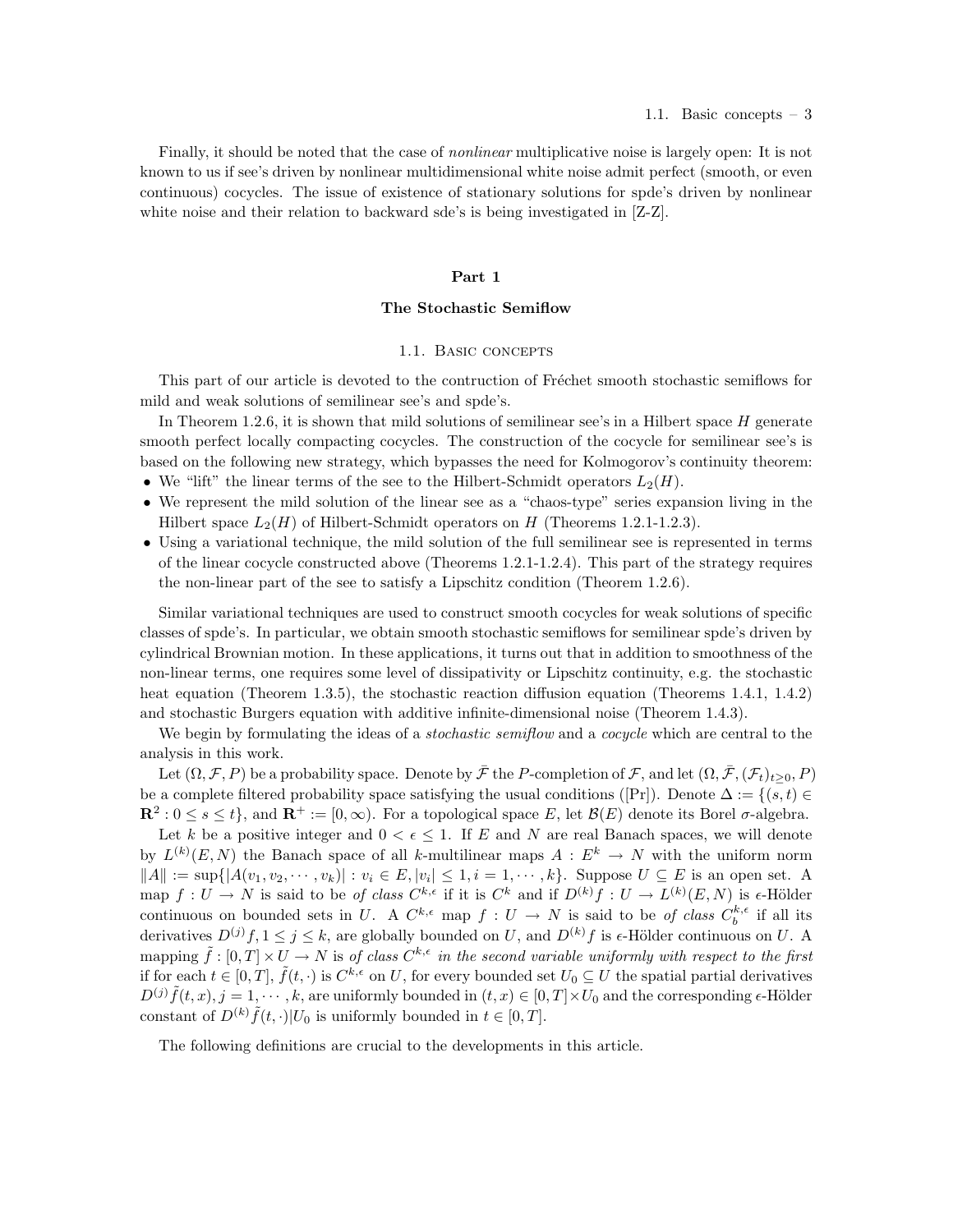**Definition 1.1.1.** Let E be a Banach space, k a non-negative integer and  $\epsilon \in (0,1]$ . A stochastic  $C^{k,\epsilon}$  semiflow on E is a random field  $V : \Delta \times E \times \Omega \to E$  satisfying the following properties: (i) V is  $(\mathcal{B}(\Delta) \otimes \mathcal{B}(E) \otimes \mathcal{F}, \mathcal{B}(E))$ -measurable.

- (ii) For each  $\omega \in \Omega$ , the map  $\Delta \times E \ni (s, t, x) \mapsto V(s, t, x, \omega) \in E$  is continuous.
- (iii) For fixed  $(s, t, \omega) \in \Delta \times \Omega$ , the map  $E \ni x \mapsto X(s, t, x, \omega) \in E$  is  $C^{k, \epsilon}$ .
- (iv) If  $0 \le r \le s \le t$ ,  $\omega \in \Omega$  and  $x \in E$ , then

$$
V(r, t, x, \omega) = V(s, t, V(r, s, x, \omega), \omega).
$$

(v) For all  $(s, x, \omega) \in \mathbf{R}^+ \times E \times \Omega$ , one has  $V(s, s, x, \omega) = x$ .

**Definition 1.1.2.** Let  $\theta : \mathbf{R} \times \Omega \to \Omega$  be a P-preserving  $(\mathcal{B}(\mathbf{R}) \otimes \mathcal{F}, \mathcal{F})$ -measurable group on the probability space  $(\Omega, \mathcal{F}, P)$ , E a Banach space, k a non-negative integer and  $\epsilon \in (0, 1]$ . A  $C^{k,\epsilon}$  perfect cocycle  $(U, \theta)$  on E is a  $(\mathcal{B}(\mathbf{R}^+) \otimes \mathcal{B}(E) \otimes \mathcal{F}, \mathcal{B}(E))$ -measurable random field  $U : \mathbf{R}^+ \times E \times \Omega \to E$ with the following properties:

- (i) For each  $\omega \in \Omega$ , the map  $\mathbb{R}^+ \times E \ni (t, x) \mapsto U(t, x, \omega) \in E$  is continuous; and for fixed  $(t, \omega) \in \mathbf{R}^+ \times \Omega$ , the map  $E \ni x \mapsto U(t, x, \omega) \in E$  is  $C^{k, \epsilon}$ .
- (ii)  $U(t + s, \cdot, \omega) = U(t, \cdot, \theta(s, \omega)) \circ U(s, \cdot, \omega)$  for all  $s, t \in \mathbb{R}^+$  and all  $\omega \in \Omega$ .
- (iii)  $U(0, x, \omega) = x$  for all  $x \in E, \omega \in \Omega$ .

Note that a cocycle  $(U, \theta)$  corresponds to a one-parameter semigroup on  $E \times \Omega$ , viz.

$$
\mathbf{R}^+ \times E \times \Omega \to E \times \Omega
$$
  

$$
(t, (x, \omega)) \mapsto (U(t, x, \omega), \theta(t, \omega))
$$

Fig. 1 illustrates the cocycle property. The vertical solid lines represent random copies of  $E$ sampled according to the probability measure P.

The main objective of this part of our article is to show that under sufficient regularity conditions on the coefficients, a large class of semilinear see's and spde's admits a  $C^{k,\epsilon}$  semiflow  $V : \Delta \times H \times \Omega \to$ H for a suitably chosen state space H with the following property: For every  $x \in H$ ,  $V(t_0, \cdot, x, \cdot)$ coincides a.s. for all  $t \geq t_0$  with the mild/weak solution of the see/spde with initial function x at  $t = t_0$ . In the autonomous case, we show further that the semiflow V generates a cocycle  $(U, \theta)$  on  $H$ , in the sense of Definition 1.1.2 above. The cocycle and its Fréchet derivative are compact in all cases.

#### 1.2. Flows and cocycles of semilinear see's

In this section, we will establish the existence and regularity of semiflows generated by mild solutions of semilinear see's. We will begin with the linear case. In fact, the linear cocycle will be used to represent the mild solution of the semilinear see via a variational formula which transforms the semilinear see to a random integral equation (Theorem 1.2.5). The latter equation plays a key role in establishing the regularity of the stochastic flow of the semilinear see (Theorem 1.2.6).

One should note at this point the fact that Kolmogorov's continuity theorem fails for random fields parametrized by infinite-dimensional spaces. As a simple example, consider the random field  $I: L^2([0,1], \mathbf{R}) \to L^2(\Omega, \mathbf{R})$  defined by the Wiener integral

$$
I(x) := \int_0^1 x(t) dW(t), \quad x \in L^2([0,1], \mathbf{R}),
$$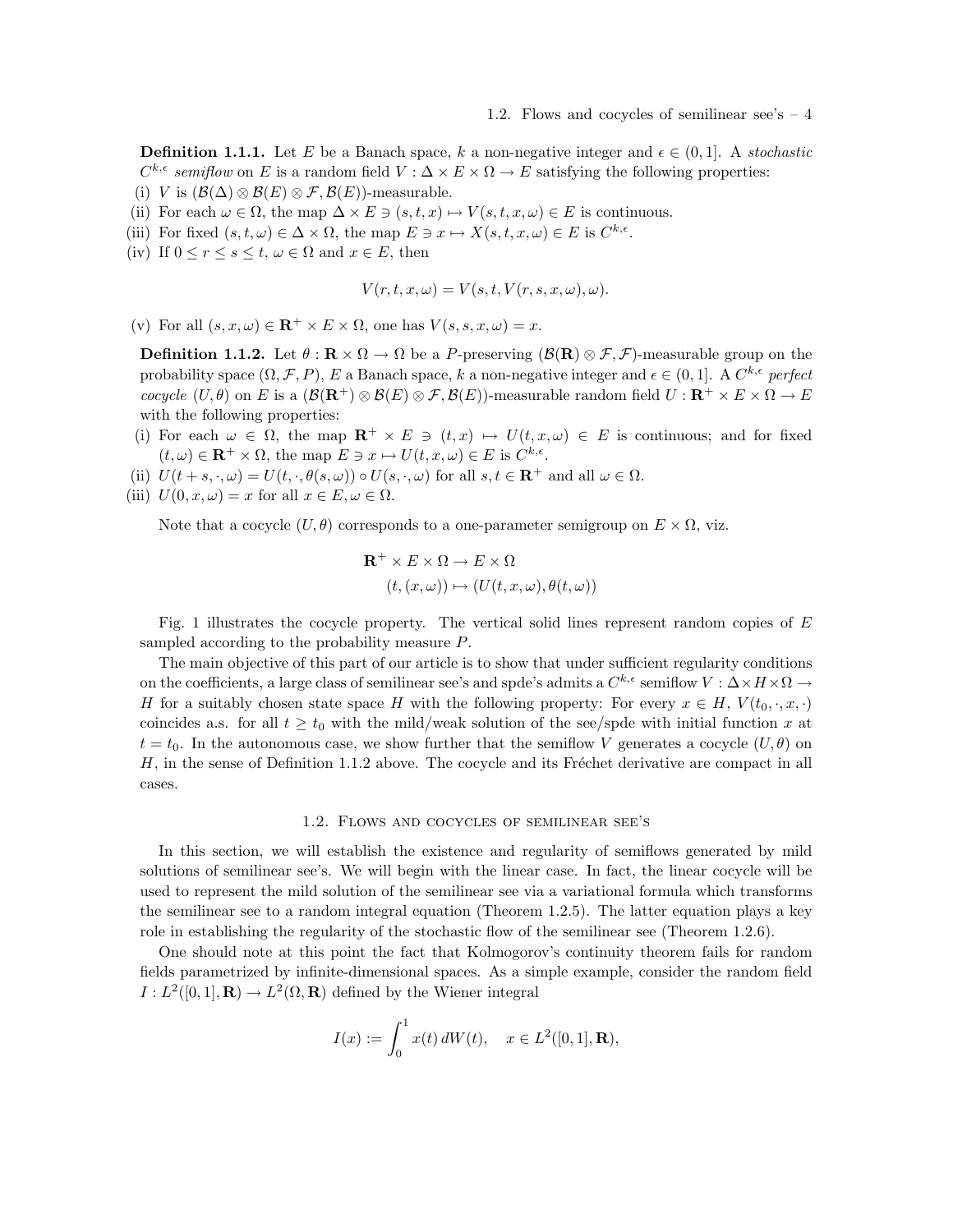1.2. Flows and cocycles of semilinear see's  $-5$ 



Figure 1. The Cocycle Property.

where  $W$  is one-dimensional Brownian motion. The above random field has no continuous (or even linear!) measurable selection  $L^2([0,1], \mathbf{R}) \times \Omega \to \mathbf{R}$  ([Mo.1], pp. 144-148; [Mo.2]).

#### (a) Linear see's

We will first prove the existence of semiflows associated with mild solutions of linear stochastic evolution equations of the form:

(1.2.1) 
$$
du(t, x, \cdot) = -Au(t, x, \cdot)dt + Bu(t, x, \cdot) dW(t), \quad t > 0
$$

$$
u(0, x, \omega) = x \in H.
$$

In the above equation  $A: D(A) \subset H \to H$  is a closed linear operator on a separable real Hilbert space H. Assume that A has a complete orthonormal system of eigenvectors  $\{e_n : n \geq 1\}$  with corresponding positive eigenvalues  $\{\mu_n, n \geq 1\}$ ; i.e.,  $Ae_n = \mu_n e_n$ ,  $n \geq 1$ . Suppose  $-A$  generates a strongly continuous semigroup of bounded linear operators  $T_t : H \to H$ ,  $t \geq 0$ . Let E be a separable Hilbert space and  $W(t)$ ,  $t \geq 0$ , be an E-valued Brownian motion with a separable covariance Hilbert space K, and defined on the canonical complete filtered Wiener space  $(\Omega, \bar{\mathcal{F}}, (\mathcal{F}_t)_{t>0}, P)$ , satisfying the usual conditions. Here  $K \subset E$  is a Hilbert-Schmidt embedding. Indeed,  $\Omega$  is the space of all continuous paths  $\omega : \mathbf{R} \to E$  such that  $\omega(0) = 0$ , furnished with the compact open topology; F is its Borel  $\sigma$ -field; P is Wiener measure on  $\Omega$ ;  $\bar{\mathcal{F}}$  is the P-completion of  $\mathcal{F}$ ; and  $\mathcal{F}_t$  is the P-completion of the sub- $\sigma$ -field of F generated by all evaluations  $\Omega \ni \omega \mapsto \omega(u) \in E$ ,  $u \leq t$ . The Brownian motion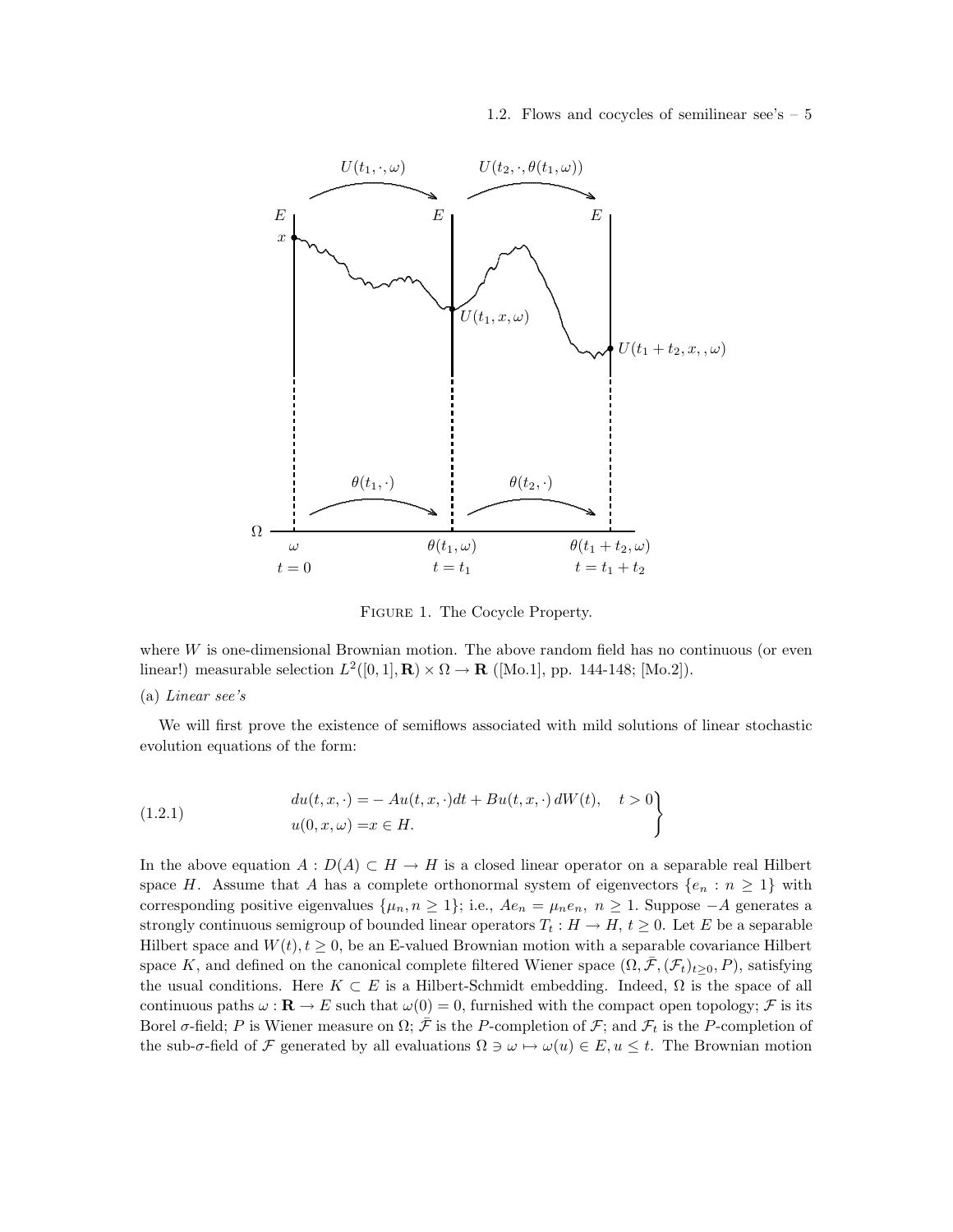is given by

$$
W(t,\omega) := \omega(t), \quad \omega \in \Omega, \, t \in \mathbf{R},
$$

and may be represented by

$$
W(t) = \sum_{k=1}^{\infty} W^k(t) f_k, \quad t \in \mathbf{R},
$$

where  $\{f_k : k \ge 1\}$  is a complete orthonormal basis of K, and  $W^k, k \ge 1$ , are standard independent one-dimensional Wiener processes ([D-Z.1], Chapter 4). Note that, in general, the above series converges in  $E$  but not in  $K$ .

Let  $L(K, H)$  be the Banach space of all bounded linear maps  $T : K \to H$  given the uniform operator norm

$$
||T||_{L(K,H)} := \sup_{\substack{x \in K \\ |x| \le 1}} |T(x)|.
$$

As usual, we let  $L(H)$  be the Banach space of all bounded linear operators  $H \to H$  given the uniform operator norm  $\|\cdot\|_{L(H)}$ .

Denote by  $L_2(K, H) \subset L(K, H)$  the Hilbert space of all Hilbert-Schmidt operators  $S: K \to H$ , given the norm

$$
||S||_2 := \left[\sum_{k=1}^{\infty} |S(f_k)|^2\right]^{1/2},
$$

where | | is the norm on H. In particular,  $L_2(H) \subset L(H)$  stands for the Hilbert space of all Hilbert-Schmidt operators  $S : H \to H$ . It is easy to see that if  $S \in L_2(H)$  and  $T \in L(H)$ , then  $||S||_{L(H)} \leq ||S||_2, T \circ S \text{ (and } S \circ T) \in L_2(H) \text{ and } ||T \circ S||_{L_2(H)} \leq ||T||_{L(H)} ||S||_{L_2(H)}.$ 

In the see (1.2.1), we assume that  $B : H \to L_2(K, H)$  is a bounded linear operator. The stochastic integral in (1.2.1) is defined in the following sense ([D-Z.1], Chapter 4):

Let  $F : [0, a] \times \Omega \to L_2(K, H)$  be  $\mathcal{B}([0, a] \otimes \mathcal{F}, \mathcal{B}(L_2(K, H)))$ -measurable,  $(\mathcal{F}_t)_{t>0}$ -adapted and such that  $\int^{a}$  $\int_{0}^{R} E||F(t)||_{L_{2}(K,H)}^{2} dt < \infty$ . Define

$$
\int_0^a F(t) dW(t) := \sum_{k=1}^{\infty} \int_0^a F(t)(f_k) dW^k(t)
$$

where the H-valued stochastic integrals on the right hand side are with respect to the one-dimensional Wiener processes  $W^k$ ,  $k \geq 1$ . Note that the above series converges in  $L^2(\Omega, H)$  because

$$
\sum_{k=1}^{\infty} E \left| \int_0^a F(t)(f_k) dW^k(t) \right|^2 = \int_0^a E ||F(t)||^2_{L_2(K,H)} dt < \infty.
$$

Throughout the rest of the article, we will denote by  $\theta : \mathbf{R} \times \Omega \to \Omega$  the standard P-preserving ergodic Wiener shift on Ω:

$$
\theta(t,\omega)(s) := \omega(t+s) - \omega(t), \quad t, s \in \mathbf{R}.
$$

Hence  $(W, \theta)$  is a helix:

$$
W(t_1+t_2,\omega)-W(t_1,\omega)=W(t_2,\theta(t_1,\omega)),\quad t_1,t_2\in\mathbf{R},\,\omega\in\Omega.
$$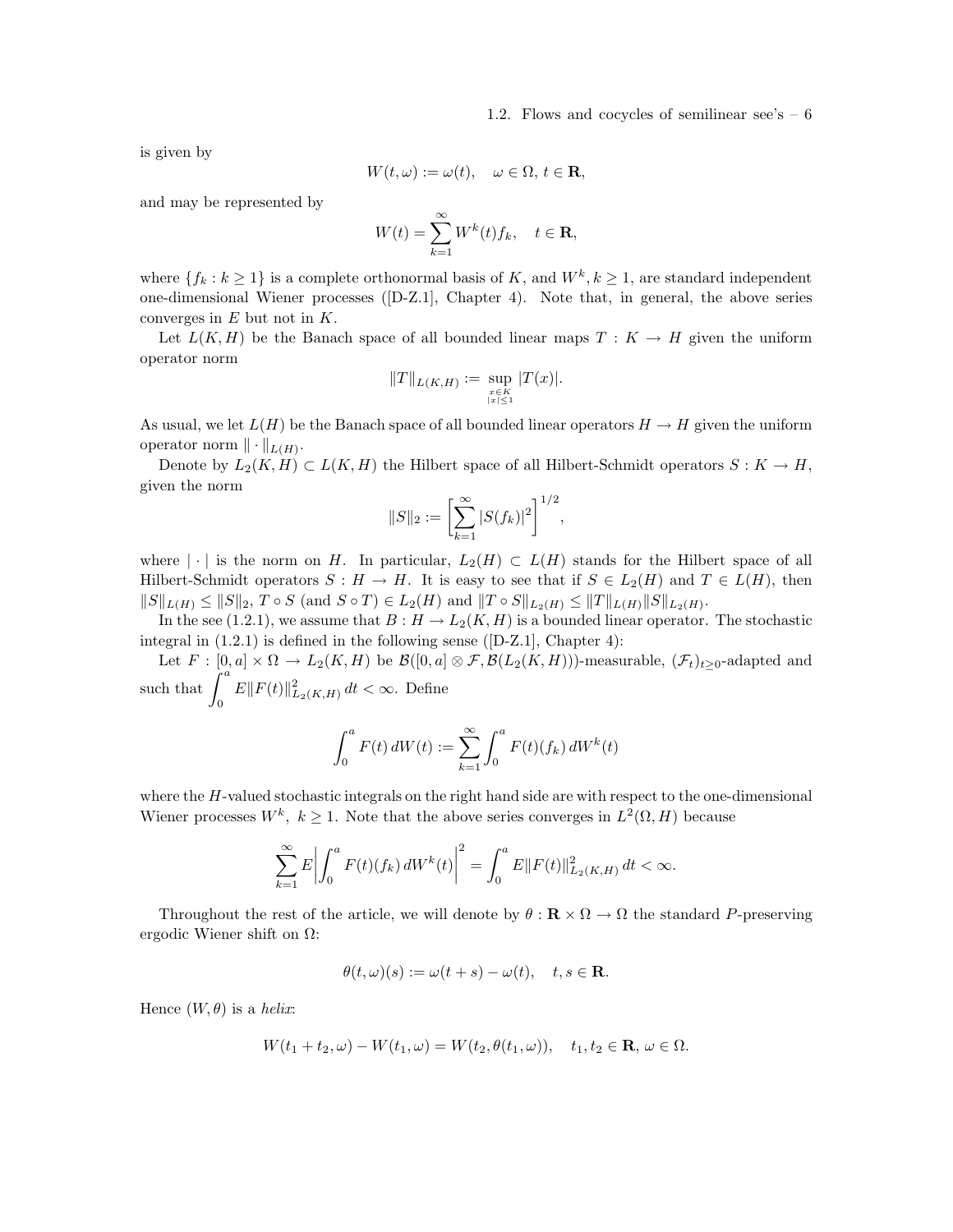A mild solution of (1.2.1) is a family of  $(\mathcal{B}(\mathbf{R}^+)\otimes \mathcal{F}, \mathcal{B}(H))$ -measurable,  $(\mathcal{F}_t)_{t\geq 0}$ -adapted processes  $u(\cdot, x, \cdot): \mathbb{R}^+ \times \Omega \to H$ ,  $x \in H$ , satisfying the following stochastic integral equation:

(1.2.2) 
$$
u(t, x, \cdot) = T_t x + \int_0^t T_{t-s} B u(s, x, \cdot) dW(s), \quad t \ge 0.
$$

The next lemma describes a canonical lifting of the strongly continuous semigroup  $T_t : H \to$  $H, t \geq 0$ , to a strongly continuous semigroup of bounded linear operators  $\tilde{T}_t : L_2(K, H) \rightarrow$  $L_2(K, H), t \geq 0.$ 

**Lemma 1.2.1.** Define the family of maps  $\tilde{T}_t : L_2(K, H) \to L_2(K, H), t \geq 0$ , by

$$
\tilde{T}_t(C) := T_t \circ C, \quad C \in L_2(K, H), \ t \ge 0.
$$

Then the following is true:

- (i)  $\tilde{T}_{t}$ ,  $t \geq 0$ , is a strongly continuous semigroup of bounded linear operators on  $L_2(K,H)$ ; and  $\|\tilde{T}_t\|_{L(L_2(K,H))} = \|T_t\|_{L(H)}$  for all  $t \geq 0$ .
- (ii) If  $\tilde{A}: \mathcal{D}(\tilde{A}) \subset L_2(K, H) \to L_2(K, H)$  is the infinitesimal generator of  $\tilde{T}_t$ ,  $t \geq 0$ , then

$$
\mathcal{D}(\tilde{A}) = \{C : C \in L_2(K, H), C(K) \subseteq \mathcal{D}(A), A \circ C \in L_2(K, H)\}
$$

and

$$
\tilde{A}(C) = A \circ C
$$

for all  $C \in \mathcal{D}(\tilde{A})$ .

(iii)  $\tilde{T}_t, t \geq 0$ , is a contraction semigroup if  $T_t, t \geq 0$ , is.

*Proof.* Observe that each  $\tilde{T}_t : L_2(K, H) \to L_2(K, H), t \geq 0$ , is a bounded linear map of  $L_2(K, H)$ into itself. Indeed, it is easy to see that

$$
(1.2.3) \t\t ||\tilde{T}_t(C)||_{L_2(K,H)} \le ||T_t||_{L(H)} ||C||_{L_2(K,H)}, \quad C \in L_2(K,H), \ t \ge 0;
$$

and hence  $\|\tilde{T}_t\|_{L(L_2(K,H))} \leq \|T_t\|_{L(H)}$  for all  $t \geq 0$ . This implies assertion (iii). The reverse inequality

$$
||T_t||_{L(H)} \le ||\tilde{T}_t||_{L(L_2(K,H))}, \quad t \ge 0,
$$

is not hard to check. Hence the last assertion in (i) holds.

We next verify the semi-group property of  $\tilde{T}_t, t \geq 0$ . Let  $t_1, t_2 \geq 0, C \in L_2(K, H)$ . Then

$$
(\tilde{T}_{t_2} \circ \tilde{T}_{t_1})(C) = T_{t_2} \circ (T_{t_1} \circ C) = T_{t_1+t_2} \circ C = \tilde{T}_{t_1+t_2}(C).
$$

Note also that  $\tilde{T}_0 = I_{L(L_2(K,H))}$ , the identity map  $L_2(K,H) \to L_2(K,H)$ . Therefore,  $\tilde{T}_t$ ,  $t \geq 0$ , is a semigroup on  $L_2(K, H)$ . To prove the strong continuity of  $\tilde{T}_t$ ,  $t \geq 0$ , we will show that

$$
\lim_{t \to 0+} \tilde{T}_t(C) = C
$$

for each  $C \in L_2(K, H)$ . To prove the above relation, let  $C \in L_2(K, H)$  and recall that  $\{f_k : k \geq 1\}$ is a complete orthonormal basis of K. From the strong continuity of  $T_t, t \geq 0$ , it follows that

(1.2.5) 
$$
\lim_{t \to 0+} |T_t(C(f_k)) - C(f_k)|_H^2 = 0
$$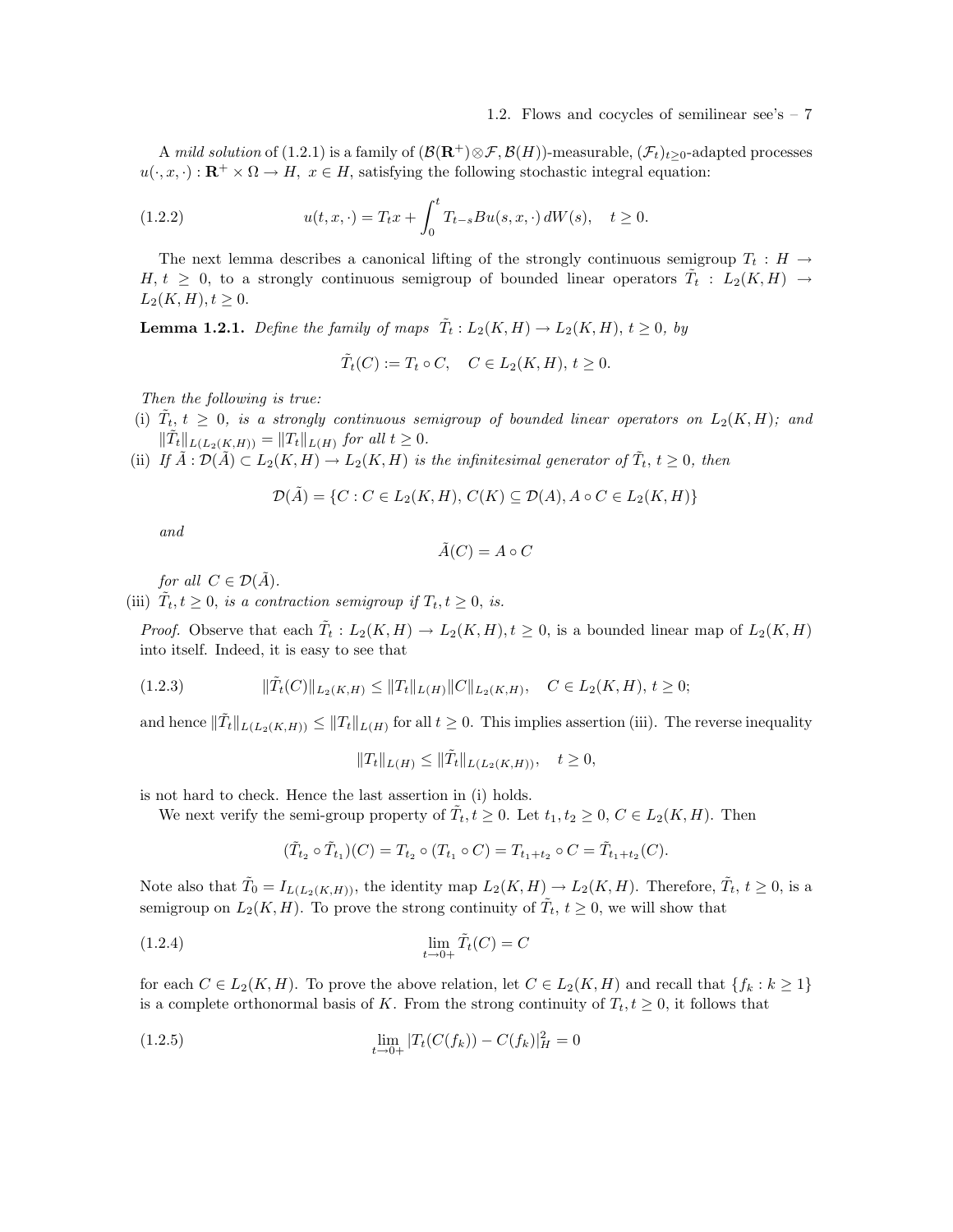for each integer  $k \geq 1$ . Furthermore,

$$
(1.2.6) \t\t |T_t(C(f_k)) - C(f_k)|_H^2 \le 2[\sup_{0 \le t \le a} ||T_t||_{L(H)}^2 + 1] |C(f_k)|_H^2, \quad k \ge 1.
$$

Since  $C$  is Hilbert-Schmidt,  $(1.2.6)$  implies that the series

$$
\sum_{k=1}^{\infty} |T_t(C(f_k)) - C(f_k)|_H^2
$$

converges uniformly with respect to  $t$ . Therefore, from  $(1.2.5)$ ,  $(1.2.6)$  and dominated convergence, it follows that

(1.2.7) 
$$
\lim_{t \to 0+} \|\tilde{T}_t(C) - C\|_{L_2(K,H)}^2 = \lim_{t \to 0+} \sum_{k=1}^{\infty} |T_t(C(f_k)) - C(f_k)|_H^2
$$

$$
= \sum_{k=1}^{\infty} \lim_{t \to 0+} |T_t(C(f_k)) - C(f_k)|_H^2 = 0.
$$

Therefore, (1.2.4) holds and  $\tilde{T}_t, t \geq 0$ , is strongly continuous.

We next prove assertion (ii) of the lemma. Let  $\tilde{A}$  :  $\mathcal{D}(\tilde{A}) \subset L_2(K, H) \to L_2(K, H)$  be the infinitesimal generator of  $\tilde{T}_t, t \geq 0$ . We begin with a proof of the inclusion

(1.2.8) 
$$
\{C : C \in L_2(K, H), C(K) \subseteq \mathcal{D}(A), A \circ C \in L_2(K, H)\} \subseteq \mathcal{D}(\tilde{A}).
$$

Let  $C \in L_2(K, H)$  be such that  $C(K) \subseteq \mathcal{D}(A)$  and  $A \circ C \in L_2(K, H)$ . We will show that

(1.2.9) 
$$
\lim_{t \to 0+} \frac{\tilde{T}_t(C) - C}{t} = A \circ C
$$

in  $L_2(K, H)$ . To prove (1.2.9), note first that

$$
\sup_{0 \le t \le a} \frac{1}{t} |T_t(C(f_k)) - C(f_k)|_H = \sup_{0 \le t \le a} \frac{1}{t} \left| \int_0^t T_s(A(C(f_k))) ds \right|_H
$$
\n
$$
\le \sup_{0 \le t \le a} \|T_s\|_{L(H)} |A(C(f_k))|_H
$$

because  $C(f_k) \in \mathcal{D}(A)$  for every  $k \geq 1$ . Since

(1.2.11) 
$$
||A \circ C||_{L_2(K,H)} = \sum_{k=1}^{\infty} |A(C(f_k))|_{H}^2 < \infty,
$$

it follows from (1.2.10), (1.2.11) and dominated convergence that

$$
\limsup_{t \to 0+} \left\| \frac{\tilde{T}_t(C) - C}{t} - A \circ C \right\|_{L_2(K, H)}^2
$$
\n
$$
= \limsup_{t \to 0+} \sum_{k=1}^{\infty} \left| \frac{T_t(C(f_k)) - C(f_k)}{t} - A(C(f_k)) \right|_H^2
$$
\n
$$
\leq \sum_{k=1}^{\infty} \limsup_{t \to 0+} \left| \frac{T_t(C(f_k)) - C(f_k)}{t} - A(C(f_k)) \right|_H^2
$$
\n
$$
= 0.
$$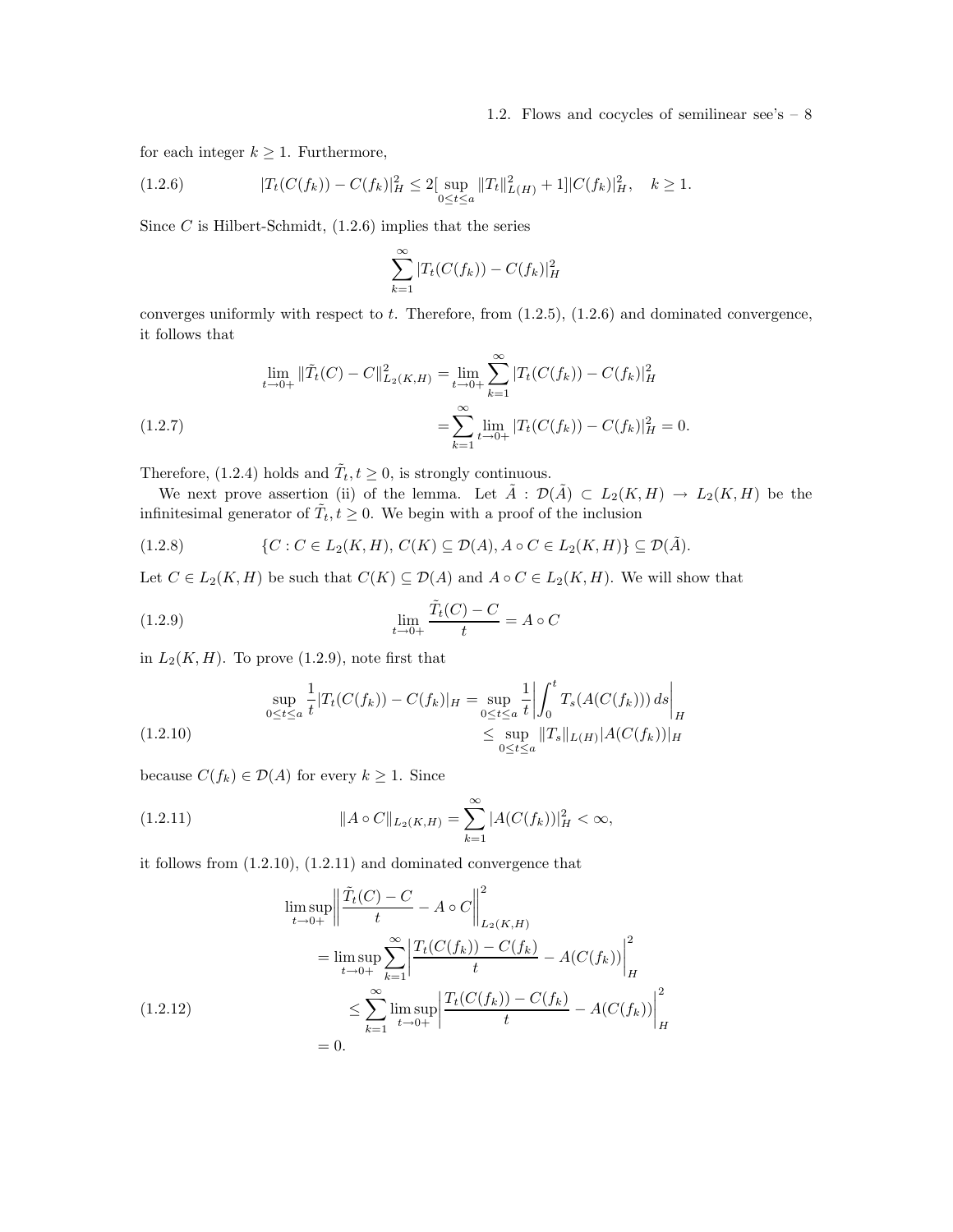This proves (1.2.9). In particular,  $C \in \mathcal{D}(\tilde{A})$  and  $\tilde{A}(C) = A \circ C$ . It remains to prove the inclusion

$$
(1.2.13) \t\mathcal{D}(\tilde{A}) \subseteq \{C : C \in L_2(K, H), C(K) \subseteq \mathcal{D}(A), A \circ C \in L_2(K, H)\}.
$$

Suppose  $C \in \mathcal{D}(\tilde{A})$ . We will show that  $C(K) \subseteq \mathcal{D}(A)$ ,  $A \circ C \in L_2(K, H)$  and  $\tilde{A}(C) = A \circ C$ . Since

(1.2.14) 
$$
\lim_{t \to 0+} \left\| \frac{\tilde{T}_t(C) - C}{t} - \tilde{A}(C) \right\|_{L_2(K,H)}^2
$$

$$
= \lim_{t \to 0+} \sum_{k=1}^{\infty} \left| \frac{T_t(C(f_k)) - C(f_k)}{t} - \tilde{A}(C)(f_k) \right|_H^2 = 0,
$$

we have that

(1.2.15) 
$$
\lim_{t \to 0+} \left| \frac{T_t(C(f_k)) - C(f_k)}{t} - \tilde{A}(C)(f_k) \right|_H^2 = 0
$$

for every  $k \geq 1$ . Therefore,  $C(f_k) \in \mathcal{D}(A)$  and  $\tilde{A}(C)(f_k) = A(C(f_k))$  for each  $k \geq 1$ . Now pick any  $f \in K$  and write

$$
f^n := \sum_{k=1}^n \langle f, f_k \rangle f_k, \quad n \ge 1.
$$

Then  $C(f^n) = \sum_{k=1}^n \langle f, f_k \rangle C(f_k) \in \mathcal{D}(A), n \ge 1$ , and  $C(f) = \lim_{n \to \infty} C(f^n)$  in H. Now since  $\tilde{A}(C) \in L_2(K, H) \subseteq L(K, H)$ , it follows that

$$
\tilde{A}(C)(f) = \lim_{n \to \infty} \tilde{A}(C)(f^n)
$$
\n
$$
= \lim_{n \to \infty} \sum_{k=1}^n \langle f, f_k \rangle \tilde{A}(C)(f_k)
$$
\n
$$
= \lim_{n \to \infty} \sum_{k=1}^n \langle f, f_k \rangle \tilde{A}(C(f_k))
$$
\n
$$
= \lim_{n \to \infty} \tilde{A}(C(f^n)).
$$

Since A is a closed operator, the above relation implies that  $C(f) \in \mathcal{D}(A)$  and  $A(C(f)) = \tilde{A}(C)(f)$ . As  $\tilde{A}(C) \in L_2(K, H)$ , and  $f \in K$  is arbitrary, it follows that  $C(K) \subseteq \mathcal{D}(A)$ ,  $A \circ C \in L_2(K, H)$  and  $A(C) = A \circ C$ . This proves (1.2.13) and completes the proof of the lemma.  $\square$ 

Our main results in this section give regular versions  $u : \mathbb{R}^+ \times H \times \Omega \to H$  of mild solutions of (1.2.1) such that  $u(t, \cdot, \omega) \in L(H)$  for all  $(t, \omega) \in \mathbb{R}^+ \times \Omega$  (Theorems 1.2.1-1.2.3). These regular versions are shown to be  $L(H)$ -valued cocycles with respect to the Brownian shift  $\theta$  (Theorem 1.2.4). In order to formulate these regularity results, we will require the following lemma:

**Lemma 1.2.2.** Let  $B : H \to L_2(K, H)$  be continuous linear, and  $v : \mathbb{R}^+ \times \Omega \to L_2(H)$  be a  $(\mathcal{B}(\mathbf{R}^+) \otimes \mathcal{F}, \mathcal{B}(H))$ -measurable,  $(\mathcal{F}_t)_{t \geq 0}$ -adapted process such that  $\int_0^a E||v(t)||^2_{L_2(H)} dt < \infty$  for each  $a > 0$ . Then the random field  $\int_0^t$  $\boldsymbol{0}$  $\widetilde{T}_{t-s}(\{[B \circ v(s)](x)\}) dW(s), \ x \in H, t \geq 0, \ admits \ a \ jointly$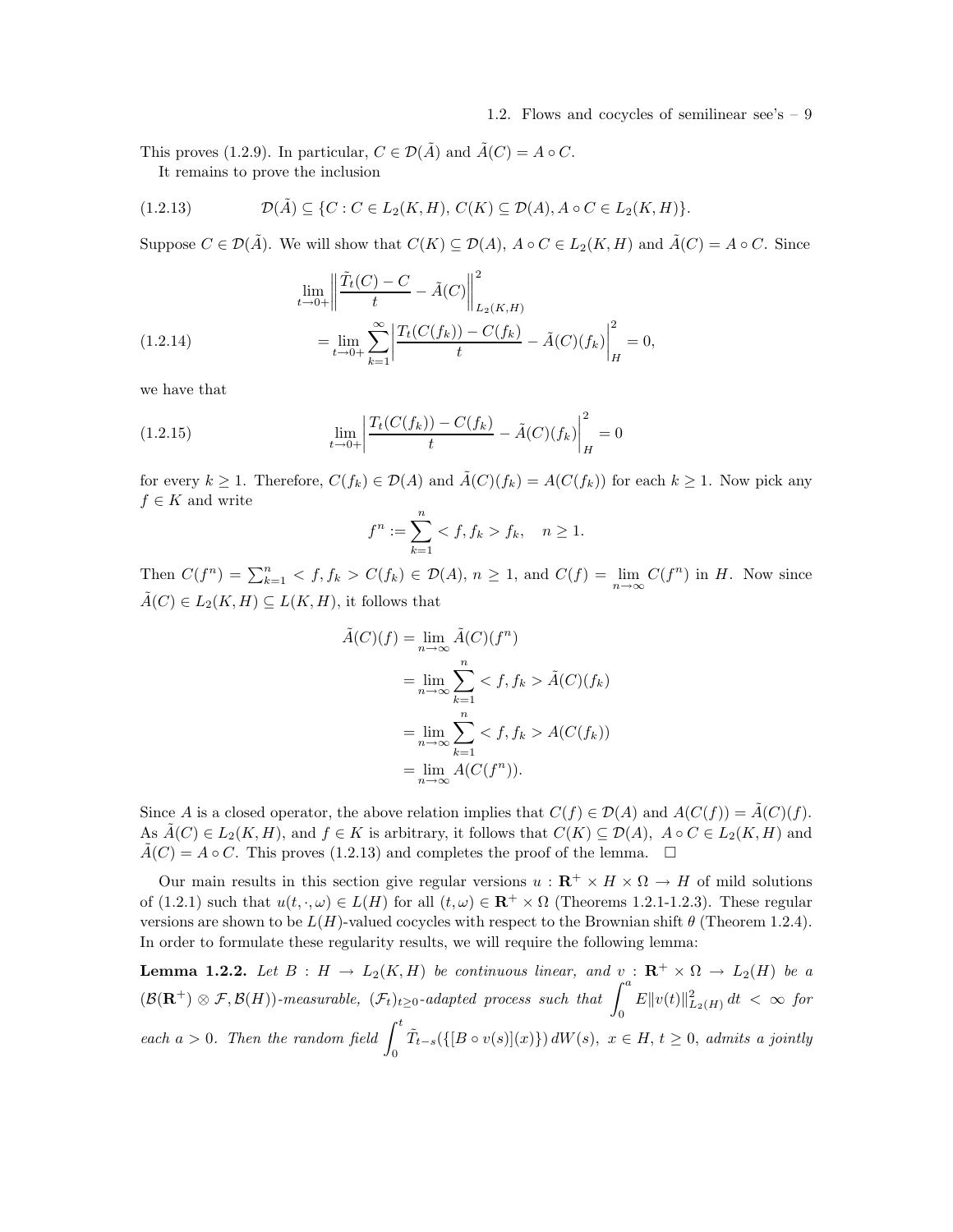measurable version which will be denoted by  $\int^t$  $\int_{0}^{T} T_{t-s} Bv(s) dW(s)$  (by abuse of notation) and has the following properties:

(i) 
$$
\left[\int_0^t T_{t-s}Bv(s) dW(s)\right](x) = \int_0^t \tilde{T}_{t-s}(\left\{[B \circ v(s)](x)\right\}) dW(s)
$$
 for all  $x \in H$ ,  $t \ge 0$ , a.s.  
(ii) For a.a.  $\omega \in \Omega$  and each  $t \ge 0$ , the map

$$
H \ni x \mapsto \left[ \left( \int_0^t T_{t-s} B v(s) \, dW(s) \right) (\omega) \right] (x) \in H
$$

is Hilbert-Schmidt.

*Proof.* To prove the lemma, we will define  $\int_0^t$  $T_{t-s}Bv(s) dW(s)$  as an Itô stochastic integral with values in the Hilbert space  $L_2(H)$  in the sense of [D-Z.1], Chapter 4). To do this, we will introduce the following notation.

For any  $V \in L_2(H)$  and  $B \in L(H, L_2(K, H))$ , define the linear map  $B \star V : K \to L_2(H)$  by

(1.2.16) 
$$
(B * V)(f)(x) := B(V(x))(f), \quad f \in K, x \in H.
$$

Then  $B \star V \in L_2(K, L_2(H))$  because of the following computation

$$
||B \star V||_{L_2(K, L_2(H))}^2 = \sum_{k=1}^{\infty} ||(B \star V)(f_k)||_{L_2(H)}^2
$$
  
\n
$$
= \sum_{k=1}^{\infty} \sum_{n=1}^{\infty} |(B \star V)(f_k)(e_n)|_H^2
$$
  
\n
$$
= \sum_{k=1}^{\infty} \sum_{n=1}^{\infty} |B(V(e_n))(f_k)|^2
$$
  
\n
$$
= \sum_{n=1}^{\infty} \sum_{k=1}^{\infty} |B(V(e_n))(f_k)|^2
$$
  
\n
$$
= \sum_{n=1}^{\infty} ||B(V(e_n))||_{L_2(K,H)}^2
$$
  
\n
$$
\leq ||B||_{L(H, L_2(K, H))}^2 ||V||_{L_2(H)}^2 < \infty.
$$

Now let  $v: \mathbf{R}^+ \times \Omega \to L_2(H)$  be as in the lemma. Denote by  $\tilde{\tilde{T}}_t: L_2(K, L_2(H)) \to L_2(K, L_2(H))$ the induced lifting of  $T_t : H \to H$ ,  $t \ge 0$ , via Lemma 1.2.1; i.e.

$$
\tilde{\tilde{T}}_t(C)(f) := T_t \circ C(f), \quad C \in L_2(K, L_2(H)), \ f \in K.
$$

Fix  $t \in [0, a]$ . Then the process  $[0, t] \ni s \mapsto \tilde{T}_{t-s}(B \star v(s)) \in L_2(K, L_2(H))$  is  $(\mathcal{F}_s)_{0 \le s \le t}$ -adapted and square-integrable, viz.

$$
\begin{aligned} E\int_0^t\|\tilde{\bar{T}}_{t-s}(B\star v(s))\|_{L_2(K,L_2(H))}^2\,ds\\ \leq \|B\|_{L(H,L_2(K,H))}^2\sup_{0\leq u\leq t}\|T_u\|_{L(H)}^2\int_0^tE\|v(s)\|_{L_2(H)}^2\,ds<\infty. \end{aligned}
$$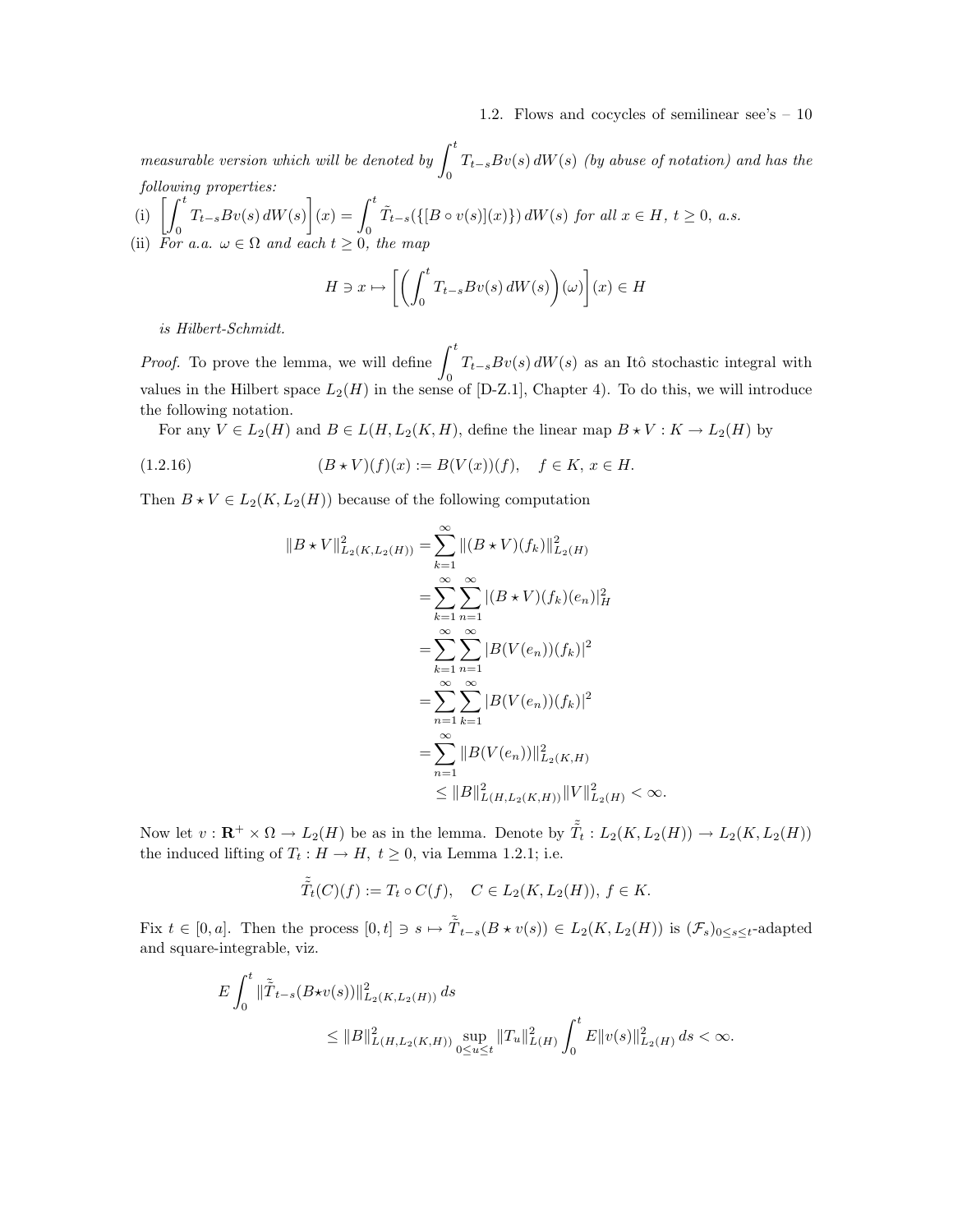In view of this, the  $L_2(H)$ -valued Itô stochastic integral  $\int_0^t$  $\tilde{\tilde{T}}_{t-s}(B \star v(s)) dW(s)$  is well-defined ([D-Z.1], Chapter 4). For simplicity of notation, we will denote this stochastic integral by

(1.2.17) 
$$
\int_0^t T_{t-s} B v(s) dW(s) := \int_0^t \tilde{T}_{t-s} (B \star v(s)) dW(s).
$$

This gives the required version of the random field  $\int_0^t$ 0  $\tilde{T}_{t-s}(\{[B \circ v(s)](x)\}) dW(s), x \in H, t \geq 0,$ because

$$
\begin{split}\n\left[\int_{0}^{t} T_{t-s} B v(s) \, dW(s)\right](x) &:= \left[\int_{0}^{t} \tilde{T}_{t-s} (B \star v(s)) \, dW(s)\right](x) \\
&= \sum_{k=1}^{\infty} \int_{0}^{t} \left[\tilde{T}_{t-s} (B \star v(s)) (f_k)\right](x) \, dW^k(s) \\
&= \sum_{k=1}^{\infty} \int_{0}^{t} T_{t-s} \{B \star v(s)) (f_k)(x)\} \, dW^k(s) \\
&= \sum_{k=1}^{\infty} \int_{0}^{t} T_{t-s} \{B(v(s)(x)) (f_k)\} \, dW^k(s) \\
&= \sum_{k=1}^{\infty} \int_{0}^{t} \tilde{T}_{t-s} \{[B \circ v(s)](x)\} (f_k) \, dW^k(s) \\
&= \int_{0}^{t} \tilde{T}_{t-s} \{[B \circ v(s)](x)\} \, dW(s)\n\end{split}
$$

for all  $x \in H$  and  $t \geq 0$  a.s. In the above computation, we have used the fact that for fixed  $x \in H$ , the Itô stochastic integral commutes with the continuous linear evaluation map  $L_2(H) \ni T \mapsto T(x) \in H$ .  $\Box$ 

**Theorem 1.2.1.** Assume that for some  $\alpha \in (0,1)$ ,  $A^{-\alpha}$  is trace-class, i.e.,  $\sum_{n=1}^{\infty}$  $\mu_n^{-\alpha} < \infty$ . Then the mild solution of the linear stochastic evolution equation (1.2.1) has a  $(\mathcal{B}(\mathbf{R}^+) \otimes \mathcal{B}(H) \otimes \mathcal{F}, \mathcal{B}(H))$ measurable version  $u : \mathbf{R}^+ \times H \times \Omega \to H$  with the following properties:

- (i) For each  $x \in H$ , the process  $u(\cdot, x, \cdot): \mathbf{R}^+ \times \Omega \to H$  is  $(\mathcal{B}(\mathbf{R}^+) \otimes \mathcal{F}, \mathcal{B}(H))$ -measurable,  $(\mathcal{F}_t)_{t>0}$ adapted and satisfies the stochastic integral equation  $(1.2.2).$
- (ii) For almost all  $\omega \in \Omega$ , the map  $[0, \infty) \times H \ni (t, x) \rightarrow u(t, x, \omega) \in H$  is jointly continuous. Furthermore, for any fixed  $a \in \mathbb{R}^+$ ,

$$
E \sup_{0 \le t \le a} ||u(t,\cdot,\cdot)||_{L(H)}^{2p} < \infty,
$$

whenever  $p \in (1, \alpha^{-1}]$ .

(iii) For almost all  $\omega \in \Omega$  and each  $t > 0$ ,  $u(t, \cdot, \omega) : H \to H$  is a Hilbert-Schmidt operator with the following representation:

$$
u(t,\cdot,\cdot) = T_t + \sum_{n=1}^{\infty} \int_0^t T_{t-s_1} B \int_0^{s_1} T_{s_1-s_2} B \cdots
$$
  

$$
\cdots \int_0^{s_{n-1}} T_{s_{n-1}-s_n} B T_{s_n} dW(s_n) \cdots dW(s_2) dW(s_1).
$$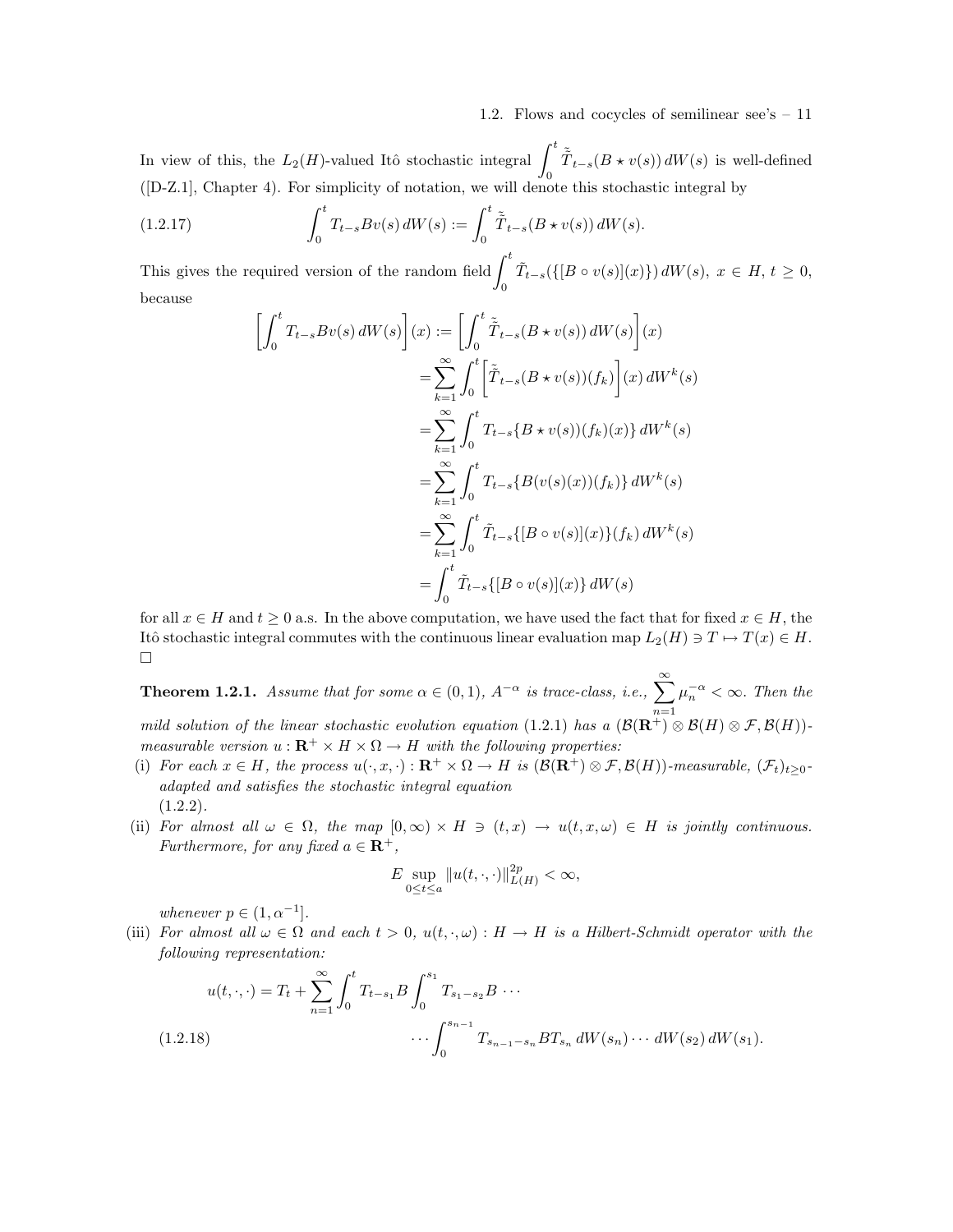In the above equation, the iterated Itô stochastic integrals are interpreted in the sense of Lemma 1.2.2, and the convergence of the series holds in the Hilbert space  $L_2(H)$  of Hilbert-Schmidt operators on H.

(iv) For almost all  $\omega \in \Omega$ , the path  $[0, \infty) \ni t \mapsto u(t, \cdot, \omega) - T_t \in L_2(H)$  is continuous. In particular, the path  $(0, \infty) \ni t \mapsto u(t, \cdot, \omega) \in L_2(H)$  is continuous for a.a.  $\omega \in \Omega$ . Furthermore, the process  $u:(0,\infty)\times\Omega\to L_2(H)$  is  $(\mathcal{F}_t)_{t\geq0}$ -adapted and  $(\mathcal{B}((0,\infty))\otimes\mathcal{F},\mathcal{B}(L_2(H)))$ -measurable.

*Proof.* Under the hypotheses on A, it is well known that the see (1.2.1) has a unique  $(\mathcal{F}_t)_{t\geq0}$ -adapted mild solution u satisfying the integral equation (1.2.2) in H. Let  $S \subset H$  be a bounded set in H. Using  $(1.2.2)$  and a simple application of the Itô isometry together with Gronwall's lemma implies that

$$
\sup_{\substack{0\leq t\leq a\\x\in S}} E[|u(t,x,\cdot)|^2] < \infty
$$

for each  $a \in (0,\infty)$ . Fix  $x \in S$  and  $t > 0$ . Applying (1.2.2) recursively, we obtain by induction

$$
u(t, x, \cdot)
$$
  
\n
$$
=T_t x + \sum_{k=1}^n \left[ \int_0^t T_{t-s_1} B \int_0^{s_1} T_{s_1-s_2} B \cdots \int_0^{s_{k-1}} T_{s_{k-1}-s_k} B T_{s_k} dW(s_k) \cdots dW(s_2) dW(s_1) \right] x
$$
  
\n
$$
+ \int_0^t T_{t-s_1} B \int_0^{s_1} T_{s_1-s_2} B \cdots \int_0^{s_n} T_{s_n-s_{n+1}} B u(s_{n+1}, x, \cdot) dW(s_{n+1}) \cdots dW(s_2) dW(s_1)
$$

for  $t > 0$ . Set  $C_t := \sup$  $\sup_{0\leq s\leq t}||T_sB||^2_{L(H,L_2(K,H))}$  for each  $t>0$ . Therefore,

$$
E\left[\left|\int_{0}^{t} T_{t-s_{1}}B\int_{0}^{s_{1}} T_{s_{1}-s_{2}}B\cdots\int_{0}^{s_{n}} T_{s_{n}-s_{n+1}}Bu(s_{n+1},x,\cdot)dW(s_{n+1})\right|^{2}\right]
$$
  
\n
$$
= \int_{0}^{t} ds_{1}E\left[\left\|T_{t-s_{1}}B\int_{0}^{s_{1}} T_{s_{1}-s_{2}}B\cdots\int_{0}^{s_{n}} T_{s_{n}-s_{n+1}}Bu(s_{n+1},x,\cdot)dW(s_{n+1})\right\|^{2}\right]
$$
  
\n
$$
\left.\int_{0}^{t} ds_{1}E\left[\left\| \int_{0}^{s_{1}} T_{s_{1}-s_{2}}B\cdots\int_{0}^{s_{n}} T_{s_{n}-s_{n+1}}Bu(s_{n+1},x,\cdot)dW(s_{n+1})\right\|^{2}\right]
$$
  
\n
$$
\leq C_{t}\int_{0}^{t} ds_{1}E\left[\left|\int_{0}^{s_{1}} T_{s_{1}-s_{2}}B\cdots\int_{0}^{s_{n}} T_{s_{n}-s_{n+1}}Bu(s_{n+1},x,\cdot)dW(s_{n+1})\right\|^{2}\right]
$$
  
\n
$$
\leq \cdots \cdots
$$
  
\n
$$
\leq C_{t}^{n}\int_{0}^{t} ds_{1}\int_{0}^{s_{1}} ds_{2}\cdots\int_{0}^{s_{n}} E[|u(s_{n+1},x,\cdot)|^{2}]ds_{n+1} \leq C_{t}^{n}M\frac{t^{n}}{n!} \to 0,
$$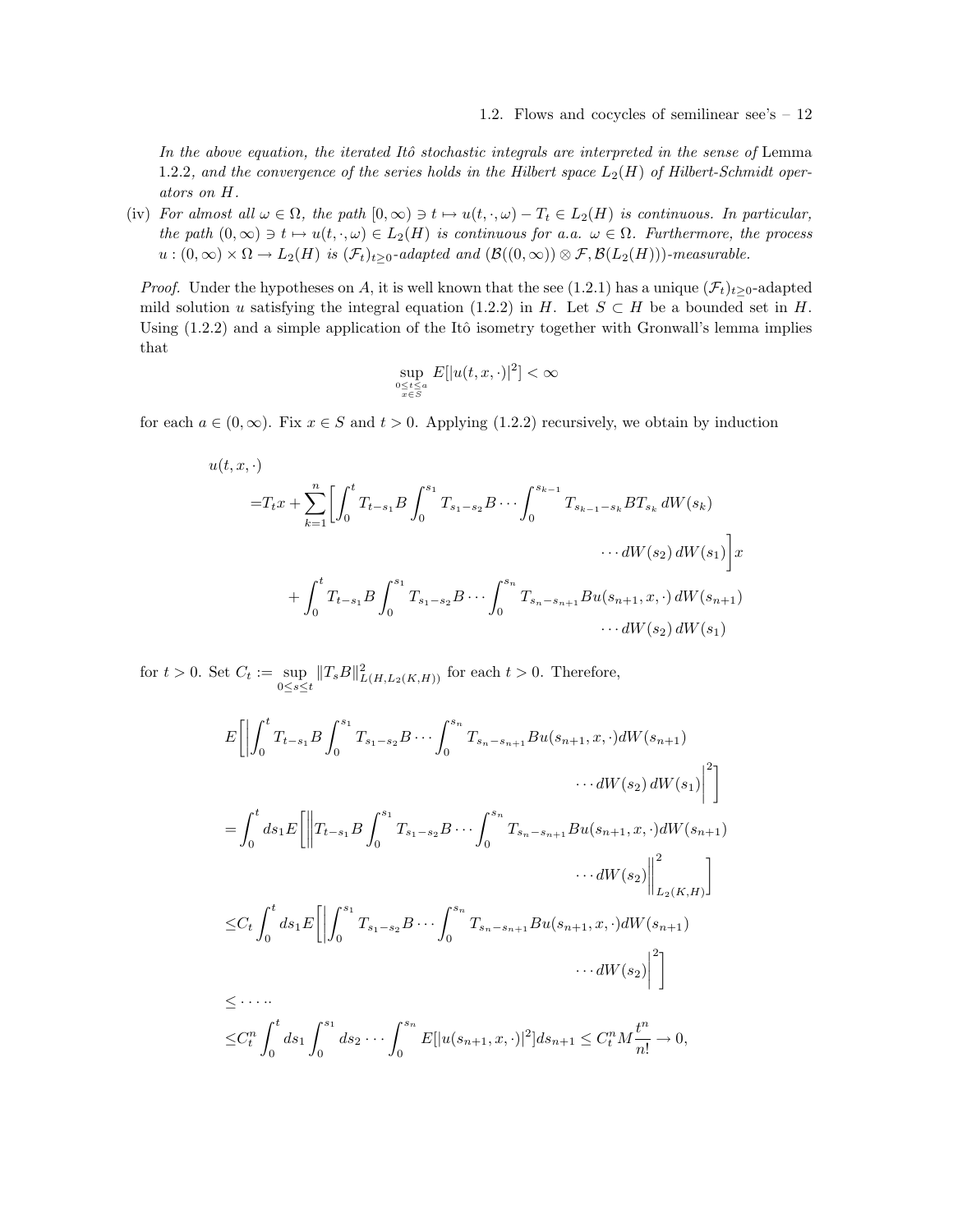where M is a positive constant independent of  $x \in S$ . This gives the following series representation of  $u(t, x, \cdot)$ :

$$
u(t, x, \cdot) = T_t x + \sum_{n=1}^{\infty} \left[ \int_0^t T_{t-s_1} B \int_0^{s_1} T_{s_1-s_2} B \cdots \int_0^{s_{n-1}} \right]
$$
  
(1.2.19)  

$$
T_{s_{n-1}-s_n} B T_{s_n} dW(s_n) \cdots dW(s_2) dW(s_1) \right] x
$$

for each  $t > 0$  and  $x \in H$ . The above series of iterated Itô stochastic integrals converges in  $L^2(\Omega, H)$ uniformly in compacta in  $t$  and for  $x$  in bounded sets in  $H$ .

Using the fact that  $A^{-1}$  is trace class, we will show further that the series expansion (1.2.18) actually holds in the Hilbert space  $L^2(\Omega, L_2(H))$ . To see this, first observe that  $T_t$  and all the terms in the series on the right hand side of  $(1.2.18)$  are Hilbert-Schmidt for any fixed  $t > 0$ . We use the comparison test to conclude that the series on the right hand side of (1.2.18) converges (absolutely) in  $L^2(\Omega, L_2(H))$ . Fix  $a > 0$ . Then by successive applications of the Itô isometry (in  $L_2(H)$ ), one gets

$$
E\left\| \int_{0}^{a} T_{a-s_{1}}B \int_{0}^{s_{1}} T_{s_{1}-s_{2}}B \cdots \int_{0}^{s_{n}} T_{s_{n}-s_{n+1}}BT_{s_{n+1}}dW(s_{n+1}) \cdots dW(s_{2}) dW(s_{1}) \right\|_{L_{2}(H)}^{2}
$$
  
\n
$$
= \int_{0}^{a} ds_{1}E\left\| T_{a-s_{1}}B \int_{0}^{s_{1}} T_{s_{1}-s_{2}}B \cdots \int_{0}^{s_{n}} T_{s_{n}+s_{n+1}}dW(s_{n+1}) \cdots dW(s_{2}) \right\|_{L_{2}(K,L_{2}(H))}^{2}
$$
  
\n
$$
\leq C_{a} \int_{0}^{a} ds_{1}E\left\| \int_{0}^{s_{1}} T_{s_{1}-s_{2}}B \cdots \int_{0}^{s_{n}} T_{s_{n}-s_{n+1}}BT_{s_{n+1}}dW(s_{n+1}) \cdots dW(s_{2}) \right\|_{L_{2}(H)}^{2}
$$
  
\n
$$
\leq \cdots
$$
  
\n
$$
\leq C_{a}^{n} \int_{0}^{a} ds_{1} \int_{0}^{s_{1}} ds_{2} \cdots \int_{0}^{s_{n}} E[\|BT_{s_{n+1}}\|_{L_{2}(K,L_{2}(H))}^{2}] ds_{n+1}
$$
  
\n
$$
\leq C_{a}^{n} \frac{a^{n}}{n!} \int_{0}^{a} \|T_{s}\|_{L_{2}(H)}^{2} ds = C_{a}^{n} \frac{a^{n}}{n!} \int_{0}^{a} \sum_{k=1}^{\infty} e^{-2\mu_{k}s} ds
$$
  
\n(1.2.20)  
\n
$$
\leq C_{a}^{n} \frac{a^{n}}{n!} \sum_{k=1}^{\infty} \frac{1}{2\mu_{k}},
$$

for each integer  $n \geq 1$ . This implies that the expansion (1.2.18) converges in  $L^2(\Omega, L_2(H))$  for each  $t > 0$ . Hence assertion (iii) of the theorem holds.

We next prove assertion (iv). Consider the series in (1.2.18) and let  $\Phi^{n}(t) \in L_2(H)$  be its general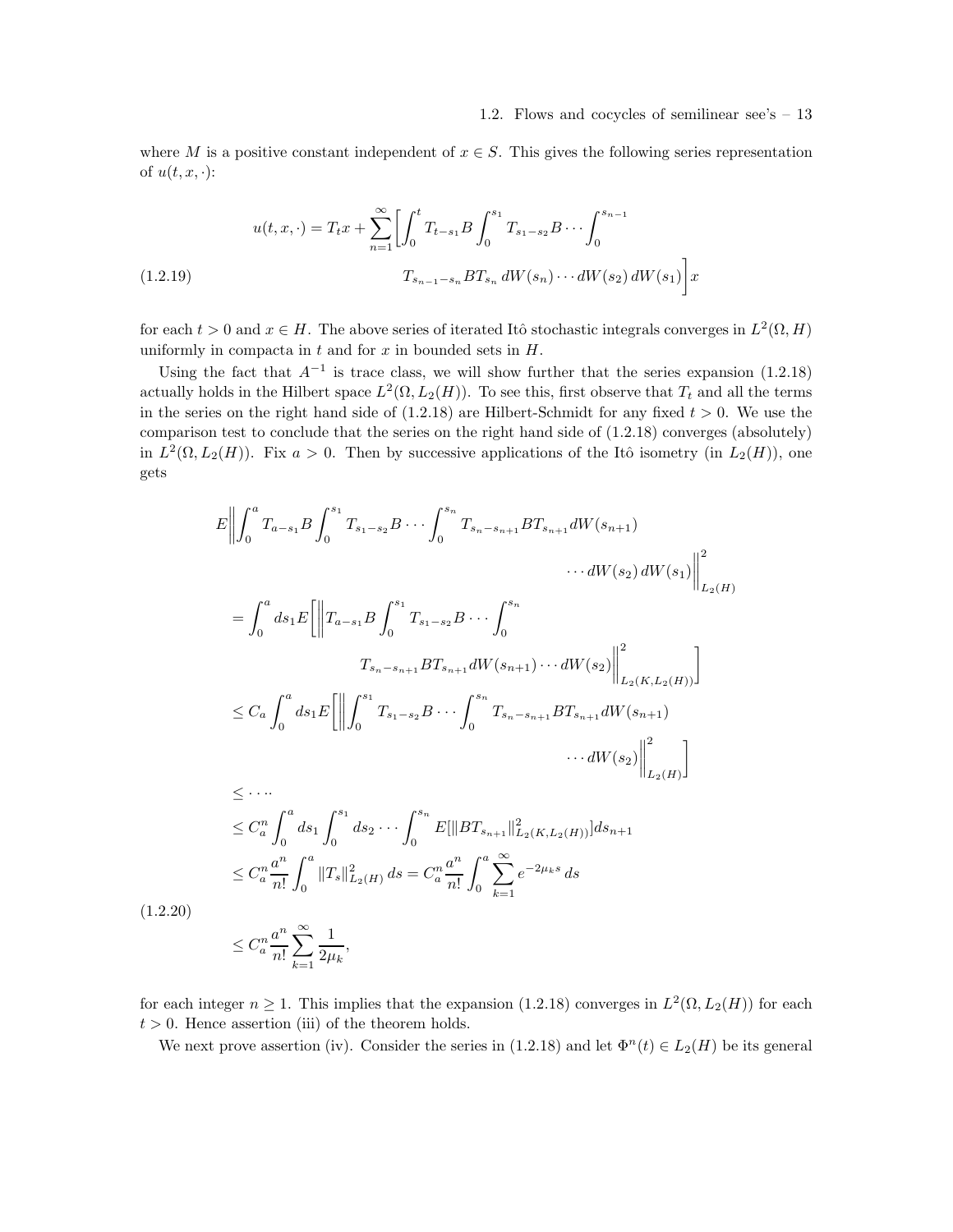term, viz.

$$
\Phi^{n}(t) := \int_{0}^{t} T_{t-s_{1}} B \int_{0}^{s_{1}} T_{s_{1}-s_{2}} B \cdots \int_{0}^{s_{n-1}} T_{s_{n-1}-s_{n}} B T_{s_{n}} dW(s_{n}) \cdots dW(s_{2}) dW(s_{1}),
$$

for  $t \geq 0, n \geq 1$ . Note the relations

(1.2.21) 
$$
\Phi^{n}(t) = \int_{0}^{t} T_{t-s_1} B \Phi^{n-1}(s_1) dW(s_1), \quad n \ge 2,
$$

$$
\Phi^{1}(t) = \int_{0}^{t} T_{t-s_1} B T_{s_1} dW(s_1),
$$

for  $t \geq 0$ .

First, we show by induction that for each  $n \geq 1$ , the process  $\Phi^n : [0, \infty) \times \Omega \to L_2(H)$  has a version with a.a. sample paths continuous on  $[0, \infty)$ . In view of (1.2.21), this will follow from Proposition (7.3) ([D-Z.1], p. 184) provided we show that

(1.2.22) 
$$
\int_0^a E \|\Phi^{n-1}(t)\|_{L_2(H)}^{2p} dt < \infty
$$

for all integers  $n > 1$  and  $p \in (1, \alpha^{-1}]$ . For later use, we will actually prove the stronger estimate

$$
(1.2.22') \t\t E \sup_{0 \le s \le t} \|\Phi^n(s)\|_{L_2(H)}^{2p} \le K_1 \frac{(K_2 t)^{n-1}}{(n-1)!}, \quad t \in [0, a],
$$

for all integers  $n \geq 1$ , and  $p \in (1, \alpha^{-1}]$ , where  $K_1, K_2$  are positive constants depending only on p and a. We use induction on n to establish (1.2.22'). To check (1.2.22') for  $n = 1$ , choose  $p \in (1, \alpha^{-1}]$ , and consider the following easy estimates:

$$
\left\{\int_0^a ||T_s||_{L_2(H)}^{2p} ds\right\}^{1/p} = \left\{\int_0^a \left[\sum_{k=1}^\infty e^{-2\mu_k s}\right]^p ds\right\}^{1/p}
$$
  

$$
\leq \sum_{k=1}^\infty \left\{\int_0^a e^{-2\mu_k ps} ds\right\}^{1/p}
$$
  

$$
\leq \frac{1}{(2p)^{1/p}} \sum_{k=1}^\infty \mu_k^{-1/p}
$$
  

$$
\leq \frac{1}{(2p)^{1/p}} \sum_{k=1}^\infty \mu_k^{-\alpha} < \infty.
$$

Now use the second equality in (1.2.21) and Proposition (7.3) ([D-Z.1], p. 184) to get the following estimate:

$$
(1.2.23) \t E \sup_{0 \le s \le t} \|\Phi^1(s)\|_{L_2(H)}^{2p} \le C_1 \int_0^t \|T_{s_1}\|_{L_2(H)}^{2p} ds_1 \le \frac{C_1}{2p} \left[\sum_{k=1}^\infty \mu_k^{-\alpha}\right]^p
$$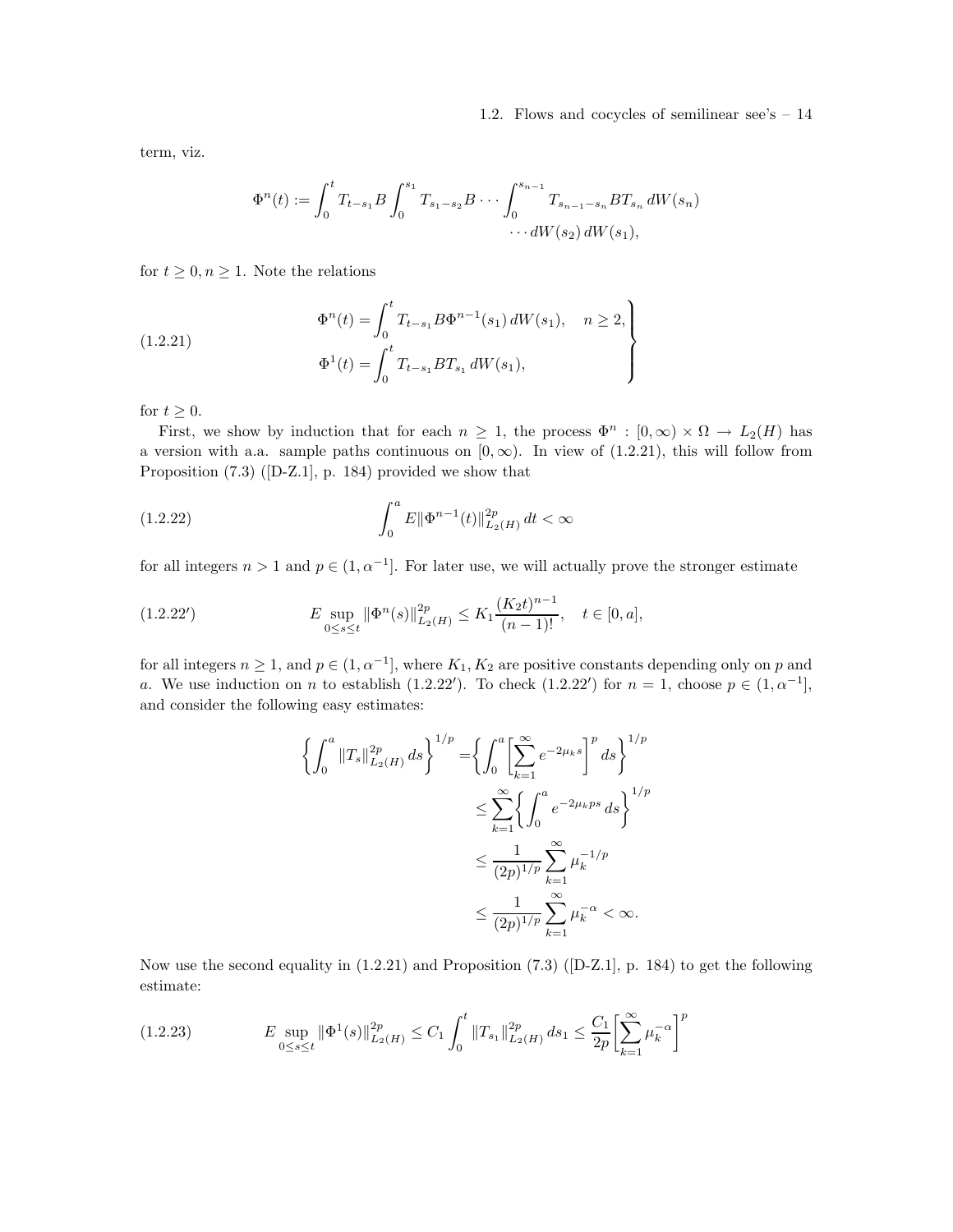for all  $t \in [0, a]$  and for  $p \in (1, \alpha^{-1}]$ . The constant  $C_1$  does not depend on  $t \in [0, a]$ . Since  $A^{-\alpha}$  is trace-class, the above inequality implies that  $(1.2.22')$  holds with  $K_1 := \frac{C_1}{2\pi}$  $_{2p}$  $\left[\sum_{\infty}^{\infty}\right]$  $k=1$  $\mu_k^{-\alpha}$  $\Big]^{p}$ , for  $n=1$ , and any  $p \in (1, \alpha^{-1}]$ . Now suppose that  $(1.2.22')$  holds for some integer  $n \ge 1$  and all  $p \in (1, \alpha^{-1}]$ .

Then the first equality in  $(1.2.21)$  and Proposition  $(7.3)$  ([D-Z.1], p. 184) imply that there is a positive constant  $K_2 := K_2(p, a)$  such that

$$
E \sup_{0 \le s \le t} \|\Phi^{n+1}(s)\|_{L_2(H)}^{2p} \le K_2 \int_0^t E \|\Phi^n(s_1)\|_{L_2(H)}^{2p} ds_1
$$
  

$$
\le K_2 \int_0^t K_1 \frac{(K_2 s_1)^{n-1}}{(n-1)!} ds_1 = K_1 \frac{(K_2 t)^n}{n!},
$$

for all  $t \in [0, a]$  and  $p \in (1, \alpha^{-1}]$ . Therefore by induction,  $(1.2.22')$  (and hence  $(1.2.22)$ ) hold for all integers  $n \ge 1$  and any  $p \in (1, \alpha^{-1}]$ .

From the first equality in  $(1.2.21)$ ,  $(1.2.22)$  and Proposition 7.3 ([D-Z.1], p. 184), it follows that each  $\Phi^n : [0, \infty) \times \Omega \to L_2(H)$  has a version with a.a. sample paths continuous on  $[0, \infty)$ . From the estimate (1.2.22'), it is easy to see that the series  $\sum^{\infty}$  $n=1$  $\Phi^n$  converges absolutely in  $L^{2p}(\Omega, C([0, a], L_2(H)))$ 

for each  $a > 0$  and  $p \in (1, \alpha^{-1}]$ . This gives a continuous modification for the sum  $\sum^{\infty}$  $n=1$  $\Phi^n$  of the series in  $(1.2.18)$ . Hence the  $L_2(H)$ -valued process

$$
u(t,\cdot,\cdot)-T_t=\sum_{n=1}^\infty \Phi^n(t),\quad t\geq 0,
$$

has a version with almost all sample-paths continuous on  $[0, \infty)$ . This proves the first assertion in (iv). To prove the second assertion in (iv), it suffices to show that the mapping  $(0, \infty) \ni t \mapsto T_t \in$  $L_2(H)$  is locally Lipschitz. To see this, let  $0 < t_1 < t_2 \le a < \infty$ . Then

$$
||T_{t_2} - T_{t_1}||_{L_2(H)}^2 \le \sum_{k=1}^{\infty} [e^{-\mu_k t_2} - e^{-\mu_k t_1}]^2
$$
  

$$
\le (t_2 - t_1)^2 \sum_{k=1}^{\infty} \mu_k^2 e^{-2\mu_k t_1}
$$
  

$$
\le \frac{3}{4t_1^3} (t_2 - t_1)^2 \sum_{k=1}^{\infty} \mu_k^{-1}.
$$

Since  $A^{-1}$  is trace-class, the above inequality implies that the mapping  $(0, \infty) \ni t \mapsto T_t \in L_2(H)$ is locally Lipschitz. The second assertion in (iv) now follows immediately from this and the first assertion.

The measurability assertions in (iv) follow directly from the relation

$$
u(t,\cdot,\cdot)=T_t+\sum_{n=1}^{\infty}\Phi^n(t),\quad t>0,
$$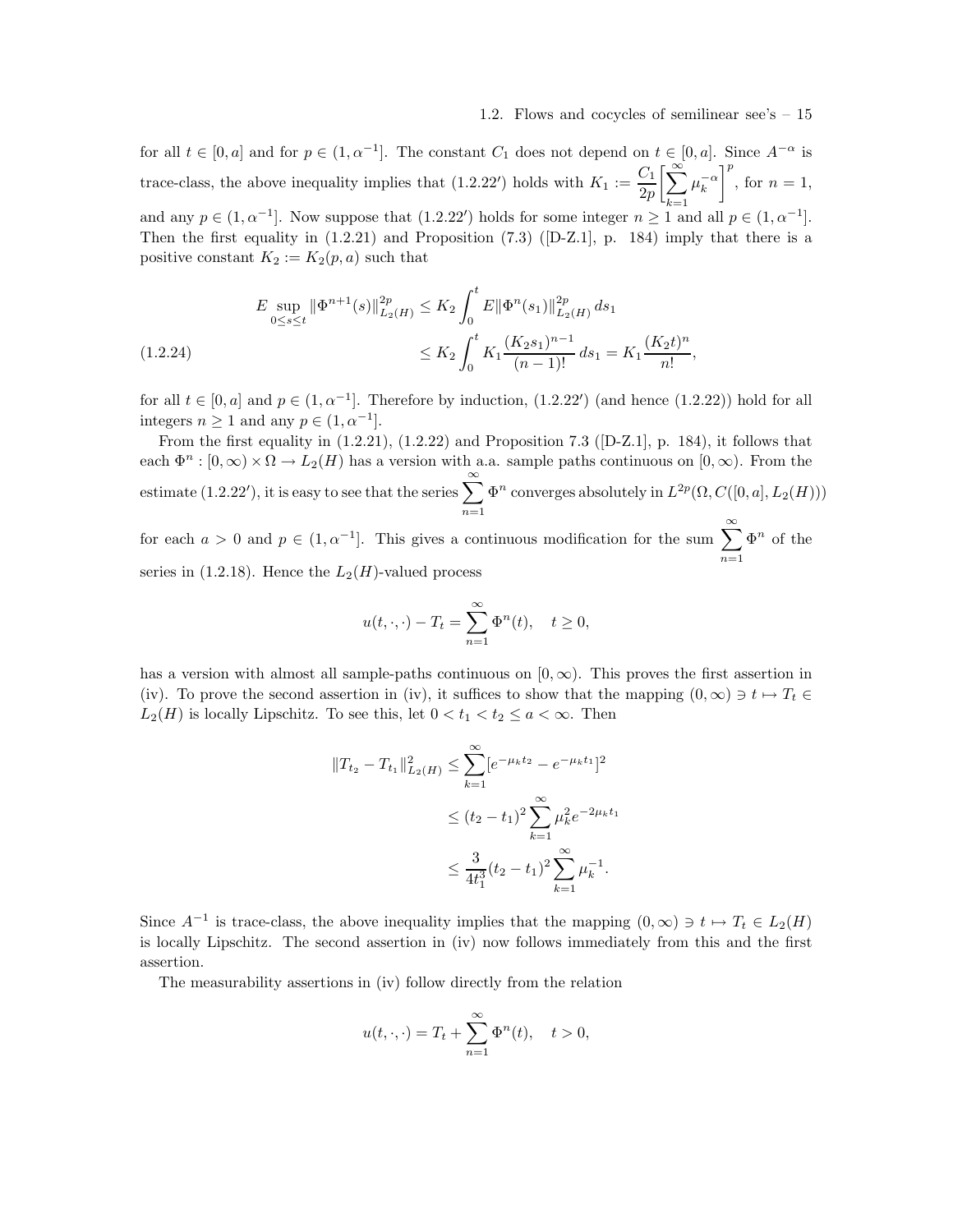and the fact that, as  $L_2(H)$ -valued Itô stochastic integrals, the processes  $\Phi^n$  :  $(0,\infty) \times \Omega \to$  $L_2(H)$ ,  $n \geq 1$ , are  $(\mathcal{F}_t)_{t>0}$ -adapted and  $(\mathcal{B}((0,\infty)) \otimes \mathcal{F}, \mathcal{B}(L_2(H)))$ -measurable.

The evaluation map

$$
L_2(H) \times H \to H
$$

$$
(S, x) \mapsto S(x)
$$

is continuous bilinear. Therefore the first assertion in (iv) implies that the map  $[0, T] \times H \ni (t, x) \rightarrow$  $u(t, x, \omega) - T_t(x) \in H$  is jointly continuous for almost all  $\omega \in \Omega$ . Since  $[0, T] \times H \ni (t, x) \to T_t(x) \in H$ is jointly continuous (by strong continuity of the semigroup  $T_t, t \geq 0$ ), the first assertion in (ii) follows.

Finally, it remains to prove the estimate in (ii). In view of  $(1.2.22')$ , the series in  $(1.2.18)$  converges absolutely in  $L^{2p}(\Omega, C([0, a], L_2(H))), p \in (1, \alpha^{-1}]$ . Therefore,

$$
\{E \sup_{0 \le t \le a} ||u(t, \cdot, \cdot)||_{L(H)}^{2p} \}^{1/(2p)}
$$
\n
$$
\le \sup_{0 \le t \le a} ||T_t||_{L(H)} + \sum_{n=1}^{\infty} \left\{ E \sup_{0 \le t \le a} ||\Phi^n(t)||_{L_2(H)}^{2p} \right\}^{1/(2p)}
$$
\n
$$
\le \sup_{0 \le t \le a} ||T_t||_{L(H)} + K_1^{1/(2p)} \sum_{n=1}^{\infty} \left\{ \frac{(K_2 a)^{n-1}}{(n-1)!} \right\}^{1/(2p)} < \infty.
$$

This proves the estimate in (ii), and the proof of Theorem 1.2.1 is complete.  $\Box$ 

Theorem 1.2.2. Assume the following:

(i)  $A^{-1}$  is a trace class operator, i.e.,  $\sum_{n=1}^{\infty}$  $n=1$  $\mu_n^{-1} < \infty.$ 

(ii)  $T_t \in L(H)$ ,  $t \geq 0$ , is a strongly continuous contraction semigroup.

Then the mild solution of the linear stochastic evolution equation (1.2.1) has a version  $u : \mathbb{R}^+ \times$  $H \times \Omega \to H$  which satisfies the assertions (i), (iii) and (iv) of Theorem 1.2.1. Furthermore, for almost all  $\omega \in \Omega$ , the map  $[0, \infty) \times H \ni (t, x) \to u(t, x, \omega) \in H$  is jointly continuous, and for any fixed  $a \in \mathbf{R}^+,$ 

$$
E \sup_{0 \le t \le a} ||u(t,\cdot,\cdot)||^2_{L(H)} < \infty.
$$

Proof. The proof follows that of Theorem 1.2.1. We will only highlight the differences.

We assume Hypotheses (i) and (ii). By the proof of Theorem 1.2.1, Hypothesis (i) implies that the solution of (1.2.1) admits a version  $u : \mathbb{R}^+ \times H \times \Omega \to H$  which satisfies assertions (i) and (iii) of Theorem 1.2.1.

Use the notation in the proof of Theorem 1.2.1. In particular, one has

$$
u(t,\cdot,\cdot)-T_t=\sum_{n=1}^{\infty}\Phi^n(t),\quad t\geq 0,
$$

where the series converges in  $L^2(\Omega, L_2(H))$  for each  $t \geq 0$ . Fix any  $a > 0$ . Since  $A^{-1}$  is trace-class, then

$$
\int_0^a \|T_s\|_{L_2(H)}^2 ds < \infty.
$$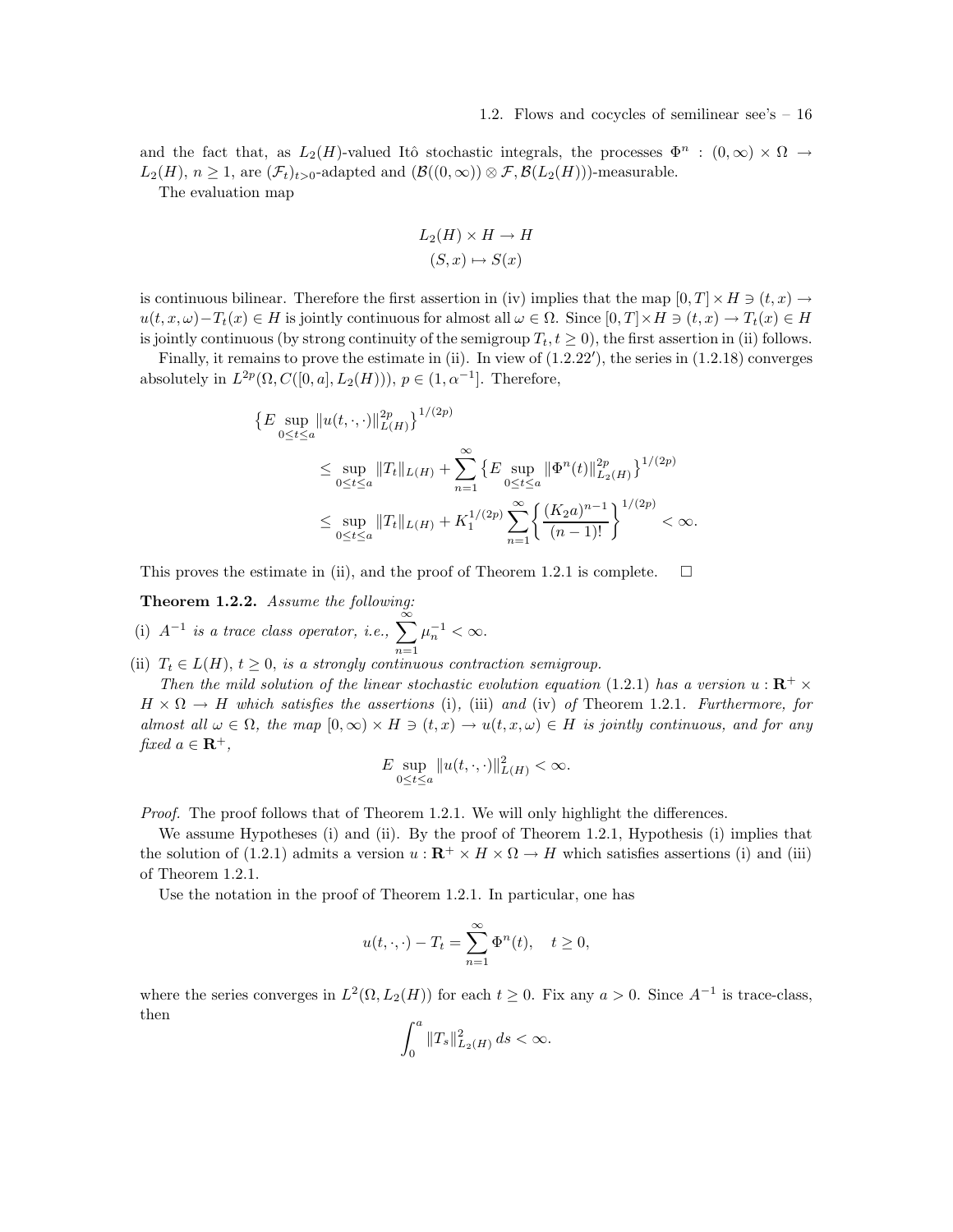Using this, the fact that  $T_t$ ,  $t \geq 0$ , is a contraction semigroup, and Theorem 6.10 ([D-Z.1], p. 160), it follows that  $\Phi^1: [0, \infty) \times \Omega \to L_2(H)$  has a sample-continuous version. Furthermore, there is a positive constant  $K_3$  such that

$$
(1.2.25) \t\t E \sup_{0 \le s \le t} \|\Phi^1(s)\|_{L_2(H)}^2 \le K_3 \int_0^t \|T_s\|_{L_2(H)}^2 ds < \infty,
$$

for all  $t \in [0, a]$  ([D-Z.1], Theorem 6.10, p. 160). We will show that the series  $\sum_{n=1}^{\infty} \Phi^n$  converges in  $n=2$  $L^{2p}(\Omega, C([0, a], L_2(H))$  for all  $p \ge 1$ . Therefore, the series  $\sum_{n=1}^{\infty}$  $\Phi^n$  converges in  $L^2(\Omega, C([0, a], L_2(H)))$ .

By Lemma 7.2, ([D-Z.1], p. 182), we have

(1.2.26) 
$$
E \|\Phi^1(t)\|_{L_2(H)}^{2p} \le K_4 \left[ \int_0^t \|T_s\|_{L_2(H)}^2 ds \right]^p
$$

for all  $t \in [0, a]$  and all  $p \ge 1$ . The constant  $K_4$  depends on p but is independent of  $t \in [0, a]$ . Since  $A^{-1}$  is trace-class, the above inequality, Proposition 7.3 ([D-Z.1], p. 184) and an induction argument imply the following inequality:

$$
E \sup_{0 \le s \le t} \|\Phi^n(s)\|_{L_2(H)}^{2p} \le K_5 \frac{(K_6 t)^{n-1}}{(n-1)!}, \quad t \in [0, a],
$$

for all integers  $n \geq 2$ , and  $p \geq 1$ , where  $K_5, K_6$  are positive constants depending only on p and a (cf. (1.2.22′ ) in the proof of Theorem 1.2.1). The rest of the proof of the theorem follows from the above inequality by a similar argument to the one in the proof of Theorem 1.2.1.  $\Box$ 

**Theorem 1.2.3.** Assume that  $\sum_{n=1}^{\infty}$  $n=1$  $\mu_n^{-1} \|B(e_n)\|_{L_2(K,H)}^2 < \infty.$ 

Then the mild solution of the linear stochastic evolution equation (1.2.1) has a  $(\mathcal{B}(\mathbf{R}^+)\otimes \mathcal{B}(H)\otimes$  $\mathcal{F}, \mathcal{B}(H)$ )-measurable version  $u : \mathbf{R}^+ \times H \times \Omega \to H$  with the following properties:

- (i) For each  $x \in H$ , the process  $u(\cdot, x, \cdot): \mathbf{R}^+ \times \Omega \to H$  is  $(\mathcal{B}(\mathbf{R}^+) \otimes \mathcal{F}, \mathcal{B}(H))$ -measurable,  $(\mathcal{F}_t)_{t>0}$ adapted and satisfies the stochastic integral equation  $(1.2.2).$
- (ii) For almost all  $\omega \in \Omega$ , the map  $[0, \infty) \times H \ni (t, x) \rightarrow u(t, x, \omega) \in H$  is jointly continuous. Furthermore, for any fixed  $a \in \mathbf{R}^+$ ,

$$
E \sup_{0 \le t \le a} ||u(t,\cdot,\cdot)||^2_{L(H)} < \infty.
$$

(iii) For almost all  $\omega \in \Omega$  and each  $t > 0$ ,  $u(t, \cdot, \omega) : H \to H$  is a bounded linear operator with the following representation:

$$
u(t,\cdot,\cdot) = T_t + \sum_{n=1}^{\infty} \int_0^t T_{t-s_1} B \int_0^{s_1} T_{s_1-s_2} B \cdots
$$

$$
\cdots \int_0^{s_{n-1}} T_{s_{n-1}-s_n} B T_{s_n} dW(s_n) \cdots dW(s_2) dW(s_1).
$$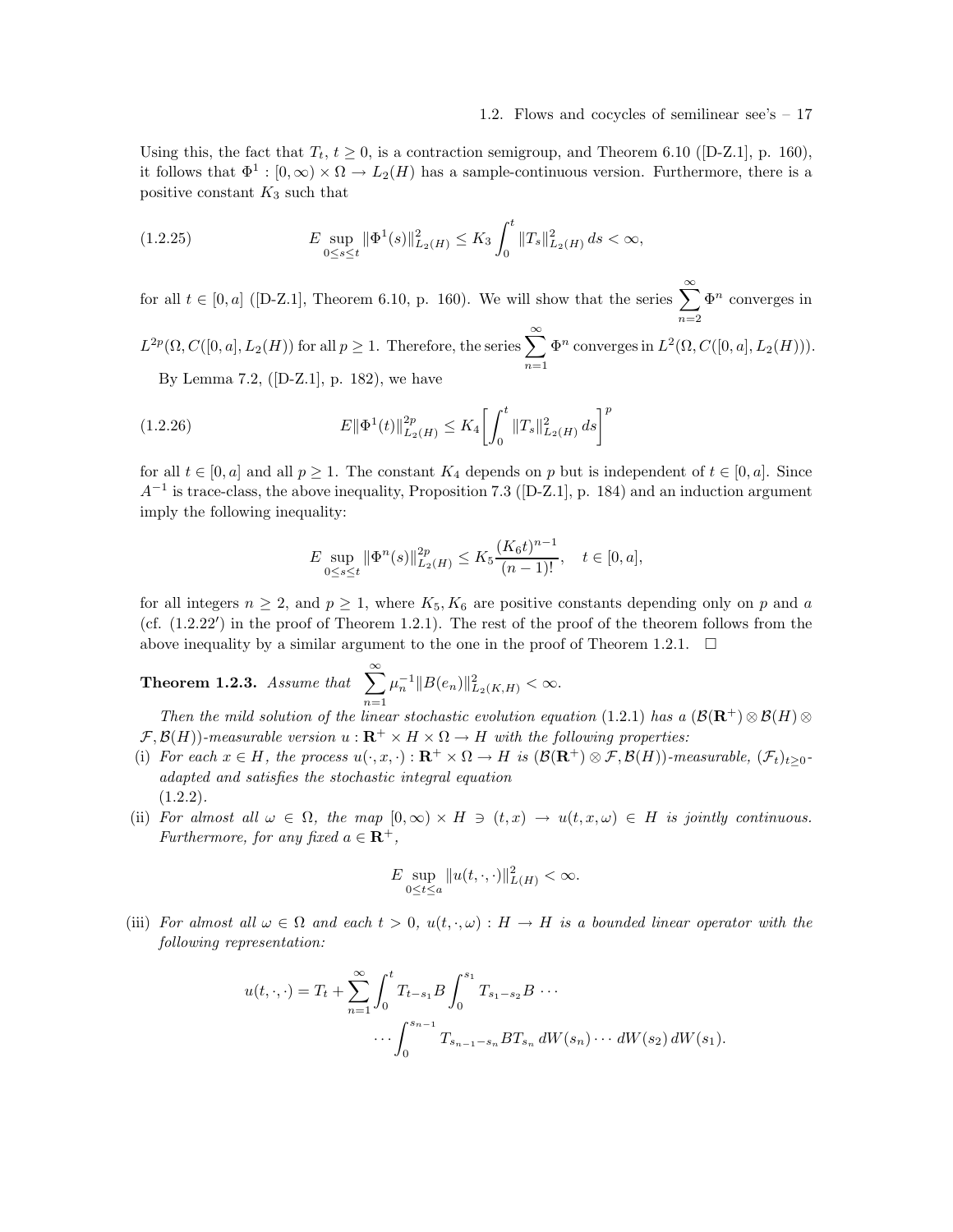In the above equation, the iterated Itô stochastic integrals are interpreted in the sense of Lemma 1.2.2, and the convergence of the series holds in the Hilbert space  $L_2(H)$  of Hilbert-Schmidt operators on H. If in addition,  $T_t : H \to H$  is compact for each  $t > 0$ , then so is  $u(t, \cdot, \omega) : H \to H$ for almost all  $\omega \in \Omega$ .

(iv) For almost all  $\omega \in \Omega$ , the path  $[0, \infty) \ni t \mapsto u(t, \cdot, \omega) - T_t \in L_2(H)$  is continuous. Furthermore, the process  $u : (0, \infty) \times \Omega \to L(H)$  is  $(\mathcal{F}_t)_{t\geq 0}$ -adapted and  $(\mathcal{B}((0, \infty)) \otimes \mathcal{F}, \mathcal{B}(L(H)))$ -measurable.

Proof. The proof follows along the same lines as that of Theorem 1.2.1. Just observe that the hypothesis of Theorem 1.2.3 implies the following integrability property

$$
\int_0^a \|BT_t\|_{L_2(H, L_2(K, H))}^2 dt < \infty
$$

for any  $a > 0$ .  $\Box$ 

Remark. It is easy to see that the hypothesis of Theorem 1.2.3 is satisfied if one assumes that the mapping  $B: H \to L_2(K, H)$  is Hilbert-Schmidt. By contrast to the hypotheses of Theorems 1.2.1, 1.2.2, the assumption in Theorem 1.2.3 does not entail any dimension restriction if the operator A is a differential operator on a Euclidean domain. Furthermore, one does not require even discreteness of the spectrum of A if we assume that  $B : H \to L_2(K, H)$  is Hilbert-Schmidt. However, in this case, one gets a flow of *bounded linear* (but not necessarily compact) maps  $u(t, \cdot, \omega) \in L(H)$ ,  $t > 0, \omega \in \Omega$ .

We will continue to assume the hypotheses of Theorem 1.2.1, 1.2.2 or 1.2.3.

Let  $u : \mathbf{R}^+ \times \Omega \to L(H)$  be the regular version of the mild solution of (1.2.1) given by Theorems 1.2.1, 1.2.2 or 1.2.3. Our next result in this section identifies u as a fundamental solution (or parametrix) for  $(1.2.1)$ .

Consider the following stochastic integral equation:

(1.2.27) 
$$
v(t) = T_t + \int_0^t T_{t-s} Bv(s) dW(s), \quad t > 0
$$

$$
v(0) = I,
$$

where I denotes the identity operator on  $H$  and the stochastic integral is interpreted as an Itô integral in the Hilbert space  $L_2(H)$ .

Remark. The initial-value problem (1.2.27) cannot be interpreted strictly in the Hilbert space  $L_2(H)$ since  $v(0) = I \notin L_2(H)$ . On the other hand, one cannot view the equation (1.2.27) in the Banach space  $L(H)$ , because the latter Banach space is not sufficiently "smooth" to allow for a satisfactory theory of stochastic integration.

We say that a stochastic process  $v : [0, \infty) \times \Omega \to L(H)$  is a *solution* to equation (1.2.27) if (i)  $v:(0,\infty)\times\Omega\to L_2(H)$  is  $(\mathcal{F}_t)_{t>0}$ -adapted, and  $(\mathcal{B}((0,\infty))\otimes\mathcal{F},\mathcal{B}(L_2(H)))$ -measurable.

- (ii)  $v \in L^2((0, a) \times \Omega, L_2(H))$  for all  $a \in (0, \infty)$ .
- (iii) v satisfies  $(1.2.27)$  almost surely.

**Theorem 1.2.3'.** Assume the hypotheses of Theorem 1.2.1, 1.2.2 or 1.2.3. Let u be the regular version of the mild solution of  $(1.2.1)$  given therein. Then u is the unique solution of  $(1.2.27)$  in  $L^2((0, a) \times \Omega, L_2(H))$  for  $a > 0$ .

*Proof.* Assume the hypotheses of Theorems 1.2.1, 1.2.2 or 1.2.3. Let u be the regular version of the mild solution of (1.2.1) given by these theorems.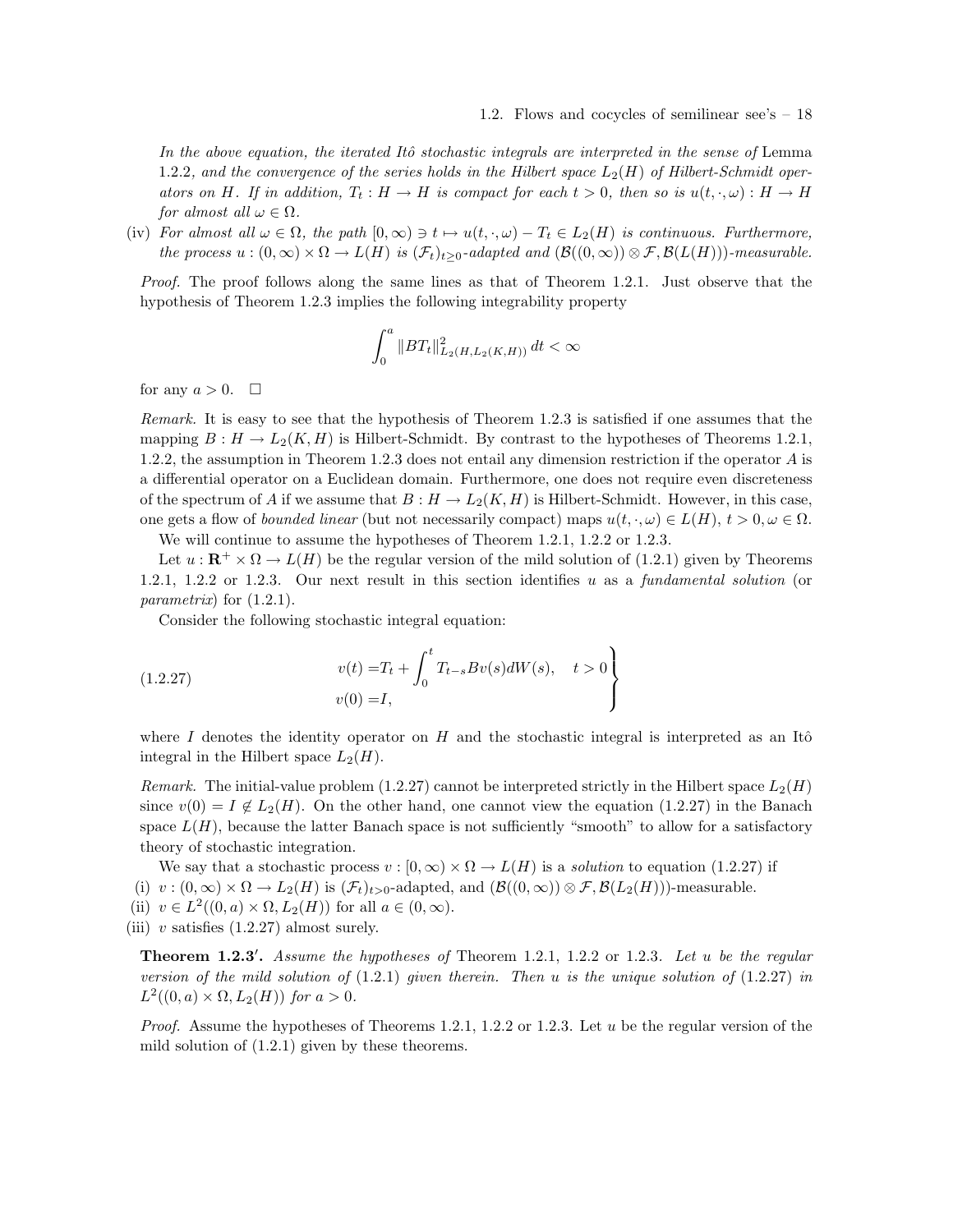Note first that  $u:(0,\infty)\times\Omega\to L_2(H)$  is  $(\mathcal{F}_t)_{t\geq0}$ -adapted, and  $(\mathcal{B}((0,\infty))\otimes\mathcal{F},\mathcal{B}(L_2(H)))$ measurable. This follows from assertion (iv) in Theorem 1.2.1.

In the proofs of Theorems 1.2.1, 1.2.2, we have shown that the series  $\sum_{n=1}^{\infty}$  $n=1$  $\Phi^n$  converges absolutely in  $L^2(\Omega, C([0, a], L_2(H)))$ , and hence also in the Hilbert space  $L^2(\Omega, L^2((0, a), L_2(H)))$ , because of the continuous linear embedding

$$
L^{2}(\Omega, C([0, a], L_{2}(H))) \subset L^{2}(\Omega, L^{2}((0, a), L_{2}(H))) \equiv L^{2}((0, a) \times \Omega, L_{2}(H)).
$$

Thus

$$
\int_0^a E||u(t, \cdot)||_{L_2(H)}^2 dt
$$
  
\n
$$
\leq 2 \int_0^a ||T_t||_{L_2(H)}^2 dt + 2 \left[ \sum_{n=1}^\infty \left\{ \int_0^a E||\Phi^n(t)||_{L_2(H)}^2 dt \right\}^{1/2} \right]^2 < \infty.
$$

In particular, the Itô stochastic integral  $\int_0^t$  $T_{t-s}Bu(s) dW(s)$  is well-defined in  $L_2(H)$  for each 0  $t \in [0, a]$  (Lemma 1.2.2).

We next show that  $u$  solves the operator-valued stochastic integral equation (1.2.27). To see this, use the fact that

$$
\left[\int_0^t T_{t-s}Bu(s,\cdot) dW(s)\right](e_n) = \int_0^t T_{t-s}Bu(s,e_n,\cdot) dW(s), \quad n \ge 1,
$$

and the integral equation (1.2.2) to conclude that

(1.2.28) 
$$
u(t,\omega)(e_n) = T_t e_n + \left[\int_0^t T_{t-s} B u(s,\cdot,\cdot) dW(s)\right](\omega)(e_n), \quad t \ge 0, n \ge 1,
$$

holds for all  $\omega$  in a sure event  $\Omega^* \in \mathcal{F}$  which is independent of n and  $t \geq 0$ . Since  $\{e_n : n \geq 1\}$  is a complete orthonormal system in H, it follows from  $(1.2.28)$  that for all  $\omega \in \Omega^*$ , one has

(1.2.29) 
$$
u(t,\omega)(x) = T_t x + \left[\int_0^t T_{t-s} B u(s,\cdot,\cdot) dW(s)\right](\omega)(x), \quad t \ge 0, n \ge 1
$$

for all  $x \in H$ . Thus u is a solution of (1.2.27).

Finally we show that (1.2.27) has a unique  $(\mathcal{F}_t)_{t>0}$ -adapted solution in  $L^2((0,a) \times \Omega, L_2(H))$ . Suppose  $v_1, v_2$  are two such solutions of  $(1.2.27)$ . Then

$$
(1.2.30) \t E \|v_1(t) - v_2(t)\|_{L_2(H)}^2 \le \|B\|_{L_2(K,H)} \sup_{0 \le u \le a} \|T_u\|_{L(H)} \int_0^t E \|v_1(s) - v_2(s)\|_{L_2(H)}^2 ds
$$

for all  $t \in (0, a]$ . The above inequality implies that  $E||v_1(t) - v_2(t)||_{L_2(H)}^2 = 0$  for all  $t > 0$  and uniqueness holds.  $\square$ 

From now on and throughout this section, we will impose the following

Condition (B):

- (i) The operator  $B: H \to L_2(K, H)$  can be extended to a bounded linear operator  $H \to L(E, H)$ , which will also be denoted by  $B$ .
- (ii) The series  $\sum_{k=1}^{\infty} \|B_k^2\|_{L(H)}$  converges, where the bounded linear operators  $B_k: H \to \overline{H}$  are defined by  $B_k(x) := B(x)(f_k), x \in H, k \geq 1$ .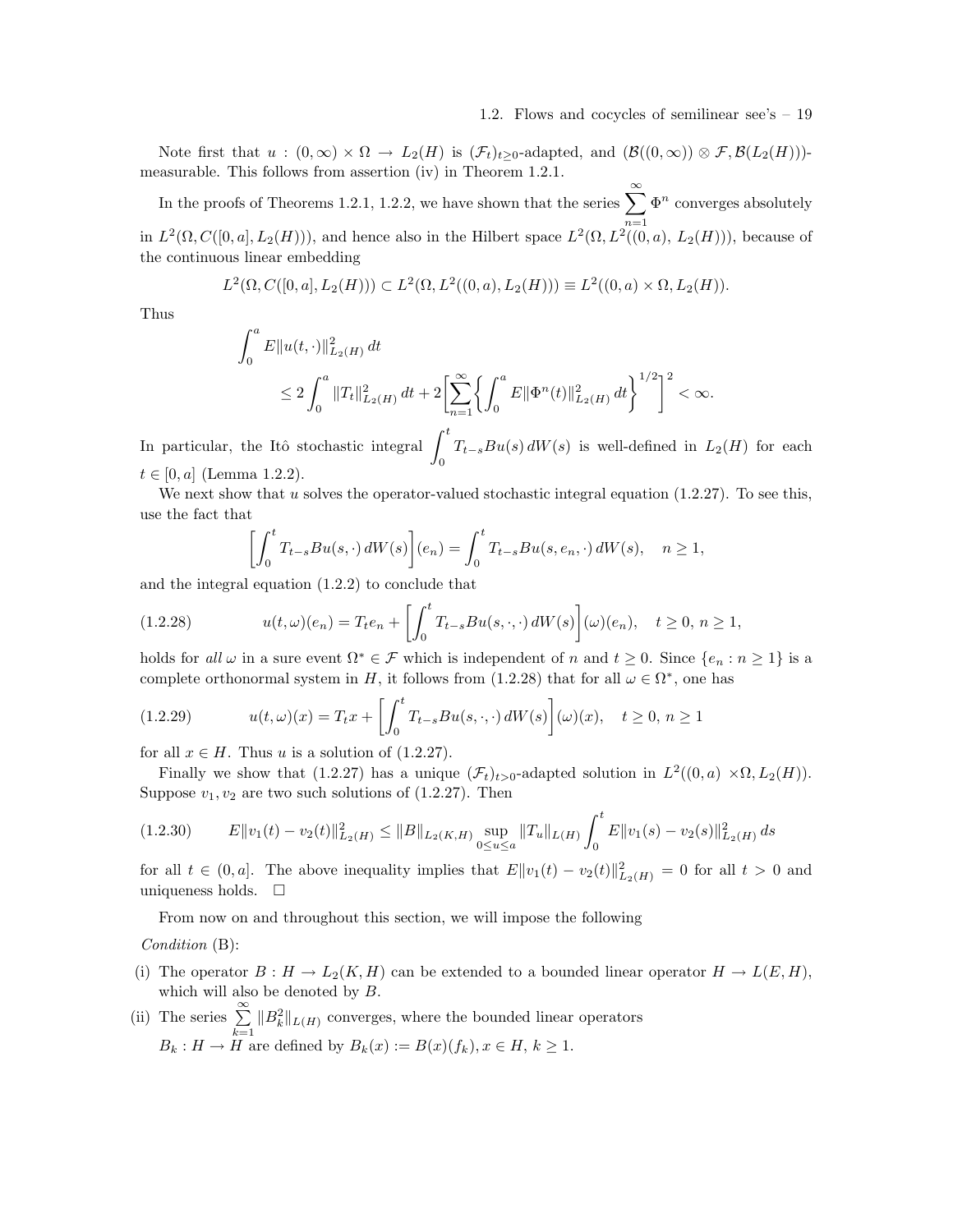**Theorem 1.2.4.** Assume the hypotheses of Theorem 1.2.1, 1.2.2 or 1.2.3, and Condition (B) are satisfied. Then the mild solution of (1.2.1) admits a version  $u : \mathbb{R}^+ \times \Omega \to L(H)$  satisfying the conclusions of Theorem 1.2.1, 1.2.2 or 1.2.3 and is such that

(i)  $(u, \theta)$  is a perfect  $L(H)$ -valued cocycle:

(1.2.31) 
$$
u(t+s,\omega) = u(t,\theta(s,\omega)) \circ u(s,\omega)
$$

for all  $s, t \geq 0$  and all  $\omega \in \Omega$ ;

(ii) sup  $\sup_{0 \le s \le t \le a} ||u(t - s, \theta(s, \omega))||_{L(H)} < \infty$ , for all  $\omega \in \Omega$  and all  $a > 0$ .

Proof. In view of Theorem 1.2.3', u satisfies the stochastic integral equation

(1.2.32) 
$$
u(t) = T_t + \int_0^t T_{t-s}Bu(s) dW(s), \quad t > 0
$$

$$
u(0) = I
$$

with  $u(t) \in L_2(H)$  a.s. for all  $t > 0$ .

Our strategy for proving the cocycle property (1.2.31) is to approximate the cylindrical Wiener process W in (1.2.32) by a suitably defined family of smooth processes  $W_n : \mathbf{R}^+ \times \Omega \to E$ ,  $n \geq 1$ , prove the cocycle property for the corresponding approximating solutions and then pass to the limit in  $L_2(H)$  as n tends to  $\infty$ .

Define  $W_n$  on  $\mathbb{R}^+ \times \Omega$ ,  $n \geq 1$ , by

(1.2.33) 
$$
W_n(t,\omega) := n \int_{t-1/n}^t W(u,\omega) du - n \int_{-1/n}^0 W(u,\omega) du, \quad t \ge 0, \ \omega \in \Omega.
$$

It is easy to see that each  $W_n$  is a helix:

(1.2.34) 
$$
W_n(t, \theta(t_1, \omega)) = W_n(t + t_1, \omega) - W_n(t_1, \omega),
$$

and

$$
(1.2.35) \t W'_n(t, \theta(t_1, \omega)) = W'_n(t + t_1, \omega)
$$

for all  $t, t_1 \geq 0, \omega \in \Omega$ ,  $n \geq 1$ . In (1.2.35), the prime ' denotes differentiation with respect to t.

For each  $k \geq 1$ , recall the definition of  $B_k : H \to H$  in Condition (B)(ii). For each integer  $n \geq 1$ , define the process  $u_n : \mathbf{R}^+ \times \Omega \to L_2(H)$  to be the unique  $(\mathcal{B}((0,\infty)) \otimes \mathcal{F}, \mathcal{B}(L_2(H)))$ -measurable,  $(\mathcal{F}_t)_{t>0}$ -adapted solution of the random integral equation:

$$
(1.2.27)(n)
$$
\n
$$
u_n(t,\omega) = T_t + \int_0^t T_{t-s} \circ \{[B \star u_n(s,\omega)](W'_n(s,\omega))\} ds - \frac{1}{2} \int_0^t \sum_{k=1}^\infty T_{t-s} \circ B_k^2 \circ u_n(s,\omega) ds, \quad t > 0
$$
\n
$$
u_n(0,\omega) = I,
$$

for  $\omega \in \Omega$ . Recall that the operation  $\star$  is defined by (1.2.16) in the proof of Lemma 1.2.2.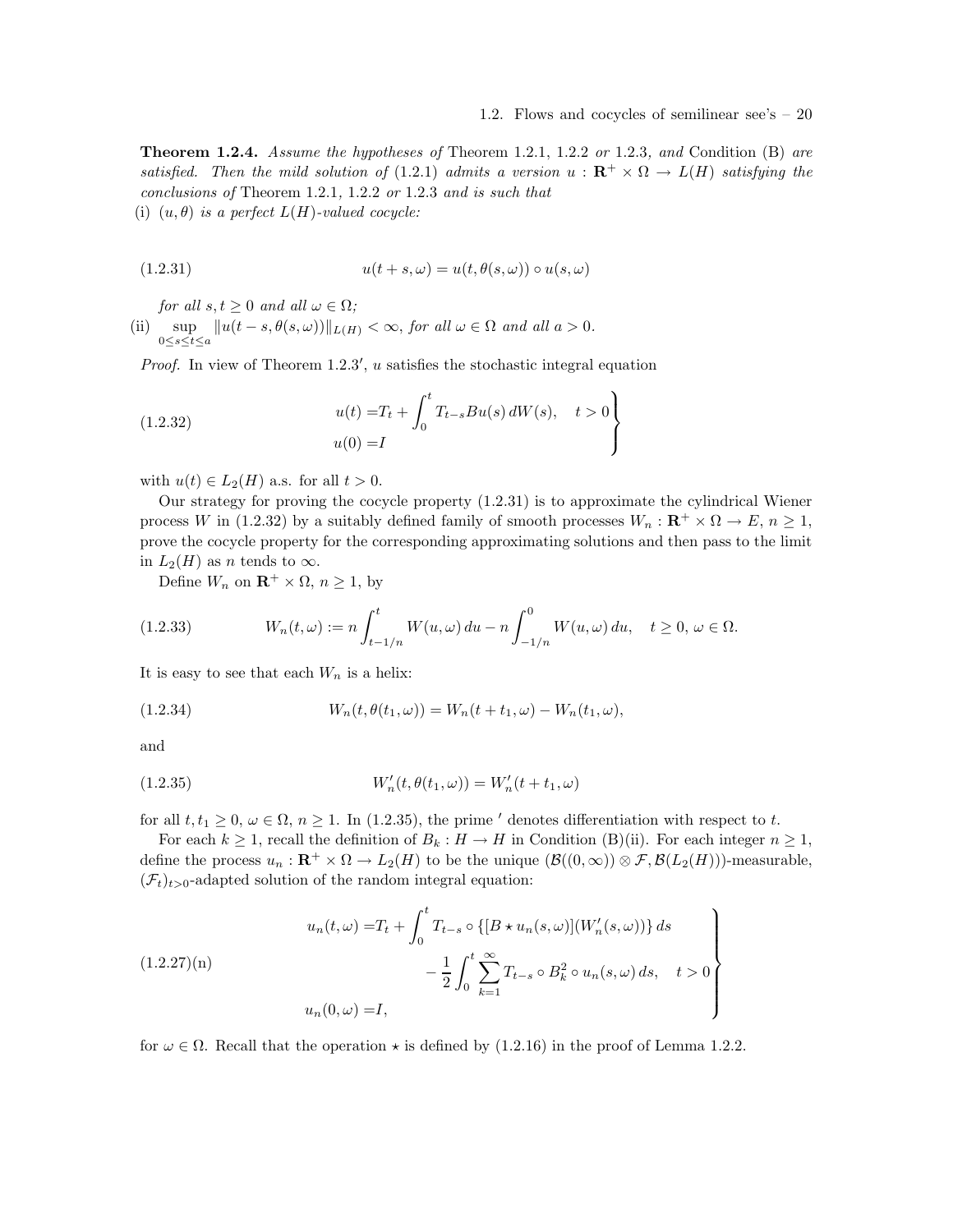Then

(1.2.36) 
$$
\lim_{n \to \infty} \sup_{0 < t \le a} ||u_n(t) - u(t)||_{L_2(H)}^2 = 0,
$$

in probability, for each  $a > 0$ . The convergence (1.2.36) follows by modifying the proof (in  $L_2(H)$ ) of the Wong-Zakai approximation theorem for stochastic evolution equations in ([Tw], Theorem 1.3.4.1). (Cf. [I-W], Theorem 7.2, p. 497).

Next, we show that for each  $n \geq 1$ ,  $(u_n, \theta)$  is a perfect cocycle. Fix  $n \geq 1$ ,  $t_1 \geq 0$  and  $\omega \in \Omega$ . Using  $(1.2.27)(n)$ , it follows that

$$
u_n(t, \theta(t_1, \omega)) \circ u_n(t_1, \omega)
$$
  
=  $T_t \circ u_n(t_1, \omega)$   
+  $\int_{t_1}^{t+t_1} T_{t+t_1-s} \circ \{[B \star (u_n(s-t_1, \theta(t_1, \omega)) \circ u_n(t_1, \omega))](W'_n(s-t_1, \theta(t_1, \omega)))\} ds$   
-  $\frac{1}{2} \int_{t_1}^{t+t_1} \sum_{k=1}^{\infty} T_{t+t_1-s} \circ B_k^2 \circ (u_n(s-t_1, \theta(t_1, \omega)) \circ u_n(t_1, \omega)) ds$   
=  $T_{t+t_1} + \int_0^{t_1} T_{t+t_1-s} \circ \{[B \star u_n(s, \omega)](W'_n(s, \omega))\} ds$   
-  $\frac{1}{2} \int_0^{t_1} \sum_{k=1}^{\infty} T_{t+t_1-s} \circ B_k^2 \circ u_n(s, \omega) ds$   
+  $\int_{t_1}^{t+t_1} T_{t+t_1-s} \circ \{[B \star (u_n(s-t_1, \theta(t_1, \omega)) \circ u_n(t_1, \omega))](W'_n(s-t_1, \theta(t_1, \omega)))\} ds$   
-  $\frac{1}{2} \int_{t_1}^{t+t_1} \sum_{k=1}^{\infty} T_{t+t_1-s} \circ B_k^2 \circ (u_n(s-t_1, \theta(t_1, \omega)) \circ u_n(t_1, \omega)) ds,$ 

for  $t > 0$ . Hence, using  $(1.2.27)(n)$  and  $(1.2.35)$ , we obtain

$$
u_n(t, \theta(t_1, \omega)) \circ u_n(t_1, \omega) - u_n(t_1 + t, \omega)
$$
  
=  $\int_{t_1}^{t+t_1} T_{t+t_1-s} \circ \{ [B \star (u_n(s - t_1, \theta(t_1, \omega)) \circ u_n(t_1, \omega) - u_n(s, \omega))]$   
 $(W'_n(s - t_1, \theta(t_1, \omega))) \} ds$   
 $- \frac{1}{2} \int_{t_1}^{t+t_1} \sum_{k=1}^{\infty} T_{t+t_1-s} \circ B_k^2 \circ [u_n(s - t_1, \theta(t_1, \omega)) \circ u_n(t_1, \omega) - u_n(s, \omega)] ds$   
=  $\int_0^t T_{t-s} \circ \{ [B \star (u_n(s, \theta(t_1, \omega)) \circ u_n(t_1, \omega) - u_n(s + t_1, \omega))](W'_n(s, \omega)) \} ds$   
 $- \frac{1}{2} \int_0^t \sum_{k=1}^{\infty} T_{t-s} \circ B_k^2 \circ [u_n(s, \theta(t_1, \omega)) \circ u_n(t_1, \omega) - u_n(s + t_1, \omega)] ds,$ 

for all  $t > 0$ . The above identity and a simple application of Gronwall's lemma yields

(1.2.37) 
$$
u_n(t, \theta(t_1, \omega)) \circ u_n(t_1, \omega) - u_n(t_1 + t, \omega) = 0
$$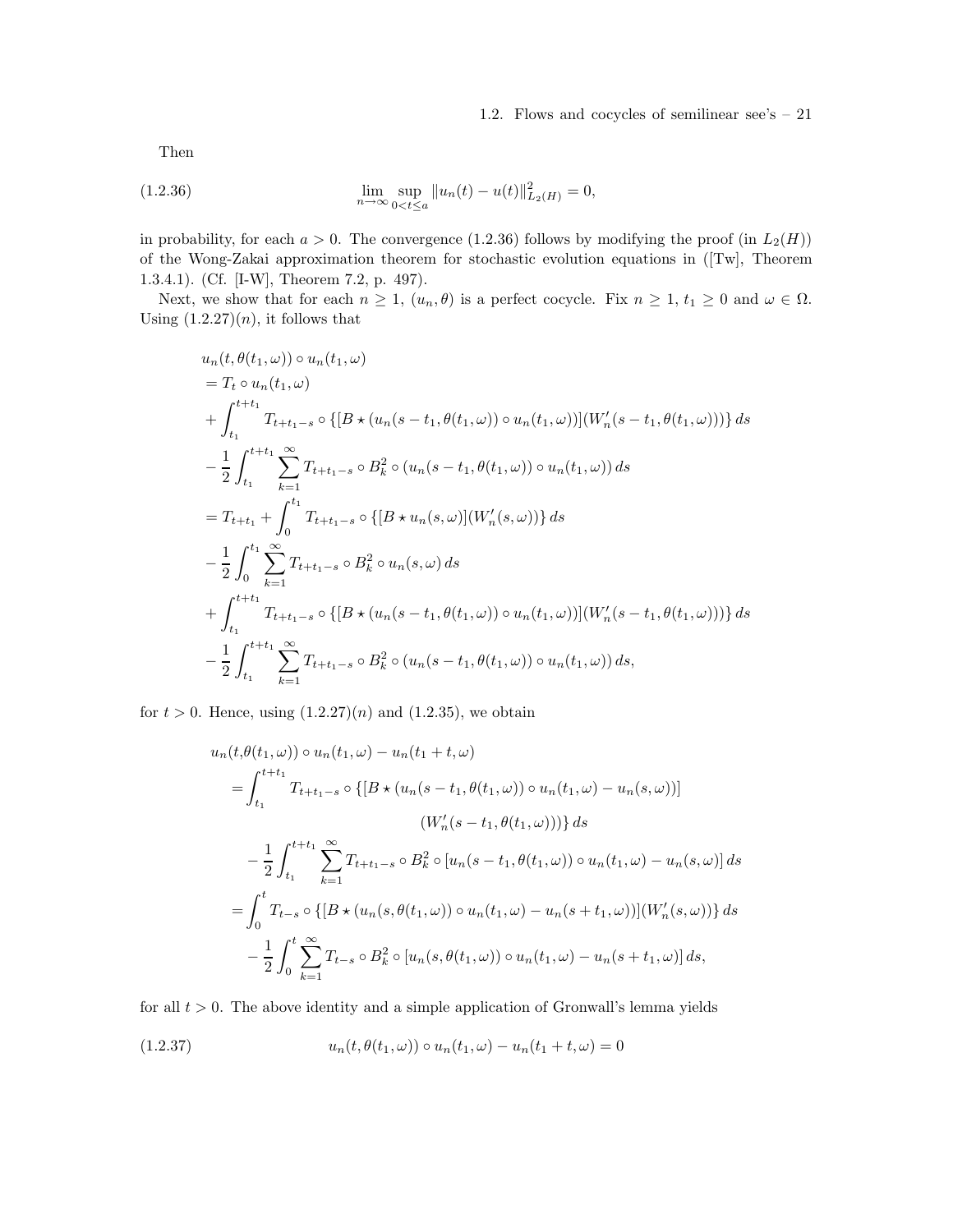for all  $t, t_1 \geq 0$  and all  $\omega \in \Omega$ . Hence  $(u_n, \theta)$  is a perfect cocycle in  $L(H)$ . Using (1.2.36) and passing to the limit in  $L(H)$  as  $n \to \infty$  in the above identity implies that  $(u, \theta)$  is a crude  $L(H)$ -valued cocycle. In order to obtain a perfect version of this cocycle, it is sufficient to prove that there is a sure event  $\Omega^* \in \mathcal{F}$  (independent of  $t_1 \in \mathbf{R}^+$ ) such that  $\theta(t, \cdot)(\Omega^*) \subseteq \Omega^*$  for all  $t \geq 0$ , and there is a subsequence  ${u_{n'}\}_{n'=1}^{\infty}$  of  ${u_n}_{n=1}^{\infty}$  such that

(1.2.38) 
$$
\lim_{n',m'\to\infty}\sup_{0
$$

for each  $a > 0$  and all  $\omega \in \Omega^*$ . Set  $v_n(t_1, t, \omega) := u_n(t - t_1, \theta(t_1, \omega))$ ,  $t \ge t_1 \ge 0$ . Then  $v_n$  solves the integral equation

$$
v_n(t_1, t, \omega) = T_{t-t_1} + \int_{t_1}^t T_{t-s} \circ \{ [B \star v_n(t_1, s, \omega)](W'_n(s, \omega)) \} ds
$$
  

$$
- \frac{1}{2} \int_{t_1}^t \sum_{k=1}^\infty T_{t-s} \circ B_k^2 \circ v_n(t_1, s, \omega) ds,
$$
  

$$
v_n(t_1, t_1, \omega) = I,
$$

for  $t \geq t_1 \geq 0$ . The above equation implies that  $v_n(t_1, t, \omega)$  is continuous in  $(t_1, t)$  for each  $\omega \in \Omega$ . Furthermore, if we apply the approximation scheme (in  $L_2(H)$ ) to the above integral equation, we get a subsequence  ${v_{n'}}_{n'=1}^{\infty}$  of  ${v_{n}}_{n=1}^{\infty}$  such that for a.a.  $\omega \in \Omega$ 

(1.2.39) 
$$
\lim_{n',m'\to\infty}\sup_{0
$$

for each  $a > 0$ . Now define  $\Omega^*$  to be the set of all  $\omega \in \Omega$  such that the subsequence  $\{v_{n'}(t_1, t, \omega) :$  $n' \geq 1$ } converges in  $L(H)$  uniformly in  $(t_1, t)$  for  $0 < t_1 \leq t \leq a$  and all  $a > 0$ . Therefore  $\Omega^*$  is a  $\theta(t, \cdot)$ -invariant sure event. Define

$$
u(t,\omega) := \lim_{n' \to \infty} v_{n'}(0,t,\omega)
$$

for all  $t \geq 0$  and all  $\omega \in \Omega^*$ . Hence  $(u, \theta)$  is a perfect cocycle in  $L(H)$ . This proves assertion (i) of the theorem.

To prove the second assertion of the theorem, fix  $s \geq 0$  and define  $\hat{v}_n(s, t, \omega) := \hat{u}_n(t - s, \theta(s, \omega))$  $u_n(t-s,\theta(s,\omega)) - T_{t-s}, t \geq s \geq 0$ . It is easy to see that  $\hat{v}_n$  solves the integral equation

$$
\hat{v}_n(s, t, \omega) = \int_s^t T_{t-\lambda} \circ \{ [B \star \hat{v}_n(s, \lambda, \omega)] (W'_n(\lambda, \omega)) \} d\lambda \n+ \int_s^t T_{t-\lambda} BT_{\lambda-s} (W'_n(\lambda, \omega)) d\lambda \n- \frac{1}{2} \int_s^t \sum_{k=1}^\infty T_{t-\lambda} \circ B_k^2 \circ \hat{v}_n(s, \lambda, \omega) d\lambda, \n\hat{v}_n(s, s, \omega) = 0 \in L_2(H),
$$

for  $t \geq s \geq 0$ . The above equation implies that the map  $\Delta \ni (s, t) \mapsto \hat{v}_n(s, t, \omega) \in L_2(H)$  is continuous for each  $\omega \in \Omega$ . Applying the approximation scheme again, there is a subsequence  $\{\hat{v}_{n'}\}_{n'=1}^{\infty}$  of  $\{\hat{v}_{n}\}_{n=1}^{\infty}$  such that for a.a.  $\omega \in \Omega$ , one has

$$
\lim_{n',m'\to\infty} \sup_{0\leq s\leq t\leq a} \|\hat{v}_{n'}(s,t,\omega) - \hat{v}_{m'}(s,t,\omega)\|_{L_2(H)}^2 = 0,
$$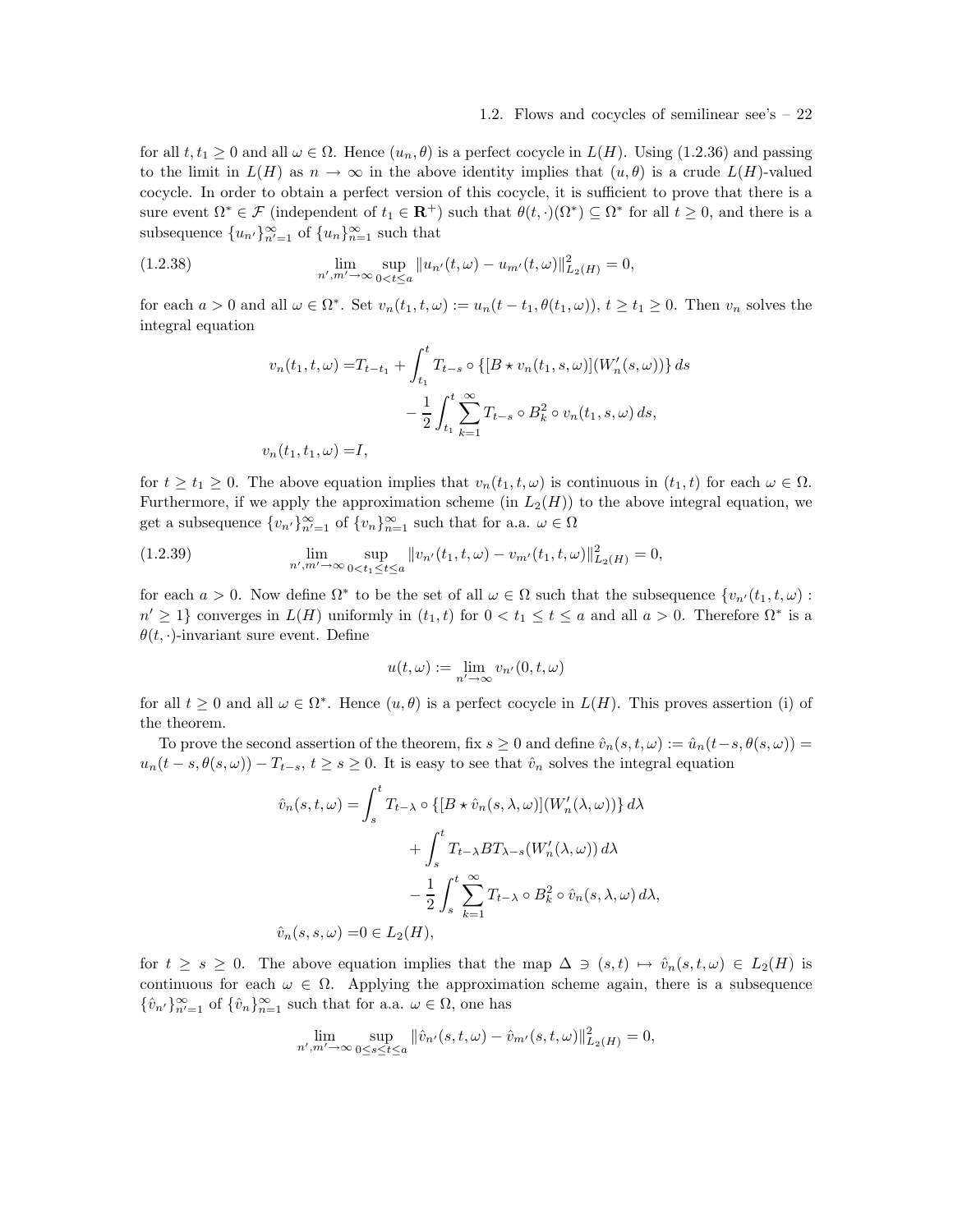for each  $a > 0$ . Define  $\hat{\Omega}^*$  to be the set of all  $\omega \in \Omega$  such that the subsequence  $\{\hat{v}_{n'}(s,t,\omega): n' \geq 1\}$ converges in  $L_2(H)$  uniformly in  $(s,t)$  for  $0 \le s \le t \le a$  and all  $a > 0$ . Therefore  $\hat{\Omega}^*$  is a  $\theta(t, \cdot)$ invariant sure event. Define

$$
\hat{u}(t,\omega) := \lim_{n' \to \infty} \hat{v}_{n'}(0,t,\omega)
$$

for all  $t \geq 0$  and all  $\omega \in \hat{\Omega}^*$ . Therefore, the map  $\Delta \ni (s, t) \mapsto \hat{u}(t - s, \theta(s, \omega)) \in L_2(H)$  is jointly continuous. In particular, sup  $\sup_{0 \le s \le t \le a} ||\hat{u}(t-s,\cdot,\theta(s,\omega))||_{L(H)} < \infty$ , for all  $\omega \in \hat{\Omega}^*$  and all  $a > 0$ . Using the fact that  $\sup_{0 \leq t \leq \epsilon} ||T_{t-s}||_{L(H)} < \infty$ , it follows that  $u(t,\omega) := \hat{u}(t,\omega) + T_t, \ \omega \in \Omega^* \cap \hat{\Omega}^*$ , gives a 0≤s≤t≤a version of the cocycle that also satisfies assertion (ii) of the theorem. This completes the proof of the theorem.  $\Box$ 

#### Remarks.

- (i) Results analogous to Theorem 1.2.4 hold if B is replaced by the an affine linear map  $B(x) :=$  $B_0 + B_1(x), x \in H$ , where  $B_0 \in L(E, H)$  and  $B_1 : H \to L(E, H)$  satisfies Condition (B). In this case, one gets a cocycle  $(u, \theta)$  where each map  $u(t, \cdot, \omega) : H \to H$  is of the form  $u(t, \cdot, \omega) =$  $u_0(t, \cdot, \omega) + u_1(t, \omega)$  with  $u_0(t, \cdot, \omega) \in L_2(H)$  and  $u_1(t, \omega) \in H$  for  $t > 0, \omega \in \Omega$ . This follows using minor modifications of the above arguments.
- (ii) It is possible to replace B in the see (1.2.1) by an adapted random field  $B: \mathbb{R}^+ \times H \times \Omega \rightarrow$  $L(E, H)$  satisfying appropriate integrability and regularity conditions, and which is such that  $B(t, \cdot, \omega) : H \to L(E, H)$  satisfies Condition (B) for each  $t \geq 0, \omega \in \Omega$ . The conclusions of Theorems 1.2.1-1.2.3, 1.2.3′ will still hold in this case. However, the stochastic semiflow will only satisfy Definition 1.1.1 (rather than the cocycle property in Definition 1.1.2). On the other hand if  $B$  is stationary, then the cocycle property should hold (on a suitably enlarged probability space) (Theorem 1.2.4).
- (iii) Theorems 1.2.1-1.2.4, 1.2.3' also hold if the operator A is allowed to have a non-zero discrete spectrum  $\{\mu_n : n \geq 1\}$  which is bounded below. This yields a splitting  $A = A_0 + A_1$  where  $\sigma(A_0)$ consists of positive eigenvalues and  $\sigma(A_1)$  of finitely many negative eigenvalues.
	- (b) Semilinear see's

In this section, we continue to assume that the operators  $A, B$ , the cylindrical Brownian motion W, the complete filtered Wiener space  $(\Omega, \bar{\mathcal{F}}, (\mathcal{F}_t)_{t>0}, P)$  and the Brownian shift  $\theta : \mathbf{R} \times \Omega \to \Omega$  are as defined in part (a) of this section and satisfy the conditions therein. The semigroup generated by  $-A$  is denoted as before by  $T_t, t \geq 0$ . Furthermore, we let  $F: H \to H$  be a (Fréchet)  $C^1$  non-linear map satisfying the following locally Lipschitz and linear growth hypotheses:

$$
|F(v)| \le C(1+|v|), \quad v \in H
$$
  
(1.2.40)  

$$
|F(v_1) - F(v_2)| \le L_n |v_1 - v_2|, \quad v_i \in H, |v_i| \le n, i = 1, 2,
$$

for some positive constants  $C, L_n, n \geq 1$ .

Consider the semilinear see:

(1.2.41) 
$$
du(t) = -Au(t)dt + F(u(t))dt + Bu(t) dW(t), \quad t > 0,u(0) = x \in H,
$$

where the operators  $A, B$  satisfy the hypotheses of Theorem 1.2.4.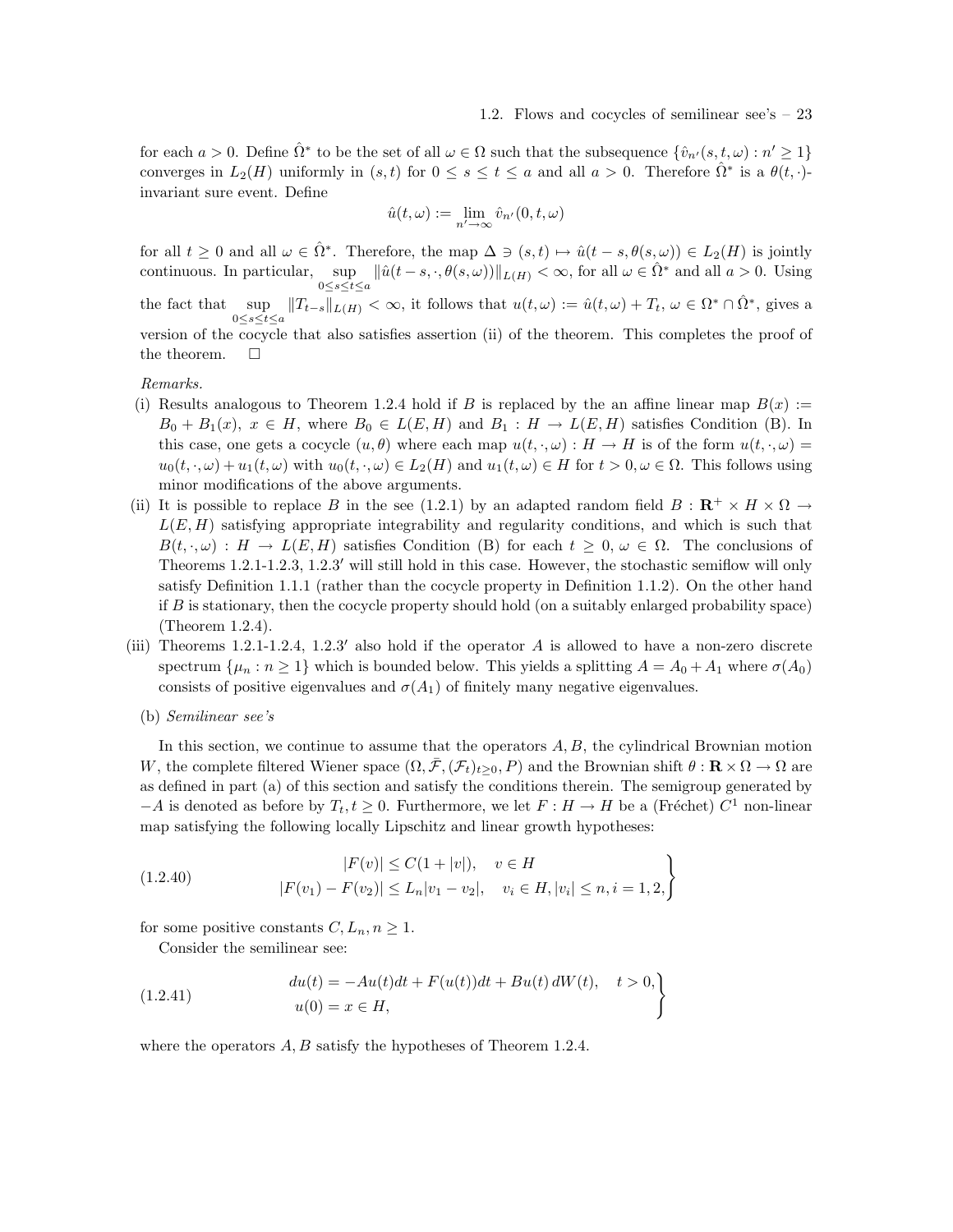Our main objective in this section is to establish the existence of a  $C^k$  perfect cocycle  $(U, \theta)$  for the above stochastic evolution equation. First we define a mild solution of (1.2.41) as a family of  $(\mathcal{B}(\mathbf{R}^+) \otimes \mathcal{F}, \mathcal{B}(H))$ -measurable,  $(\mathcal{F}_t)_{t>0}$ -adapted processes  $u(\cdot, x, \cdot) : \mathbf{R}^+ \times \Omega \to H$ ,  $x \in H$ , satisfying the following stochastic integral equations:

(1.2.42) 
$$
u(t,x,\cdot) = T_t(x) + \int_0^t T_{t-s}(F(u(s,x,\cdot))) ds + \int_0^t T_{t-s}Bu(s,x,\cdot) dW(s),
$$

for  $t \geq 0$ , a.s. ([D-Z.1], Chapter 7, p. 182).

To fix notation, denote by  $\phi : \mathbf{R}^+ \times \Omega \to L(H)$  the perfect cocycle generated by the linear stochastic evolution equation

(1.2.43) 
$$
d\phi(t) = -A\phi(t)dt + B\phi(t) dW(t), \quad t > 0,
$$

$$
\phi(0) = I \in L(H),
$$

and obtained via Theorem 1.2.4. In particular,  $\phi(t,\omega) \in L_2(H)$ ,  $t > 0$ ,  $\omega \in \Omega$ , stands for  $u(t, \cdot, \omega)$  in the notation of part (a) of this section.

Our first step in the construction of a non-linear cocycle of  $(1.2.41)$  is to observe that mild solutions of  $(1.2.41)$  correspond to solutions of a *random* integral equation on H. This is shown in the following theorem:

**Theorem 1.2.5.** Suppose the hypotheses of Theorem 1.2.4 are satisfied. Then every  $(\mathcal{B}(R^+) \otimes$  $\mathcal{B}(H) \otimes \mathcal{F}, \mathcal{B}(H)$ )-measurable,  $(\mathcal{F}_t)_{t>0}$ -adapted solution field  $U(t, x, \omega)$  of the H-valued random integral equation

$$
(1.2.44) \tU(t, x, \omega) = \phi(t, \omega)(x) + \int_0^t \phi(t - s, \theta(s, \omega)) (F(U(s, x, \omega))) ds, \quad t \ge 0, x \in H,
$$

is a mild solution of the semilinear see (1.2.41).

*Proof.* Let U be a solution of the random integral equation  $(1.2.44)$  with the given measurability properties. It is sufficient to prove that  $U(\cdot, x, \cdot)$  satisfies the stochastic integral equation (1.2.42). Substituting from the identity:

$$
\phi(t,\omega)(x) = T_t(x) + (\omega) \int_0^t T_{t-s} B\phi(s,\cdot)(x) dW(s), \quad t \ge 0, x \in H,
$$

into (1.2.44), gives the following a.s. relations

$$
U(t, x, \cdot) = T_t(x) + \int_0^t T_{t-s} B\phi(s, \cdot)(x) dW(s) + \int_0^t T_{t-s}(F(U(s, x, \cdot))) ds
$$
  
+ 
$$
\int_0^t \int_0^{t-s} T_{t-s-s'} B\phi(s', \theta(s, \cdot))(F(U(s, x, \cdot))) dW(s', \theta(s, \cdot)) ds
$$
  
= 
$$
T_t(x) + \int_0^t T_{t-s} B\phi(s, \cdot)(x) dW(s) + \int_0^t T_{t-s}(F(U(s, x, \cdot))) ds
$$
  
+ 
$$
\int_0^t \int_0^{t-s} T_{t-s-s'} B\phi(s', \theta(s, \cdot))(F(U(s, x, \cdot))) dW(s' + s) ds
$$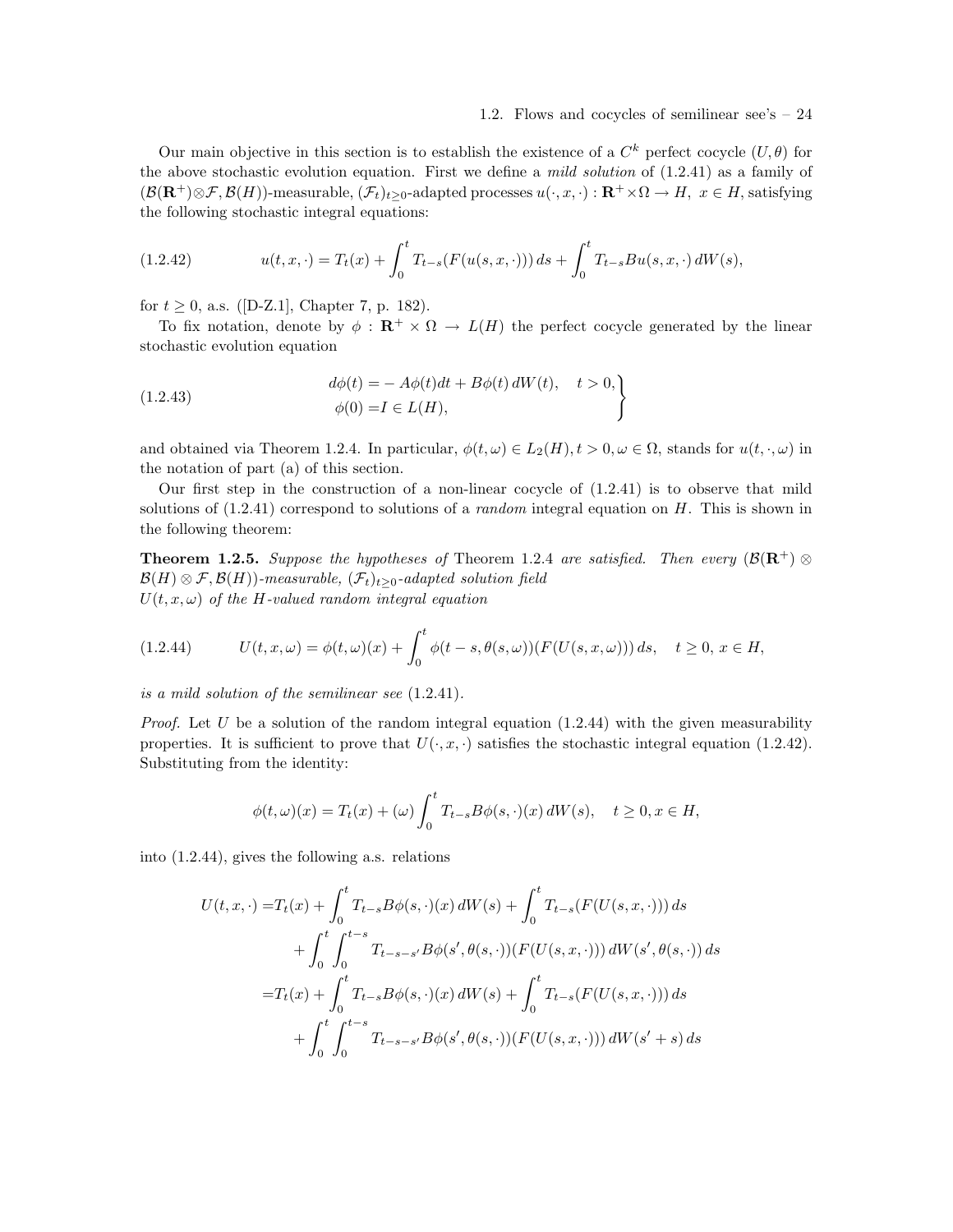$$
=T_{t}(x)+\int_{0}^{t}T_{t-s}B\phi(s,\cdot)(x)\,dW(s)+\int_{0}^{t}T_{t-s}(F(U(s,x,\cdot)))\,ds+\int_{0}^{t}\int_{s}^{t}T_{t-\lambda}B\phi(\lambda-s,\theta(s,\cdot))(F(U(s,x,\cdot)))\,dW(\lambda)\,ds=T_{t}(x)+\int_{0}^{t}T_{t-s}B\phi(s,\cdot)(x)\,dW(s)+\int_{0}^{t}T_{t-s}(F(U(s,x,\cdot)))\,ds+ \int_{0}^{t}\int_{0}^{\lambda}T_{t-\lambda}B\phi(\lambda-s,\theta(s,\cdot))(F(U(s,x,\cdot)))\,ds\,dW(\lambda)=T_{t}(x)+\int_{0}^{t}T_{t-s}(F(U(s,x,\cdot)))\,ds+ \int_{0}^{t}T_{t-\lambda}B\{\phi(\lambda)(x)+\int_{0}^{\lambda}\phi(\lambda-s,\theta(s,\cdot))(F(U(s,x,\cdot)))\,ds\}\,dW(\lambda)=T_{t}(x)+\int_{0}^{t}T_{t-s}(F(U(s,x,\cdot)))\,ds+\int_{0}^{t}T_{t-\lambda}BU(\lambda,x,\cdot)\,dW(\lambda)
$$

for  $t \geq 0$ . Hence U satisfies (1.2.42) and is therefore a mild solution of the see (1.2.41).  $\Box$ 

Our next theorem shows that the random integral equation (1.2.44) admits a unique ( $\mathcal{B}(\mathbf{R}^+)$  ⊗  $\mathcal{B}(H) \otimes \mathcal{F}, \mathcal{B}(H)$ -measurable,  $(\mathcal{F}_t)_{t>0}$ -adapted solution  $U : \mathbb{R}^+ \times H \times \Omega \to H$ . The fact that  $(U, \theta)$ is a smooth perfect cocycle can be read off from (1.2.44), as in the proof of Theorem 1.2.6 below.

For any positive integer j, denote by  $L_2^{(j)}(H, H) \subset L^{(j)}(H, H)$  the space of all Hilbert-Schmidt j-multilinear maps  $A \in L^{(j)}(H, H)$  given the Hilbert-Schmidt norm

$$
||A||_{L_2^{(j)}(H,H)} := \sum_{\substack{n_i \geq 1 \\ 1 \leq i \leq j}} |A(e_{n_1}, e_{n_2}, \cdots, e_{n_j})|_H^2 < \infty
$$

where  $\{e_{n_i} : n_i \geq 1\}$  is a complete orthonormal system in H for each  $1 \leq i \leq j$ .

**Theorem 1.2.6.** Assume that the operators  $A, B$  in (1.2.41) satisfy the hypotheses of Theorem 1.2.4. Suppose that F satisfies the linear growth and Lipschitz conditions (1.2.40). Then the mild solution of (1.2.41) has a  $(\mathcal{B}(\mathbf{R}^+)\otimes \mathcal{B}(H)\otimes \mathcal{F}, \mathcal{B}(H))$ -measurable version  $U : \mathbf{R}^+ \times H \times \Omega \to H$  with the following properties:

- (i) For each  $x \in H$ ,  $U(\cdot, x, \cdot) : \mathbf{R}^+ \times \Omega \to H$  is  $(\mathcal{F}_t)_{t>0}$ -adapted and satisfies (1.2.42) a.s.
- (ii)  $(U, \theta)$  is a perfect  $C^{0,1}$  cocycle (in the sense of Definition 1.1.2).
- (iii) For each  $(t, \omega) \in (0, \infty) \times \Omega$ , the map  $H \ni x \mapsto U(t, x, \omega) \in H$  takes bounded sets into relatively compact sets.

Moreover, if we assume that F is  $C^{k,\epsilon}$  on H for a positive integer k and  $\epsilon \in (0,1]$ , then the mild solution  $(U, \theta)$  also enjoys the following properties:

- (iv)  $(U, \theta)$  is a  $C^{k,\epsilon}$  perfect cocycle.
- (v) For each  $(t, x, \omega) \in \mathbf{R}^+ \times H \times \Omega$ , the Fréchet derivatives  $D^{(j)}U(t, x, \omega) \in L_2^{(j)}(H, H)$ ,  $1 \leq j \leq k$ , and each map

$$
[0,\infty) \times H \times \Omega \ni (t,x,\omega) \mapsto D^{(j)}U(t,x,\omega) \in L^{(j)}(H,H), \quad 1 \le j \le k,
$$

is strongly measurable.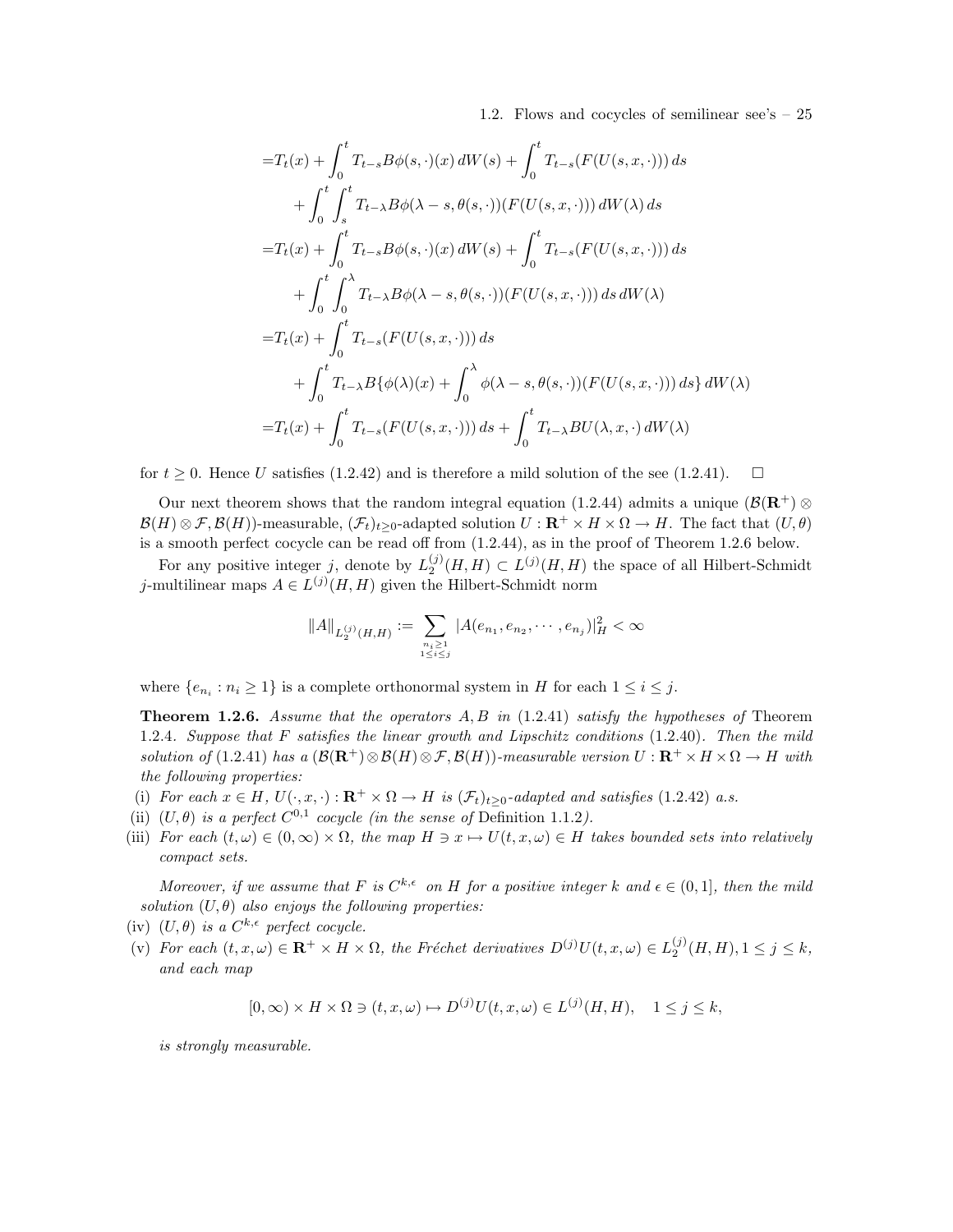(vi) For any positive  $a, \rho$ ,

$$
E\log^+\left\{\sup_{\substack{0\leq t_1,t_2\leq a\\x\in H}}\frac{|U(t_2,x,\theta(t_1,\cdot))|}{(1+|x|)}\right\}<\infty
$$

and

$$
E \log^{+} \sup_{\substack{0 \leq t_1, t_2 \leq a \\ |x| \leq \rho, 1 \leq j \leq k}} \left\{ \| D^{(j)} U(t_2, x, \theta(t_1, \cdot)) \|_{L^{(j)}(H, H)} \right\} < \infty.
$$

Proof. In view of Theorem 1.2.5, we construct a version of the mild solution of  $(1.2.41)$  by applying the classical technique of successive approximations to the integral equation (1.2.44). Define the sequence  $U_n : \mathbf{R}^+ \times H \times \Omega \to H, n \geq 1$ , by

(1.2.45) 
$$
U_{n+1}(t,x,\omega) = \phi(t,\omega)(x) + \int_0^t \phi(t-s,\theta(s,\omega))(F(U_n(s,x,\omega))) ds,
$$

$$
U_1(t,x,\omega) := \phi(t,\omega)(x)
$$

for all  $(t, x, \omega) \in \mathbf{R}^+ \times H \times \Omega$ . Fix an arbitrary bounded open set S in H. Let  $C_b^0(S, H)$  denote the space of all continuous maps  $f : S \to H$  such that  $f(S)$  is relatively compact in H. Give  $C_b^0(S, H)$ the supremum norm

$$
||f||_{C_b^0} := \sup_{x \in S} |f(x)|_H, \quad f \in C_b^0(S, H).
$$

It is not hard to see that  $C_b^0(S, H)$  is a Banach space. For fixed  $\omega \in \Omega$  and any  $a > 0$ , we will view the sequence (1.2.45) as a uniformly convergent sequence of bounded measurable paths  $[0, a] \ni t \mapsto$  $U_n(t, \cdot, \omega) \in C_b^0(S, H)$  in the Banach space  $C_b^0(S, H)$ . To see this, we use induction on n. In view of Theorem 1.2.4 (ii), define the finite random constant  $\|\phi\|_{\infty} := \sup_{0 \le s \le t \le a} \|\phi(t-s,\theta(s,\omega))\|_{L(H)}, \omega \in \Omega.$ 

Let  $C$  be the positive constant appearing in  $(1.2.40)$ . Define

$$
M_1 := \sup_{x \in S} [|x| + Ca] ||\phi||_{\infty} e^{C ||\phi||_{\infty} a}, \quad \omega \in \Omega.
$$

For integers  $n \geq 1$ , consider the following induction hypothesis:

Hypotheses  $H(n)$ :

- (i) For each  $(t, \omega) \in (0, a] \times \Omega$ ,  $U_n(t, \cdot, \omega) \in C_b^0(S, H);$
- (i) For each  $(t, \omega) \in (0, \omega] \times \Omega$ ,  $\mathcal{O}_n(t, \cdot, \omega) \in \mathcal{O}_b(\omega, H)$ ,<br>
(ii)  $|U_n(t, x, \omega)| \leq |x| + Ca||\|\phi\|_{\infty}e^{C||\phi\|_{\infty}t}$  for all  $(t, x, \omega) \in [0, a] \times H \times \Omega$ ;
- (iii)  $|U_{n+1}(t, x, \omega) U_n(t, x, \omega)| \leq C[1 + ||\phi||_{\infty}|x|]L^{n-1}||\phi||_{\infty}^n$ ∞  $t^{\hat{n}}$  $\frac{\partial}{\partial n!}$ ,  $(t, x, \omega) \in [0, a] \times H \times \Omega$ , where L is the Lipschitz constant of F on the ball  $B(0, M_1) \subset H$ ;
- (iv)  $U_n: \mathbf{R}^+ \times H \times \Omega \to H$  is  $(\mathcal{B}(\mathbf{R}^+) \otimes \mathcal{B}(H) \otimes \mathcal{F}, \mathcal{B}(H))$ -measurable, and for each  $x \in H$ ,  $U_n(\cdot, x, \cdot)$ :  $\mathbf{R}^+ \times \Omega \to H$  is  $(\mathcal{F}_t)_{t>0}$ -adapted.

We will first check that  $H(1)$  is satisfied. Since  $\phi(t, \cdot, \omega): H \to H$  is continuous linear for each  $(t, \omega) \in [0, a] \times \Omega$ , it is clear that  $H(1)(i)$  and  $H(1)(ii)$  are satisfied. Using (1.2.45) and the linear growth property of  $F$ , it follows that

$$
|U_2(t, x, \omega) - U_1(t, x, \omega)| \le C ||\phi||_{\infty} \int_0^t [1 + |\phi(s, \omega)(x)|_H] ds
$$
  
 
$$
\le C[1 + ||\phi||_{\infty} |x|] ||\phi||_{\infty} t,
$$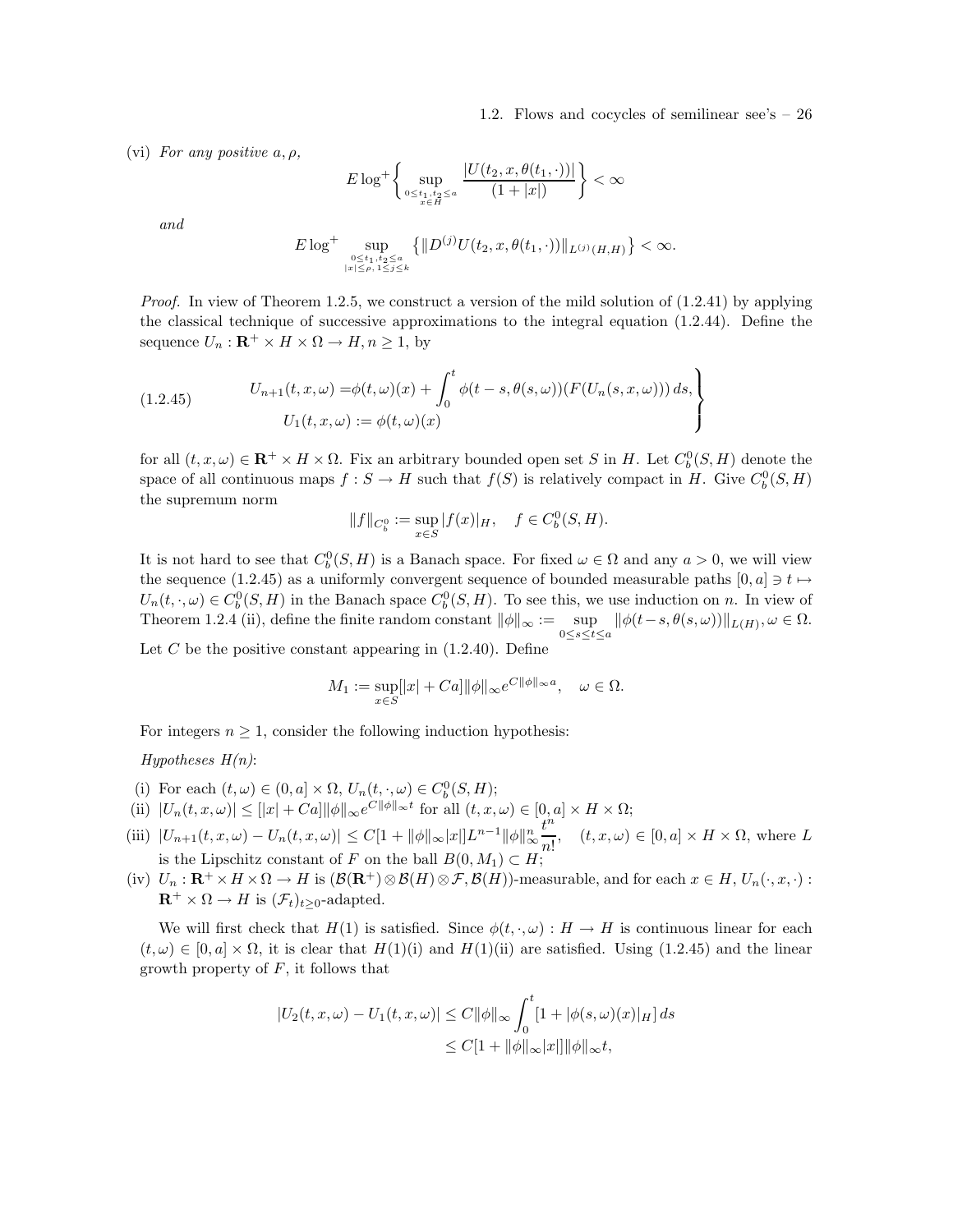for all  $(t, x, \omega) \in [0, a] \times H \times \Omega$ . Therefore,  $H(1)$ (iii) holds. To see the measurability (inductive hypothesis  $H(1)(iv)$ , use the definition of  $U_1$  in (1.2.45) and Theorem 1.2.1.

Now assume that  $H(n)$  holds for some integer  $n \geq 1$ . In particular, for each  $(t, \omega) \in (0, a] \times \Omega$ ,  $U_n(t, \cdot, \omega)$  maps S into a relatively compact set in H. Therefore, the map

$$
H \ni x \mapsto \int_0^t \phi(t - s, \theta(s, \omega)) (F(U_n(s, x, \omega)) ds \in H
$$

takes S into a relatively compact set in H, because, for fixed  $(t, \omega) \in (0, a] \times \Omega$ , the integrand

$$
H \ni x \mapsto \phi(t - s, \theta(s, \omega))(F(U_n(s, x, \omega))) \in H
$$

has the same property, and is uniformly bounded in  $(s, x) \in [0, t] \times S(H(n)(ii))$ . Hence,  $U_{n+1}(t, \cdot, \omega)(S)$ is relatively compact in H for each  $(t, \omega) \in (0, a] \times \Omega$ . Since  $U_n(t, \cdot, \omega) : H \to H$  is continuous, it is easy to see from  $(1.2.45)$  that  $U_{n+1}(t, \cdot, \omega): H \to H$  is also continuous for each  $(t, \omega) \in (0, a] \times \Omega$ . Hence,  $H(n+1)(i)$  is satisfied. Using  $H(n)(ii)$ , the Lipschitz property of F and (1.2.45), a straightforward computation shows that  $H(n+1)$ (iii) is satisfied. A similar argument, using  $H(n)$ (ii), the linear growth property of F and  $(1.2.45)$ , shows that  $H(n+1)(ii)$  also holds. To check  $H(n+1)(iv)$ , note first that for fixed  $s \in [0, t]$ , the map  $\Omega \ni \omega \mapsto \phi(t-s, \theta(s, \omega)) \in L(H)$  is  $\mathcal{F}_t$ -measurable. This follows from the approximation argument at the end of the proof of Theorem 1.2.4. Hence by  $H(n)(iv)$ , it follows that for fixed  $s \in [0, t]$ , the map  $\Omega \ni \omega \mapsto \phi(t - s, \theta(s, \omega))(F(U_n(s, x, \omega))) \in L(H)$  is  $\mathcal{F}_t$ -measurable. Hence by (1.2.45), it is easy to see that  $U_{n+1}(t, x, \cdot)$  is  $\mathcal{F}_t$ -measurable for fixed  $(t, x) \in \mathbb{R}^+ \times H$ . Furthermore, the integrand on the right-hand-side of  $(1.2.45)$  is jointly-measurable in  $(s, x, \omega)$ , and therefore  $U_{n+1}(t, \cdot, \cdot)$  is jointly measurable for any fixed  $t > 0$ . By continuity of the path  $\mathbf{R}^+ \ni t \mapsto U_{n+1}(t, x, \omega)$  for fixed  $(x, \omega) \in H \times \Omega$ , the joint measurability of  $U_{n+1} : \mathbf{R}^+ \times H \times \Omega \to H$ follows. Hence  $H(n+1)(iv)$  is satisfied. Therefore,  $H(n)$  holds by induction for all integers  $n \geq 1$ .

The inequality  $H(n)$ (iii) implies that the series  $\sum_{n=1}^{\infty}$  $\sum_{n=1} [U_{n+1}(t,\cdot,\omega)-U_n(t,\cdot,\omega)]$  converges in  $C_b^0(S,H)$ 

uniformly in  $t \in [0, a]$  for each  $\omega \in \Omega$ . Therefore, the sequence  $\{U_n(t, \cdot, \omega)\}_{n=1}^{\infty}$  converges in  $C_b^0(S, H)$ uniformly in  $t \in [0, a]$  for each  $\omega \in \Omega$ . Its limit

$$
\lim_{n\to\infty} U_n(t,\cdot,\omega) = U_1(t,\cdot,\omega) + \sum_{n=1}^{\infty} [U_{n+1}(t,\cdot,\omega) - U_n(t,\cdot,\omega)], \quad (t,\omega) \in [0,a] \times \Omega,
$$

is a solution of the random integral equation (1.2.44). Call this limit  $U(t, \cdot, \omega) \in C_b^0(S, H)$  for  $(t, \omega) \in \mathbb{R}^+ \times \Omega$ . It is immediately clear from  $H(n)(iv)$  and Theorem 1.2.5 that U satisfies the measurability requirements and assertion (i) of the theorem.

We next show that  $U(t, \cdot, \omega) : H \to H$  is  $C^1$  for fixed  $(t, \omega) \in \mathbb{R}^+ \times \Omega$ . For each  $(x, y, \omega) \in$  $H \times H \times \Omega$ , denote by  $z(\cdot, x, y, \omega)$  the unique solution of the random linear integral equation:

$$
z(t, x, y, \omega) = \int_0^t \phi(t - s, \theta(s, \omega)) DF(U(s, x, \omega)) z(s, x, y, \omega) ds
$$
  

$$
+ \int_0^t \phi(t - s, \theta(s, \omega)) DF(U(s, x, \omega)) \phi(s, \omega)(y) ds, \quad t > 0.
$$

If we suppress  $y \in H$ , we can view (1.2.46) as a linear integral equation in  $L_2(H)$  with a unique solution  $[0, \infty) \ni t \mapsto z(t, x, \cdot, \omega) \in L_2(H)$  for fixed  $(x, \omega) \in H \times \Omega$ . This holds easily (by successive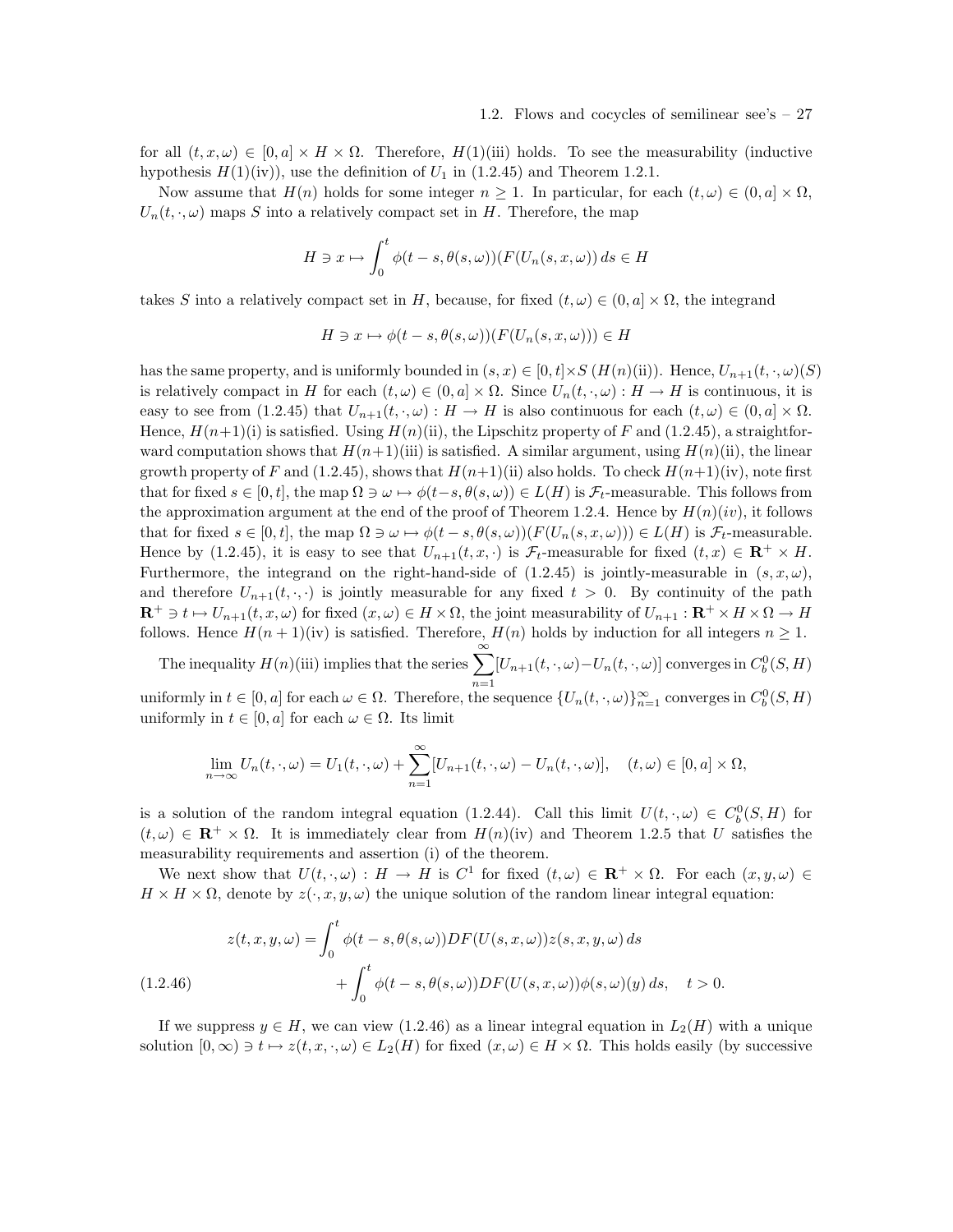approximations) because DF is bounded on bounded subsets of H and  $\{U(t, x, \omega) : 0 \le t \le a, |x| \le c\}$ M} is bounded for any  $M > 0$ , and  $\|\phi\|_{\infty}$  is finite. We claim that  $U(t, \cdot, \omega)$  is Fréchet differentiable with Fréchet derivative  $DU(t, x, \omega) \in L_2(H)$  given by

(1.2.47) 
$$
DU(t, x, \omega)(y) = z(t, x, y, \omega) + \phi(t, \omega)(y), \quad y \in H
$$

for each  $(t, x, \omega) \in \mathbb{R}^+ \times H \times \Omega$ . To prove our claim, define

(1.2.48) 
$$
\mu(t, x, y, h, \omega) := U(t, x + hy, \omega) - U(t, x, \omega) - h[z(t, x, y, \omega) + \phi(t, \omega)(y)]
$$

for each  $(t, x, y, h, \omega) \in \mathbb{R}^+ \times H \times H \times \mathbb{R} \times \Omega$ . Using (1.2.48), (1.2.44) and (1.2.46), we obtain:

$$
\mu(t, x, y, h, \omega) = \int_0^t \phi(t - s, \theta(s, \omega)) DF(U(s, x, \omega)) \mu(s, x, y, h, \omega) ds
$$
  
+ 
$$
\int_0^t \phi(t - s, \theta(s, \omega)) \left\{ \int_0^1 DF[\lambda U(s, x + hy, \omega) + (1 - \lambda)U(s, x, \omega)] - DF(U(s, x, \omega)) d\lambda \right\}
$$
  
 
$$
\cdot (U(s, x + hy, \omega) - U(s, x, \omega)) ds
$$

for all  $(t, x, y, h, \omega) \in \mathbb{R}^+ \times H \times H \times \mathbb{R} \times \Omega$ . Set

$$
M_2 := \sup_{\substack{|h| \le 1, |y| \le 1 \\ 0 \le s \le a}} \{ |U(s, x + hy, \omega)| \}, \quad \omega \in \Omega.
$$

Then  $M_2$  is finite for each  $\omega \in \Omega$ , because of  $H(n)(ii)$ . Let  $L_1 > 0$  be the Lipschitz constant of DF on the ball  $B(0, M_2)$ , and  $||DF||$  be the bound of DF on  $B(0, M_2)$ . Then (1.2.49) implies the following inequality:

$$
|\mu(t, x, y, h, \omega)| \le ||\phi||_{\infty} ||DF|| \int_0^t |\mu(s, x, y, \omega)| ds
$$
  
(1.2.50) 
$$
+ L_1 ||\phi||_{\infty} \int_0^t |U(s, x + hy, \omega) - U(s, x, \omega)|^2 ds
$$

for all  $t \in [0, a], x, y \in H, h \in \mathbf{R}, |y|, |h| \leq 1, \omega \in \Omega$ . Using (1.2.44) and Gronwall's lemma, it is easy to see that

$$
(1.2.51) \t\t |U(t, x + hy, \omega) - U(t, x, \omega)| \le |h| \|\phi\|_{\infty} |y| e^{\|\phi\|_{\infty} \|DF\| t}
$$

for all  $t \in [0, a], x, y \in H, h \in \mathbf{R}, |y|, |h| \leq 1, \omega \in \Omega$ . By (1.2.50), (1.2.51) and another simple application of Gronwall's lemma, we obtain

$$
(1.2.52) \qquad |\mu(t, x, y, h, \omega)| \le \frac{|h|^2 |y|^2 ||\phi||_{\infty}^2 L_1}{2||DF||} \left[ e^{2||\phi||_{\infty} ||DF||a} - 1 \right] e^{||\phi||_{\infty} ||DF||t}
$$

for all  $t \in [0, a], x, y \in H, h \in \mathbf{R}, |y|, |h| \leq 1, \omega \in \Omega$ . Thus,

(1.2.53) 
$$
\lim_{h \to 0} \frac{1}{h} \sup_{\substack{|y| \le 1 \\ 0 \le t \le a}} |\mu(t, x, y, h, \omega)| = 0
$$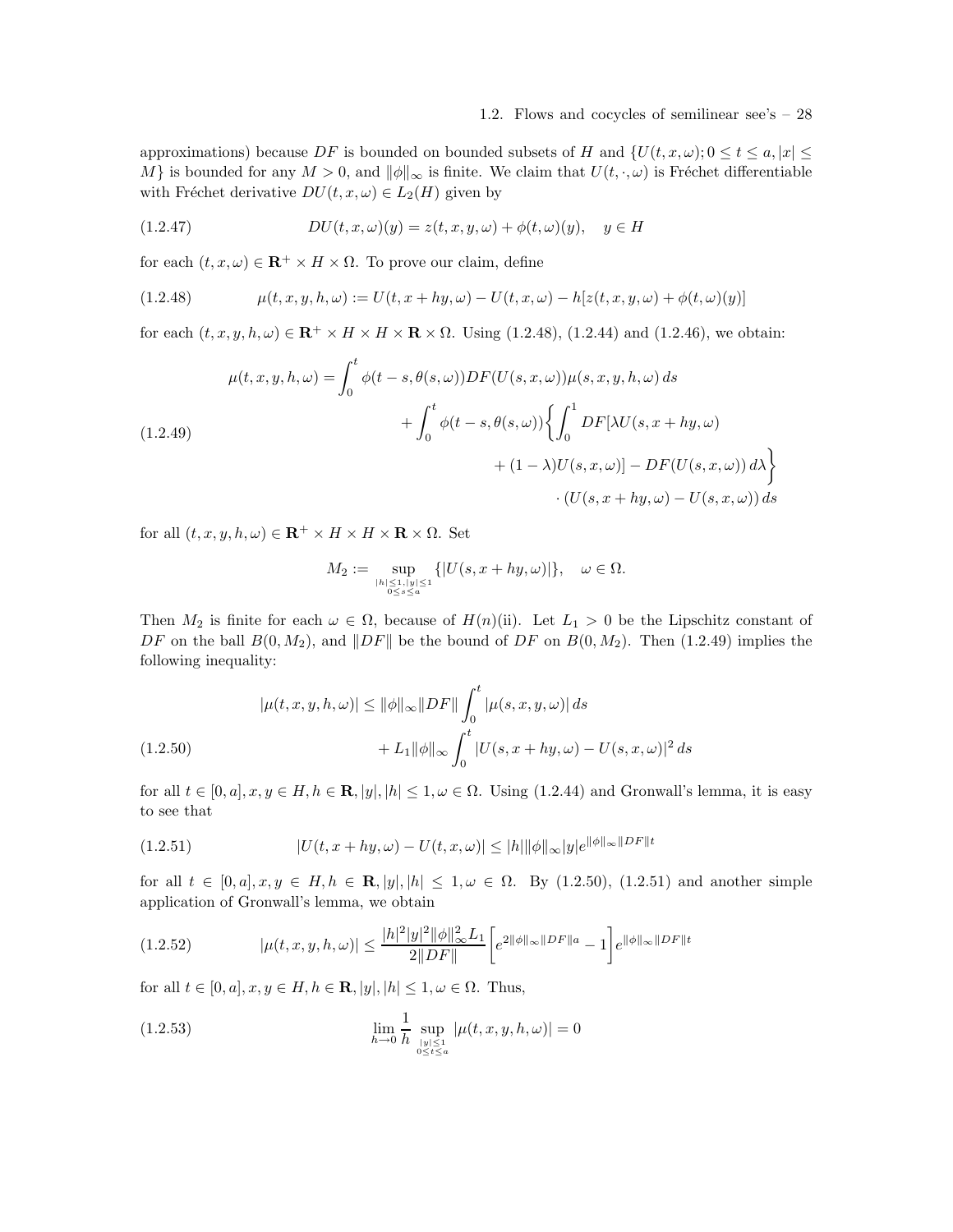for all  $x \in H, \omega \in \Omega$ . The above relation shows that  $U(t, \cdot, \omega): H \to H$  is Fréchet differentiable at any  $x \in H$  and our claim (1.2.47) holds. Now combining (1.2.46) and (1.2.47), it follows that  $DU(t, x, \omega)$  satisfies the  $L(H)$ -valued integral equation:

(1.2.54) 
$$
DU(t, x, \omega) = \phi(t, \omega) + \int_0^t \phi(t - s, \theta(s, \omega)) DF(U(s, x, \omega)) DU(s, x, \omega) ds
$$

for each  $(t, x, \omega) \in \mathbb{R}^+ \times H \times \Omega$ . In the above integral equation, the "coefficients"

$$
[0,\infty)\times\Omega\ni(t,\omega)\mapsto\phi(t,\omega)\in L(H)
$$

$$
\Delta \times H \times \Omega \ni (s, t, x, \omega) \mapsto \phi(t - s, \theta(s, \omega))DF(U(s, x, \omega)) \in L(H)
$$

are jointly measurable, where  $\Delta = \{(s, t) \in \mathbb{R}^2 : 0 \le s \le t\}$ . Therefore, the solution map

 $[0, \infty) \times H \times \Omega \ni (t, x, \omega) \mapsto DU(t, x, \omega) \in L(H)$ 

is jointly measurable. Furthermore, by continuity of the map

$$
H \ni x \mapsto DF(U(s, x, \omega)) \in L(H, \mathbf{R})
$$

it follows from (1.2.54) that the map  $H \ni x \mapsto DU(t, x, \omega) \in L(H)$  is continuous for fixed  $t > 0$  and  $\omega \in \Omega$ . Thus  $U(t, \cdot, \omega) : H \to H$  is  $C^1$ . (In fact, the map  $H \ni x \mapsto DU(t, x, \omega) \in L_2(H), t > 0$ , is continuous because of the continuity of the map  $H \ni x \mapsto z(t, x, \cdot, \omega) \in L_2(H)$  in the  $L_2(H)$ -valued integral equation underlying (1.2.46).)

Suppose further that F is  $C^{k,\epsilon}, k \geq 1, \epsilon \in (0,1]$ . For  $k = 1$ , assertion (vi) of the theorem follows from  $(1.2.44)$ , the linear growth property of  $F$ ,  $(1.2.54)$ , Gronwall's lemma and the fact that  $E\|\phi\|_{\infty} < \infty$ . By suppressing y in (1.2.46) and taking higher-order Fréchet derivatives with respect to x of the underlying  $L_2(H)$ -valued integral equation, assertions (v) and (vi) can be established by induction on  $k > 1$ .

It remains to prove that  $(U, \theta)$  is a perfect cocycle on H. We use uniqueness of solutions of (1.2.44). Fix  $t_1 \geq 0$ ,  $\omega \in \Omega$  and  $x \in H$ . It is sufficient to prove that

(1.2.55) 
$$
U(t + t_1, x, \omega) = U(t, U(t_1, x, \omega), \theta(t_1, \omega))
$$

for all  $t \geq 0$ . Define the two mappings  $y, z : [0, \infty) \to H$  by

(1.2.56) 
$$
y(t) := U(t, U(t_1, x, \omega), \theta(t_1, \omega)), \quad z(t) := U(t + t_1, x, \omega)
$$

for all  $t \geq 0$ . Since U satisfies (1.2.44), it follows that

$$
y(t) = \phi(t, \theta(t_1, \omega))(U(t_1, x, \omega))
$$
  
+  $\int_0^t \phi(t - s, \theta(s, \theta(t_1, \omega)))(F(U(s, U(t_1, x, \omega), \theta(t_1, \omega))) ds$   
=  $\phi(t, \theta(t_1, \omega))(\phi(t_1, \omega)(x))$   
+  $\int_0^{t_1} \phi(t, \theta(t_1, \omega)) \{\phi(t_1 - s, \theta(s, \omega))(F(U(s, x, \omega)))\} ds$   
+  $\int_{t_1}^{t_{1} + t_1} \phi(t + t_1 - s, \theta(s, \omega))(F(y(s - t_1))) ds$   
=  $\phi(t + t_1, \omega)(x) + \int_0^{t_1} \phi(t + t_1 - s, \theta(s, \omega))(F(U(s, x, \omega))) ds$   
+  $\int_{t_1}^{t_{1} + t_1} \phi(t + t_1 - s, \theta(s, \omega))(F(y(s - t_1))) ds$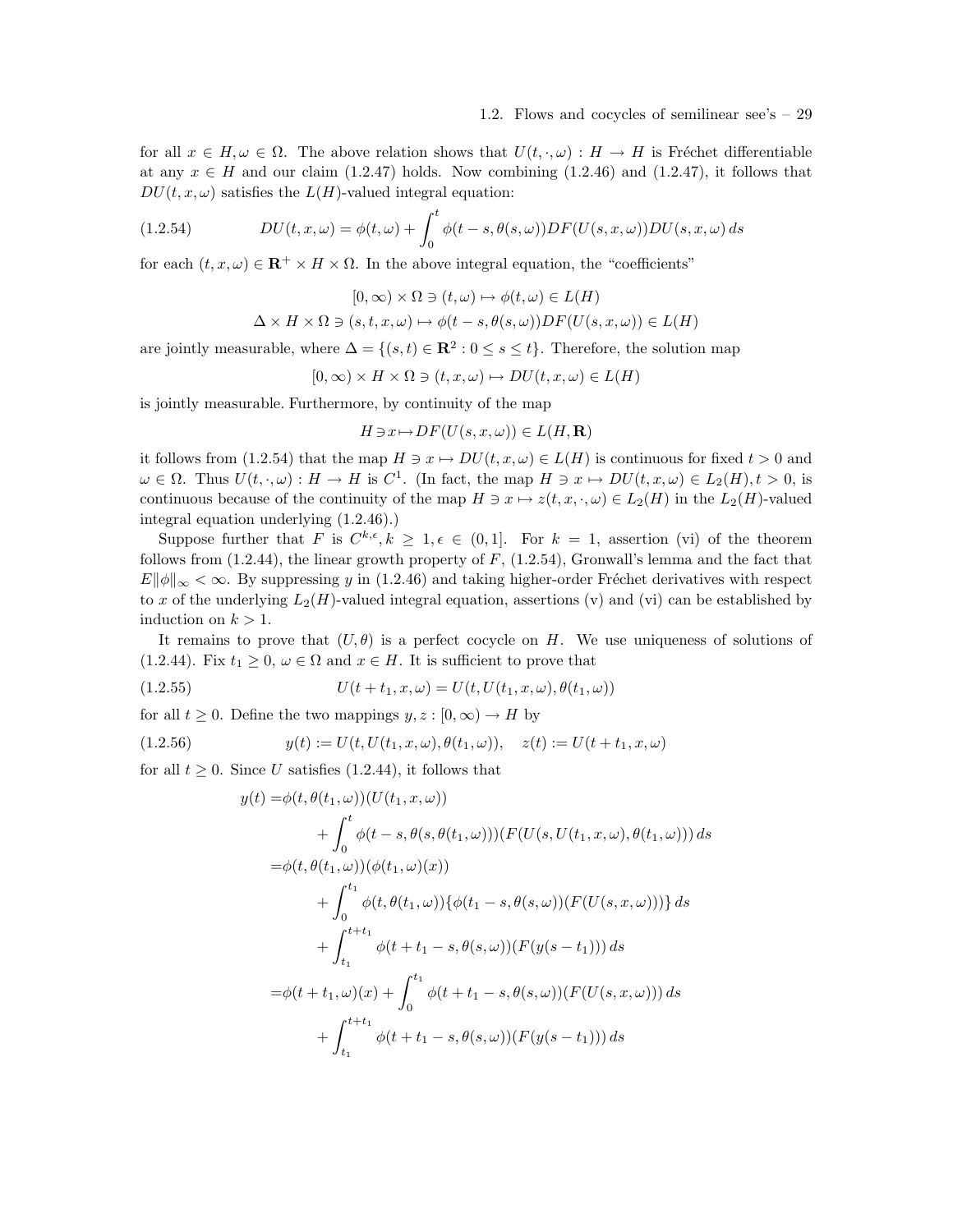for all  $t \geq 0$ . Making the substitution  $t' := t + t_1$ , the above relation yields

(1.2.57) 
$$
y(t'-t_1) = \phi(t',\omega)(x) + \int_0^{t_1} \phi(t'-s,\theta(s,\omega))(F(U(s,x,\omega))) ds + \int_{t_1}^{t'} \phi(t'-s,\theta(s,\omega))(F(y(s-t_1))) ds, \quad t' > t_1.
$$

Using  $(1.2.44)$  and the definition of z, it follows that

$$
z(t) = \phi(t + t_1, \omega)(x) + \int_0^{t_1} \phi(t + t_1 - s, \theta(s, \omega))(F(U(s, x, \omega))) ds + \int_{t_1}^{t + t_1} \phi(t + t_1 - s, \theta(s, \omega))(F(U(s, x, \omega))) ds \quad t \ge 0.
$$

Therefore,

$$
z(t'-t_1) = \phi(t',\omega)(x) + \int_0^{t_1} \phi(t'-s,\theta(s,\omega))(F(U(s,x,\omega))) ds
$$
  

$$
+ \int_{t_1}^{t'} \phi(t'-s,\theta(s,\omega))(F(z(s-t_1))) ds, \quad t' \ge t_1.
$$

It is easy to see that  $(1.2.57)$  and  $(1.2.58)$  imply

$$
|y(t'-t_1)-z(t'-t_1)| \leq \int_{t_1}^{t'} ||\phi(t'-s,\theta(s,\omega))|| \cdot |F(y(s-t_1)) - F(z(s-t_1))| ds
$$
  
(1.2.59)  

$$
\leq L ||\phi||_{\infty} \int_{t_1}^{t'} |y(s-t_1)) - z(s-t_1)| ds, \quad t_1 \leq t' \leq t_1 + a,
$$

where L is the Lipschitz constant of F on the bounded set  $\{y(s), z(s), 0 \le s \le a\}$ . From the above inequality, we get  $y(t'-t_1) - z(t'-t_1) = 0$  for all  $t' \ge t_1$ . Hence,  $y(t) = z(t)$  for all  $t \ge 0$ . This implies the perfect cocycle property  $(1.2.55)$  and completes the proof of the theorem.  $\Box$ 

#### Remarks.

- (i) From the proof of Theorem 1.2.6, it is easy to see that the assertions of the theorem still hold if one replaces the linear growth condition on  $F$  by the condition that  $F$  carries bounded sets in  $H$ into bounded sets, and  $U(\cdot, \cdot, \omega)$  is bounded on bounded subsets of  $[0, \infty) \times H$ .
- (ii) In (1.2.41), it is possible to replace F by a time-dependent  $\tilde{F}: \mathbb{R}^+ \times H \to H$  of class  $C^{k,\epsilon}$ in the second variable uniformly with respect to t in compacta. This gives a  $C^{k,\epsilon}$  semiflow  $V: \Delta \times H \times \Omega \rightarrow H$  in the sense of Definition 1.1.1.

**Example.** Let  $\mathcal{D}$  denote the bounded domain in  $\mathbb{R}^d$  defined by

$$
\mathcal{D} := \{(x_1, x_2, \cdots, x_d); 0 \le x_i \le \pi, 1 \le i \le d\}.
$$

Let  $\Delta$  be the Laplacian on D. Equip the operator  $B := -\Delta + I$  on D with a Neumann boundary condition, and consider the following spde:

(1.2.60) 
$$
du(t,x) = -Au(t,x) dt + f(u(t,x)) dt + c(x)u(t,x) dW(t)
$$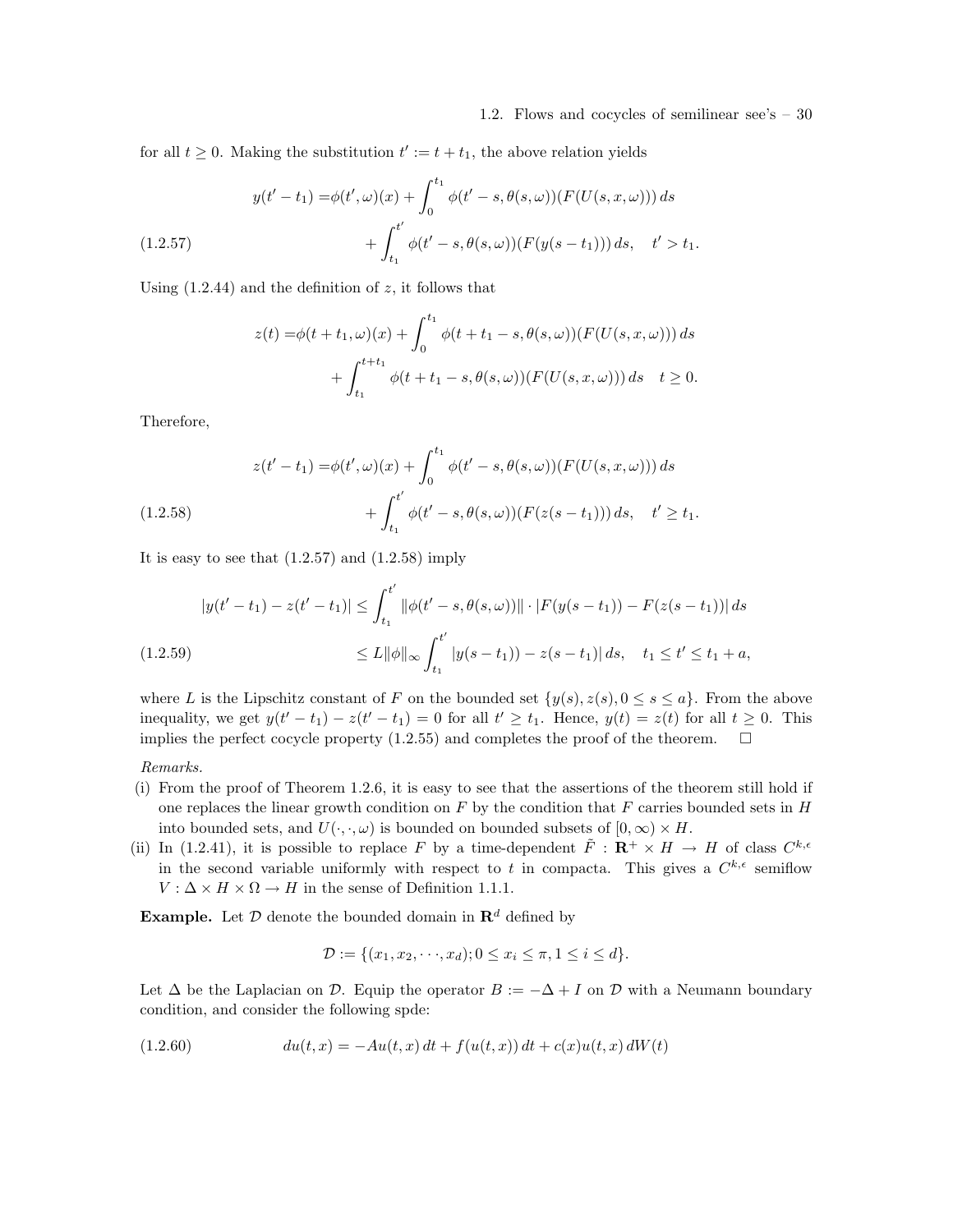where W stands for standard (one-dimensional) Brownian motion, and  $A := B^{\alpha}$  for some positive constant  $\alpha$ . Let  $\phi_0(x), \phi_n(x)$  be functions on  $[0, \pi]$  defined by

$$
\phi_0(x) = \left(\frac{1}{\pi}\right)^{\frac{1}{2}}, \quad \phi_n(x) = \left(\frac{2}{\pi}\right)^{\frac{1}{2}} \cos(nx), \quad n \ge 1.
$$

For any non-negative integers  $i_1, i_2, ..., i_d$ , define

$$
(1.2.61) \qquad \psi_{i_1, i_2, \dots, i_d}(x_1, x_2, \dots, x_d) := \phi_{i_1}(x_1) \phi_{i_2}(x_2) \cdots \phi_{i_d}(x_d)
$$

for  $x_i \in [0, \pi], 1 \leq i \leq d$ . Then the family  $\{\psi_{i_1, i_2, ..., i_d} : 0 \leq i_1, i_2, ..., i_d < \infty\}$  forms an orthonormal basis of  $L^2(\mathcal{D})$ . It is easy to verify that each  $\psi_{i_1,i_2,...,i_d}$  is an eigenfunction of B with corresponding eigenvalue

$$
\lambda_{i_1, i_2, \dots, i_d} = 1 + \sum_{j=1}^d i_j^2.
$$

Thus

$$
A\psi_{i_1,i_2,...,i_d} = \lambda_{i_1,i_2,...,i_d}^{\alpha} \psi_{i_1,i_2,...,i_d}
$$

If  $\alpha > \frac{d}{2}$ , we have

$$
\sum_{i_1, i_2, \dots, i_d = 0}^{\infty} \frac{1}{\lambda_{i_1, i_2, \dots, i_d}^{\alpha}} = \sum_{i_1, i_2, \dots, i_d = 0}^{\infty} \left(1 + \sum_{j=1}^d i_j^2\right)^{-\alpha}
$$

$$
\leq \sum_{i_1, i_2, \dots, i_d = 0}^{\infty} \prod_{j=1}^d \left(\frac{1}{d} + i_j^2\right)^{-\frac{\alpha}{d}}
$$

$$
= \left\{\sum_{k=0}^{\infty} \left(\frac{1}{d} + k^2\right)^{-\frac{\alpha}{d}}\right\}^d < \infty.
$$

If f is Lipschitz and  $c(x)$  is bounded, then the assumptions in Theorems 1.2.1 and 1.2.6 are satisfied. So Theorem 1.2.6 applies, and the spde (1.2.60) admits a  $C^{0,1}$  perfect cocycle  $U: \mathbf{R}^+ \times L^2(\mathcal{D}) \times \Omega \to$  $L^2(\mathcal{D})$  satisfying assertions (i)-(iii) of Theorem 1.2.6.

In the next section, we will see more applications of the results established in this section.

#### 1.3. Semilinear spde's: Lipschitz nonlinearity

Let  $D$  be a smooth bounded domain in  $\mathbf{R}^d$ . Consider the Laplacian operator:

$$
\Delta := \sum_{i=1}^{d} \frac{\partial^2}{\partial \xi_i^2}
$$

defined on D. Let  $L^{\infty}(\mathcal{D})$  stand for all essentially bounded measurable functions  $\psi : \mathcal{D} \to \mathbf{R}$  with the usual norm

$$
\|\psi\|_{\infty} := \operatorname{essup}_{\xi \in \mathcal{D}} |\psi(\xi)|.
$$

Denote by  $C_0^{\infty}(\mathcal{D})$  the set of all smooth test functions  $\phi : \mathcal{D} \to \mathbf{R}$  which vanish on  $\partial \mathcal{D}$ . Let  $H := H_0^k(D)$  be the Sobolev space of order  $k > d/2$ , i.e., the completion of  $C_0^{\infty}(D)$  under the Sobolev norm

$$
||u||_{H_0^k}^2 := \sum_{|\alpha| \le k} \int_{\mathcal{D}} |D^{\alpha} u(\xi)|^2 d\xi,
$$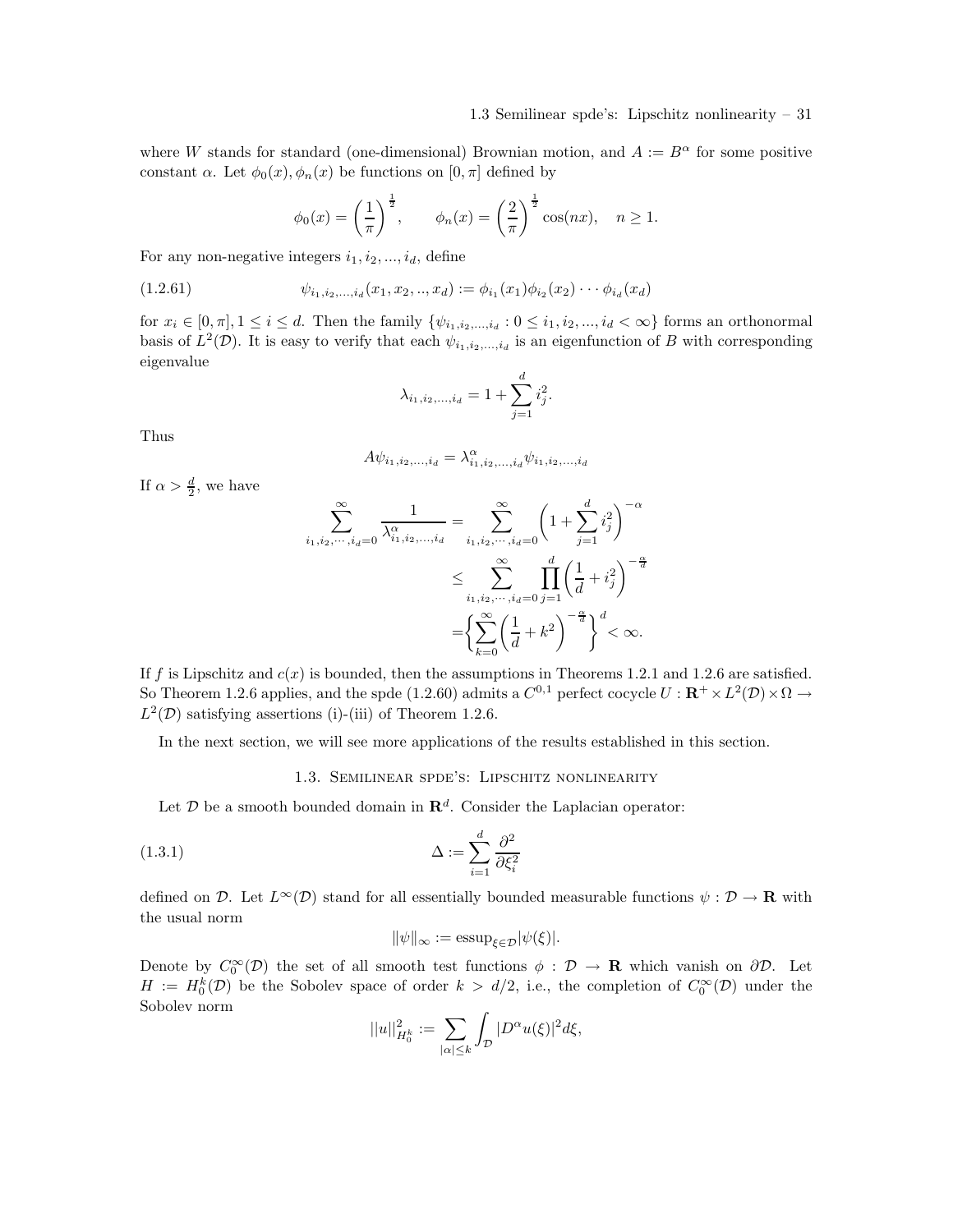#### 1.3 Semilinear spde's: Lipschitz nonlinearity – 32

where  $d\xi$  denotes d-dimensional Lebesgue measure on  $\mathbb{R}^d$ .

Consider the spde

(1.3.2)  
\n
$$
du(t) = \frac{1}{2}\Delta u(t)dt + f(u(t))dt + \sum_{i=1}^{\infty} \sigma_i u(t) dW^i(t), \quad t > 0
$$
\n
$$
u(0) = \psi \in H_0^k(\mathcal{D})
$$
\n
$$
u(t)|_{\partial \mathcal{D}} = 0, \quad t \ge 0,
$$

where  $f: \mathbf{R} \to \mathbf{R}$  is a  $C_b^{\infty}$  function,  $\sigma_i: \mathcal{D} \to \mathbf{R}, i \geq 1$ , are functions in the Sobolev space  $H_0^s(\mathcal{D})$ with  $s > k + \frac{d}{2}$ , and  $W^i, i \geq 1$ , are standard independent one-dimensional Brownian motions on a complete filtered Wiener space  $(\Omega, \bar{\mathcal{F}}, (\mathcal{F})_{t \geq 0}, P)$ . Assume that the coefficients  $\sigma_i$  in (1.3.2) satisfy the following condition

(1.3.3) 
$$
\sum_{i=1}^{\infty} \|\sigma_i\|_{H_0^s}^2 < \infty.
$$

An  $(\mathcal{F}_t)_{t\geq 0}$ -adapted random field  $u : \mathbf{R}^+ \times \mathcal{D} \times \Omega \to \mathbf{R}$  is a weak solution of (1.3.2) if  $u(t, \cdot, \omega) \in$  $H_0^k(\mathcal{D})$  for a.a.  $\omega \in \Omega, t \geq 0$ , and the following identity holds:

$$
d < u(t), \phi >_{L^2} = \nu < u(t), \Delta\phi >_{L^2} dt + < f(u(t)), \phi >_{L^2} dt + \sum_{i=1}^{\infty} < \sigma_i u(t), \phi >_{L^2} dW^i(t),
$$
\n
$$
u(0) = \psi \in H_0^k(\mathcal{D}),
$$
\n
$$
u(t)|_{\partial \mathcal{D}} = 0,
$$

for all  $\phi \in C_0^{\infty}(\mathcal{D})$  a.s. and all  $t > 0$ . In the above equality,  $\langle \cdot, \cdot \rangle_{L^2}$  denotes the inner product on the Hilbert space  $L^2(\mathcal{D})$  of all square-integrable functions  $\psi : \mathcal{D} \to \mathbf{R}$ , viz.

$$
<\psi_1, \psi_2 >_{L^2} := \int_{\mathcal{D}} \psi_1(\xi) \psi_2(\xi) d\xi, \quad \psi_1, \psi_2 \in L^2(\mathcal{D}).
$$

Recall that  $d\xi$  stands for d-dimensional Lebesgue measure.

We will show that (1.3.2) admits a unique weak solution  $u(t) \in H = H_0^k(D)$  a.s.,  $t > 0$ , for each  $\psi \in H$ . Furthermore, the ensemble of all weak solutions of (1.3.2) generates a  $C^{\infty}$  perfect cocycle (also denoted by the same symbol)  $u : \mathbf{R}^+ \times H \times \Omega \to H$ , satisfying the assertions of Theorem 1.3.5 below. In particular, the stochastic semiflow  $u(t, \cdot, \omega) : H \to H$  takes bounded sets into relatively compact sets in H.

In this section and for the rest of the article, we should emphasize that although the weak solution  $u: \mathbf{R}^+ \times \mathcal{D} \times \Omega \to \mathbf{R}$  of (1.3.2) and the associated stochastic semiflow  $u: \mathbf{R}^+ \times H \times \Omega \to H$  are denoted by the same symbol u, the distinction between the two notions should be clear from the context.

Set  $A := -\frac{1}{2}\Delta$  with Dirichlet boundary conditions on  $\partial \mathcal{D}$ . We will view the spde (1.3.2) as a semilinear see in  $H$  of the form  $(1.2.41)$  (Section 1.2). First, define the Nemytskii operator

(1.3.3') 
$$
F(u)(\xi) := f(u(\xi)), \quad \xi \in \mathcal{D}, u \in H.
$$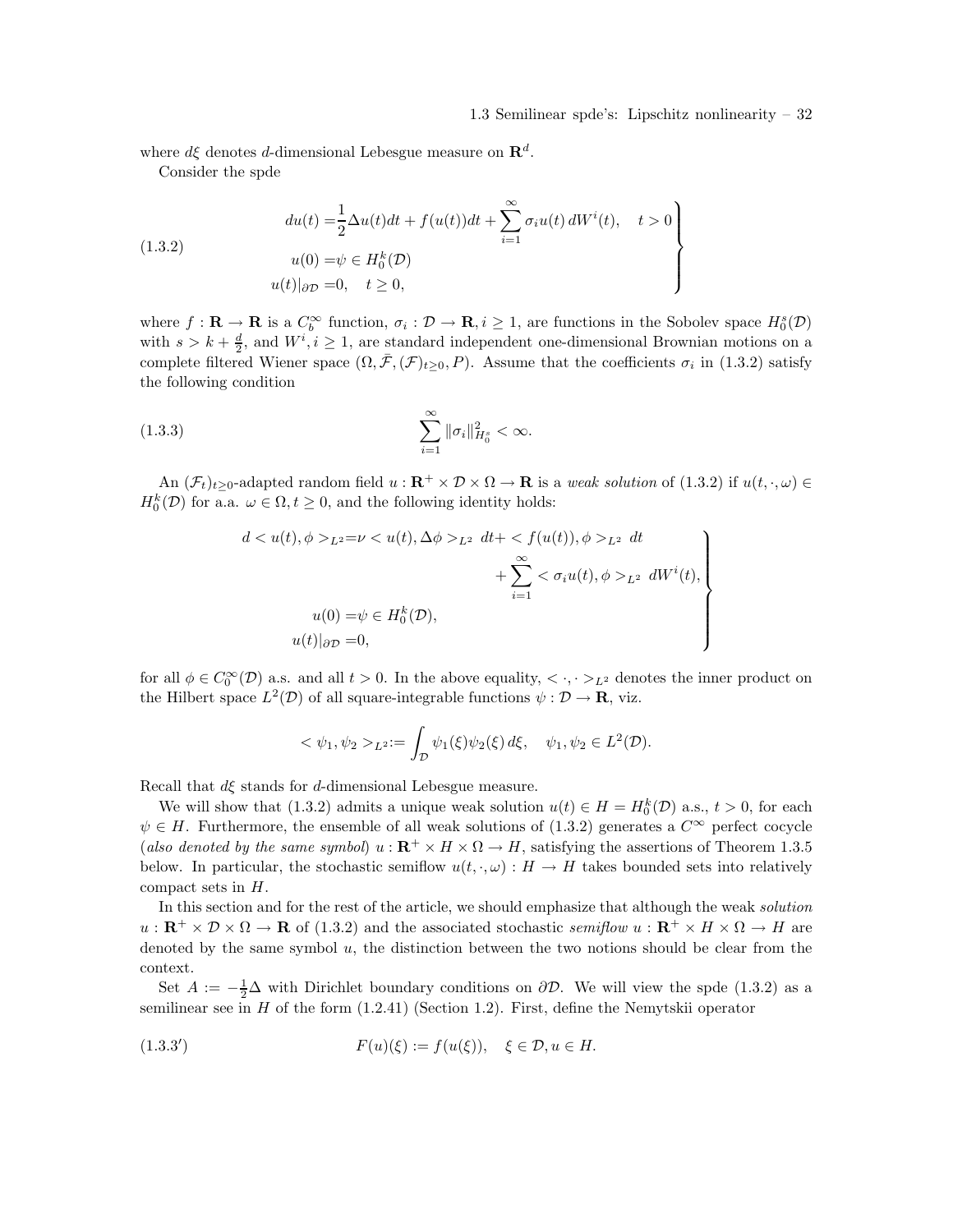In Lemma 1.3.3 below, we will show that F is a  $C^{\infty}$  map  $H \to H$ . Secondly, apply the Gramm-Schmidt orthogonalization process to the sequence  $\{\sigma_i\}_{i=1}^{\infty}$  in  $H_0^s(\mathcal{D})$ . This gives an orthonormal family  $\{f_i\}_{i=1}^{\infty}$  in  $H_0^s(\mathcal{D})$ . Denote by K the closed linear span of  $\{f_i\}_{i=1}^{\infty}$  in  $H_0^s(\mathcal{D})$ . The reader may check that K is a closed subspace of the Hilbert space  $H_0^s(\mathcal{D})$ , and there is a separable Hilbert space E such that  $K \subset E$  is a Hilbert-Schmidt embedding (e.g. take  $E = L^2(\mathcal{D})$ ).

Define the process

$$
W(t) := \sum_{i=1}^{\infty} W^i(t) f_i, \quad t > 0.
$$

Then it follows from  $(1.3.3)$  that W is an E-valued cylindrical Brownian motion on the canonical complete filtered Wiener space  $(\Omega, \bar{\mathcal{F}}, (\mathcal{F}_t)_{t\in \mathbf{R}^+}, P)$ , and with covariance space K (cf. section 1.2). Denote by  $\theta : \mathbf{R}^+ \times \Omega \to \Omega$  the standard P-preserving (ergodic) Brownian shift. It is easy to see that  $(W, \theta)$  is a perfect helix on E:

$$
W(t_1 + t_2, \omega) = W(t_2, \theta(t_1, \omega)) - W(t_1, \omega), \quad t_1, t_2 \in \mathbf{R}^+, \omega \in \Omega.
$$

Define the continuous linear operator  $B: H \to L_2(K, H)$  by setting

$$
B(u)(f_i) := \sigma_i u, \quad u \in H = H_0^k(\mathcal{D}), \ i \ge 1.
$$

In view of the continuous linear (Sobolev) embedding

$$
H_0^s(\mathcal{D}) \hookrightarrow C^k(\mathcal{D}),
$$

it is easy to see that  $B \in L(H, L_2(K, H))$  and satisfies Condition (B) of section 1.2(a). Thirdly, observe that weak solutions of the spde (1.3.2) correspond to mild solutions of the semilinear see:

(1.3.2') 
$$
du(t) = -Au(t)dt + F(u(t))dt + Bu(t) dW(t), \quad t > 0u(0) = \psi \in H := H_0^k(\mathcal{D})
$$

 $([D-Z.1], p. 156).$ 

Finally, we will establish a perfect  $C^{\infty}$ -cocycle on the Sobolev space  $H = H_0^k(\mathcal{D})$  for mild solutions of the semilinear see  $(1.3.2')$ , and hence for weak solutions of the spde  $(1.3.2)$ .

We begin with some preparation. Following standard notation, let  $\alpha$  be a d-tuple of non-negative integers, viz.  $\alpha := (\alpha_1, \alpha_2, \cdots, \alpha_d)$  and denote  $|\alpha| := \alpha_1 + \alpha_2 + \cdots + \alpha_d$ . For any  $\phi \in C^{|\alpha|}(\mathcal{D})$ , denote

$$
(D^{(\alpha)}\phi)(\xi) \equiv \phi^{(\alpha)}(\xi) := \partial_1^{\alpha_1} \partial_2^{\alpha_2} \cdots \partial_d^{\alpha_d} \phi(\xi), \quad \xi \in \mathcal{D},
$$

and for any integer  $l > 0$ , define

$$
||D^l \phi||_{L^2} := \sum_{|\alpha|=l} ||D^{(\alpha)} \phi||_{L^2}.
$$

**Lemma 1.3.1.** Let  $\beta_1, \dots, \beta_\mu$  be d-tuples and  $|\alpha| = |\beta_1| + |\beta_2| + \dots + |\beta_\mu|$ , then there exists a constant  $c > 0$  such that

$$
\begin{aligned}\n\|f_1^{(\beta_1)} f_2^{(\beta_2)} \cdots f_{\mu}^{(\beta_{\mu})} \|_{L^2} \\
&\leq & c^{\mu} \|f_1\|_{L^{\infty}}^{1 - \frac{|\beta_1|}{|\alpha|}} \|f_2\|_{L^{\infty}}^{1 - \frac{|\beta_2|}{|\alpha|}} \cdots \|f_{\mu}\|_{L^{\infty}}^{1 - \frac{|\beta_{\mu}|}{|\alpha|}} \|D^{|\alpha|} f_1\|_{L^{\frac{|\beta_1|}{|\alpha|}}}^{\frac{|\beta_1|}{|\alpha|}} \\
&\quad \cdot \|D^{|\alpha|} f_2\|_{L^2}^{\frac{|\beta_2|}{|\alpha|}} \|D^{|\alpha|} f_{\mu}\|_{L^2}^{\frac{|\beta_{\mu}|}{|\alpha|}},\n\end{aligned}
$$

where  $f_j \in C^{|\alpha|}(\mathcal{D}), 1 \leq j \leq \mu$ .

A proof of this lemma is given in ([Ta], pp. 9-10), using Gagliardo-Nirenberg-Moser estimates.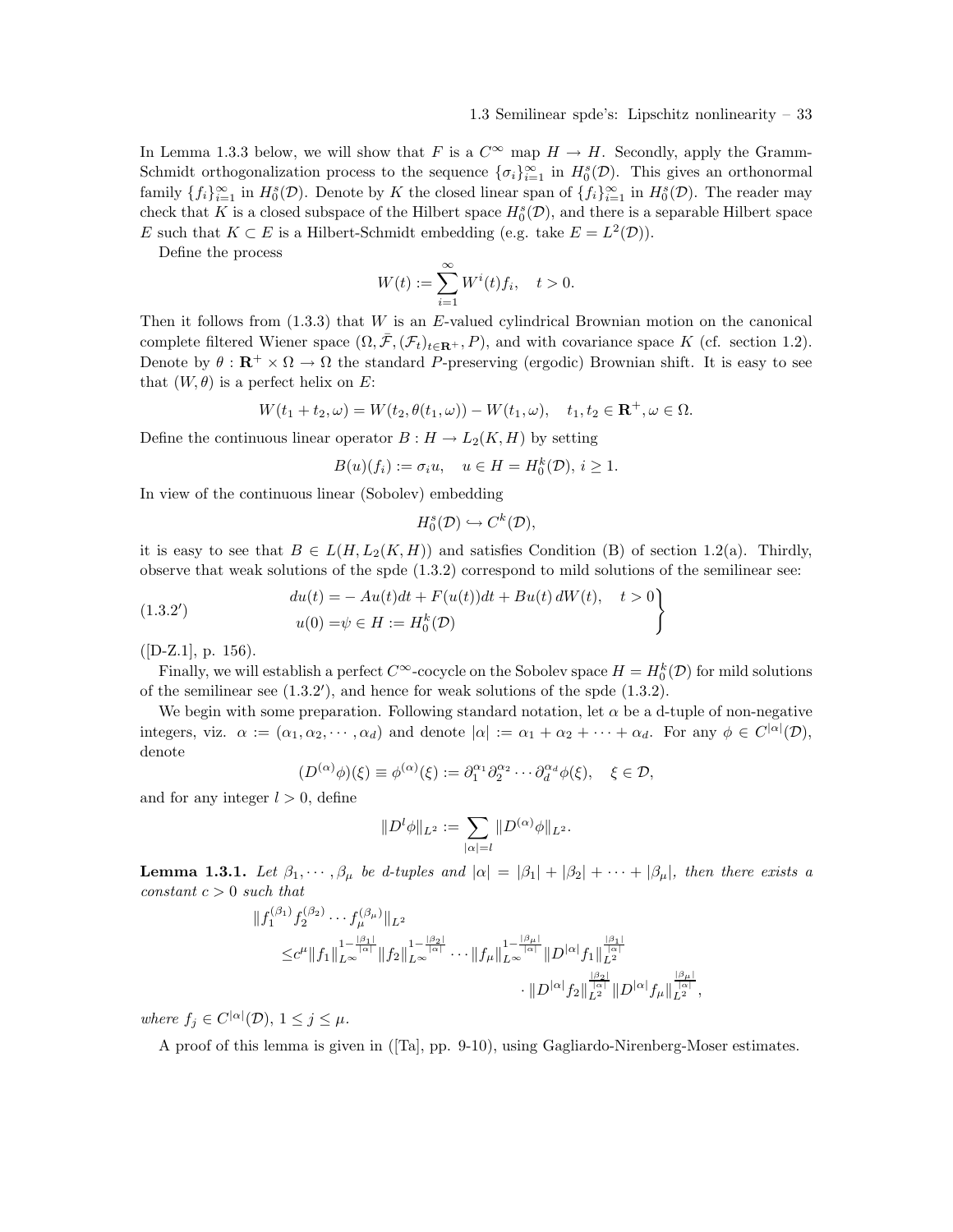**Lemma 1.3.2.** In (1.3.2), let f be  $C^{\infty}$ ,  $f(0) = 0$ , and F be the Nemytskii operator (1.3.3'). Then there is a positive constant c such that

$$
||F(u)||_{H_0^k(\mathcal{D})} \leq cC_k(||u||_{L^{\infty}})(1+||u||_{L^{\infty}})^{k-1}||u||_{H_0^k(\mathcal{D})},
$$

for all  $u \in H_0^k(\mathcal{D})$ , where

$$
C_k(\lambda) := \sup_{\substack{1 \leq \mu \leq k \\ |z| \leq \lambda}} |f^{(\mu)}(z)|.
$$

*Proof.* We need only prove the assertion of the lemma for  $u \in C_0^{\infty}(\mathcal{D})$ . The chain rule gives for any d-tuple  $\alpha$  with  $1 \leq |\alpha| \leq k$ ,

$$
D^{\alpha}F(u) = \sum_{\substack{\beta_1+\beta_2+\cdots+\beta_{\mu}=\alpha \\ 1\leq \mu \leq |\alpha|}} c_{\beta}u^{(\beta_1)}u^{(\beta_2)}\cdots u^{(\beta_{\mu})}(f^{(\mu)}\circ u).
$$

Hence

$$
||D^{\alpha} F(u)||_{L^2} \leq C_k (||u||_{L^{\infty}}) \cdot \sum_{\substack{\beta_1 + \beta_2 + \dots + \beta_{\mu} = \alpha, \\1 \leq \mu \leq |\alpha|}} c_{\beta} ||u^{(\beta_1)} u^{(\beta_2)} \dots u^{(\beta_{\mu})}||_{L^2}.
$$

Applying Lemma 1.3.1 to  $f_i = u, i = 1, 2, \dots, \mu$ , we have

$$
||u^{(\beta_1)}u^{(\beta_2)}\cdots u^{(\beta_\mu)}||_{L^2} \leq c^{\mu}||u||_{L^\infty}^{\mu-1}||D^{|\alpha|}u||_{L^2}.
$$

Therefore,

$$
\sum_{\beta_1+\beta_2+\cdots+\beta_\mu=\alpha, \atop 1\leq \mu\leq |\alpha|} c_{\beta} \|u^{(\beta_1)} u^{(\beta_2)}\cdots u^{(\beta_\mu)}\|_{L^2}
$$
\n
$$
\leq \sum_{\beta_1+\beta_2+\cdots+\beta_\mu=\alpha, \atop 1\leq \mu\leq |\alpha|} c_{\beta} c^{\mu} \|u\|_{L^{\infty}}^{\mu-1} \|D^{|\alpha|}u\|_{L^2}
$$
\n
$$
\leq c \|D^{|\alpha|}u\|_{L^2} \sum_{1\leq \mu\leq |\alpha|} C^{|\alpha|}_\mu \|u\|_{L^\infty}^{\mu-1}
$$
\n
$$
\leq c \|D^{|\alpha|}u\|_{L^2} (1 + \|u\|_{L^\infty})^{|\alpha|-1}
$$
\n
$$
\leq c \|u\|_{H_0^k} (1 + \|u\|_{L^\infty})^{k-1},
$$

for a constant  $c > 0$ . Note also that

$$
||F(u)||_{L^2} \leq C_k ||u||_{L^2} \leq C_k ||u||_{H_0^k}, \quad u \in C_0^{\infty}(\mathcal{D}).
$$

The assertion of the lemma follows easily from the above inequality.  $\Box$ 

**Lemma 1.3.3.** Suppose  $k > \frac{d}{2}$ , and  $f : \mathbf{R} \to \mathbf{R}$  is a  $C^{\infty}$  function. Then the Nemytskii operator  $F: H_0^k(D) \to H_0^k(D)$  defined by  $(1.3.3')$  is a  $C^{\infty}$  map from  $H_0^k(D)$  into  $H_0^k(D)$ .

Proof. Recall the following Sobolev embeddings

$$
H_0^r(\mathcal{D}) \hookrightarrow L^{\frac{2d}{d-2r}}(\mathcal{D}), \qquad r < \frac{d}{2},
$$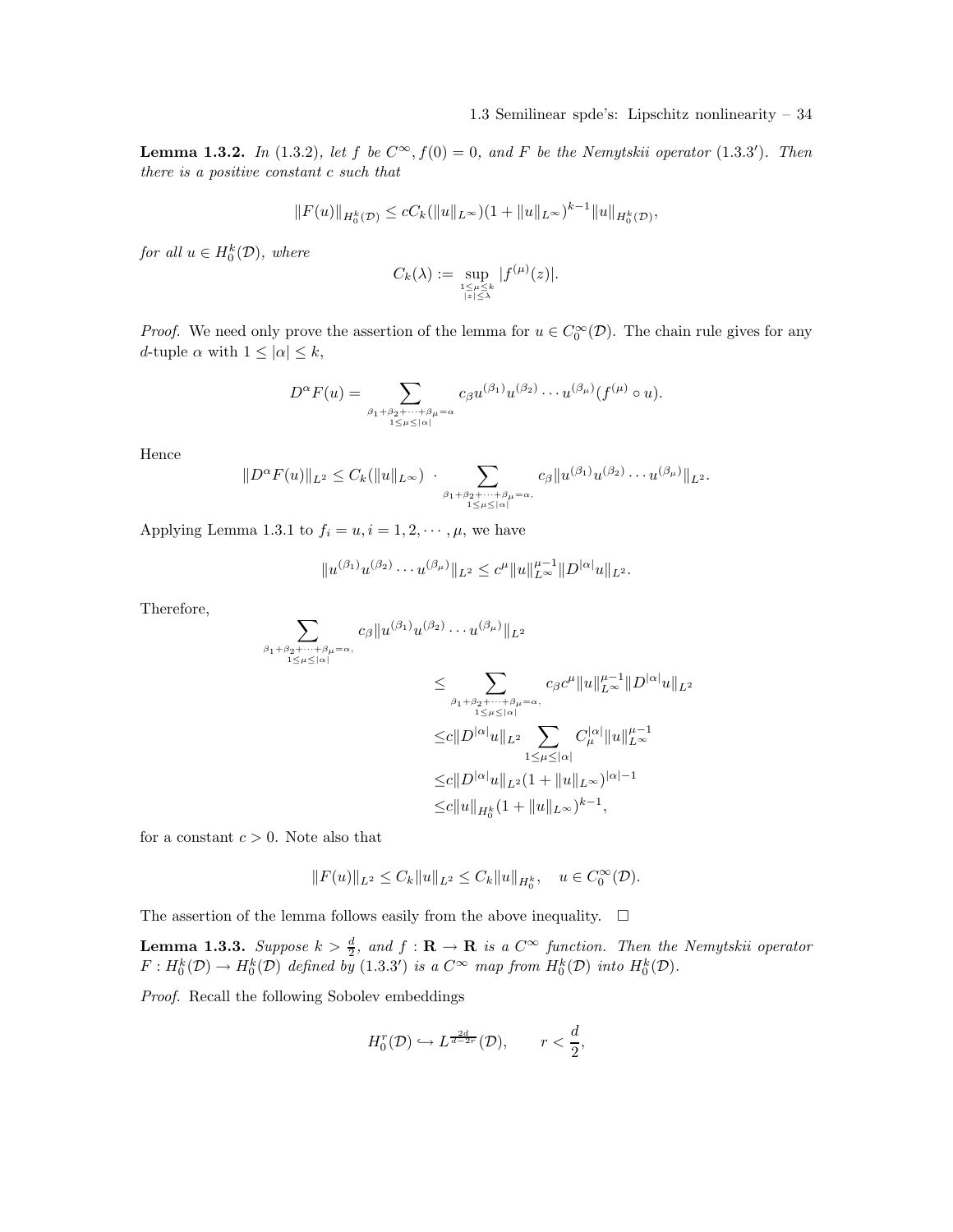$$
H_0^r(\mathcal{D}) \hookrightarrow L^\infty(\mathcal{D}), \qquad r > \frac{d}{2}.
$$

Let us first prove that  $F \in C^1(H, H)$ , where  $H := H_0^k(D)$ . Fix  $u \in H$ . We will show that F is Fréchet differentiable and  $DF(u)(h)(\xi) \equiv S_u(h)(\xi) = f'(u(\xi))h(\xi)$ ,  $h \in H, \xi \in \mathcal{D}$ . To prove this, note that only functions in some ball  $B(0, \delta) \subset H$  centered at 0 are involved. By the Sobolev embedding theorem, the range of functions in  $B(0, \delta)$  is contained in a compact interval in **R**. Thus, we can assume  $f \in C_b^{\infty}$  in the sequel. We start by proving that  $S_u(h) \in H$  for  $h \in H$ . Let  $r \leq k$ . By the chain and product rules, it follows that  $(S_u(h))^{(r)}$  can be written as a finite sum whose general term is of the form:  $C(\xi)u^{(l_1)}(\xi)\cdots u^{(l_m)}(\xi)h^{(j_1)}(\xi)\cdots h^{(j_n)}(\xi)$ , where  $C(\cdot) \in L^{\infty}(\mathcal{D})$ , and  $l_1 + \cdots + l_m + j_1 + \cdots + j_n = r$ . Since  $u^{(l)} \in H_0^{k-l}(\mathcal{D})$  and  $h^{(j)} \in H_0^{k-j}(\mathcal{D})$ , the Sobolev embedding theorem implies that  $u^{(l)} \in L^{\frac{2d}{d-2k+2l}}(\mathcal{D})$  and  $h^{(j)} \in L^{\frac{2d}{d-2k+2j}}(\mathcal{D})$ . As

$$
\sum_{i=1}^{m} (d - 2k + 2l_i) + \sum_{i=1}^{n} (d - 2k + 2j_i) - d \le (m + n - 1)(d - 2k) < 0,
$$

we have

$$
\frac{\sum_{i=1}^{m} (d - 2k + 2l_i)}{2d} + \frac{\sum_{i=1}^{n} (d - 2k + 2j_i)}{2d} \le \frac{1}{2}.
$$

By Hölder's inequality and the Sobolev embedding theorem, this implies that

$$
|C(\cdot)u^{(l_1)}(\cdot)\cdots u^{(l_m)}(\cdot)h^{(j_1)}(\cdot)\cdots h^{(j_n)}(\cdot)|_{L^2(\mathcal{D})}\leq c|u|_H^m|h|_H^n.
$$

where c is a positive constant. Thus  $S_u(h)$  is not only in H, but the map  $H \ni h \mapsto S_u(h) \in H$  is a continuous linear operator. Now

$$
F(u+th)(\xi) - F(u)(\xi) - tS_u(h)(\xi) = \int_0^t [f'(u(\xi) + sh(\xi)) - f'(u(\xi))]h(\xi)ds
$$

for each  $\xi \in \mathcal{D}, u, h \in H, t \geq 0$ . To show that  $DF(u) = S_u$ , we need to prove that

$$
\lim_{t \to 0} \sup_{|h|_{H} \le 1} \left| \frac{1}{t} \int_{0}^{t} [f' \circ (u + sh) - f' \circ (u)] \cdot h ds \right|_{H} = 0.
$$

It is sufficient to establish

$$
\lim_{s \to 0} \sup_{|h|_H \le 1} |[f' \circ (u + sh) - f' \circ (u)] \cdot h|_H = 0.
$$

The above relation will hold if we show that

$$
\lim_{s \to 0} \sup_{|h|_H \le 1} |[(f' \circ (u + sh) - f' \circ (u)) \cdot h]^{(r)}|_{L^2(\mathcal{D})} = 0
$$

for  $r \leq k$ .

Elementary computations show that  $[(f' \circ (u + sh) - f' \circ (u)) \cdot h]^{(r)}(\xi)$  is a finite sum consisting of terms which are either of the form

$$
G_1(\xi, h, s) := (f^{(l)} \circ (u + sh) - f^{(l)} \circ (u))(\xi)u^{(l_1)}(\xi)...u^{(l_m)}(\xi)h^{(j_1)}(\xi)...h^{(j_n)}(\xi)
$$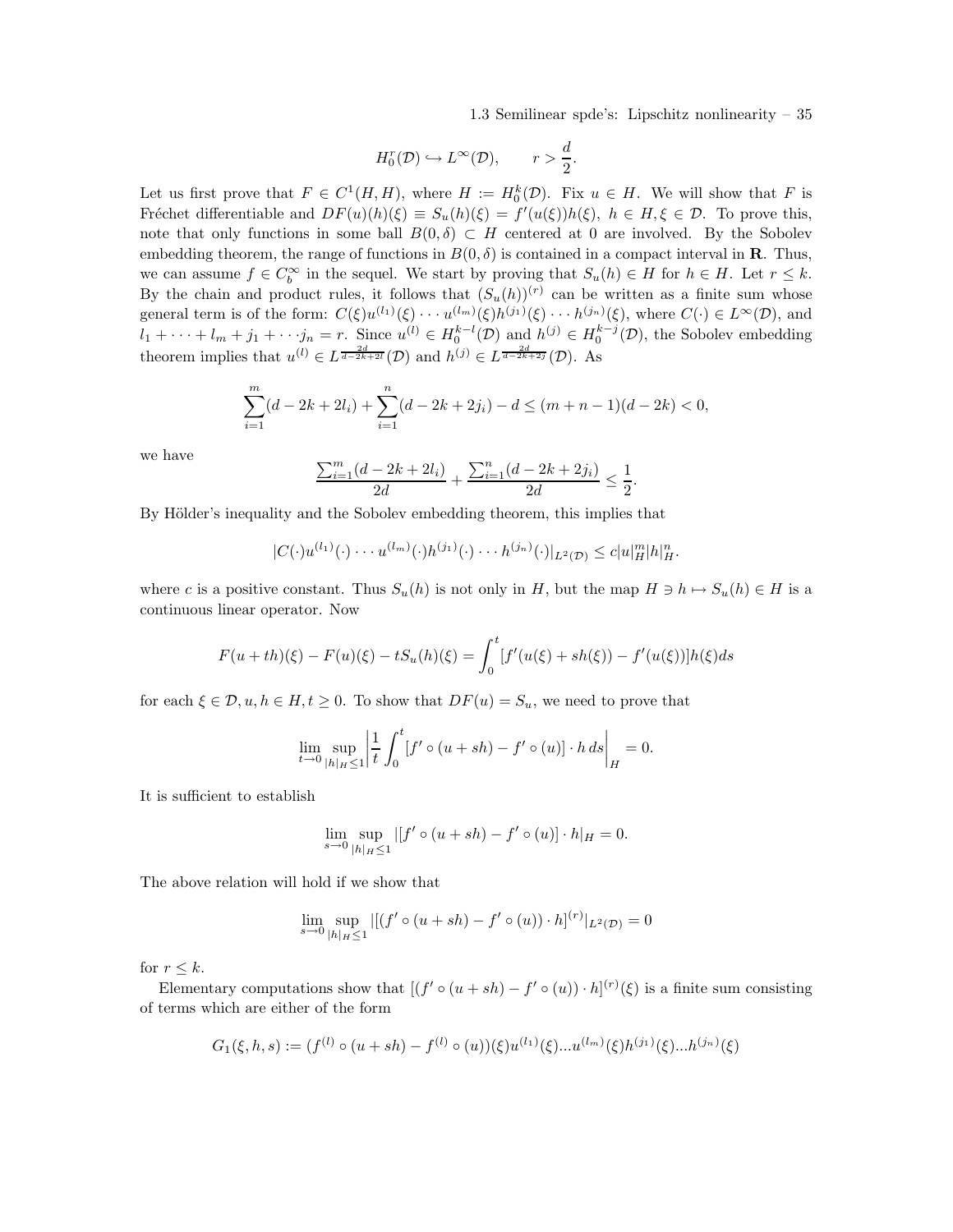for  $l \leq r+1$ , or of the form

$$
G_2(\xi, h, s) := s^a C(\xi) u^{(l_1)}(\xi) ... u^{(l_m)}(\xi) h^{(j_1)}(\xi) ... h^{(j_n)}(\xi)
$$

where  $a \ge 1, C(\cdot) \in L^{\infty}(\mathcal{D}), l_1 + ... + l_m + j_1 + ... + j_n = r, h \in H, s > 0$ . For terms like  $G_1$ , using the Lipschitz continuity of  $f^{(l)}$ , it follows that

$$
|G_1(\xi, h, s)| \le cs|h|_{L^{\infty}(\mathcal{D})}|u^{(l_1)}(\xi)...u^{(l_m)}(\xi)h^{(j_1)}(\xi)...h^{(j_n)}(\xi)|
$$

for  $\xi \in \mathcal{D}, h \in H, s > 0$ . Using Hölder's inequality and the Sobolev embedding theorem, and arguing as in the proof of  $S_u(h) \in H$ , we obtain the following estimate

$$
||G_1(\cdot,h,s||_{L^2(\mathcal{D})} \le cs|u|_H^m|h|_H^{n+1}
$$

where c is a positive constant and  $\xi \in \mathcal{D}, h \in H, s > 0$ . Hence,

$$
\lim_{s \to 0} \sup_{|h|_H \le 1} ||G_1(\cdot, h, s)||_{L^2(\mathcal{D})} = 0.
$$

Similar arguments lead also to

$$
\lim_{s \to 0} \sup_{|h|_H \le 1} ||G_2(\cdot, h, s)||_{L^2(\mathcal{D})} = 0.
$$

Therefore,

$$
\lim_{s \to 0} \sup_{|h|_H \le 1} \| [(f' \circ (u + sh) - f' \circ (u)) \cdot h]^{(k)} \|_{L^2(\mathcal{D})} = 0, \quad r \le k.
$$

This completes the proof that  $F : H \to H$  is Fréchet differentiable. The fact that F is r-times differentiable for  $r \geq 2$  can be proved inductively using similar but lengthier computations. Details are left to the reader. are left to the reader.

Using Itô's formula, it is easy to see that the solution of the following  $H$ -valued linear stochastic differential equation

$$
du^*(t) = Bu^*(t) dW(t), \quad u^*(0) = \psi \in H := H_0^k(\mathcal{D})
$$

is given by

$$
u^*(t, \psi, \omega)(\xi) := Q(t, \xi, \omega)\psi(\xi), \quad \xi \in \mathcal{D}, \psi \in H, t \ge 0,
$$

where the process  $Q: \mathbb{R}^+ \times \mathcal{D} \times \Omega \to \mathbb{R}$  is defined by

$$
Q(t,\xi,\omega):=\exp\biggl\{\sum_{i=1}^{\infty}\sigma_i(\xi)W^i(t,\omega)-\frac{1}{2}\sum_{i=1}^{\infty}\sigma_i^2(\xi)t\biggr\},\ t\geq 0,\xi\in\mathcal{D},\omega\in\Omega.
$$

Using the perfect helix property of  $(W, \theta)$ , the reader may easily check the following cocycle identity for Q:

$$
Q(t_1+t_2,\xi,\omega)=Q(t_2,\xi,\theta(t_1,\omega))Q(t_1,\xi,\omega)\quad t_1,t_2\geq 0,\xi\in\mathcal{D},\omega\in\Omega.
$$

The above identity immediately implies that  $u^*: \mathbb{R}^+ \times H \times \Omega \to H$  is a perfect linear cocycle with respect to the Brownian shift  $\theta$ .

We now prove the following proposition: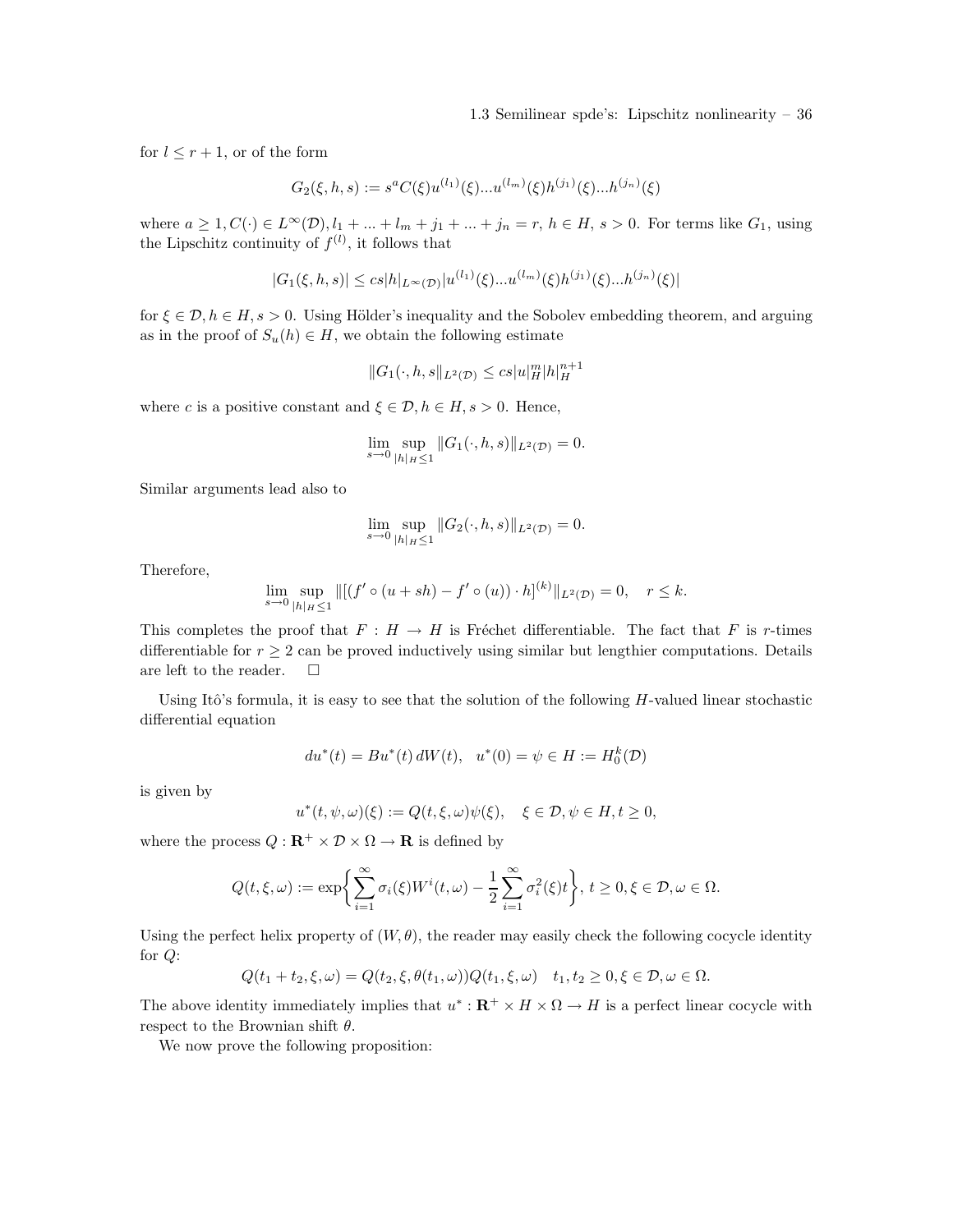**Proposition 1.3.4.** Assume  $f \in C_b^k(R)$ ,  $k > \frac{d}{2}$ , and the forgoing conditions on the coefficients of the spde (1.3.2). Let S be a bounded subset of  $H_0^k(\mathcal{D})$ . Then for any  $T > 0$  and almost all  $\omega \in \Omega$ , the weak solution  $u(t, \psi)$  of the spde (1.3.2) satisfies

$$
\sup_{\psi \in S} \sup_{0 \le t \le a} ||u(t, \psi)||_{H_0^k(\mathcal{D})} \le C(\omega, a),
$$

for any  $a \in \mathbf{R}^+$ , where  $C(\omega, a)$  is a random positive constant.

*Proof.* Let  $u(t, \psi)$  be the weak solution of the spde (1.3.2) with initial function  $\psi \in H_0^k(D)$ . Pick a sequence  $\{\psi_n : n \ge 1\}$  of smooth functions in  $C_b^{\infty}(\mathcal{D})$  such that  $\psi_n \to \psi$  as  $n \to \infty$  in  $H_0^k(\mathcal{D})$ . Let  $u_n(t,\xi) := u(t,\psi_n)(\xi), t \geq 0, \xi \in \mathcal{D}, n \geq 1$ . Then each  $u_n, n \geq 1$ , is a strong solution of the spde (1.3.2). Define  $v_n(t,\xi) := Q(t,\xi)^{-1}u_n(t,\xi), t \ge 0, \xi \in \mathcal{D}$ . Using the relations

$$
dQ(t,\xi) = \sum_{i=1}^{\infty} \sigma_i(\xi) Q(t,\xi) dW^i(t), \quad t > 0, \xi \in \mathcal{D},
$$
  

$$
dQ(t,\xi)^{-1} = \sum_{i=1}^{\infty} \sigma_i^2(\xi) Q(t,\xi)^{-1} dt - \sum_{i=1}^{\infty} \sigma_i(\xi) Q(t,\xi)^{-1} dW^i(t), \quad t > 0, \xi \in \mathcal{D},
$$

and Itô's formula, it follows that

$$
dv_n(t,\xi) = Q(t,\xi)^{-1} \frac{1}{2} \Delta u_n(t,\xi) dt + Q(t,\xi)^{-1} f(u_n(t,\xi)) dt
$$
  
+  $Q(t,\xi)^{-1} u_n(t,\xi) \sum_{i=1}^{\infty} \sigma_i(\xi) dW^i(t)$   
+  $u_n(t,\xi) Q(t,\xi)^{-1} \sum_{i=1}^{\infty} \sigma_i^2(\xi) dt - u_n(t,\xi) Q(t,\xi)^{-1} \sum_{i=1}^{\infty} \sigma_i(\xi) dW^i(t)$   
-  $u_n(t,\xi) Q(t,\xi)^{-1} \sum_{i=1}^{\infty} \sigma_i^2(\xi) dt$ 

a.s. for all  $t > 0, \xi \in \mathcal{D}$ ,.

Therefore, for each  $n \geq 1$ ,  $v_n(t,\xi,\omega)$  satisfies the following parabolic equation with random coefficients:

$$
\frac{\partial v_n}{\partial t} = \frac{1}{2} \Delta v_n + \langle \nabla \ln Q(t, \xi), \nabla v_n \rangle_{\mathbf{R}^d} - \left[ \frac{1}{2} Q(t, \xi) \Delta Q(t, \xi)^{-1} \right]
$$
  
(1.3.4<sup>n</sup>)  

$$
+ \langle \nabla Q(t, \xi), \nabla Q(t, \xi)^{-1} \rangle_{\mathbf{R}^d} \left] v_n + Q(t, \xi)^{-1} f(Q(t, \xi) v_n), \quad t > 0,
$$
  

$$
v_n(0, \xi) = \psi_n(\xi).
$$

Let  $v$  denote the unique weak solution of the parabolic random pde

(1.3.4)  
\n
$$
\frac{\partial v}{\partial t} = \frac{1}{2}\Delta v + \langle \nabla \ln Q(t,\xi), \nabla v \rangle_{\mathbf{R}^d} - \left[\frac{1}{2}Q(t,\xi)\Delta Q(t,\xi)^{-1} + \langle \nabla Q(t,\xi), \nabla Q(t,\xi)^{-1} \rangle_{\mathbf{R}^d}\right]v + Q(t,\xi)^{-1}f(Q(t,\xi)v), \quad t > 0,
$$
\n
$$
v(0,\xi) = \psi(\xi)
$$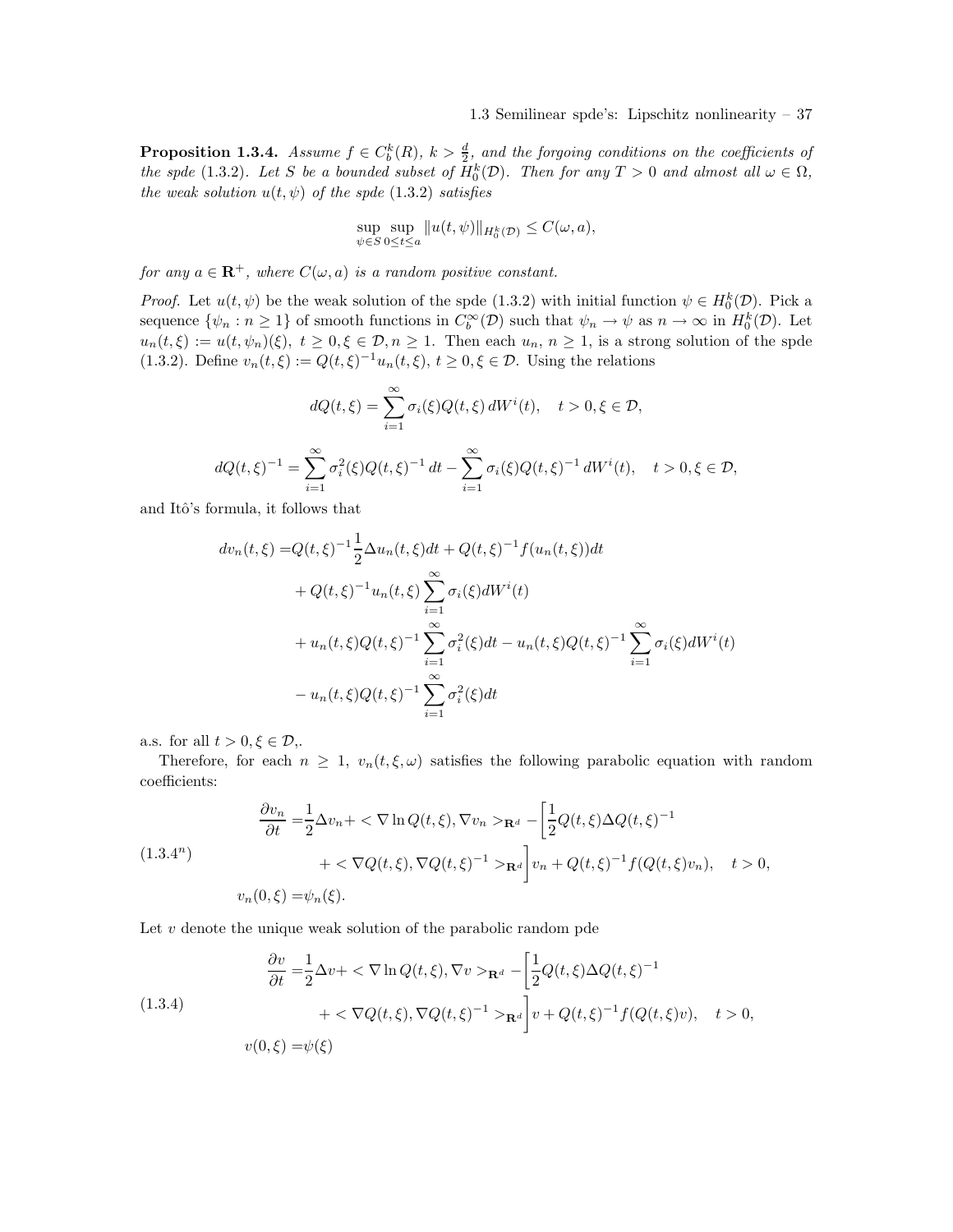for  $t > 0, \xi \in \mathcal{D}$ , with  $\psi \in H_0^k(\mathcal{D})$ . Since the coefficients of (1.3.4) are smooth, it is well known that

$$
\lim_{n \to \infty} \sup_{0 \le t \le a} ||v(t, \cdot, \omega) - v_n(t, \cdot, \omega)||_{H_0^k(\mathcal{D})} = 0
$$

for each  $\omega \in \Omega$  and any  $a \in \mathbb{R}^+$ . By rewriting (1.3.4), it is easy to see that v satisfies the random pde

(1.3.5) 
$$
\frac{\partial v}{\partial t} = \frac{1}{2}Q(t,\xi)^{-1}\Delta(Q(t,\xi)v) + Q(t,\xi)^{-1}f(Q(t,\xi)v), \quad t > 0.
$$

Since  $\psi \in H_0^k(D), k > \frac{d}{2}$ , then by virtue of the Sobolev embedding of  $H_0^k(D)$  into  $L^{\infty}(D)$ , we can view (1.3.4) as a random reaction diffusion equation in  $L^{\infty}(\mathcal{D})$  whose non-linear term has linear growth and is globally Lipschitz. Now we use a standard argument to get an priori estimate for the solution of equation (1.3.4). Let  $p(t, \eta, s, \xi)$  be the fundamental solution of the operator  $\frac{1}{2}Q(t,\xi)^{-1}\Delta(Q(t,\xi)v)$ , then it is well known that there are positive constants  $c_1, c_2$  such that:

$$
p(t, \eta, s, \xi) \le c_1 (t - s)^{-\frac{d}{2}} \exp \left\{-\frac{c_2 |\eta - \xi|^2}{2(t - s)}\right\},\,
$$

for all  $0 \le s < t \le a, \eta, \xi \in \mathcal{D}$  (see e.g. [Fri]). Therefore, it is easy to see that there is a positive constant c such that  $\int_{\mathcal{D}} p(t, \eta, s, \xi) d\eta \leq c$  for  $0 \leq s < t \leq a, \xi \in \mathcal{D}$ .

By the classical variation of parameters formula, the solution of  $(1.3.5)$  satisfies the random integral equation

$$
v(t,\xi,\omega) = \int_{\mathcal{D}} p(t,\eta,0,\xi)\psi(\eta)d\eta
$$
  
+ 
$$
\int_0^t \int_{\mathcal{D}} p(t,\eta,s,\xi)Q(s,\eta,\omega)^{-1}f(Q(s,\eta,\omega)v(s,\eta,\omega))\,d\eta\,ds
$$

for  $t > 0, \xi \in \mathcal{D}, \psi \in H_0^k(\mathcal{D}), \omega \in \Omega$ . From the Lipschitz continuity of f, it is easy to see that

$$
|v(t,\xi,\omega)| \le ||\psi||_{\infty} \int_{\mathcal{D}} p(t,\eta,0,\xi) d\eta
$$
  
+ 
$$
\int_{0}^{t} \int_{\mathcal{D}} p(t,\eta,s,\xi) Q(s,\eta,\omega)^{-1} |f(Q(s,\eta,\omega)v(s,\eta,\omega)) - f(0)| d\eta ds
$$
  
+ 
$$
\int_{0}^{t} \int_{\mathcal{D}} p(t,\eta,s,\xi) Q(s,\eta,\omega)^{-1} |f(0)| d\eta ds
$$
  

$$
\le C(||\psi||_{\infty} + 1) + L \int_{0}^{t} \int_{\mathcal{D}} p(t,\eta,s,\xi) |v(s,\eta,\omega)| d\eta ds
$$
  

$$
\le C_1 (||\psi||_{\infty} + 1) + L \int_{0}^{t} \sup_{\eta \in \mathcal{D}} |v(s,\eta,\omega)| \int_{\mathcal{D}} p(t,\eta,s,\xi) d\eta ds
$$
  

$$
\le C_1 (||\psi||_{\infty} + 1) + L \int_{0}^{t} \sup_{\eta \in \mathcal{D}} |v(s,\eta,\omega)| \int_{\mathcal{D}} p(t,\eta,s,\xi) d\eta ds
$$
  

$$
\le C_2 (||\psi||_{\infty} + 1) + C_2 \int_{0}^{t} ||v(s,\cdot,\omega)||_{\infty} ds,
$$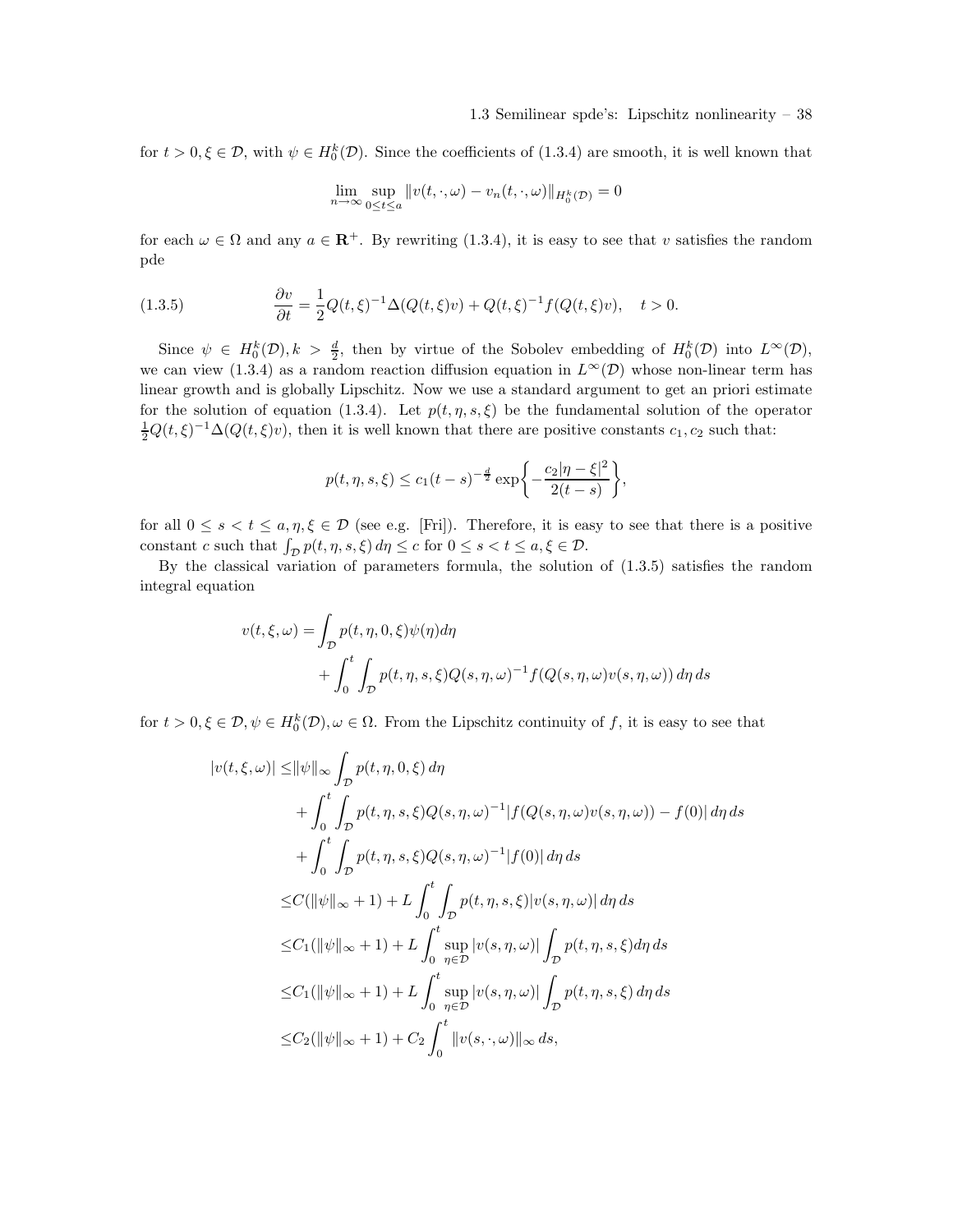for  $0 \le t \le a$ ,  $\omega \in \Omega$ . In the above estimates, L is the Lipschitz constant of f and  $C_1, C_2$  are positive constants. Hence, using Gronwall's inequality, it follows that

(1.3.6) 
$$
\sup_{t \in [0,a]} ||v(t,\cdot,\omega)||_{\infty} < \infty
$$

for each  $\omega \in \Omega$ . Needless to say, this bound depends on  $\omega$ , but this does not affect our analysis here.

Now put  $f \equiv 0$  in the random pde (1.3.5) and use uniqueness of solutions together with the identity

$$
Q(t_1 + t_2, \xi, \omega) = Q(t_2, \xi, \theta(t_1, \omega))Q(t_1, \xi, \omega) \quad t_1, t_2 \ge 0, \omega \in \Omega
$$

in order to conclude that weak solutions of the linear spde

(1.3.7) 
$$
du(t,\xi) = \frac{1}{2}\Delta u(t,\xi)dt + Bu(t,\xi)dW(t), \quad u(0,\xi) = \psi(\xi)
$$

yield a stochastic linear semiflow  $\phi : \mathbf{R}^+ \times H_0^k(D) \times \Omega \to H_0^k(D)$  such that  $(\phi, \theta)$  is a perfect  $L(H_0^k(\mathcal{D}))$ -valued cocycle. Full details of the argument are given in the proof of Theorem 1.4.1 in the next section.

It is easy to see that the weak solution u of the spde  $(1.3.2)$  satisfies the following random integral equation:

(1.3.8) 
$$
u(t,\xi,\omega) = \phi(t,\psi,\omega)(\xi) + \int_0^t \phi(t-s,\theta(s,\omega)) F(u(s,\xi,\omega)) ds,
$$

for  $t \geq 0, \psi \in H_0^k(\mathcal{D}), \xi \in \mathcal{D}$ .

Now, using Lemma 1.3.2 together with  $(1.3.6)$ , one gets a positive random constant  $C_k^1$  such that

$$
||F(u(t,\cdot,\omega))||_{H_0^k} \leq C_k^1(\omega,a)||u(t,\cdot,\omega)||_{H_0^k}
$$

for all  $t \in [0, a], \omega \in \Omega$  and any  $a \in \mathbb{R}^+$ .

Finally, the assertion of the proposition follows from (1.3.8) and a simple application of Gronwall's lemma. □

**Theorem 1.3.5.** Suppose  $k > \frac{d}{2}$ . Assume  $f : R \to R$  is a  $C_b^{\infty}$  function. Assume all the forgoing conditions on the coefficients and the noise term in the spde  $(1.3.2)$ . Then for each  $\psi \in H_0^k(\mathcal{D})$  the spde (1.3.2) has a unique weak  $(\mathcal{F}_t)_{t\geq 0}$ -adapted solution  $u(\cdot,\psi,\cdot) : \mathbf{R}^+ \times \Omega \to$  $H_0^k(\mathcal{D})$ ). Furthermore, the family of weak solutions  $u(\cdot,\psi,\cdot),\psi \in H_0^k(\mathcal{D})$ , of  $(1.3.2)$  admits a  $(\mathcal{B}(\mathbf{R}^+) \otimes \mathcal{B}(H_0^k(\mathcal{D})) \otimes \mathcal{F}, \mathcal{B}(H_0^k(\mathcal{D})))$ -measurable version  $u : \mathbf{R}^+ \times H_0^k(\mathcal{D}) \times \Omega \to H_0^k(\mathcal{D})$  having the following properties:

- (i) For each  $\psi \in H_0^k(\mathcal{D}), u(\cdot, \psi, \cdot) : \mathbf{R}^+ \times \Omega \to H_0^k(\mathcal{D})$  is  $(\mathcal{F}_t)_{t \geq 0}$ -adapted.
- (ii)  $(u, \theta)$  is a  $C^{\infty}$  perfect cocycle on  $H_0^k(D)$  (in the sense of Definition 1.1.2).
- (iii) For each  $(t, \omega) \in (0, \infty) \times \Omega$ , the map  $H_0^k(\mathcal{D}) \ni \psi \mapsto u(t, \psi, \omega) \in H_0^k(\mathcal{D})$  takes bounded sets into relatively compact sets.
- (iv) For each  $(t, \psi, \omega) \in (0, \infty) \times H_0^k(D) \times \Omega$ , and any integer  $r \ge 1$ , the Fréchet derivative  $D^{(r)}u(t, \psi, \omega) \in$  $L_2^{(r)}(H_0^k(\mathcal{D}), H_0^k(\mathcal{D}))$ , and the map

$$
[0,\infty) \times H_0^k(\mathcal{D}) \times \Omega \ni (t,\psi,\omega) \mapsto D^{(r)}u(t,\psi,\omega) \in L^{(r)}(H_0^k(\mathcal{D}),H_0^k(\mathcal{D}))
$$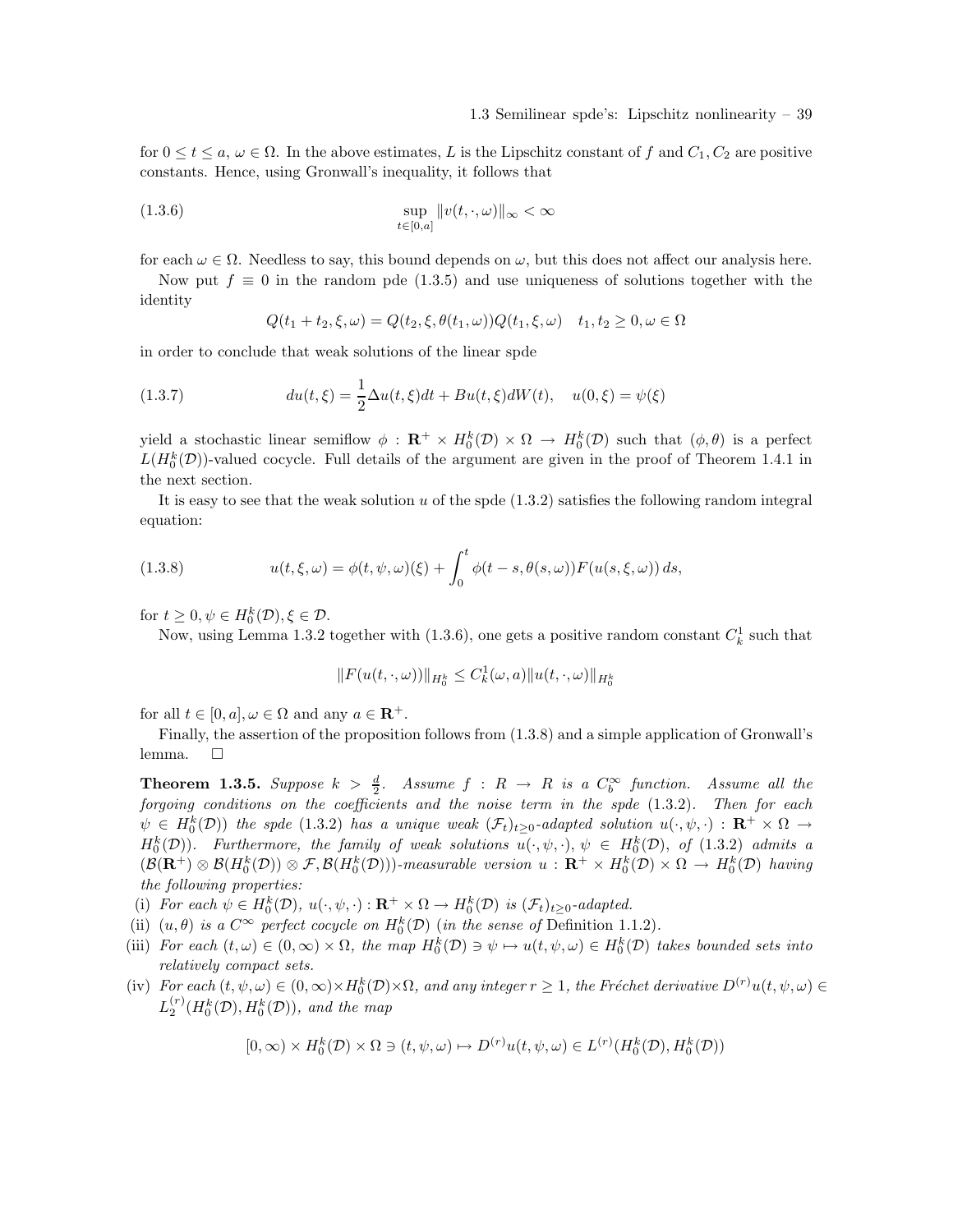is strongly measurable.

(v) For any positive a,  $\rho$  and any positive integer r,

$$
E\log^+\left\{\sup_{\substack{0\leq t_1,t_2\leq a\\ \psi\in H_0^k(\mathcal{D})}}\frac{\|u(t_2,\psi,\theta(t_1,\cdot))\|_{H_0^k(\mathcal{D})}}{(1+\|\psi\|_{H_0^k(\mathcal{D})})}\right\}<\infty
$$

and

$$
E\log^+\sup_{0\leq t_1,t_2\leq a\atop \| \psi \|_{H_0^k(\mathcal{D})}\leq \rho}\big\{\| D^{(r)} u(t_2,\psi,\theta(t_1,\cdot))\|_{L^{(r)}(H_0^k(\mathcal{D}),H_0^k(\mathcal{D}))}\big\}<\infty.
$$

*Proof.* It is easy to see that the linear cocycle  $(\phi, \theta)$  of the spde (1.3.7) in the proof of Proposition 1.3.4 satisfies all the assertions in Theorem 1.2.1 and Theorem 1.2.2. In view of Proposition 1.3.4, the theorem now follows by a straightforward modification of the proof of Theorem 1.2.6 (See Remark (i) following the proof of Theorem 1.2.6).  $\Box$ 

#### 1.4. Semilinear spde's: Non-Lipschitz nonlinearity

In this section, we will study two types of semilinear spde's with non-Lipschitz nonlinearities and infinite dimensional noise.

The two classes of spde's considered are stochastic reaction diffusion equations and stochastic Burgers equation with additive noise. We prove the existence of a compacting  $C^1$ -cocycle in each case.

### (a) Stochastic reaction diffusion equations

This class of spde's has dissipative nonlinear terms and infinite dimensional spatially smooth white noise. We prove the existence of a compacting  $C^{0,1}$ -cocycle satisfying appropriate regularity properties (Theorem 1.4.1). It appears that the cocycle is in general not Fréchet differentiable on the space of all  $L^2$  functions on the domain (cf. [Te], p. 298). However, for a subclass of dissipative non-linearities with a certain dimension requirement, we further prove that the cocycle is  $C^1$  and possesses Oseledec-type integrability properties (Theorem 1.4.2).

In [F.2], Flandoli studied the existence of *continuous* semi-flows for a class of spde's with finite dimensional noise and polynomial nonlinearities of odd degree and with negative leading coefficients.

Consider the following stochastic reaction diffusion equation in a smooth bound-ed domain  $\mathcal{D} \subset$  $\mathbf{R}^d,$ 

(1.4.1) 
$$
du = \nu \Delta u dt + f(u(t)) dt + \sum_{i=1}^{\infty} \sigma_i u dW^i(t), \quad t > 0
$$

$$
u(0) = \psi
$$

$$
u(t)|_{\partial \mathcal{D}} = 0, \quad t > 0.
$$

where  $\Delta$  is the Laplacian on D, and  $\nu > 0$  is a real constant. The initial function  $\psi : \mathcal{D} \to \mathbf{R}$  is square-integrable with respect to Lebesgue measure on  $D$ , and a Dirichlet boundary condition is assumed on the boundary  $\partial \mathcal{D}$ . The noise term  $\sum_{i=1}^{\infty} \sigma_i u \, dW^i(t)$  is very similar to the one in (1.3.2) of section 1.3: In particular,  $W^i$ ,  $i \geq 1$ , are standard one-dimensional Brownian motions on a complete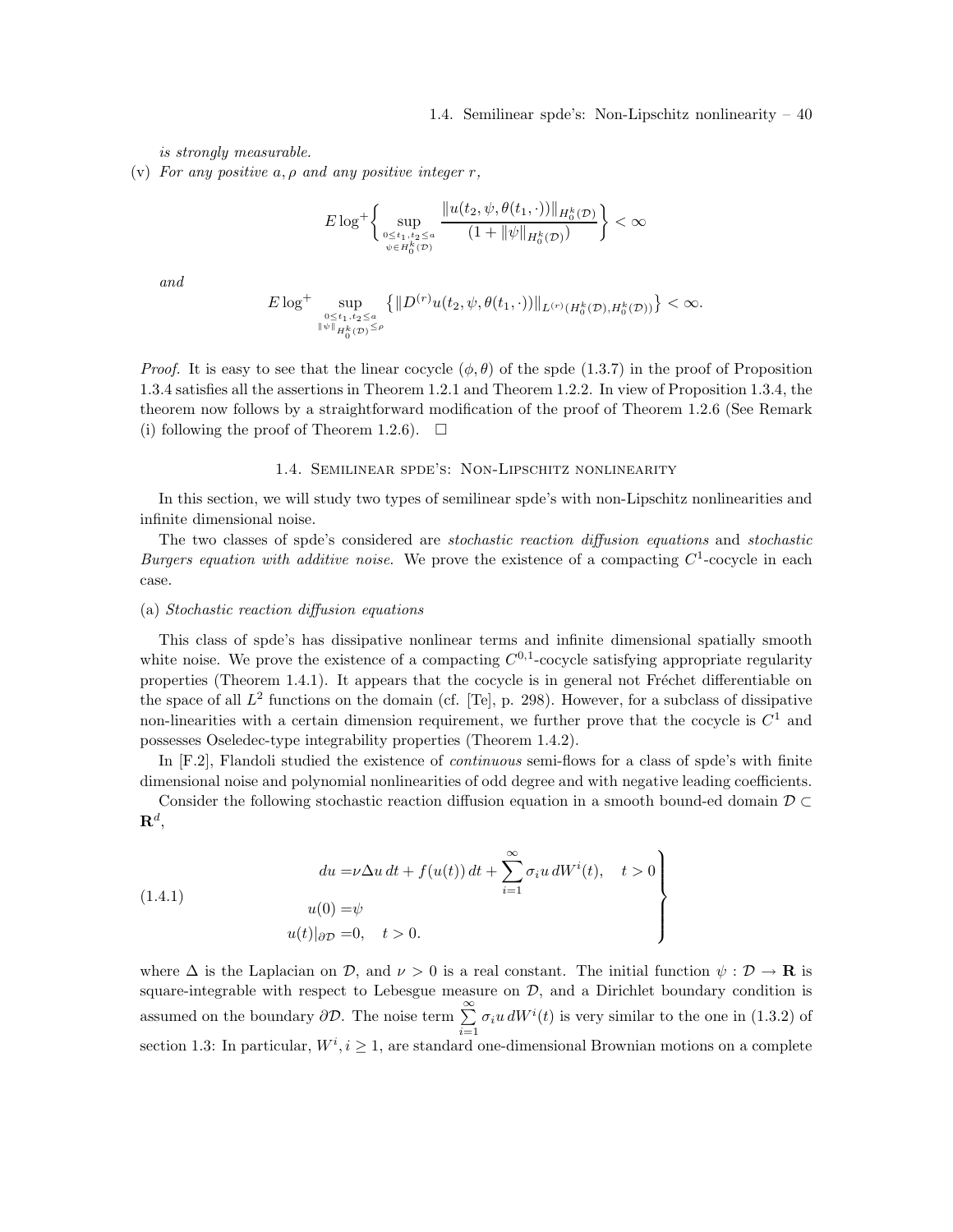filtered Wiener space  $(\Omega, \bar{\mathcal{F}}, (\mathcal{F}_t)_{t\geq 0}, P)$ . The  $\sigma_i : \mathcal{D} \to R$ ,  $i \geq 1$ , are assumed to be functions in the Sobolev space  $H_0^s(\mathcal{D})$  with  $s > 2 + \frac{d}{2}$ , satisfying

$$
\sum_{i=1}^\infty \|\sigma_i\|_{H^s_0}^2 < \infty.
$$

The nonlinearity  $f : \mathbf{R} \to \mathbf{R}$  satisfies the following classical dissipativity conditions:

# Conditions (D):

The function f is  $C^2$ , and there are positive constants  $c_i$ ,  $i = 1, 2, 3, 4$ , and a positive integer p such that

$$
-c_2 - c_3 s^{2p} \le f(s)s \le c_2 - c_1 s^{2p}
$$
  

$$
f'(s) \le c_4
$$

for all  $s \in \mathbf{R}$ .

A typical example of a function  $f : \mathbf{R} \to \mathbf{R}$  satisfying Conditions (D) is the polynomial  $f(s) :=$  $\sum_{k=1}^{2p-1} a_k s^k$ ,  $s \in \mathbf{R}$ , where  $a_{2p-1} < 0$ . (See e.g. [Te], pp. 83-85.)

Solutions of  $(1.4.1)$  are to be understood in a *weak* sense as defined below.

Consider the Hilbert space  $H := L^2(\mathcal{D})$  of all square-integrable functions  $\psi : \mathcal{D} \to \mathbf{R}$  furnished with the  $L^2$  inner product

$$
<\psi_1, \psi_2>_H := \int_{\mathcal{D}} \psi_1(\xi) \psi_2(\xi) d\xi, \quad \psi_1, \psi_2 \in H,
$$

where  $d\xi$  stands for Lebesgue measure on D. Denote the induced norm on H by

$$
|\psi|_H := \left[ \int_{\mathcal{D}} |\psi(\xi)|^2 \, d\xi \right]^{1/2}, \quad \psi \in H.
$$

Recall  $C_0^{\infty}(\mathcal{D})$ , the set of all smooth test functions  $\phi : \mathcal{D} \to \mathbf{R}$  which vanish on  $\partial \mathcal{D}$ . Let  $L^{\infty}(\mathcal{D})$ stand for all essentially bounded measurable functions  $\psi : \mathcal{D} \to \mathbf{R}$  with the usual norm

$$
\|\psi\|_{\infty} := \operatorname{essup}_{\xi \in \mathcal{D}} |\psi(\xi)|.
$$

An  $(\mathcal{F}_t)_{t\geq 0}$ -adapted random field  $u : \mathbf{R}^+ \times \mathcal{D} \times \Omega \to \mathbf{R}$  is a weak solution of (1.4.1) if  $u(t, \cdot, \omega) \in H$ for a.a.  $\omega \in \Omega, t > 0$ , and the following identity holds:

$$
d < u(t), \phi >_{H} = \nu < u(t), \Delta\phi >_{H} dt + < f(u(t)), \phi >_{H} dt
$$
\n
$$
+ \sum_{i=1}^{\infty} < \sigma_{i}u(t), \phi >_{H} dW^{i}(t),
$$
\n
$$
u(0) = \psi \in L^{2}(\mathcal{D}),
$$
\n
$$
u(t)|_{\partial \mathcal{D}} = 0, \quad t > 0,
$$

for all  $\phi \in C_0^{\infty}(\mathcal{D})$  a.s.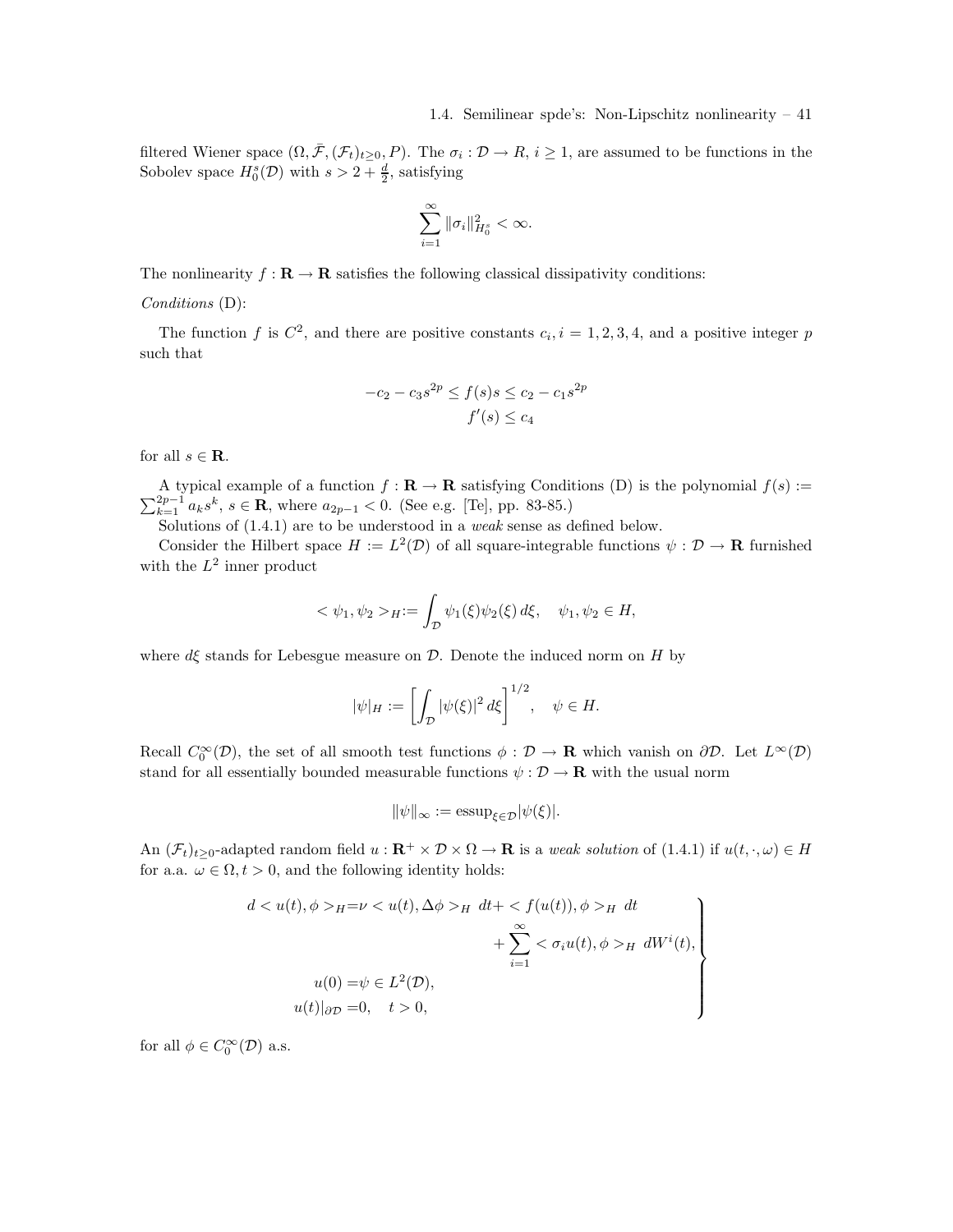Note that, unless f has linear growth  $(p = 1$  in Conditions (D)), the Nemytskii operator  $F(u)(\xi) :=$  $f(u(\xi))$ ,  $\xi \in \mathcal{D}$ , does not even map  $H = L^2(\mathcal{D})$  into itself. Thus one cannot view (1.4.1) as a semilinear see on H. Nevertheless, we will show that for each  $\psi \in H$ , (1.4.1) admits a unique weak solution  $u(t) \in H$  a.s., for all  $t > 0$ . Furthermore, the ensemble of all weak solutions of (1.4.1) generates a globally Lipschitz cocycle (also denoted by the same symbol)  $u : \mathbb{R}^+ \times H \times \Omega \to H$  satisfying the assertions of Theorem 1.4.1 below. In particular, the stochastic semiflow  $u(t, \cdot, \omega): H \to H$  takes bounded sets into relatively compact sets in  $H$ , and its global Lipschitz constant has moments of all orders.

As for Fréchet differentiability of the cocycle  $u : \mathbb{R}^+ \times H \times \Omega \to H$  on the whole of H, it appears to be *not true* when f is smooth and satisfies Conditions (D) (cf. [Te], p. 298). However, under a stronger dimension requirement on the polynomial growth rate  $p$  of  $f$ , we are able to establish that the cocycle u is  $C^1$  on H (Theorem 1.4.2). Furthermore, it satisfies similar assertions to those of Theorem 1.2.6. In particular, its Fréchet derivatives  $Du(t, \psi, \omega) : H \to H$  are compact for all  $(t, \psi, \omega) \in (0, \infty) \times H \times \Omega$ .

In (1.4.1), the special case  $f(s) := s(1-s), s \in \mathbb{R}$ , corresponds to the well-known stochastic KPP equation. It is not covered by the analysis in this section since it only admits positive solutions for all time. Its random travelling wave and ergodic properties were considered in [E-Z], [D-T-Z.1] and [O-V-Z]. For the KPP equation with additive noise, the reader may refer to [E-H] for the existence of the invariant measure.

The following lemma reduces (1.4.1) to a random family of reaction-diffusion equations.

 ${\bf Lemma 1.4.1.}\ \ Recall\ the\ process\ Q: {\bf R}^+ \times {\cal D} \times \Omega \to {\bf R}\ \ defined\ by\ Q(t,\xi,\omega):=\exp\biggl\{\sum_{i=1}^\infty\sigma_i(\xi)W^i(t,\omega)-\biggl\}$  $\frac{1}{2}$  $\sum_{1}^{\infty}$  $i=1$  $\{\sigma_i^2(\xi)t\bigg\}, t \geq 0, \xi \in \mathcal{D}, \omega \in \Omega.$  Let u be a weak solution of  $(1.4.1)$  and set  $v(t,\xi,\omega) :=$  $Q(t,\xi,\omega)^{-1}u(t,\xi,\omega), t \geq 0, \xi \in \mathcal{D}, \omega \in \Omega$ . Define  $\tilde{f}: \mathbf{R}^+ \times \mathcal{D} \times \mathbf{R} \times \Omega \to \mathbf{R}$  by  $\tilde{f}(t,\xi,s,\omega) :=$  $Q(t,\xi,\omega)^{-1}f(Q(t,\xi,\omega)s), t \in \mathbf{R}^+, \xi \in \mathcal{D}, s \in \mathbf{R}, \omega \in \Omega$ . Then v is a weak solution of the random reaction-diffusion equation

(1.4.2)  
\n
$$
\begin{cases}\n\frac{\partial v}{\partial t} = \nu Q(t)^{-1} \Delta(Q(t)v) + \tilde{f}(t, v(t)), \quad t > 0 \\
v(0) = \psi \in L^2(\mathcal{D}) \\
v(t)|_{\partial \mathcal{D}} = 0, \quad t > 0.\n\end{cases}
$$

Conversely, every weak solution v of  $(1.4.2)$  corresponds to a weak solution u of  $(1.4.1)$  given by  $u(t,\xi,\omega) := Q(t,\xi,\omega)v(t,\xi,\omega), t \geq 0, \xi \in \mathcal{D}, \omega \in \Omega.$ 

*Proof.* Suppose u is a weak solution of (1.4.1) with initial function  $\psi \in L^2(\mathcal{D})$ . Define

(1.4.3) 
$$
v(t,\xi,\omega) := Q(t,\xi,\omega)^{-1}u(t,\xi,\omega), t \geq 0, \xi \in \mathcal{D}, \omega \in \Omega.
$$

Assume first that the initial function  $\psi : \mathcal{D} \to \mathbf{R}$  is smooth. Then u is a strong solution of (1.4.1). Hence by Itô's formula (as in the proof of Proposition 1.3.4), it follows that v is a (strong) solution of the random reaction-diffusion equation (1.4.2). The case of a general  $\psi \in L^2(\mathcal{D})$  can be handled by approximating  $\psi$  in the L<sup>2</sup>-norm by a sequence of smooth functions  $\psi_n : \mathcal{D} \to \mathbf{R}$ ,  $n \geq 1$ , as in the proof of Proposition 1.3.4.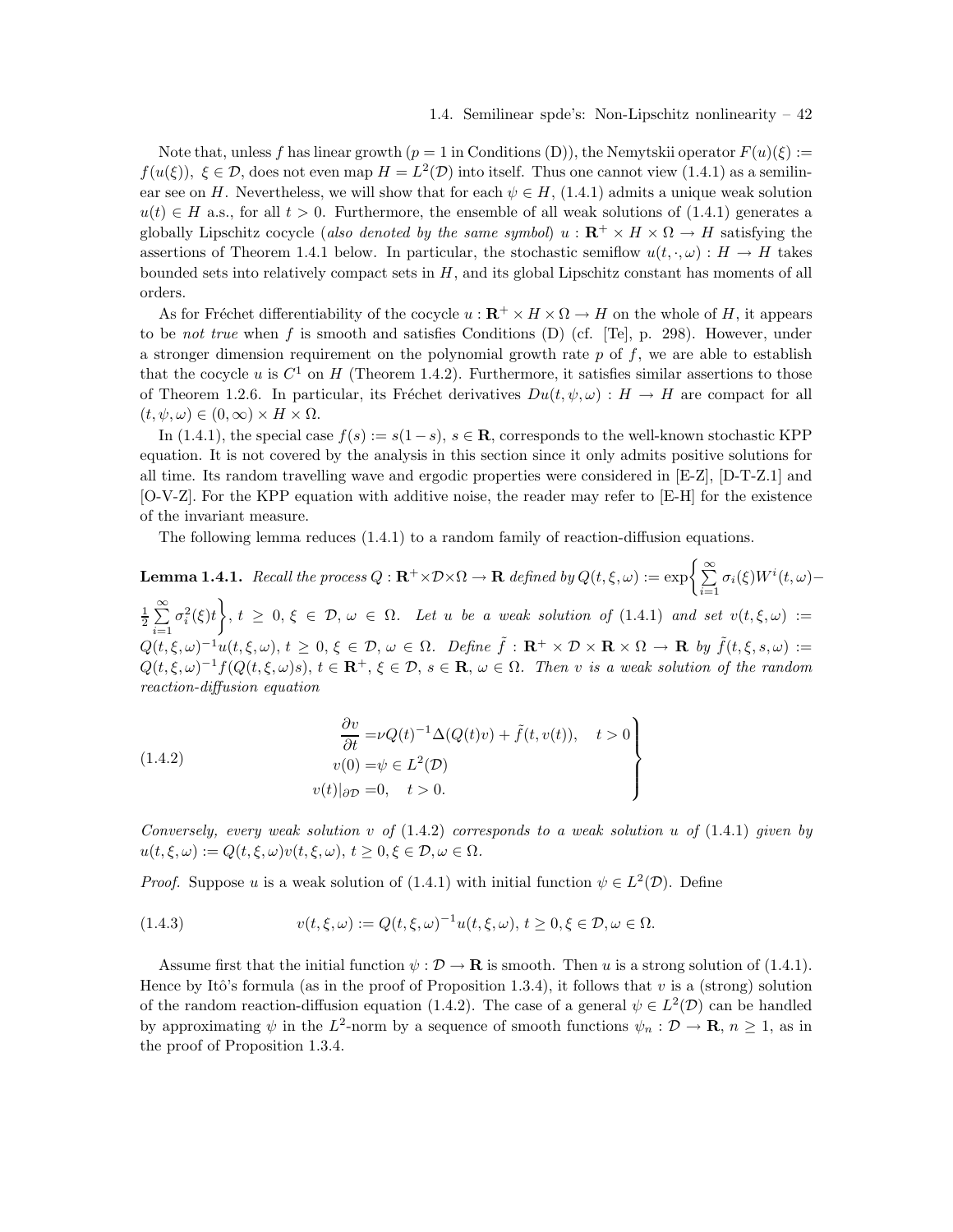A similar argument, using Itô's formula and the relation

(1.4.4) 
$$
dQ(t,\xi) = \sum_{i=1}^{\infty} \sigma_i(\xi) Q(t,\xi) dW^i(t), \quad t > 0,
$$

proves the second assertion of the lemma.  $\Box$ 

The next lemma shows that the non-linear term  $\tilde{f}$  in (1.4.2) inherits the dissipativity properties of the original non-linear term  $f$  in  $(1.4.1)$ .

**Lemma 1.4.2.** Suppose f satisfies Conditions (D). Let  $0 < a < \infty$ . Then there exist F-measurable positive random variables  $\tilde{c}_i \in \bigcap^{\infty}$  $k=1$  $L^k(\Omega, \mathbf{R}), i = 1, 2, 3$ , such that the following is true:

(1.4.5)  
\n
$$
-\tilde{c}_2(\omega) - \tilde{c}_3(\omega)s^{2p} \leq \tilde{f}(t, \xi, s, \omega)s \leq -\tilde{c}_1(\omega)s^{2p} + \tilde{c}_2(\omega),
$$
\n
$$
\frac{\partial \tilde{f}(t, \xi, s, \omega)}{\partial s} \leq c_4
$$

for all  $t \in [0, a], s \in \mathbf{R}, \omega \in \Omega$ .

*Proof.* Fix  $a \in (0, \infty), 0 \le t \le a, \xi \in \mathcal{D}, s \in \mathbb{R}, \omega \in \Omega$ . Then Conditions (D) imply that

$$
-c_2 Q(t,\xi,\omega)^{-2} - c_3 Q(t,\xi,\omega)^{(2p-2)} s^{2p} \leq \tilde{f}(t,\xi,s,\omega)s
$$
  

$$
\leq -c_1 Q(t,\xi,\omega)^{(2p-2)} s^{2p} + c_2 Q(t,\xi,\omega)^{-2},
$$
  

$$
\frac{\partial \tilde{f}(t,s,\omega)}{\partial s} \leq c_4.
$$

Define

$$
\tilde{c}_1(\omega) := c_1 \inf_{0 \le t \le a, \xi \in \mathcal{D}} Q(t, \xi, \omega)^{(2p-2)}, \quad \tilde{c}_2(\omega) := c_2 \sup_{0 \le t \le a, \xi \in \mathcal{D}} Q(t, \xi, \omega)^{-2}
$$

$$
\tilde{c}_3(\omega) := c_3 \sup_{0 \le t \le a, \xi \in \mathcal{D}} Q(t, \xi, \omega)^{(2p-2)}
$$

for all  $\omega \in \Omega$ . By sample continuity of  $Q(t,\xi)$  and  $Q(t,\xi)^{-1}$ , it is clear that each  $\tilde{c}_i(\omega), i = 1,2,3$ , is finite for a.a.  $\omega \in \Omega$ . The estimates of the lemma follow immediately from the above inequalities and the definition of  $Q(t, \xi)$ . The existence of all moments of  $\tilde{c}_i$ ,  $i = 1, 2, 3$ , follows from Burkholder-Davis-Gundy inequality and the fact that  $Q(t,\xi)$  and  $Q(t,\xi)^{-1}$  satisfy the linear sde's (1.4.3) and  $(1.4.4). \square$ 

In view of Lemmas 1.4.1 and 1.4.2, we can now adapt standard methods from deterministic pde's in order to prove Theorem 1.4.1 below. In particular, the existence of the stochastic semiflow for weak solutions of the spde (1.4.1) follows from the regularity properties of solutions to the random reaction diffusion equation  $(1.4.2)$ . For the existence of the semiflow of  $(1.4.2)$ , its global Lipschitz continuity and compactness, we refer the reader to [Te], pp. 80-102, 371-374. Note that Lemma 1.4.2 ensures that the non-linear time-dependent random term  $f$  in  $(1.4.2)$  satisfies appropriate dissipativity estimates which carry sufficient uniformity in  $t$  to allow for the apriori estimates in [Te] to work. This renders the proof of Theorem 1.4.1 below an adaptation of the corresponding arguments in [Te]. Thus, we will only sketch the proof and leave many of the details to the reader.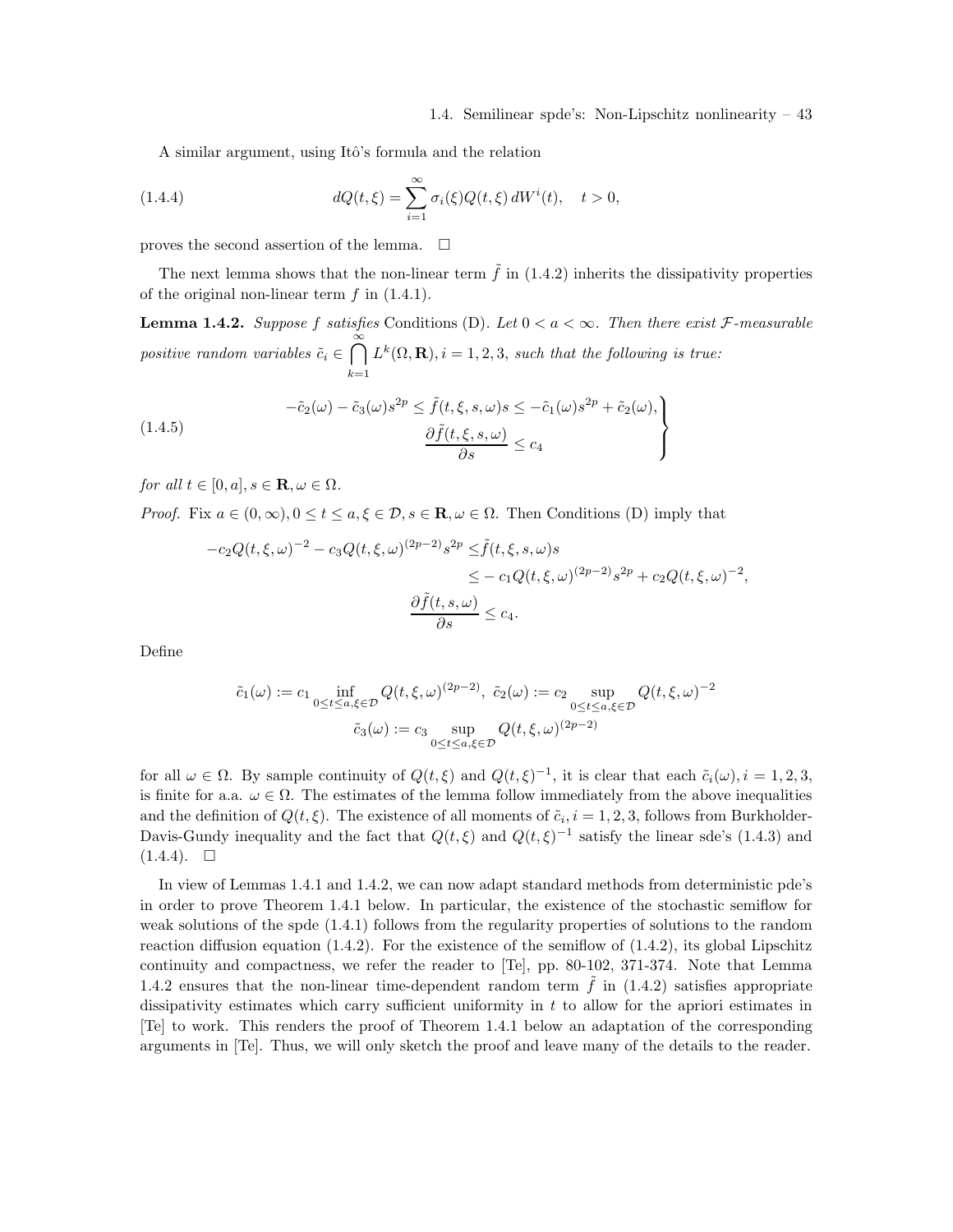**Theorem 1.4.1.** Assume that f in (1.4.1) satisfies Conditions (D). Then for each  $\psi \in H := L^2(\mathcal{D})$ , the spde (1.4.1) admits a unique  $(\mathcal{F}_t)_{t>0}$ -adapted weak solution  $u(\cdot,\psi,\cdot): \mathbf{R}^+ \times \Omega \to H$  such that  $u(\cdot,\psi,\omega) \in L^{2p}((0,T),L^{2p}(\mathcal{D})) \cap C(\mathbf{R}^+,H)$  for a.a.  $\omega \in \Omega$ . The family of all weak solutions of (1.4.1) has a  $(\mathcal{B}(\mathbf{R}^+)\otimes \mathcal{B}(H)\otimes \mathcal{F}, \mathcal{B}(H))$ -measurable version  $u : \mathbf{R}^+ \times H \times \Omega \to H$  with the following properties:

- (i) For each  $\psi \in H$ ,  $u(\cdot, \psi, \cdot) : \mathbf{R}^+ \times \Omega \to H$  is an  $(\mathcal{F}_t)_{t>0}$ -adapted weak solution of (1.4.1).
- (ii)  $(u, \theta)$  is a  $C^{0,1}$  perfect cocycle on H (in the sense of Definition 1.1.2).
- (iii) For each  $(t, \omega) \in (0, \infty) \times \Omega$ , the map  $H \ni \psi \mapsto u(t, \psi, \omega) \in H$  is globally Lipschitz and takes bounded sets in H into relatively compact sets.
- (iv) For any positive  $a, \rho$ ,

$$
E\log^+\sup_{0\leq t\leq a\atop\|\psi\|_H\leq\rho}|u(t,\psi,\cdot)|_H<\infty.
$$

(v) For each  $\omega \in \Omega$ ,

$$
\limsup_{t \to \infty} \frac{1}{t} \log^+ \sup_{\substack{\psi_1 \neq \psi_2, \\ \psi_1, \psi_2 \in H}} \frac{|u(t, \psi_1, \omega) - u(t, \psi_2, \omega)|_H}{|\psi_1 - \psi_2|_H} \le \frac{1}{2} \left( c_4 - \nu \lambda_1 - \sigma^2 \right)
$$
\nwhere  $\sigma^2 := \inf_{\xi \in \mathcal{D}} \sum_{i=1}^{\infty} \sigma_i^2(\xi)$ . In particular, if

\n
$$
\sup f'(s) - \nu \lambda_1 - \sigma^2 < 0,
$$

$$
\sup_{s\in\mathbf{R}}f'(s)-\nu\lambda_1-\sigma^2<0,
$$

then the stochastic flow  $u(t, \cdot, \omega) : H \to H$  is a uniform contraction for sufficiently large  $t > 0$ .

*Proof.* The existence and uniqueness of a weak solution of  $(1.4.1)$  follows from the corresponding result for the random reaction-diffusion equation (1.4.2) ([Te], pp. 89-91). Using the dissipativity estimates (1.4.5) on  $\tilde{f}$ , a straightforward modification of the Galerkin approximation technique in [Te] (pp. 89-91) gives the existence of a weak solution  $u(\cdot, \psi, \omega) : \mathbf{R}^+ \to H$  of the random reactiondiffusion equation (1.4.2) for each fixed  $\omega \in \Omega$  (cf. also [Ro], pp. 221-227). The joint measurability and  $(\mathcal{F}_t)_{t>0}$ -adaptedness of the solution are also immediate consequences of the Galerkin approximations. This completes the proof of assertion (i) of the theorem.

To prove assertion (iii), denote by  $v(\cdot,\psi,\cdot): \mathbf{R}^+\times\Omega\to H$ ,  $\psi\in H$ , the family of all weak solutions of the random pde (1.4.2). We will show that for each  $\omega \in \Omega$ , the map  $H \ni \psi \mapsto u(t, \psi, \omega) \in H$ is globally Lipschitz uniformly in t over bounded sets in  $\mathbb{R}^+$ . To see this, let  $\psi_i \in H, i = 1, 2$ . Denote by  $v_i(t) := v(t, \psi_i), t \geq 0, i = 1, 2$ , the weak solutions of the random pde (1.4.2) starting at  $\psi_i \in H, i = 1, 2$ . Then multiplying both sides of the equation

$$
\frac{\partial (v_1(t) - v_2(t))}{\partial t} = \nu Q(t)^{-1} \Delta(Q(t)(v_1(t) - v_2(t))) + \tilde{f}(t, v_1(t)) - \tilde{f}(t, v_2(t)), \quad t > 0,
$$

by  $v_1(t) - v_2(t)$  and integrating over  $\mathcal{D}$ , we obtain

$$
\int_{\mathcal{D}} (v_1(t) - v_2(t)) \frac{\partial (v_1(t) - v_2(t))}{\partial t} d\xi
$$
\n
$$
= \nu < Q(t)^{-1} \Delta(Q(t)(v_1(t) - v_2(t))), v_1(t) - v_2(t) > H
$$
\n
$$
+ \int_{\mathcal{D}} \tilde{f}(t, v_1(t)) - \tilde{f}(t, v_2(t))(v_1(t) - v_2(t)) d\xi,
$$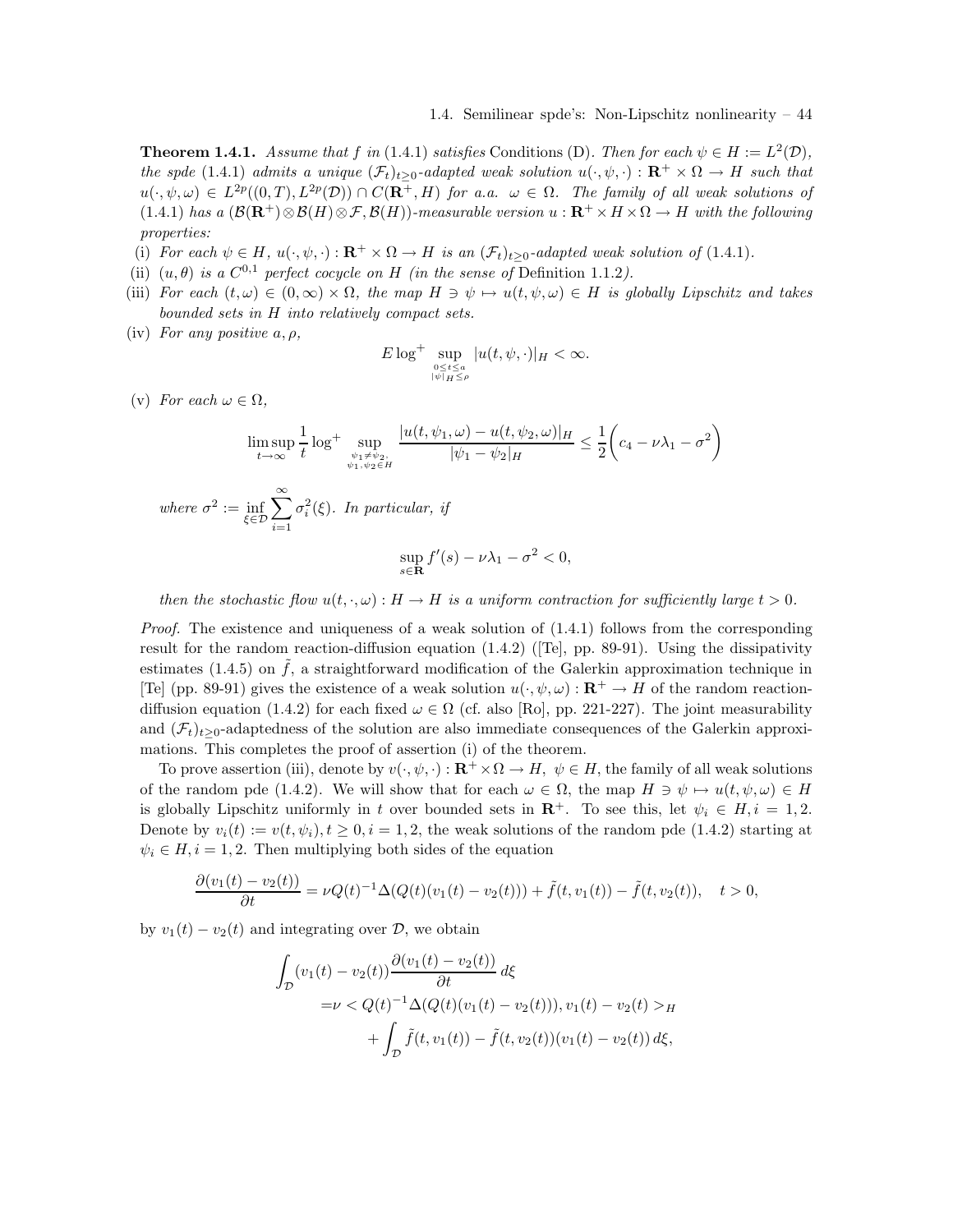for all  $t > 0$ . Using the Mean-Value Theorem and the second estimate in  $(1.4.5)$ , it follows that

$$
\frac{1}{2}\frac{d}{dt}|v_1(t) - v_2(t)|_H^2 = \nu < Q(t)^{-1}\Delta(Q(t)(v_1(t) - v_2(t))), v_1(t) - v_2(t) > H
$$

$$
+ \int_{\mathcal{D}} \int_0^1 \frac{\partial \tilde{f}}{\partial s}(t, \lambda v_1(t) + (1 - \lambda)v_2(t)) d\lambda (v_1(t) - v_2(t))^2 d\xi
$$

$$
\leq -\nu \lambda_1 |v_1(t) - v_2(t)|_H^2 + c_4 |v_1(t) - v_2(t)|_H^2
$$

for all  $t > 0$ . In the above inequality,  $\lambda_1$  is the smallest eigenvalue of  $-Q(t)^{-1}\Delta(Q(t))$ . This turns out to be the same as the smallest eigenvalue of  $-\Delta$ . Applying Gronwall's lemma to (1.4.6), we get

(1.4.7) 
$$
|v_1(t,\omega)-v_2(t,\omega)|_H^2 \leq |\psi_1-\psi_2|_H^2 \exp\{(c_4-\nu\lambda_1)t\}
$$

for all  $t \geq 0$  and all  $\omega \in \Omega$ . Using the relations  $u(t, \psi_i, \omega) = Q(t, \xi, \omega)v_i(t, \omega)$ ,  $i = 1, 2$ , in (1.4.7), we deduce that

$$
|u(t, \psi_1, \omega) - u(t, \psi_2, \omega)|_H \le |\psi_1 - \psi_2|_H \exp\left\{\frac{1}{2}\left(c_4 - \nu\lambda_1\right)t\right\} \sup_{\xi \in \mathcal{D}} Q(t, \xi, \omega)
$$

for all  $t \geq 0$ ,  $\omega \in \Omega$ ,  $\psi_1, \psi_2 \in H$ . For any  $a > 0$ , define the random variable

$$
c_5(\omega) := \sup_{0 \le t \le a} \exp\left\{\frac{1}{2}\left(c_4 - \nu\lambda_1\right)t\right\} \sup_{\xi \in \mathcal{D}} Q(t, \xi, \omega), \quad \omega \in \Omega.
$$

Then it is easy to see that  $E \log^+ c_5 < \infty$ , and

(1.4.8) 
$$
|u(t, \psi_1, \omega) - u(t, \psi_2, \omega)|_H \leq c_5(\omega) |\psi_1 - \psi_2|_H
$$

for all  $t \in [0, a], \omega \in \Omega, \psi_1, \psi_2 \in H$ . This proves the first assertion in (iii). (Note that (1.4.8) implies pathwise uniqueness of the weak solution to the spde (1.4.1): Just put  $\psi_1 = \psi_2 = \psi$ , a given initial function in H.) The local compactness of the semiflow  $H \ni \psi \mapsto u(t, \psi, \omega) \in H$ ,  $t > 0, \omega$ , follows from the fact that the map  $H \ni \psi \mapsto v(t, \psi, \omega) \in H$ ,  $t > 0, \omega$ , takes bounded sets in H to relatively compact sets.

We next prove the perfect cocycle property in (ii). To this end, fix  $\psi \in H, \omega \in \Omega, t_1, t_2 \geq 0$ . Define

$$
Y(t) := v(t + t_1, \psi, \omega), \quad Z(t) := Q(t_1, \omega)^{-1} v(t, Q(t_1, \omega) v(t_1, \psi, \omega), \theta(t_1, \omega))
$$

for all  $t \geq 0$ . Recall the perfect cocycle identity:

(1.4.9) 
$$
Q(t_1 + t_2, \xi, \omega) = Q(t_2, \xi, \theta(t_1, \omega)) Q(t_1, \xi, \omega) \quad t_1, t_2 \ge 0, \xi \in \mathcal{D}.
$$

By the definition of  $\tilde{f}$  in Lemma 1.4.1 and the above cocycle property, one gets

$$
\tilde{f}(t,\xi,s,\theta(t_1,\omega)) = Q(t,\xi,\theta(t_1,\omega))^{-1} f(Q(t,\xi,\theta(t_1,\omega))s)
$$
\n
$$
= Q(t_1,\xi,\omega)Q(t+t_1,\xi,\omega)^{-1} f(Q(t+t_1,\xi,\omega)Q(t_1,\xi,\omega)^{-1}s)
$$
\n
$$
= Q(t_1,\xi,\omega) \tilde{f}(t+t_1,\xi,Q(t_1,\xi,\omega)^{-1}s,\omega)
$$
\n(1.4.10)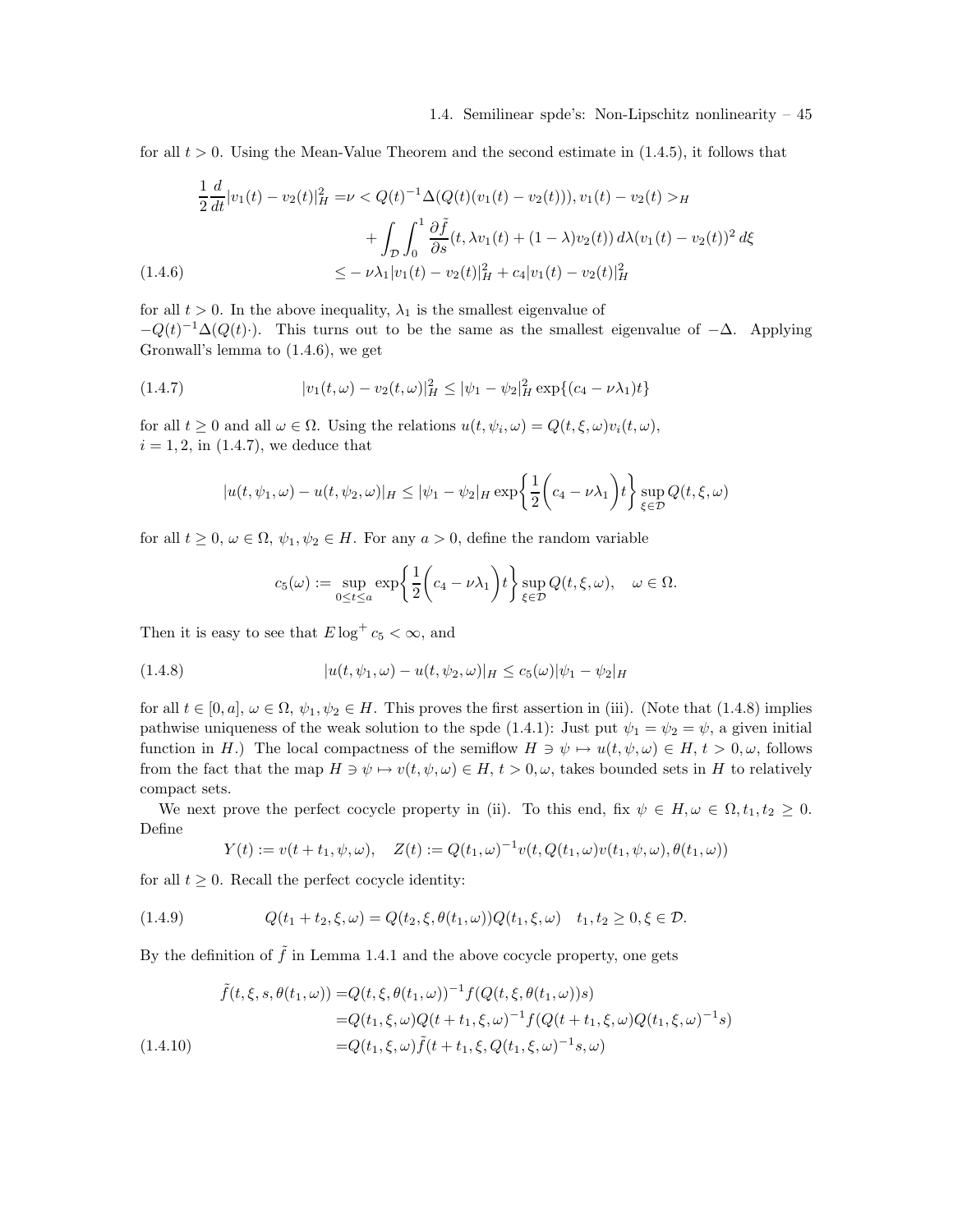for all  $s \in \mathbf{R}, t \geq 0, \xi \in \mathcal{D}$ .

We now claim that the weak solution of the random reaction-diffusion equation  $(1.4.2)$  satisfies the following identity

(1.4.11) 
$$
v(t+t_1, \psi, \omega) = Q(t_1, \omega)^{-1} v(t, Q(t_1, \omega) v(t_1, \psi, \omega), \theta(t_1, \omega))
$$

for all  $t \geq 1$ . This says that  $Y(t) = Z(t)$  for all  $t \geq 0$ . Using (1.4.11) and the relation between u and v, it is easy to check that  $(u, \theta)$  is a perfect cocycle. So we need only prove (1.4.11). By the definition of  $Z$  and  $(1.4.10)$ , it follows that

$$
\frac{\partial Z}{\partial t} = \nu Q(t_1, \omega)^{-1} Q(t, \theta(t_1, \omega))^{-1} \Delta(Q(t, \theta(t_1, \omega)) v(t, Q(t_1, \omega) v(t_1, \psi, \omega), \theta(t_1, \omega))) \n+ Q(t_1, \omega)^{-1} \tilde{f}(t, v(t, Q(t_1, \omega) v(t_1, \psi, \omega), \theta(t_1, \omega)), \theta(t_1, \omega)) \n= \nu Q(t + t_1, \omega)^{-1} \Delta(Q(t + t_1, \omega) Z(t)) \n+ \tilde{f}(t + t_1, Q(t_1, \omega)^{-1} v(t, Q(t_1, \omega) v(t_1, \psi, \omega), \theta(t_1, \omega)), \omega) \n= \nu Q(t + t_1, \omega)^{-1} \Delta(Q(t + t_1, \omega) Z(t)) + \tilde{f}(t + t_1, Z(t), \omega), \quad t > 0;
$$

and  $Z(0) = v(t_1, \psi, \omega)$ . Now from its definition, Y also satisfies the same random pde:

$$
\frac{\partial Y}{\partial t} = \nu Q(t + t_1, \omega)^{-1} \Delta(Q(t + t_1, \omega) Y(t)) + \tilde{f}(t + t_1, Y(t), \omega), \quad t > 0
$$

with the same initial condition  $Y(0) = v(t_1, \psi, \omega)$ . Therefore, by uniqueness of weak solutions to the above pde, we must have  $Y(t) = Z(t)$  for all  $t \geq 0$ . This proves our claim, and hence  $(u, \theta)$  is a perfect cocycle on H.

Assertion  $(v)$  of the theorem follows easily from  $(1.4.8)$ . This completes the proof of the theorem.  $\square$ 

Our next result establishes Fréchet differentiability of the cocycle generated by the stochastic reaction diffusion equation:

$$
(1.4.12)
$$
\n
$$
du = \nu \Delta u \, dt + (1 - |u|^{\alpha}) u \, dt + \sum_{i=1}^{\infty} \sigma_i(\xi) u \, dW^i(t), \quad t > 0
$$
\n
$$
u(0) = \psi \in H := L^2(\mathcal{D})
$$
\n
$$
u(t)|_{\partial \mathcal{D}} = 0, \quad t > 0.
$$

where  $\nu > 0$  is a positive constant, and  $\Delta$  is the Laplacian on a smooth bounded domain  $\mathcal D$  with Dirichlet boundary conditions. As before,  $W^i$ ,  $i \geq 1$ , are independent standard one-dimensional Brownian motions on the complete filtered Wiener space  $(\Omega, \bar{\mathcal{F}}, (\mathcal{F}_t)_{t\geq 0}, P)$ . Fréchet differentiability of the cocycle is established under the dimension requirement  $\alpha < \frac{4}{d}$ . It is not clear whether this condition is *necessary* for Fréchet differentiability of the cocycle.

**Theorem 1.4.2.** In (1.4.12), assume that  $\alpha < \frac{4}{d}$ . Then for each  $\psi \in H := L^2(\mathcal{D})$ , the spde (1.4.12) admits a unique  $(\mathcal{F}_t)_{t>0}$ -adapted weak solution  $u(\cdot,\psi,\cdot)$  :  $\mathbb{R}^+\times\Omega\to H$  such that  $u(\cdot,\psi,\omega)\in\mathbb{R}$  $L^{2p}((0,T), L^{2p}(\mathcal{D})) \cap C(\mathbf{R}^+, H)$  for a.a.  $\omega \in \Omega$ . The family of all weak solutions of (1.4.12) has a  $(\mathcal{B}(R^+) \otimes \mathcal{B}(H) \otimes \mathcal{F}, \mathcal{B}(H))$ -measurable version  $u : \mathbf{R}^+ \times H \times \Omega \to H$  with the following properties: (i) For each  $\psi \in H$ ,  $u(\cdot, \psi, \cdot): \mathbf{R}^+ \times \Omega \to H$  is an  $(\mathcal{F}_t)_{t \geq 0}$ -adapted weak solution of (1.4.12).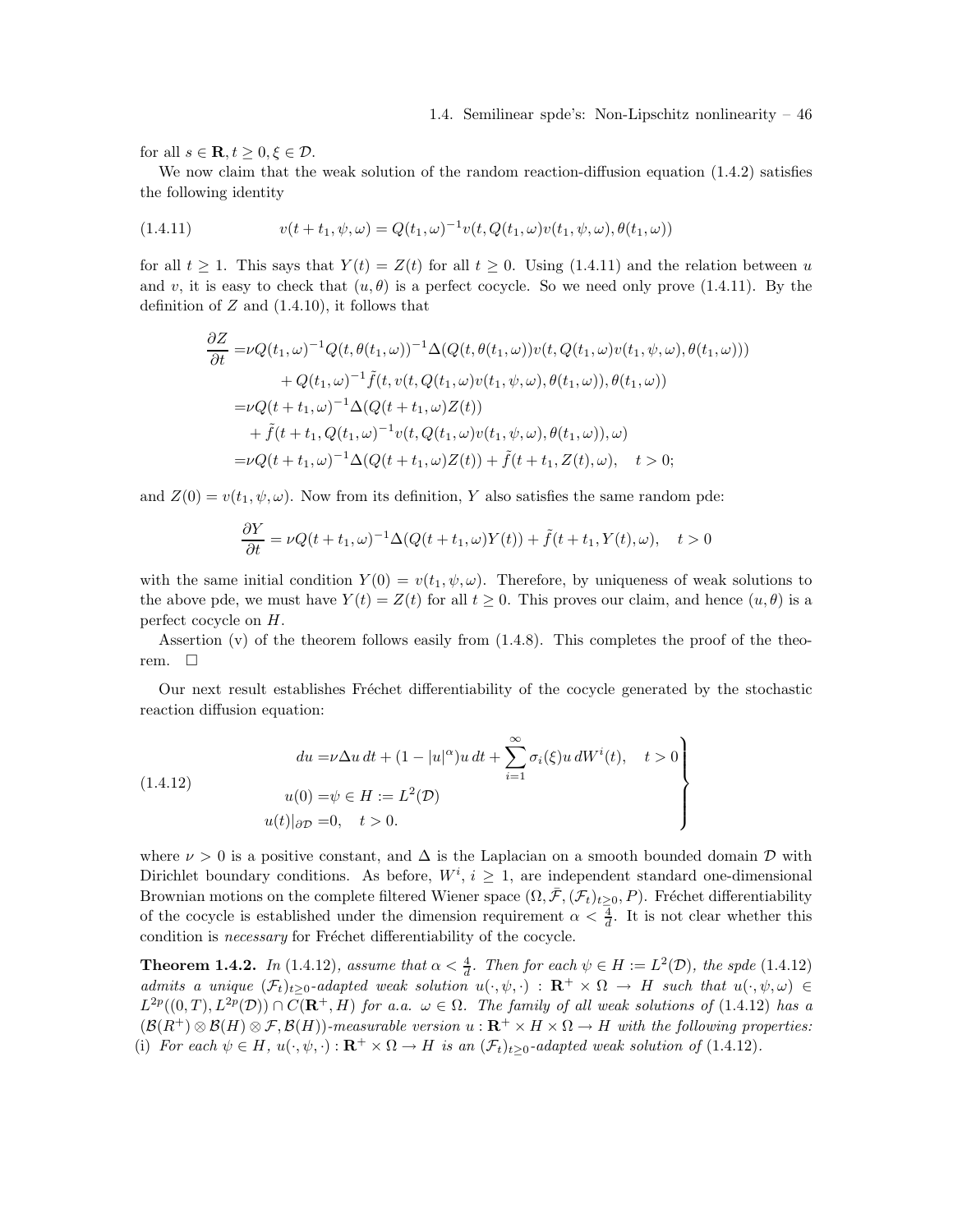- (ii)  $(u, \theta)$  is a  $C^1$  perfect cocycle on H (in the sense of Definition 1.1.2).
- (iii) For each  $(t, \omega) \in (0, \infty) \times \Omega$ , the map  $H \ni \psi \mapsto u(t, \psi, \omega) \in H$  is globally Lipschitz and takes bounded sets in H into relatively compact sets.
- (iv) For each  $(t, \psi, \omega) \in (0, \infty) \times H \times \Omega$ , the Fréchet derivative  $Du(t, \psi, \omega) \in L(H)$  is compact, and the map

$$
[0, \infty) \times H \times \Omega \ni (t, \psi, \omega) \mapsto Du(t, \psi, \omega) \in L(H)
$$

is strongly measurable.

(v) For any positive  $a, \rho$ ,

$$
E\log^+\sup_{\substack{0\leq t\leq a\\|\psi|_{H}\leq\rho}}\left\{|u(t,\psi,\cdot)|_{H}+\|Du(t,\psi,\cdot)\|_{L(H)}\right\}<\infty.
$$

*Proof.* Fix any  $\psi \in H = L^2(\mathcal{D})$ . The existence and uniqueness of the solution to (1.4.12) in  $L^2(\mathcal{D})$  is well-known as the nonlinear term satisfies the dissipativity condition ([D-Z.1]). This also follows by a similar argument to the proof of Theorem 1.4.1. So assertion (i) follows easily. The main purpose is to prove assertions (ii), (iii) and (iv). Recall that  $Q(t,\xi) := \exp\left\{\sum_{i=1}^{\infty} \frac{1}{i} \sum_{i=1}^{N} d_i \xi_i\right\}$  $\sum_{i=1}^{\infty} \sigma_i(\xi) W^i(t) - \frac{1}{2} \sum_{i=1}^{\infty}$  $\sum_{i=1}^{\infty} \sigma_i(\xi)^2 t$ ,  $t \geq$  $0, \xi \in \mathcal{D}$ , and let  $v(t) = u(t)Q^{-1}(t), t \ge 0$ .

For simplicity of notation and till further notice, we will suppress the dependence of the random fields  $u, v$ , etc. on  $\omega$ .

Observe that  $v(t, \psi)$  is a weak solution of the random reaction diffusion equation

(1.4.13) 
$$
\frac{\partial v}{\partial t} = \nu \Delta v + 2\nu Q(t)^{-1} \nabla Q(t) \nabla v + v(\nu Q(t)^{-1} \Delta Q(t) + 1 - Q^{\alpha}(t) |v|^{\alpha})
$$

for  $t > 0$ . By the Feynman-Kac formula, we have

$$
(1.4.14) \t v(t,\psi)(\xi) = \hat{E}[\chi_{\tau_t=t}\psi(x_t)e^{\int_0^t (\nu Q(t-s,x_s)^{-1}\Delta Q(t-s,x_s)+1-Q^{\alpha}(t-s,x_s)|v|^{\alpha}(t-s,\psi)(x_s))ds}]
$$

where  $x$  is the solution of the following stochastic differential equation

$$
dx(s) = \sqrt{2\nu}dB(s) + 2\nu\nabla \log Q(t-s, x_s)ds, \quad x_0 = \xi \in \mathcal{D}, \ 0 < s < t,
$$

and B is a Brownian motion in  $\mathbf{R}^d$  independent of the  $W^i, i \geq 1$ . In  $(1.4.14), \tau_t := \min(\tau, t)$ , where  $τ$  is the first time the diffusion x hits  $\partial \mathcal{D}$ . Define  $β := ν$  sup  $0 ≤ s ≤ t ≤ a, ξ ∈ \mathcal{D}$  $\Delta Q(t-s,\xi)$  $\frac{Q(t-s,\xi)}{Q(t-s,\xi)}$  for any  $a > 0$ . It follows from Jensen's inequality and (1.4.14) that

$$
|v(t,\psi)|_H^2 \le \int_{\mathcal{D}} \left(\hat{E}\chi_{\tau_t=t}|\psi(x_t)|e^{(\beta+1)t}\right)^2 d\xi
$$
  

$$
\le e^{2(\beta+1)t} \int_{\mathcal{D}} \left(\int_{\mathcal{D}} p(t,\xi,y)|\psi(y)|dy\right)^2 d\xi
$$
  

$$
\le e^{2(\beta+1)t} \int_{\mathcal{D}} \int_{\mathcal{D}} p(t,\xi,y)(\psi(y))^2 dyd\xi
$$
  

$$
\le e^{2(\beta+1)t} |\psi|_H^2, \qquad 0 \le t \le a.
$$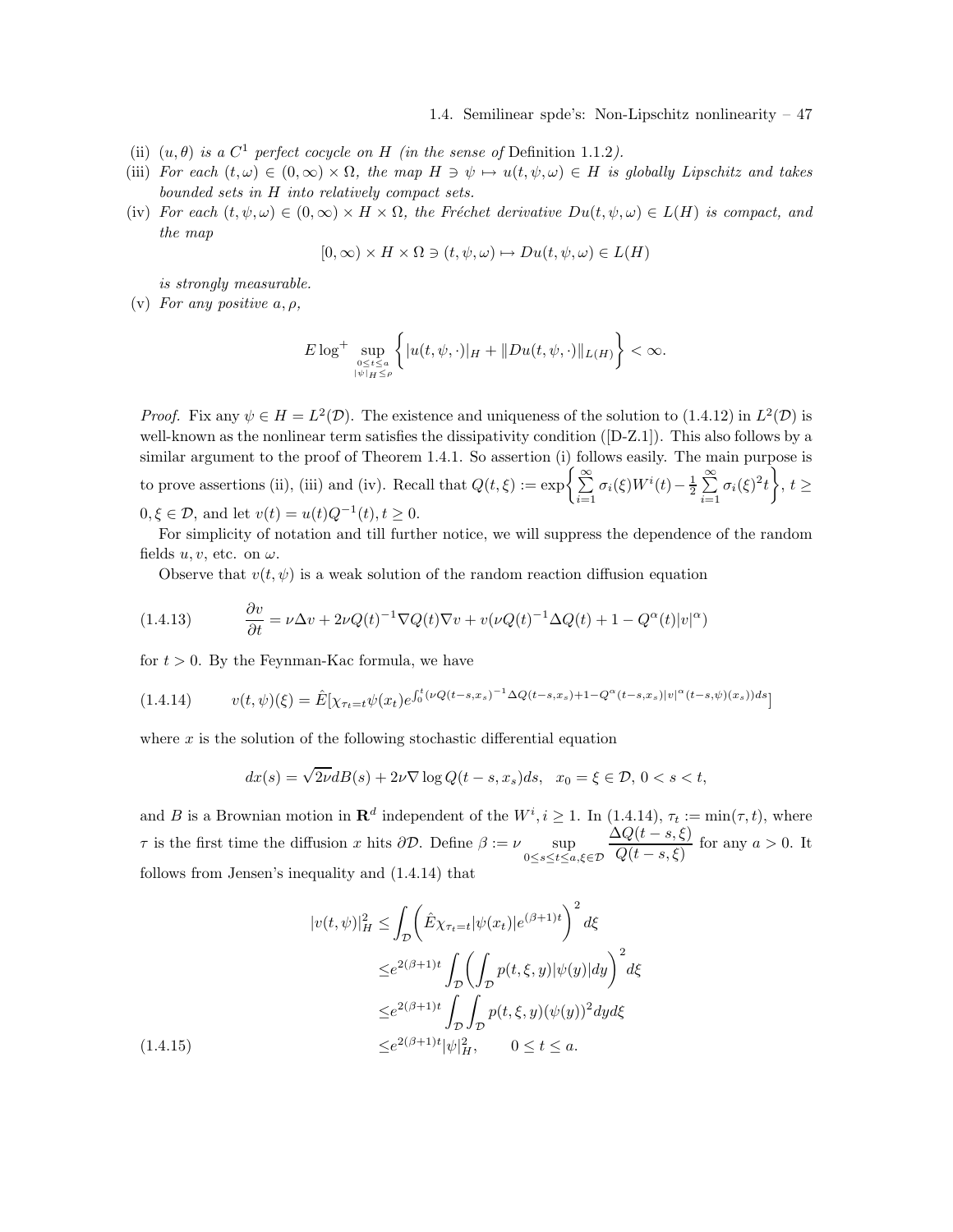In the above inequalities,  $p(t, \xi, y)$  denotes the heat kernel associated with  $\nu\Delta + 2\nu(\nabla \log Q(t))\nabla$  on D with Dirichlet boundary condition. Define the induced heat semigroup  $T_t : H \to H, t \geq 0$ , by

$$
(T_t\psi)(\xi) := \int_{\mathcal{D}} p(t,\xi,y)\psi(y)dy, \quad \psi \in H, \xi \in \mathcal{D}, t \ge 0.
$$

Note that there exists a constant  $c > 0$  such that

(1.4.16) 
$$
p(t, \xi, y) \le \frac{c}{t^{\frac{d}{2}}}, \quad \xi, y \in \mathcal{D}, t > 0.
$$

It is easy to see, using Jensen's inequality and (1.4.16), that

$$
|v(t,\psi)(\xi)|^2 \leq \left(\hat{E}\chi_{\tau_t=t}|\psi(x_t)|e^{(\beta+1)t}\right)^2
$$
  

$$
\leq e^{2(\beta+1)t}\hat{E}\chi_{\tau_t=t}(\psi(x_t))^2
$$
  

$$
\leq e^{2(\beta+1)t}\int_{\mathcal{D}}p(t,\xi,y)(\psi(y))^2dy
$$
  

$$
\leq e^{2(\beta+1)t}\frac{c}{t^{\frac{d}{2}}}\int_{\mathcal{D}}\psi^2(y)dy
$$

for all  $\xi \in \mathcal{D}$  and  $t > 0$ . Hence

(1.4.17) 
$$
||v(t,\psi)||_{\infty} \leq \frac{\sqrt{c} e^{(\beta+1)t}}{t^{\frac{d}{4}}} |\psi|_{H}
$$

for  $t > 0$ .

Now let  $\psi, g \in L^2(\mathcal{D})$  with  $|g|_H \leq 1$ , and h be a small real number. Since v is a mild solution of (1.4.13), it follows that  $v(t, \psi + hg) - v(t, \psi)$  satisfies the following convolution equation in H:

(1.4.18)  
\n
$$
v(t,\psi + hg) - v(t,\psi)
$$
\n
$$
= hT_t g + \int_0^t T_{t-s}(v(s,\psi + hg) - v(s,\psi))(1 + \frac{\Delta Q(s)}{Q(s)})ds
$$
\n
$$
+ \int_0^t T_{t-s} Q^{\alpha}(s)[v(s,\psi)]v(s,\psi)|^{\alpha} - v(s,\psi + hg)|v(s,\psi + hg)|^{\alpha}]ds, t > 0.
$$

Define  $m(x) := x|x|^{\alpha}$  for each  $x \in \mathbb{R}$ . Then  $m'(x) = (\alpha + 1)|x|^{\alpha}$ ,  $x \in \mathbb{R}$ . By the Mean-Value Theorem, we have

(1.4.19)  
\n
$$
v(s, \psi + hg)|v(s, \psi + hg)|^{\alpha} - v(s, \psi)|v(s, \psi)|^{\alpha}
$$
\n
$$
= (\alpha + 1) \int_0^1 |rv(s, \psi + hg) + (1 - r)v(s, \psi)|^{\alpha} dr(v(s, \psi + hg) - v(s, \psi))
$$

for all  $s \in \mathbb{R}^+$ . Combining (1.4.18) and (1.4.19), we obtain

$$
|v(t, \psi + hg) - v(t, \psi)|_H
$$
  
\n
$$
\leq h|g|_H + c_1(\omega) \int_0^t |v(s, \psi + hg) - v(s, \psi)|_H ds
$$
  
\n
$$
+ c_1(\omega)(\alpha + 1) \int_0^t (||v(s, \psi + hg)||_{L^{\infty}} + ||v(s, \psi)||_{L^{\infty}})^{\alpha} \times
$$
  
\n
$$
\times |v(s, \psi + hg) - v(s, \psi)|_H ds,
$$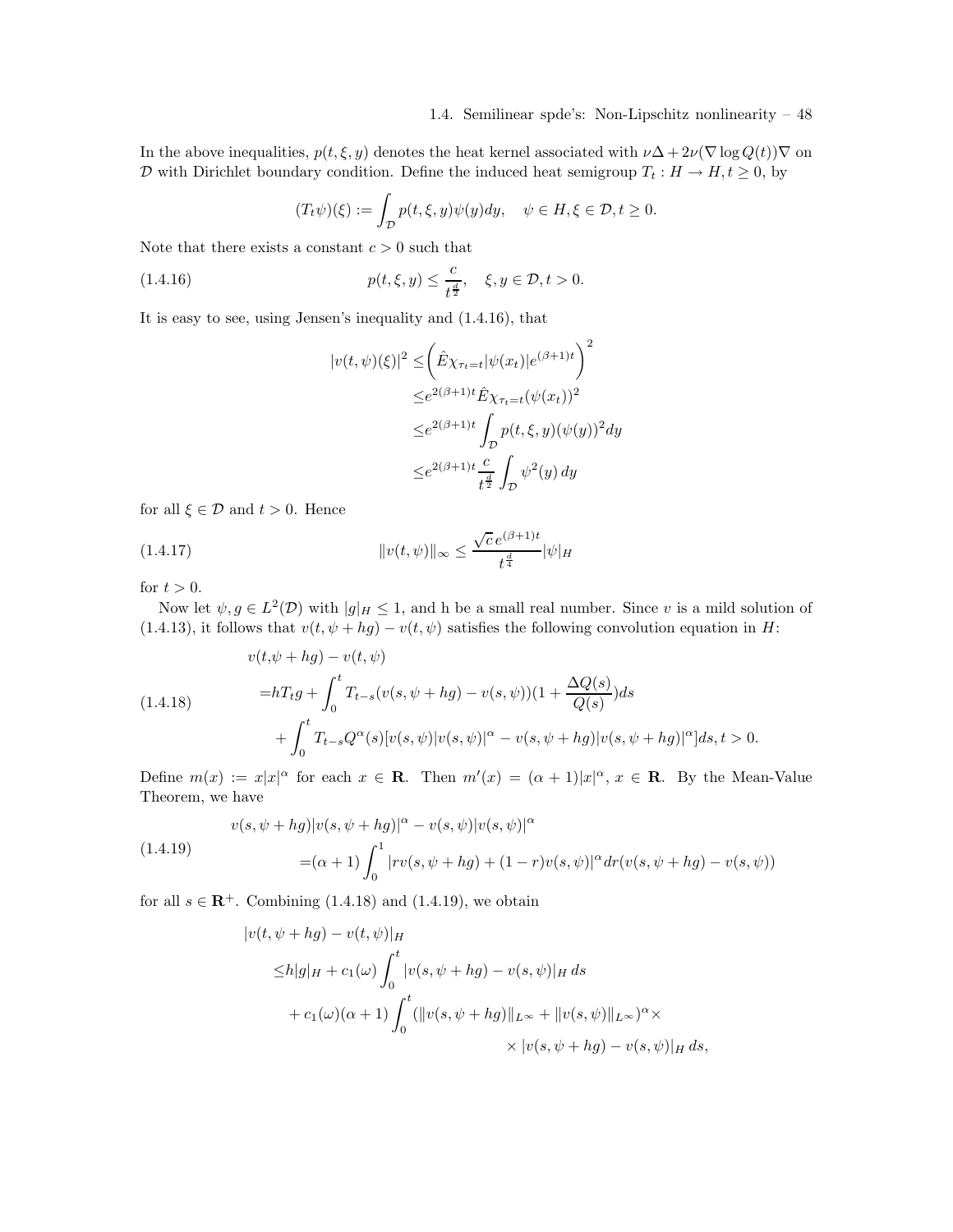for all  $0 \le t \le a$ , where  $c_1(\omega)$  is a positive random constant. By virtue of (1.4.17), we get

$$
|v(t, \psi + hg) - v(t, \psi)|_H \le h|g|_H + c_1(\omega) \int_0^t |v(s, \psi + hg) - v(s, \psi)|_H ds
$$
  
+  $c_2(\omega)(\alpha + 1) \int_0^t \frac{1}{s^{\frac{d}{4}\alpha}} |v(s, \psi + hg) - v(s, \psi)|_H ds$ ,

for all  $0 \le t \le a$ , where  $c_2(\omega) > 0$  is a random constant depending on the ball  $\{g \in H : |g|_H \le 1\}$ . Using Gronwall's lemma and the requirement  $\alpha d < 4$ , we obtain

$$
\sup_{0\leq t\leq a}\sup_{\substack{g\in H\\|g|_H\leq 1}}|v(t,\psi+hg)-v(t,\psi)|_H\leq C(\omega)h.
$$

Consider the  $L(H)$ -valued integral equation:

$$
(1.4.21) \t Gt(\psi) = Tt + \int_0^t T_{t-s} \left( Q(s)^{-1} \Delta Q(s) + 1 - (\alpha + 1) Q^{\alpha}(s) |v(s, \psi)|^{\alpha} \right) G_s(\psi) ds, t \ge 0,
$$

where  $1 - (\alpha + 1)Q^{\alpha}(s)|v(s, \psi)|^{\alpha}$  is regarded as a multiplication operator on  $L^2(\mathcal{D})$  whose operator norm satisfies the inequality

$$
(1.4.22) \t\t\t ||Q(s)^{-1}\Delta Q(s) + 1 - (\alpha + 1)Q^{\alpha}(s)|v(s,\psi)|^{\alpha}||_{\infty} \leq C_a(\omega)\frac{1}{s^{\frac{d}{4}\alpha}}|\psi|_H^{\alpha},
$$

for all  $0 < s \le a$ , and for a positive random constant  $C_a(\omega)$ .

*Claim:* There exists a unique, continuous solution  $[0, \infty) \ni t \mapsto G_t(\psi) \in L(H)$  to equation (1.4.21). Moreover for  $t > 0$ ,  $G_t(\psi) : H \to H$  is compact.

*Proof of claim*: Let  $G_t^1(\psi) = T_t, t \ge 0$ . Define the sequence  $\{G_t^n(\psi)\}_{n=1}^{\infty}$  inductively by

$$
(1.4.23) \tG_t^{n+1}(\psi) = T_t + \int_0^t T_{t-s} \left( Q(s)^{-1} \Delta Q(s) + 1 - (\alpha + 1) Q^{\alpha}(s) |v(s, \psi)|^{\alpha} \right) G_s^n(\psi) ds
$$

for  $n \geq 1$ . Then  $(1.4.22)$  and  $(1.4.23)$  imply that

$$
(1.4.24) \t\t ||G_t^{n+1}(\psi)||_{L(H)} \le 1 + C_a(\omega) ||\psi||^\alpha \int_0^t \frac{1}{s^{\frac{d}{4}\alpha}} ||G_s^n(\psi)||_{L(H)} ds, \quad 0 < t \le a
$$

Since  $\frac{\alpha d}{4}$  < 1, then by the standard successive approximation technique it follows that the sequence  ${G<sup>n</sup>(\psi)}<sub>n=1</sub><sup>\infty</sup>$  converges to the unique solution of (1.4.21). Next we prove that  $G<sub>t</sub>(\psi)$  is compact for each  $t > 0$ . It suffices to show that a Cauchy sequence can be extracted from the set  ${G_t(\psi)(g)}$ :  $|g|_H \leq 1$  for each  $t > 0$ . Let  $\delta_m, m \geq 1$ , be a sequence of positive numbers decreasing to zero. Since  $T_t$  is compact for every  $t > 0$ , by a diagonal process there exists a sequence  $g_n \in H$  with  $|g_n|_H \leq 1$ such that  $T_{\delta_m} g_n, n \geq 1$  is a Cauchy sequence for every m. Since  $T_t, t \geq 0$ , is a contraction semigroup on H, it is easy to see that  $T_t g_n, n \geq 1$  is a Cauchy sequence for every  $t > 0$ . Now consider

$$
(1.4.25) \tGt(\psi)(gn) - Gt(\psi)(gm) = Tt(gn - gm) + \int_0^t Tt-s (Q(s)-1 \Delta Q(s) + 1 - (\alpha + 1)Q\alpha(s)|v(s, \psi)|\alpha) \cdot (Gs(\psi)(gn) - Gs(\psi)(gm))ds, t \ge 0.
$$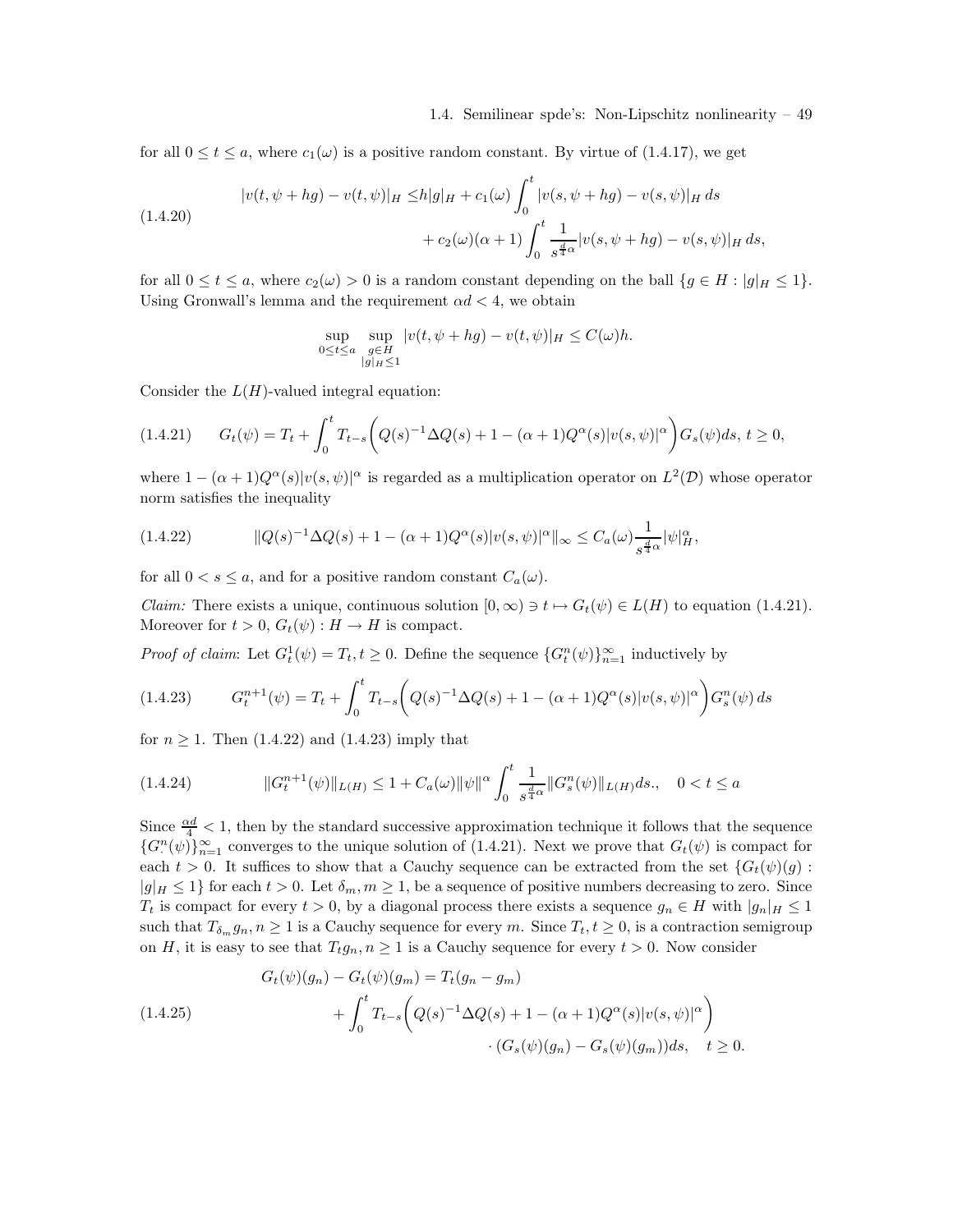Hence,

$$
(1.4.26) \qquad |G_t(\psi)(g_n) - G_t(\psi)(g_m)|_H
$$
  

$$
\leq |T_t g_n - T_t g_m|_H + C_a(\omega)|\psi|_H^{\alpha} \int_0^t \frac{1}{s^{\frac{d}{4}\alpha}} |G_s(\psi)(g_n) - G_s(\psi)(g_m)|_H ds.
$$

for all  $t \in [0, a]$ . Set  $l(t) := \limsup_{n,m \to \infty} |G_t(\psi)(g_n) - G_t(\psi)(g_m)|_H$ ,  $0 \le t \le a$ . Taking  $\limsup_{n,m \to \infty}$ on both sides of (1.4.26) we obtain

$$
l(t) \leq C_a(\omega)|\psi|_H^{\alpha} \int_0^t \frac{1}{s^{\frac{d}{4\alpha}}} l(s)ds, \quad 0 < t \leq a.
$$

This implies that  $l(t) = 0$  for all  $t > 0$ , and completes the proof of the claim.

Next we show that v is Fréchet differentiable and  $Dv(t, \psi) = G_t(\psi)$  for all  $t \geq 0$ . First we note that by using the Feynman-Kac formula and a similar argument as in the proof of (1.4.15) and (1.4.17), one has

(1.4.27) 
$$
\int_{\mathcal{D}} G_t(\psi)(g)(\xi) d\xi \leq e^{2(\beta+1)t} |g|_H^2,
$$

and

(1.4.28) 
$$
G_t(\psi)(g)(\xi) \leq \frac{\sqrt{c} e^{(\beta+1)t}}{t^{\frac{d}{4}}} |g|_H^2, \quad 0 < t \leq a.
$$

Denote

(1.4.29) 
$$
\mu_t(\psi, g) := \frac{1}{h}(v(t, \psi + hg) - v(t, \psi)) - G_t(\psi)(g), \quad t > 0.
$$

It is easy to see that  $\mu$  satisfies the following integral equation:

$$
\mu_t(\psi, g) = \int_0^t T_{t-s} \left( 1 + \frac{\Delta Q(s)}{Q(s)} \right) \mu_s(\psi, g) ds \n- \int_0^t T_{t-s} Q^{\alpha}(s) \left[ \frac{1}{h} (v(s, \psi + hg) | v(s, \psi + hg) |^{\alpha} - v(s, \psi) | v(s, \psi) |^{\alpha} \right] ds \n+ (\alpha + 1) \int_0^t T_{t-s} Q^{\alpha}(s) [ |v(s, \psi)|^{\alpha} G_s(\psi)(g) ] ds, \quad t \ge 0.
$$

Using  $m(y) - m(x) = \int_0^1 m'(ry + (1 - r)x) dr(y - x)$  it follows from (1.4.30) that

$$
\mu_t(\psi, g) = \int_0^t T_{t-s} \left( 1 + \frac{\Delta Q(s)}{Q(s)} \right) \mu_s(\psi, g) ds \n- (\alpha + 1) \int_0^t T_{t-s} Q^{\alpha}(s) \left[ \int_0^1 |rv(s, \psi + hg) + (1 - r)v(s, \psi)|^{\alpha} dr \,\mu_s(\psi, g) \right] ds \n+ (\alpha + 1) \int_0^t T_{t-s} Q^{\alpha}(s) \left[ \int_0^1 (|v(s, \psi)|^{\alpha} - |rv(s, \psi + hg) + (1 - r)v(s, \psi)|^{\alpha}) dr \, G_s(\psi)(g) \right] ds, \quad t \ge 0.
$$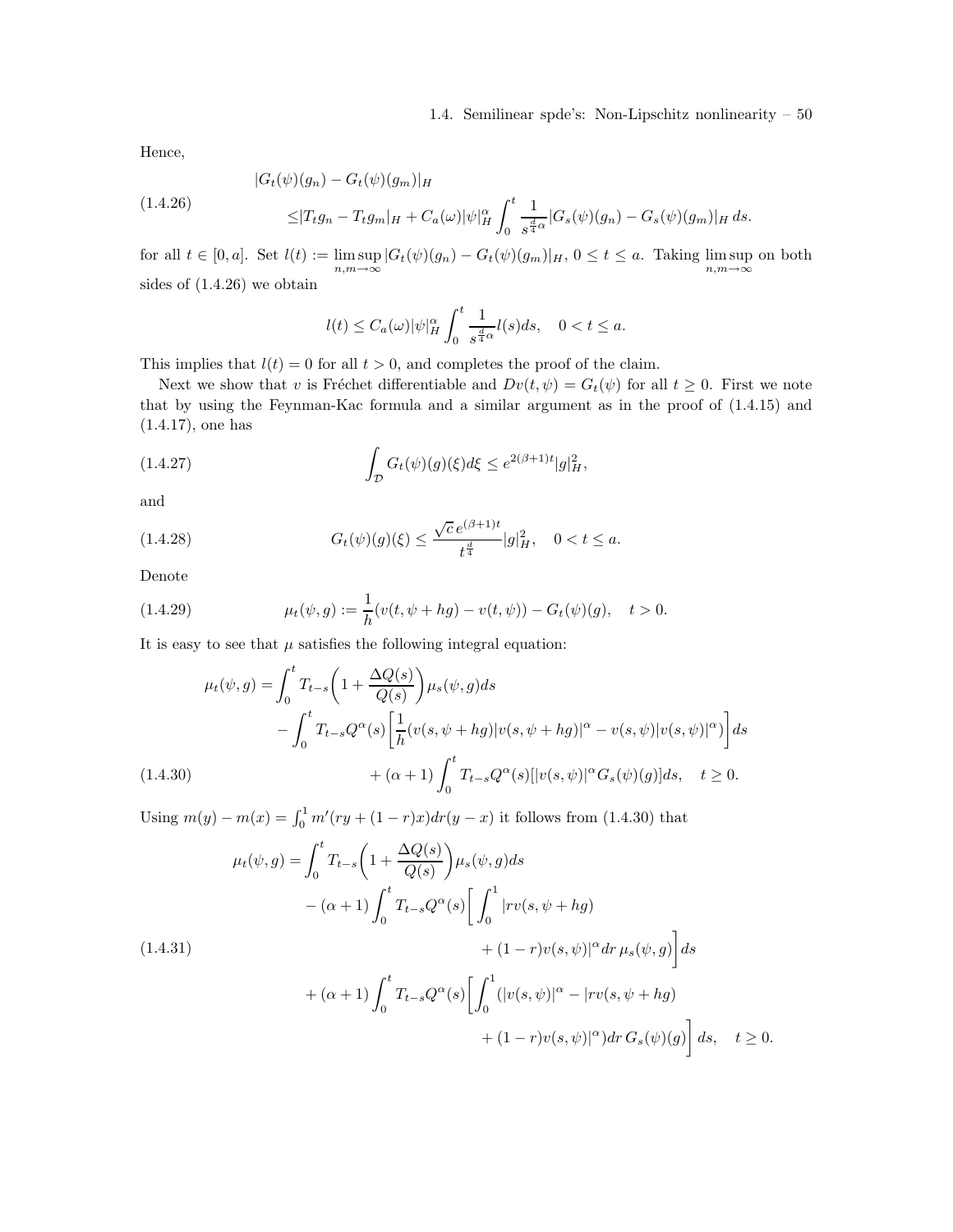Set  $D(t) := \sup$  $\sup_{|g|_H \leq 1} |\mu_t(\psi, g)|_H$ ,  $t \geq 0$ . Using the  $L^{\infty}$  bound on  $v(s, \psi + hg)$  this implies that for  $0 < t \leq a$ , one has

$$
(1.4.32)
$$
\n
$$
D(t) \leq C(\omega) \int_0^t D(s)ds + C(\omega) \int_0^t \frac{1}{s^{\frac{d}{4}\alpha}} D(s)ds
$$
\n
$$
+ C(\omega) \sup_{|g|_H \leq 1} \int_0^t \left| \int_0^1 (|v(s, \psi)|^\alpha - |rv(s, \psi + hg) + (1 - r)v(s, \psi)|^\alpha) dr G_s(\psi)(g) \right|_H ds.
$$

Again by Gronwall's lemma, it follows that there is a random constant  $C(\omega)$  such that

(1.4.33)  

$$
D(t) \leq C(\omega) \sup_{|g|_H \leq 1} \int_0^t \left| \left( \int_0^1 (|v(s, \psi)|^{\alpha} - |rv(s, \psi + hg) - (1 - r)v(s, \psi)|^{\alpha}) dr \right) G_s(\psi)(g) \right|_H ds
$$

for all  $t \in [0, a]$ . To complete the proof of assertions (ii) and (iv) of the theorem, it suffices to show that

$$
(1.4.34) \quad \lim_{h \to 0} \sup_{|g|_{H} \le 1} \int_{0}^{t} |( \int_{0}^{1} (|v(s,\psi)|^{\alpha} - |rv(s,\psi + hg) + (1-r)v(s,\psi)|^{\alpha}) dr) G_{s}(\psi)(g)|_{H} ds = 0
$$

for all  $t \in [0, a]$ . Let us prove (1.4.34) for  $\alpha \leq 1$  and  $\alpha > 1$  separately. Assume first  $\alpha \leq 1$ . By Hölder inequality,

$$
\sup_{|g|_{H} \leq 1} \int_{0}^{t} |(\int_{0}^{1} (|v(s,\psi)|^{\alpha} - |rv(s,\psi + hg) + (1-r)v(s,\psi)|^{\alpha}) dr) G_{s}(\psi)(g)|_{H} ds
$$
  
\n
$$
\leq \sup_{|g|_{H} \leq 1} \int_{0}^{t} |(|v(s,\psi) - v(s,\psi + hg)|^{\alpha}) G_{s}(\psi)(g)|_{H} ds
$$
  
\n
$$
\leq \sup_{|g|_{H} \leq 1} \int_{0}^{t} ||G_{s}(\psi)(g)||_{L^{\infty}}^{\alpha} (|v(s,\psi) - v(s,\psi + hg)|_{H}^{\alpha}) |G_{s}(\psi)(g)|^{1-\alpha} ||ds
$$
  
\n
$$
\leq \sup_{|g|_{H} \leq 1} \int_{0}^{t} ||G_{s}(\psi)(g)||_{L^{\infty}}^{\alpha} |v(s,\psi) - v(s,\psi + hg)|_{H}^{\alpha} |G_{s}(\psi)(g)|_{H}^{1-\alpha} ds.
$$

By virtue of (1.4.20) and (1.4.28), we get

$$
\sup_{|g|_H \le 1} \int_0^t |(\int_0^1 (|v(s,\psi)|^\alpha - |rv(s,\psi + hg) + (1-r)v(s,\psi)|^\alpha) dr) G_s(\psi)(g)||ds
$$
  

$$
\le C_\alpha(\omega) h^\alpha \int_0^t \frac{1}{s^{\frac{d}{4}\alpha}} ds = C_\alpha(\omega) \frac{1}{1 - \frac{\alpha d}{4}} t^{1 - \frac{\alpha d}{4}} h^\alpha, \quad 0 < t \le a,
$$

where  $C_{\alpha}(\omega)$  is a random constant depending on the set  $\{g \in L^2(\mathcal{D}) : ||g||_{L^2} \leq 1\}$ . This implies  $(1.4.34).$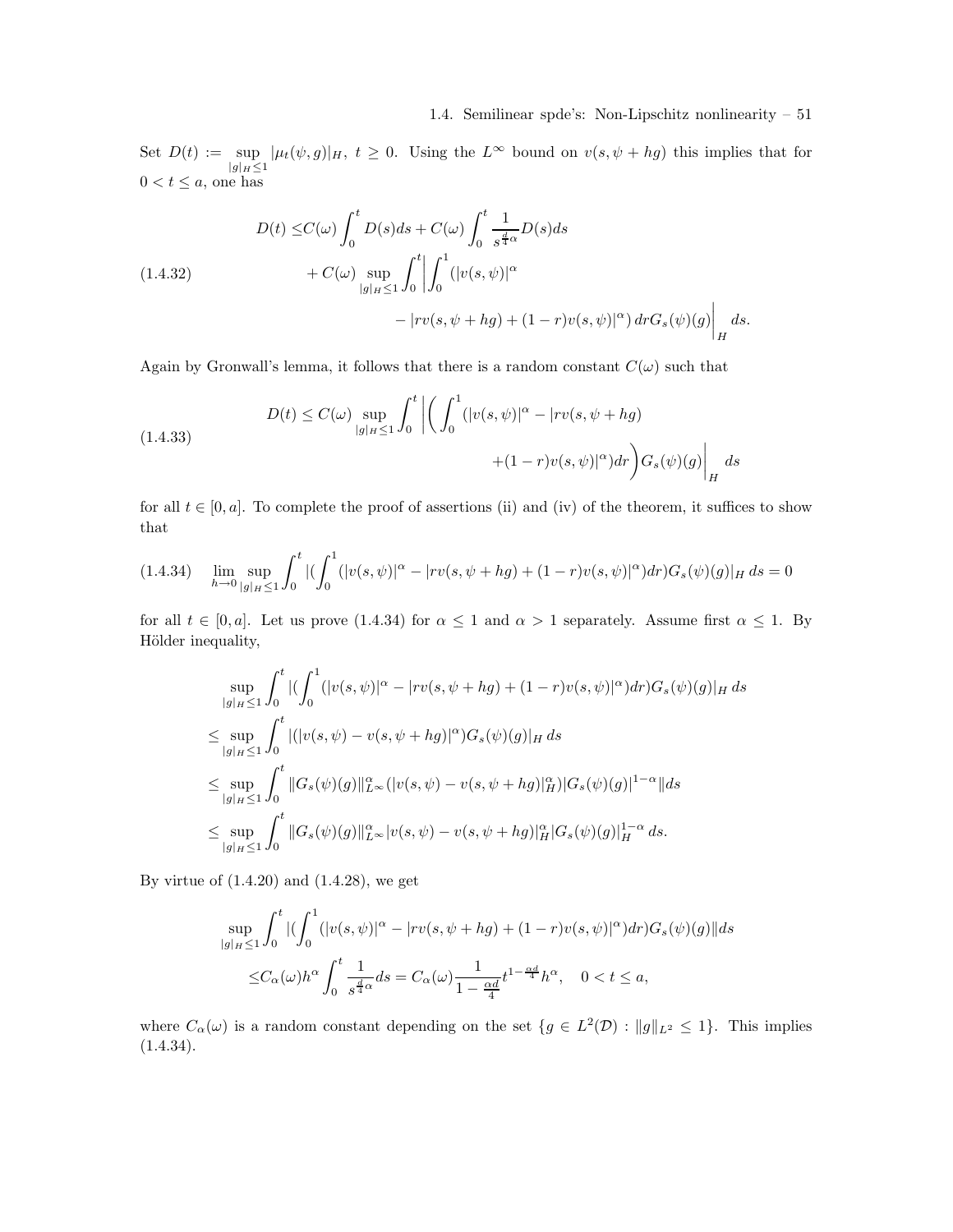Assume now that  $\alpha > 1$ . Then

$$
\int_{0}^{t} \left| \left( \int_{0}^{1} (|v(s, \psi)|^{\alpha} - |rv(s, \psi + hg) + (1 - r)v(s, \psi)|^{\alpha}) dr \right) G_{s}(\psi)(g) \right|_{H} ds
$$
  
\n
$$
\leq \int_{0}^{t} ds \int_{0}^{1} dr |(|v(s, \psi)|^{\alpha} - |rv(s, \psi + hg) + (1 - r)v(s, \psi)|^{\alpha}) G_{s}(\psi)(g)|_{H}
$$
  
\n
$$
\leq \int_{0}^{t} ds \int_{0}^{1} dr \int_{0}^{1} dk \alpha |(k|v(s, \psi)| + (1 - k)|rv(s, \psi + hg) + (1 - r)v(s, \psi)|^{\alpha - 1}
$$
  
\n
$$
\cdot |v(s, \psi + hg) - v(s, \psi)| G_{s}(\psi)(g)|_{H}
$$
  
\n
$$
\leq \int_{0}^{t} ds \int_{0}^{1} dr \int_{0}^{1} dk \alpha ||(k|v(s, \psi)| + (1 - k)|rv(s, \psi + hg) + (1 - r)v(s, \psi)|^{\alpha - 1} ||_{L^{\infty}}
$$
  
\n
$$
\cdot ||G_{s}(\psi)(g)||_{L^{\infty}} |v(s, \psi + hg) - v(s, \psi)||_{H}, \quad 0 < t \leq a.
$$

By (1.4.17), (1.4.20) and (1.4.28) it follows from (1.4.35) that

(1.4.36) 
$$
\sup_{|g|_{H} \le 1} \int_{0}^{t} \left| \left( \int_{0}^{1} (|v(s, \psi)|^{\alpha} - |rv(s, \psi + hg) + (1 - r)v(s, \psi)|^{\alpha}) dr \right) G_{s}(\psi)(g) \right|_{H} ds
$$
  

$$
\le C_{\alpha}(\omega) h \int_{0}^{t} \frac{1}{s^{\frac{d}{4}(\alpha - 1)}} \frac{1}{s^{\frac{d}{4}}} ds, \quad 0 < t \le a.
$$

This implies (1.4.34). So assertion (iv) holds.

To establish assertion (iii) of the theorem, use (1.4.18), (1.4.19) and a similar argument to the proof of (1.4.20), to obtain the following inequality

$$
|v(t, \psi_m) - v(t, \psi_n)|_H \le |T_t \psi_m - T_t \psi_n|_H + C_1(\omega) \int_0^t |v(s, \psi_m) - v(s, \psi_n)|_H ds
$$
  

$$
+ C_2(\omega)(\alpha + 1) \int_0^t \frac{1}{s^{\frac{d}{4}\alpha}} |v(s, \psi_m) - v(s, \psi_n)|_H ds, \quad 0 < t \le a,
$$

for  $\psi_n, \psi_m \in H$  such that  $|\psi_m|_H, |\psi_n|_H \leq 1$ . As in the proof of the compactness of  $Dv(t, \psi)$ , we can select a subsequence denoted also by  $\{\psi_n\} \subset \{\psi : |\psi|_H \leq 1\}$  such that for each  $t > 0$ ,  $|T_t\psi_n T_t\psi_m|_H \to 0$  as  $n, m \to \infty$ . One then can prove from  $(1.4.37)$  that  $\lim_{n,m \to \infty} |v(t, \psi_n) - v(t, \psi_m)|_H = 0$ . Therefore  $v(t, \cdot) : H \to H$  is compact or each  $t > 0$ . This implies the compactness of each Fréchet derivative  $Du(t, \psi, \omega): H \to H$ ,  $t > 0, \omega \in \Omega$ . Hence the first assertion in (iv) holds.

To prove the strong measurability assertion in (iv), we now highlight the dependence of u on  $\omega$ . Note first that the map

$$
[0, \infty) \times H \times \Omega \ni (t, \psi, \omega) \mapsto u(t, \psi, \omega) \in H
$$

is jointly measurable. This is a consequence of the (uniform) continuity of

$$
[0,a] \times H \ni (t,\psi) \mapsto u(t,\psi,\omega) \in H, \quad \omega \in \Omega,
$$

and the measurability of

$$
\Omega \ni \omega \mapsto u(t, \psi, \omega) \in H, \quad (t, \psi) \in \mathbf{R}^+ \times H.
$$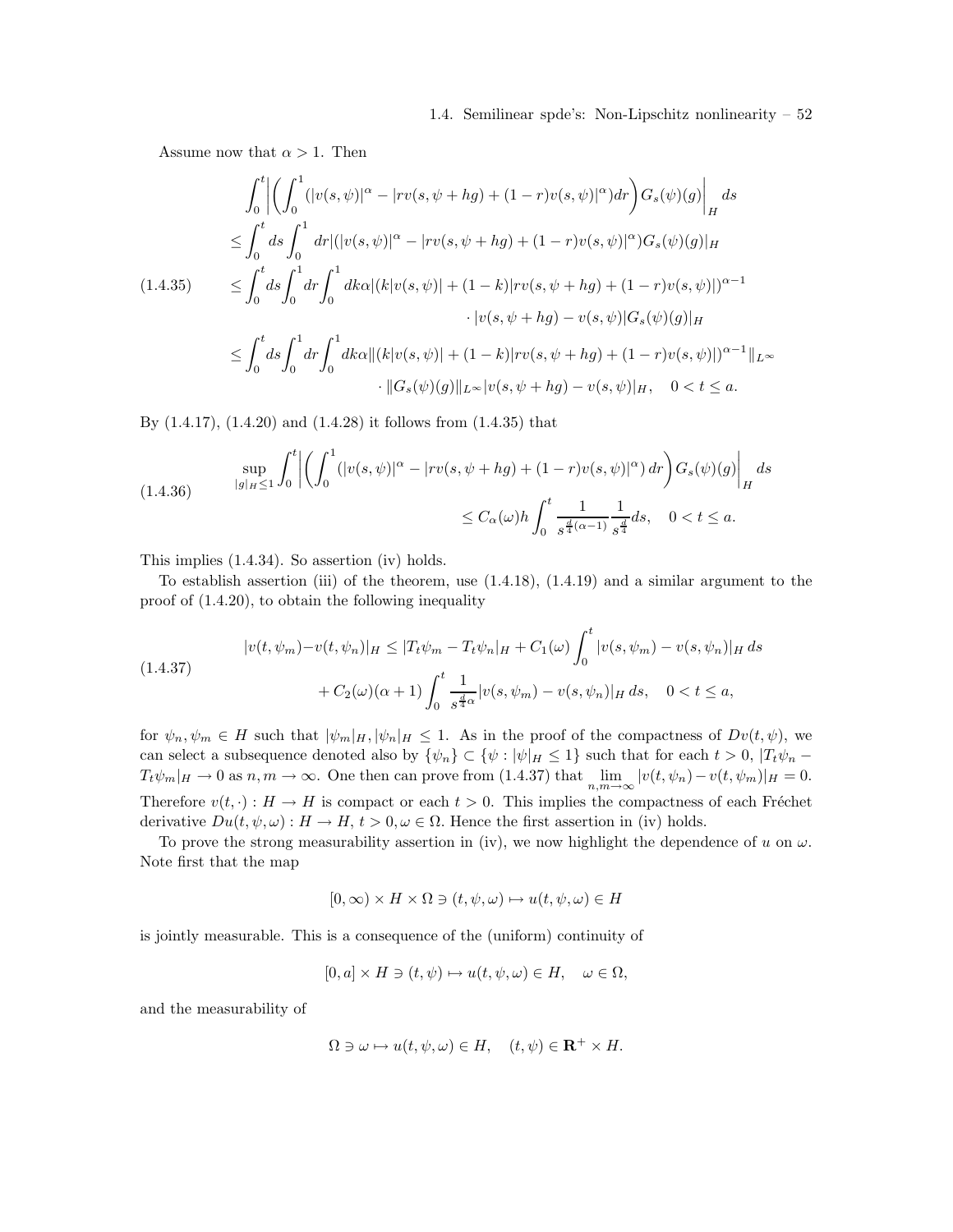Secondly, the joint strong measurability of

$$
[0, \infty) \times H \times \Omega \ni (t, \psi, \omega) \mapsto Du(t, \psi, \omega) \in L(H)
$$

follows from the relation

(1.4.38) 
$$
Du(t, \psi, \omega)(\eta) = \lim_{h \to 0} \frac{1}{h} [u(t, \psi + h\eta, \omega) - u(t, \psi, \omega)],
$$

for  $(t, \omega) \in \mathbb{R}^+ \times \Omega$ ,  $\psi, \eta \in H$ . Finally, note that the integrability estimate in (v) follows from the Lipschitz property of  $u(t, \cdot, \omega): H \to H$ ,  $(t, \omega) \in \mathbb{R}^+ \times \Omega$ . In particular, (1.4.38) and the above Lipschitz property give

$$
||Du(t, \psi, \omega)||_{L(H)} \le c_5(\omega)
$$

for all  $(t, \psi, \omega) \in [0, a] \times H \times \Omega$ , with  $E \log^+ c_5 < \infty$ .  $\Box$ 

Remarks.

(i) It is easy to see that the above proof is also valid for the initial boundary value problem with Neumann boundary condition. Note the exact formula of the heat kernel was not needed in the proof. Only estimates such as (1.4.16) and (1.4.17) were actually needed. These kind of estimate holds for Laplacian operator on a bounded domain with smooth boundary and Neumann boundary condition. The generalized solution of (1.4.1) can be defined following Freidlin [Fr]:

$$
u(t,\psi)(\xi) = \hat{E}\left[\psi(x_t^*)e^{\int_0^t (\frac{\Delta(t-s,x_s^*)}{Q(t-s,x_s^*)}+1-|u|^{\alpha}(t-s,\psi)(x_s^*))ds-\frac{1}{2}\sum_{i=1}^{\infty}\int_0^t \sigma_i^2(x_s^*)ds+\sum_{i=1}^{\infty}\sigma_i(x_s^*)dW^i(t-s)\right]
$$

a.s. Here  $x_t^*$  is a diffusion process starting at  $\xi \in \mathcal{D}$  with reflection on the boundary  $\partial \mathcal{D}$  generated with the operator  $\nu\Delta + 2\nu\nabla \log Q(t)\nabla$ . One can see that the analysis in the proof of Theorem 1.4.1 carries through for this case as well.

- (ii) The dimension restriction is used only to guarantee the Fréchet differentiability of the semiflow in Theorem 1.4.2. This condition is not needed for the existence of the globally Lipschitz flow in Theorem 1.4.1. The conditions in Theorem 1.4.2 are stronger than those in Theorem 1.4.1, and accordingly the result.
- (b) Burgers equation with additive noise

The stochastic Burgers equation has been studied extensively by many researchers in recent years ([B-C-J], [B-C-F], [D-T-Z], [D-Z.2], [D-D-T], [E-V], [H-L-O-U-Z], [Si], [T-Za], [T-Z]). Here we consider the following stochastic Burgers equation on the interval [0, 1],

(1.4.39)  
\n
$$
du + u \frac{\partial u}{\partial \xi} dt = \nu \Delta u dt + dW(t), \quad t > 0,
$$
\n
$$
u(0, \psi)(\xi) = \psi(\xi), \quad \xi \in [0, 1],
$$
\n
$$
u(t, \psi)(0) = u(t, \psi)(1) = 0, \quad t > 0,
$$

where the viscosity  $\nu$  is a positive constant and the initial function  $\psi \in L^2([0,1])$ . The driving noise W is an  $L^2([0,1])$ -valued Brownian motion on a complete filtered Wiener space  $(\Omega, \bar{\mathcal{F}}, (\mathcal{F})_{t \geq 0}, P)$ : That is,

(1.4.40) 
$$
W(t) := \sum_{k=1}^{\infty} \sigma_k e_k W^k(t), \quad t \ge 0.
$$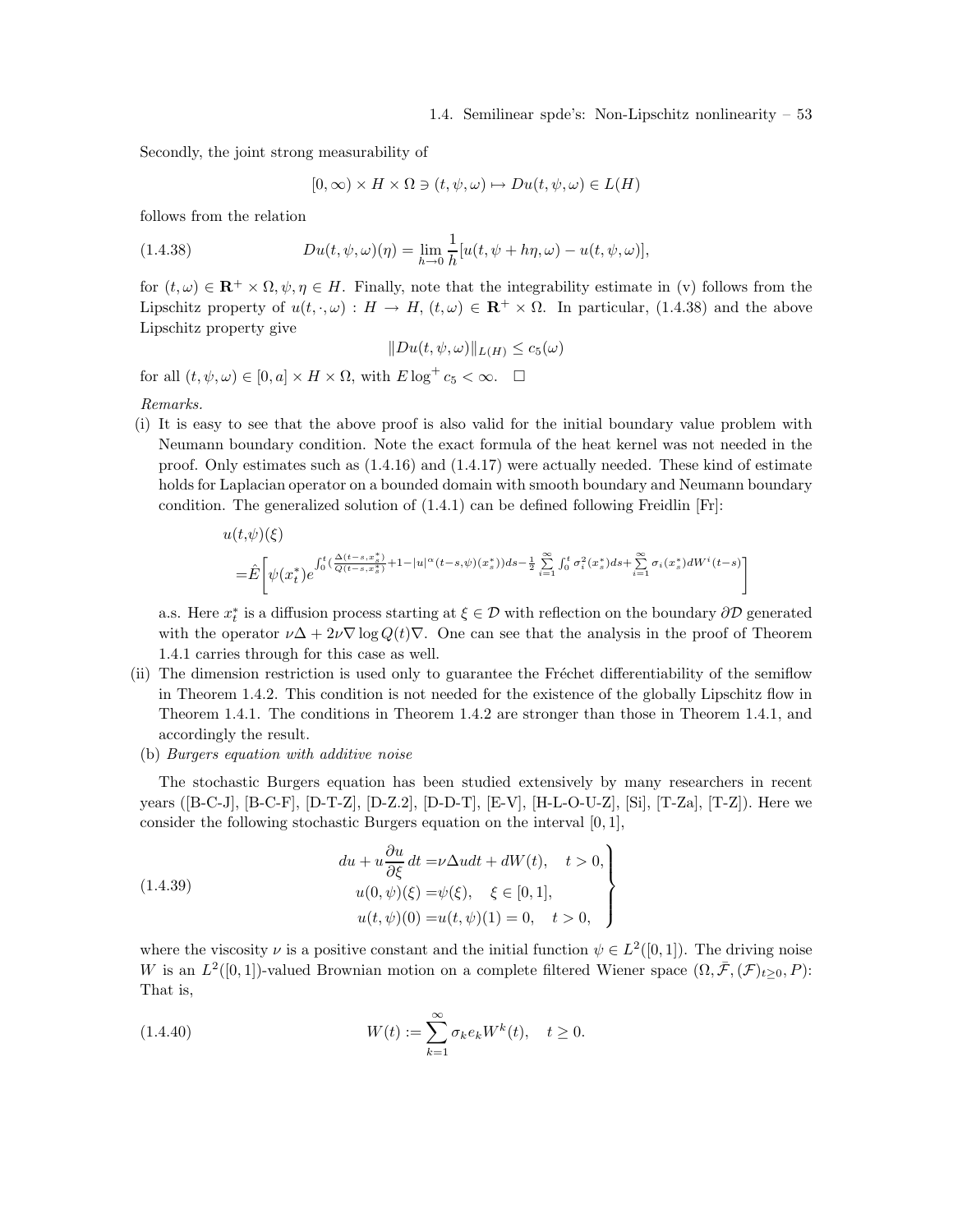In (1.4.40),  $e_k$ ,  $k \geq 1$ , is a complete orthonormal system of eigenfunction of  $-\nu\Delta$  with corresponding eigenvalues  $\mu_k, k \geq 1$ . As usual, the  $W^k, k \geq 1$ , are mutually independent one-dimensional standard Brownian motions on  $(\Omega, \bar{\mathcal{F}}, (\mathcal{F})_{t>0}, P)$ , and

$$
(1.4.41) \qquad \qquad \sum_{k=1}^{\infty} \sigma_k^2 < \infty.
$$

Following ([D-Z.2], pp. 260-265), we will transform the mild solution of the stochastic Burgers equation (1.4.39) to that of (a weak solution of) the random Burgers equation (1.4.42) below: Let  $T_t: L^2([0,1]) \to L^2([0,1])$ ,  $t \ge 0$ , be the heat semi-group generating the Laplacian  $\nu\Delta$  with Dirichlet boundary conditions. Let

$$
W^*(t)(\xi) := \int_0^t T_{t-s}dW(s)(\xi), \quad t \ge 0, \, \xi \in [0,1].
$$

It is easy to see from  $(1.4.41)$  that  $W^*(t) \in L^2(\Omega, H_0^1([0,1]))$  for each  $t \geq 0$ . (Cf. [D-Z.1], Theorem 5.20). Furthermore,  $W^* \in L^{\infty}([0, a], L^2([0, 1]))$  a.s. for any finite  $a > 0$ ; that is

$$
||W^*||_{\infty}^2 := \sup_{0 \le t \le a} ||W^*(t)||_{L^2([0,1])}^2 < \infty
$$

a.s. ([D-Z.1], Theorem 6.10).

Set

$$
v(t,\xi) := u(t,\xi) - W^*(t)(\xi), \quad t > 0, \xi \in [0,1].
$$

Then  $v(t, \xi)$  is a mild solution of the following equation

(1.4.42) 
$$
\frac{\partial v}{\partial t} = \nu \Delta v - \frac{1}{2} \frac{\partial}{\partial \xi} (v + W^*(t)(\xi))^2, \quad t > 0, \xi \in [0, 1],
$$

in the sense of ([D-Z.2], pp. 260-265).

Viewing equation (1.4.42) as a random Burgers equation, it is not hard to see that, for each initial  $\psi \in L^2([0,1])$ , it has a unique global solution  $v(\cdot,\psi,\omega) \in C(\mathbf{R}^+, L^2([0,1])) \cap L^2([0,1], H^1[0,1])$  for each  $\omega \in \Omega$ ; and for any  $a \in \mathbb{R}^+$  and any bounded set  $S \subset L^2([0,1])$ , the following holds

(1.4.43) 
$$
\sup_{\substack{t \in [0,a] \\ \psi \in S}} \|v(t,\psi,\omega)\|_{L^2([0,1])} < \infty
$$

for all  $\omega \in \Omega$  (cf. [Ta], Chapter 15, Proposition 1.3; [D-Z.2], pp. 260-265).

A continuous semi-flow for a stochastic Burgers equation with skew-symmetric noise was obtained in [B-C-F]. However, this is not sufficient for our purposes, since we seek to construct random families of differentiable stable/unstable manifolds near hyperbolic stationary solutions of (1.4.39). In the following theorem, we establish the existence of a perfect  $C<sup>1</sup>$  compacting cocycle for (1.4.39). In Part 2 of this paper, this fact will enable us to use multiplicative ergodic theory techniques in order to prove a local stable/unstable manifold theorem near stationary solutions of the stochastic Burgers equation (1.4.39).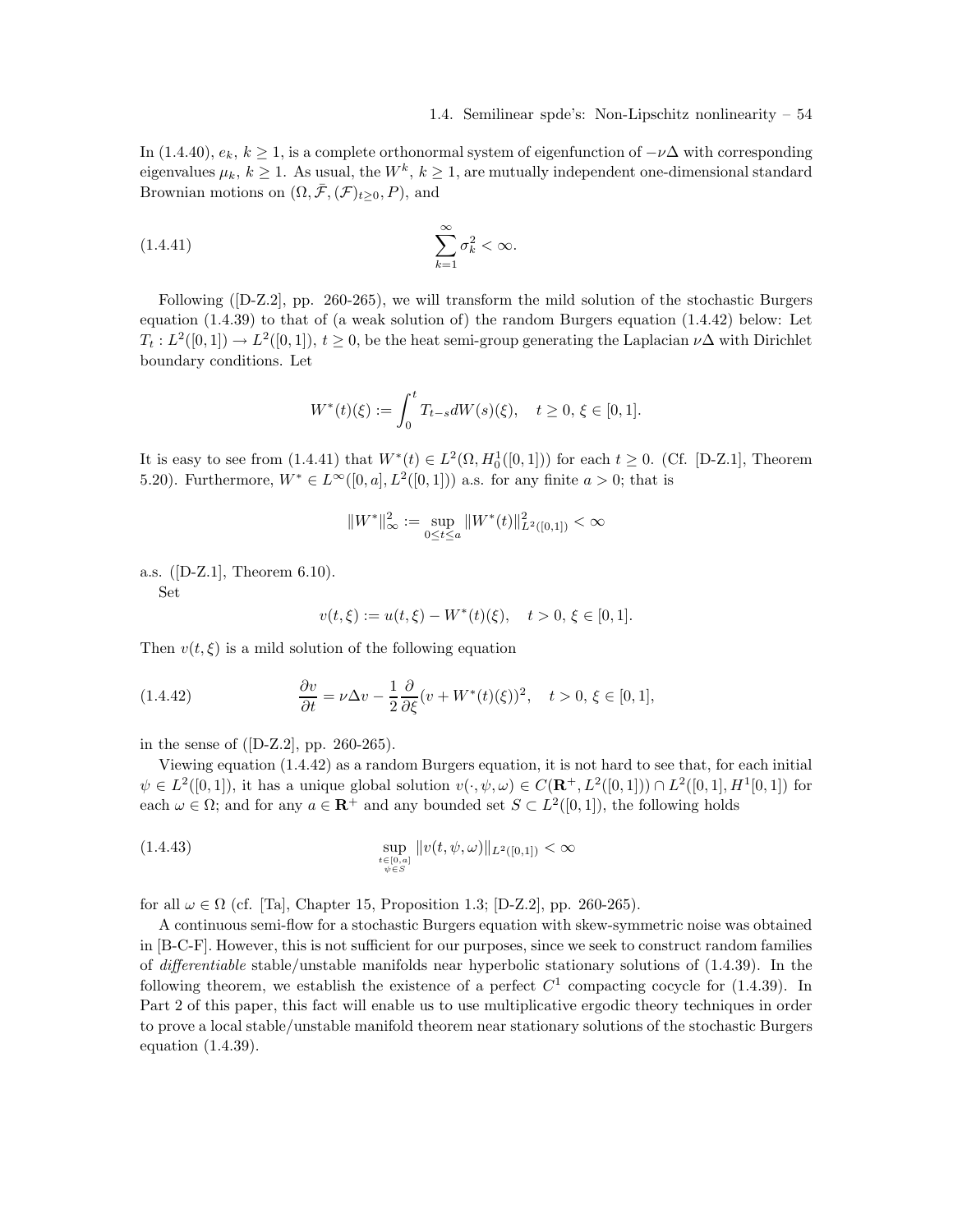Theorem 1.4.3. Consider the stochastic Burgers equation  $(1.4.39)$  with  $L^2([0,1])$ -valued Brownian (1.4.40). Then equation (1.4.39) has a mild solution with a  $(\mathcal{B}(\mathbf{R}^+))$ 

 $\otimes \mathcal{B}(L^2([0,1])) \otimes \mathcal{F}, \mathcal{B}(L^2([0,1]))$ -measurable version  $u: \mathbf{R}^+ \times L^2([0,1]) \times \Omega \to L^2([0,1])$  having the following properties:

- (i) For each  $\psi \in L^2([0,1])$ ,  $u(\cdot,\psi,\cdot): \mathbf{R}^+ \times \Omega \to L^2([0,1])$  is  $(\mathcal{F}_t)_{t \geq 0}$ -adapted.
- (ii)  $(u, \theta)$  is a  $C^1$  perfect cocycle on  $L^2([0,1])$  (in the sense of Definition 1.1.2).
- (iii) For each  $(t, \omega) \in (0, \infty) \times \Omega$ , the map  $L^2([0, 1]) \ni \psi \mapsto u(t, \psi, \omega) \in L^2([0, 1])$  takes bounded sets into relatively compact sets.
- (iv) For each  $(t, \psi, \omega) \in (0, \infty) \times L^2([0, 1]) \times \Omega$ , the Fréchet derivative  $Du(t, \psi, \omega) \in L(L^2([0, 1]))$  is compact. Furthermore, the map

$$
[0,\infty) \times L^2([0,1]) \times \Omega \ni (t,\psi,\omega) \mapsto Du(t,\psi,\omega) \in L(L^2([0,1]))
$$

is strongly measurable.

(v) For any positive reals  $a, \rho$ ,

$$
E\log^+\sup_{0\leq t\leq a \atop{\| \psi \|_{L^2([0,1])}\leq \rho}}\left\{\|u(t,\psi,\cdot)\|_{L^2([0,1])}+\|Du(t,\psi,\cdot)\|_{L(L^2([0,1]))}\right\}<\infty.
$$

*Proof.* For simplicity of notation, we will assume throughout this proof that  $\nu = \frac{1}{2}$  $\frac{1}{2}$ .

Assertion (i) follows easily from the global existence of solutions to (1.4.42).

To prove (ii), consider Burgers equation (1.4.42). Denote by  $p(t, \xi, y)$  the heat kernel for the Laplacian  $\nu\Delta$  on [0, 1] with Dirichlet boundary conditions. Recall that there are positive constants  $c_1, c_2$  such that

$$
\left| \frac{\partial p(t,\xi,y)}{\partial y} \right| \le \frac{c_1}{t} e^{-\frac{(\xi-y)^2}{2c_2 t}}
$$

for all  $t > 0$ ,  $\xi, y \in [0, 1]$  (c.f. [L-S-U], p. 413). Then pick a positive constant  $c_3$  such that

$$
\int_{-\infty}^{\infty} \frac{c_3}{\sqrt{t}} e^{-\frac{y^2}{2c_2 t}} dy \le 1
$$

for all  $t > 0$ .

Using (1.4.42), variation of parameters, and integration by parts, we get

$$
v(t, \psi)(\xi) = T_t \psi(\xi) - \frac{1}{2} \int_0^t T_{t-s} \nabla v^2(s, \psi)(\xi) ds
$$
  
+ 
$$
\int_0^t T_{t-s}(-\nabla(W^*(s)v(s, \psi)) - W^*(s)\nabla W^*(s))(\xi) ds
$$
  
= 
$$
\int_0^1 p(t, \xi, y)\psi(y) dy - \frac{1}{2} \int_0^t \int_0^1 p(t-s, \xi, y)\nabla v^2(s, \psi)(y) dy ds
$$
  
+ 
$$
\int_0^t \int_0^1 p(t-s, \xi, y)(-\nabla(W^*(s)v(s, \psi)) - W^*(s)\nabla W^*(s))(y) dy ds
$$
  
= 
$$
\int_0^1 p(t, \xi, y)\psi(y) dy + \frac{1}{2} \int_0^t \int_0^1 \nabla p(t-s, \xi, y)v^2(s, \psi)(y) dy ds
$$
  
+ 
$$
\int_0^t \int_0^1 \nabla p(t-s, \xi, y)(W^*(s)v(s, \psi) + \frac{1}{2}W^*(s)^2)(y) dy ds
$$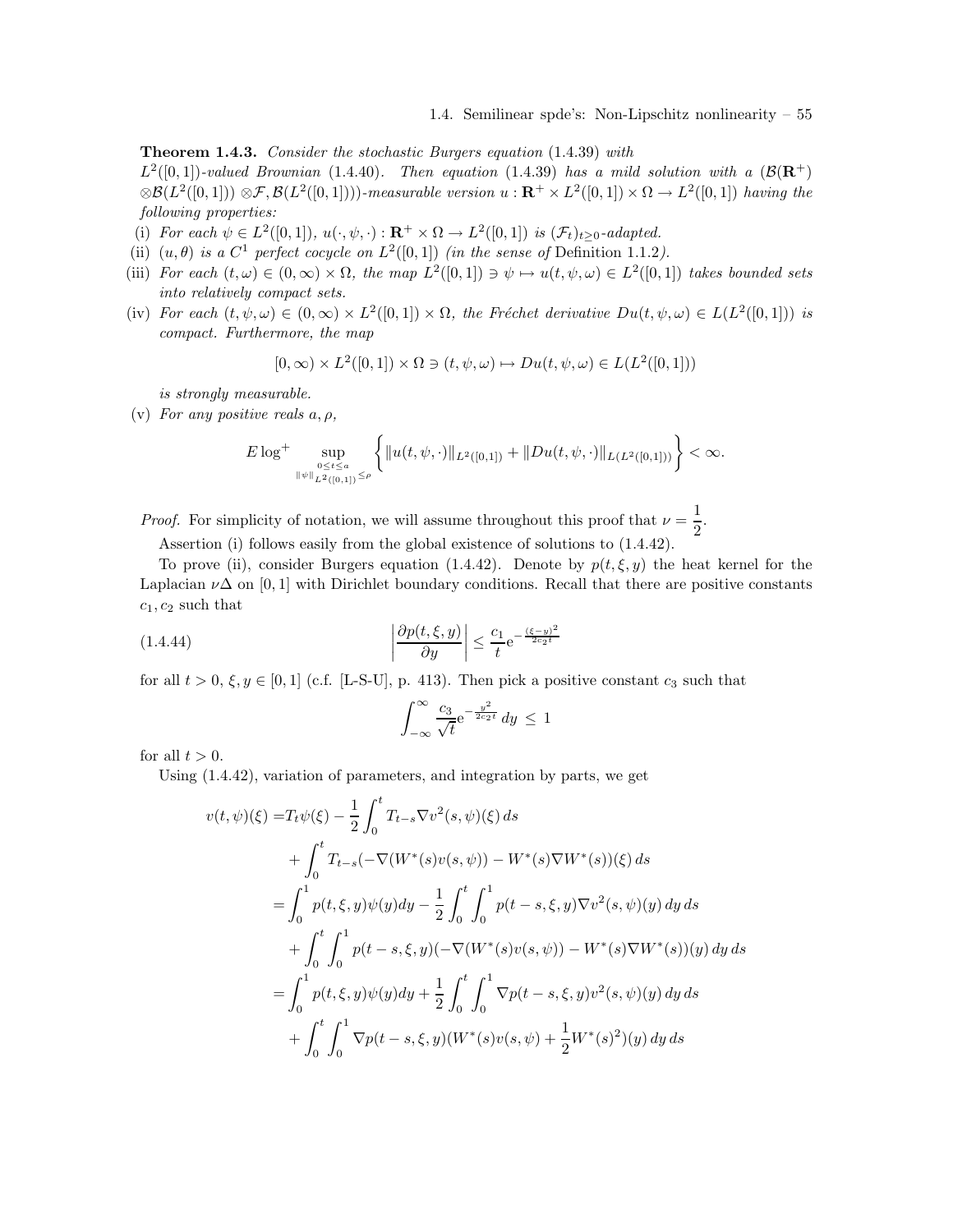for all  $t \geq 0, \xi \in [0, 1]$ . Thus

$$
v(t, \psi + hg)(\xi) - v(t, \psi)(\xi) = h \int_0^1 p(t, \xi, y)g(y)dy
$$
  
+ 
$$
\frac{1}{2} \int_0^t \int_0^1 \nabla p(t - s, \xi, y) (v^2(s, \psi + hg)(y) - v^2(s, \psi)(y)) dy ds
$$
  
+ 
$$
\int_0^t \int_0^1 \nabla p(t - s, \xi, y) (W^*(s)(v(s, \psi + hg) - v(s, \psi))(y) dy ds,
$$

for all  $t \geq 0, \xi \in [0,1],$  a.s.. Squaring both sides of the above equality, integrating with respect  $\xi \in [0, 1]$ , and using the heat kernel estimate (1.4.44), we obtain

$$
||v(t, \psi + hg) - v(t, \psi)||_{L^{2}([0,1])}^{2} \leq 3h^{2}||g||_{L^{2}([0,1])}^{2}
$$
  
+ 
$$
\frac{3}{4} \int_{0}^{1} \left( \int_{0}^{t} \int_{0}^{1} \nabla p(t-s, \xi, y)(v^{2}(s, \psi + hg)(y) - v^{2}(s, \psi)(y))dyds \right)^{2} d\xi
$$
  
+ 
$$
3 \int_{0}^{1} \left( \int_{0}^{t} \int_{0}^{1} \nabla p(t-s, \xi, y)W^{*}(s)(y)(v(s, \psi + hg)(y) - v(s, \psi)(y))dyds \right)^{2} d\xi
$$
  

$$
\leq 3h^{2}||g||_{L^{2}([0,1])}^{2}
$$
  
+ 
$$
\frac{3}{4} \int_{0}^{1} \left( \int_{0}^{t} \frac{1}{\sqrt{t-s}} \int_{0}^{1} \frac{c_{1}}{\sqrt{t-s}} e^{-\frac{(\xi - y)^{2}}{2c_{2}(t-s)}} (v^{2}(s, \psi + hg)(y) - v^{2}(s, \psi)(y))dyds \right)^{2} d\xi
$$
  
+ 
$$
3 \int_{0}^{1} \left( \int_{0}^{t} \frac{1}{\sqrt{t-s}} \int_{0}^{1} \frac{c_{1}}{\sqrt{t-s}} e^{-\frac{(\xi - y)^{2}}{2c_{2}(t-s)}} W^{*}(s)(y) \times \right) d\xi
$$
  

$$
\times (v(s, \psi + hg)(y) - v(s, \psi)(y)) dyds \right)^{2} d\xi,
$$

for all  $t > 0$ , a.s..

From now on, we will denote by the same letter C all generic positive and (possibly) random constants that may change from line to line.

Using the Cauchy-Schwartz inequality in the above inequality, the heat kernel estimate (1.4.44) and Fubini's theorem, we obtain

$$
||v(t,\psi + hg) - v(t,\psi)||_{L^{2}([0,1])}^{2} \leq 3h^{2}||g||_{L^{2}([0,1])}^{2} + \frac{3}{4} \int_{0}^{1} \int_{0}^{t} \frac{1}{(t-s)^{\frac{3}{4}}} ds
$$
  

$$
\int_{0}^{t} \frac{1}{(t-s)^{\frac{1}{4}}} \left( \int_{0}^{1} \frac{c_{1}}{\sqrt{t-s}} e^{-\frac{(\xi-y)^{2}}{2c_{2}(t-s)}} (v^{2}(s,\psi + hg)(y) - v^{2}(s,\psi)(y)) dy \right)^{2} ds d\xi
$$
  

$$
+ 3 \int_{0}^{1} \int_{0}^{t} \frac{1}{(t-s)^{\frac{3}{4}}} ds \int_{0}^{t} \frac{1}{(t-s)^{\frac{1}{4}}}
$$
  

$$
\left( \int_{0}^{1} \frac{c_{1}}{\sqrt{t-s}} e^{-\frac{(\xi-y)^{2}}{2c_{2}(t-s)}} W^{*}(s)(y)(v(s,\psi + hg) - v(s,\psi))(y) dy \right)^{2} ds d\xi
$$
  

$$
\leq 3h^{2} ||g||_{L^{2}([0,1])}^{2} + Ct^{\frac{1}{4}} \int_{0}^{1} \int_{0}^{t} \frac{1}{(t-s)^{\frac{1}{4}}}
$$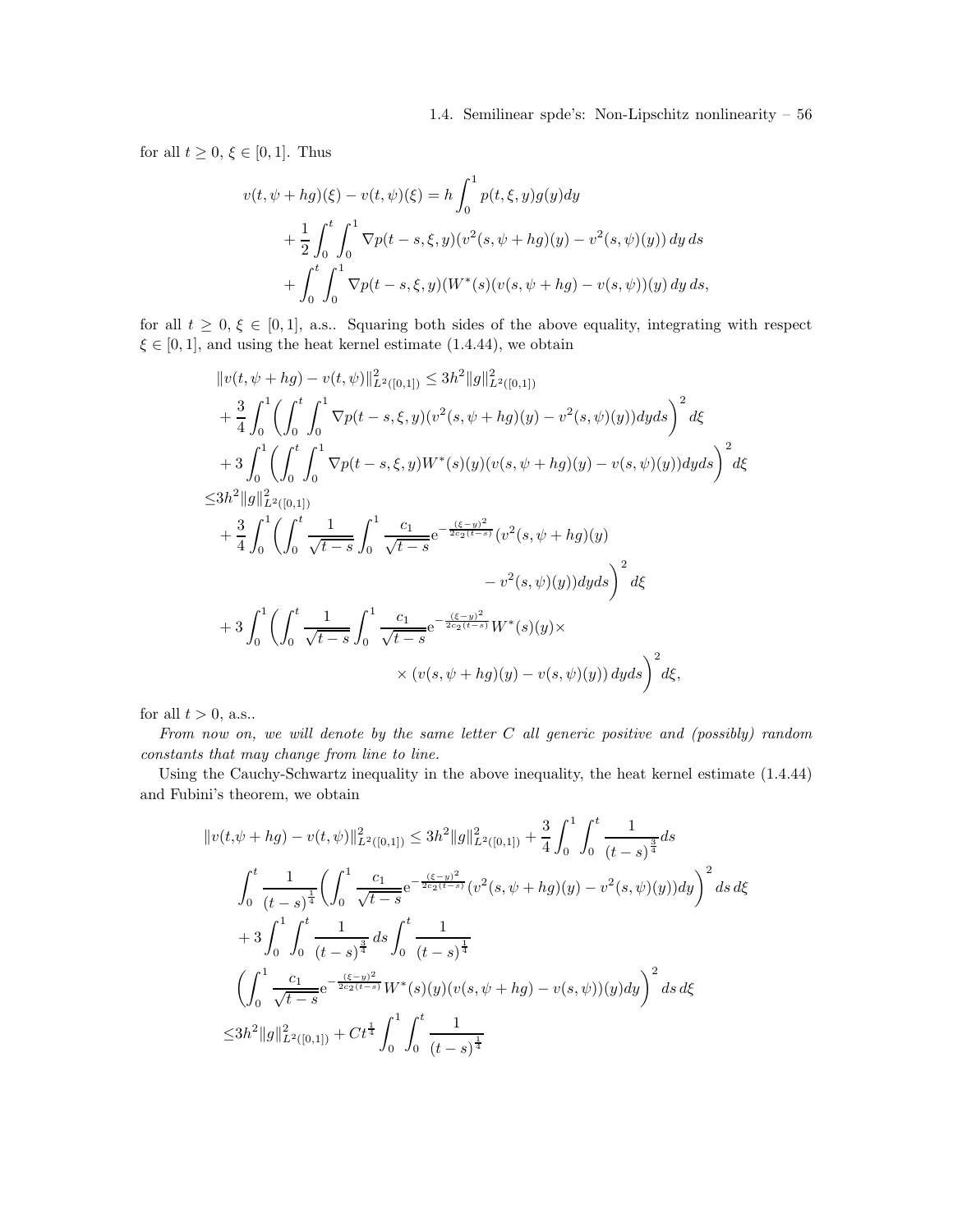$$
\times \int_{0}^{1} \frac{c_{1}}{\sqrt{t-s}} e^{-\frac{(\xi-y)^{2}}{2c_{2}(t-s)}} (v^{2}(s,\psi+hg)(y) + v^{2}(s,\psi)(y)) dy
$$
\n
$$
\times \int_{0}^{1} \frac{c_{1}}{\sqrt{t-s}} e^{-\frac{(\xi-y)^{2}}{2c_{2}(t-s)}} (v(s,\psi+hg)(y) - v(s,\psi)(y))^{2} dy ds d\xi
$$
\n
$$
+ Ct^{\frac{1}{4}} \int_{0}^{1} \int_{0}^{t} \frac{1}{(t-s)^{\frac{1}{4}}} \int_{0}^{1} \frac{c_{1}}{\sqrt{t-s}} e^{-\frac{(\xi-y)^{2}}{2c_{2}(t-s)}} W^{*}(s)(y)^{2} dy
$$
\n
$$
\times \int_{0}^{1} \frac{c_{1}}{\sqrt{t-s}} e^{-\frac{(\xi-y)^{2}}{2c_{2}(t-s)}} (v(s,\psi+hg) - v(s,\psi))^{2} (y) dy ds d\xi
$$
\n
$$
\leq 3h^{2} ||g||_{L^{2}([0,1])}^{2} + Ct^{\frac{1}{4}} \int_{0}^{t} \frac{1}{(t-s)^{\frac{3}{4}}} \int_{0}^{1} (v^{2}(s,\psi+hg)(y) + v^{2}(s,\psi)(y)) dy
$$
\n
$$
\times \int_{0}^{1} \int_{0}^{1} \frac{c_{1}}{\sqrt{t-s}} e^{-\frac{(\xi-y)^{2}}{2c_{2}(t-s)}} d\xi (v(s,\psi+hg)(y) - v(s,\psi)(y))^{2} dy ds
$$
\n
$$
+ Ct^{\frac{1}{4}} \int_{0}^{t} \frac{1}{(t-s)^{\frac{3}{4}}} \int_{0}^{1} W^{*}(s)(y)^{2} dy
$$
\n
$$
\times \int_{0}^{1} \int_{0}^{1} \frac{c_{1}}{\sqrt{t-s}} e^{-\frac{(\xi-y)^{2}}{2c_{2}(t-s)}} d\xi (v(s,\psi+hg) - v(s,\psi))^{2} (y) dy ds
$$
\n
$$
\leq 3h^{2} ||g||_{L^{2}([0,1])}^{2} + Ct^{\frac{1}{4}} \int_{0}^{t} \frac{1}{(t-s)^{\frac{3}{4}}} ||v(s,\psi+hg) - v(s,\psi)||_{L^{2}([
$$

for all  $t > 0$ , a.s.. Iterating the above computation, we get

$$
\|v(t,\psi + hg) - v(t,\psi)\|_{L^2([0,1])}^2
$$
  
\n
$$
\leq 3h^2 \|g\|_{L^2([0,1])}^2 + Ct^{\frac{1}{4}} h^2 \|g\|_{L^2([0,1])}^2 \int_0^t \frac{1}{(t-s)^{\frac{3}{4}}} ds
$$
  
\n
$$
+ Ct^{\frac{1}{4}} \int_0^t \int_0^s \frac{s^{\frac{1}{4}}}{(t-s)^{\frac{3}{4}}(s-r)^{\frac{3}{4}}} ||v(r,\psi + hg) - v(r,\psi)||_{L^2([0,1])}^2 dr ds
$$

for all  $t > 0$ , a.s.. Consider now the elementary estimate

$$
\int_r^t \frac{s^\alpha}{(t-s)^\beta (s-r)^\gamma} ds = \int_0^{t-r} \frac{(s+r)^\alpha}{(t-r-s)^\beta s^\gamma} ds \le \frac{C_1}{(t-r)^\beta+\gamma-1}, \quad t \ge r > 0,
$$

which holds for any  $\alpha \ge 0$ ,  $0 \le \beta < 1$ ,  $0 \le \gamma < 1$ , and where  $C_1 > 0$  is a positive (deterministic)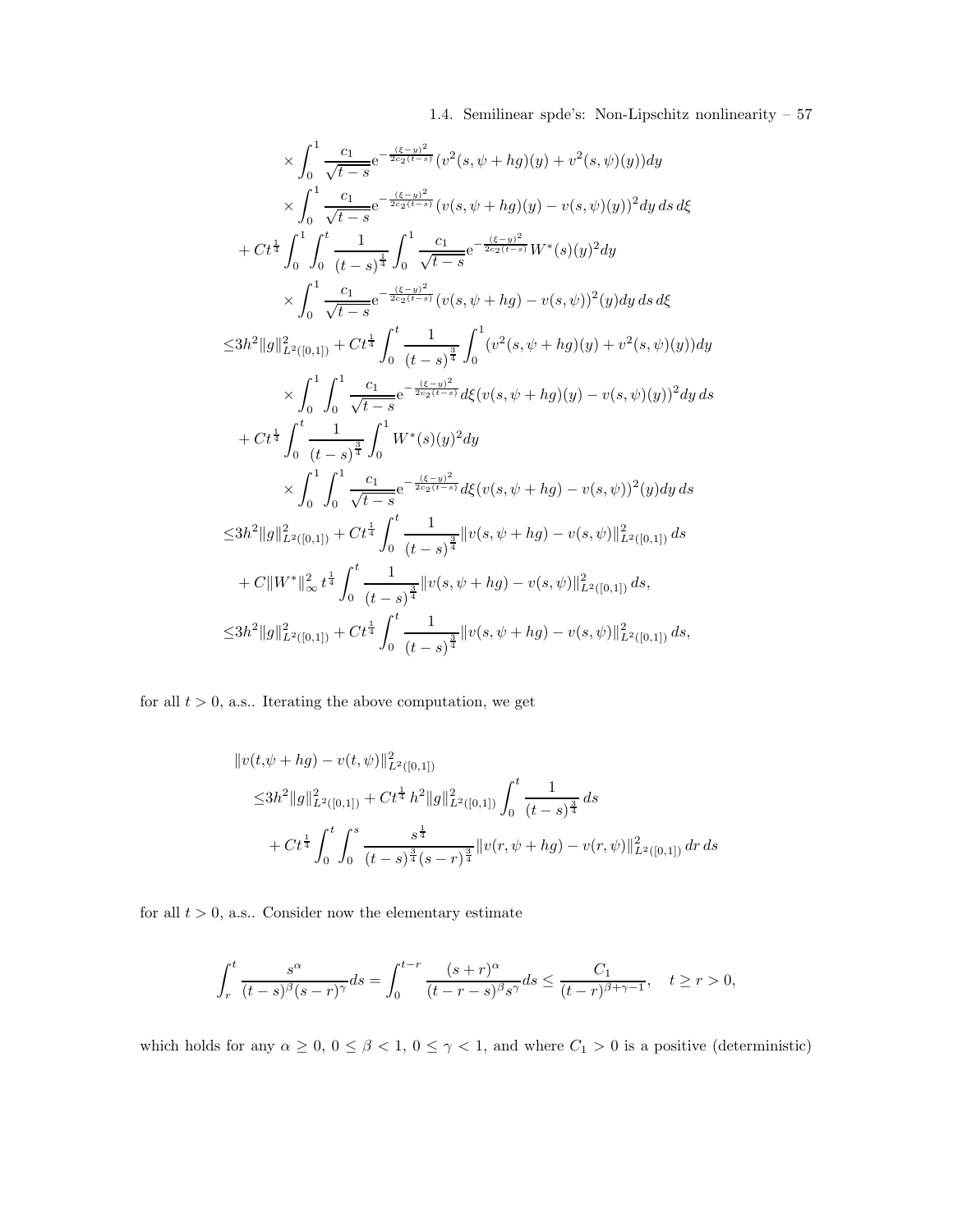constant. Using the above estimate together with Fubini's theorem, gives

$$
\|v(t,\psi + hg) - v(t,\psi)\|_{L^{2}([0,1])}^{2}
$$
\n
$$
\leq 3h^{2} \|g\|_{L^{2}([0,1])}^{2} + Ct^{\frac{1}{2}}h^{2} \|g\|_{L^{2}([0,1])}^{2}
$$
\n
$$
+ Ct^{\frac{1}{4}} \int_{0}^{t} \|v(r,\psi + hg) - v(r,\psi)\|_{L^{2}([0,1])}^{2} \int_{r}^{t} \frac{s^{\frac{1}{4}}}{(t-s)^{\frac{3}{4}}(s-r)^{\frac{3}{4}}} ds dr
$$
\n
$$
\leq 3h^{2} \|g\|_{L^{2}([0,1])}^{2} + Ct^{\frac{1}{2}}h^{2} \|g\|_{L^{2}([0,1])}^{2}
$$
\n
$$
(1.4.45) \qquad + Ct^{\frac{1}{4}} \int_{0}^{t} \frac{1}{(t-r)^{1/2}} \|v(r,\psi + hg) - v(r,\psi)\|_{L^{2}([0,1])}^{2} dr
$$

a.s. for all  $t \in (0, a], a \in \mathbb{R}^+$ . Iterating the above process once more and applying Gronwall's lemma, we obtain

(1.4.46) 
$$
\sup_{\substack{0 \le t \le a, g \in L^2([0,1]) \\ \|g\|_{L^2} \le 1}} \|v(t, \psi + hg) - v(t, \psi)\|_{L^2([0,1])}^2 \le Mh^2,
$$

a.s. for any  $a \in \mathbb{R}^+$ , where M is a positive random constant depending on a.

For fixed  $\psi, g \in L^2([0,1])$ , define  $G := G(t, \psi)(g)(\xi), t > 0, \xi \in [0,1]$ , to be the weak solution of the "linearized" Burgers equation

$$
\frac{\partial G}{\partial t} + \frac{\partial (v(t, \psi)G)}{\partial \xi} = \frac{1}{2}\Delta G - \frac{\partial (W^*G)}{\partial \xi}, \quad G(0, \psi)(g) = g \in L^2([0, 1]).
$$

Set

$$
\mu_t(\psi, g) := v(t, \psi + hg) - v(t, \psi) - hG(t, \psi)(g), \quad |h| < 1, t \ge 0.
$$

Then it is easy to see that

$$
\mu_t(\psi, g)(\xi) = -\int_0^t \int_0^1 p(t - s, \xi, y) (\frac{1}{2} \nabla(v(s, \psi + hg)(y) - v(s, \psi)(y))^2 \n+ \nabla(v(s, \psi)(y)\mu_s(\psi, g)(y)) + \nabla(W^*(s)(y)\mu_s(\psi, g)(y))) dy ds \n= \int_0^t \int_0^1 \nabla p(t - s, \xi, y) (\frac{1}{2}(v(s, \psi + hg)(y) - v(s, \psi)(y))^2 \n+ v(s, \psi)(y)\mu_s(\psi, g)(y) + W^*(s)(y)\mu_s(\psi, g)(y)) dy ds
$$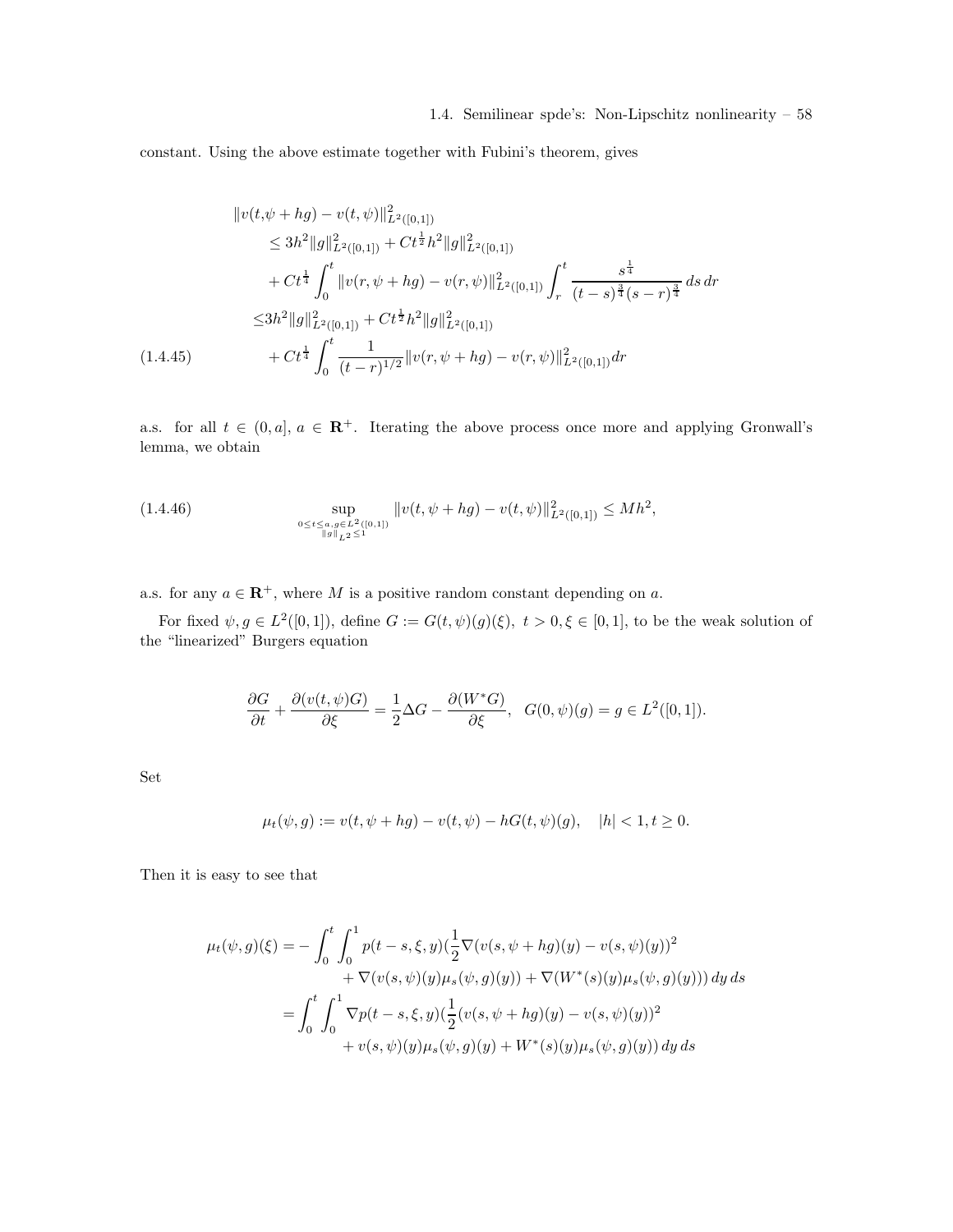a.s. for all  $t > 0$ . So using the Cauchy-Schwartz inequality and  $(1.4.46)$ , we obtain

$$
\| \mu_t(\psi, g) \|_{L^2([0,1])}^2
$$
\n
$$
\leq \frac{3}{4} \int_0^1 \left( \int_0^t \int_0^1 \nabla p(t-s, \xi, y) (v(s, \psi + hg)(y) - v(s, \psi)(y))^2 \, dy \, ds \right)^2 d\xi
$$
\n
$$
+ 3 \int_0^1 \left( \int_0^t \int_0^1 \nabla p(t-s, \xi, y) (v(s, \psi)(y) \mu_s(\psi, g)(y) \, dy \, ds \right)^2 d\xi
$$
\n
$$
+ 3 \int_0^1 \left( \int_0^t \int_0^1 \nabla p(t-s, \xi, y) (W^*(s)(y) \mu_s(\psi, g)(y)) \, dy \, ds \right)^2 d\xi
$$
\n
$$
\leq \frac{3}{4} \int_0^1 \int_0^t \frac{1}{(t-s)^{\frac{3}{4}}} ds \int_0^t \frac{1}{(t-s)^{\frac{1}{4}}} \left( \int_0^1 \frac{c_1}{\sqrt{t-s}} e^{-\frac{(y-\xi)^2}{c_2(t-s)}} (v(s, \psi + hg)(y) - v(s, \psi)(y))^2 dy \right)^2 ds d\xi
$$
\n
$$
+ 3 \int_0^1 \int_0^t \frac{1}{(t-s)^{\frac{3}{4}}} ds \int_0^t \frac{1}{(t-s)^{\frac{1}{4}}} \left( \int_0^1 \frac{c_1}{\sqrt{t-s}} e^{-\frac{(y-\xi)^2}{c_2(t-s)}} (v(s, \psi)(y) \mu_s(\psi, g)(y) dy) \right)^2 ds d\xi
$$
\n
$$
+ 3 \int_0^1 \int_0^t \frac{1}{(t-s)^{\frac{3}{4}}} ds \int_0^t \frac{1}{(t-s)^{\frac{1}{4}}} \left( \int_0^1 \frac{c_1}{\sqrt{t-s}} e^{-\frac{(y-\xi)^2}{c_2(t-s)}} (W^*(s)(y) \mu_s(\psi, g)(y)) dy \right)^2 ds d\xi.
$$

a.s. for all  $t > 0$ . Thus

$$
\|\mu_t(\psi, g)\|_{L^2([0,1])}^2
$$
  
\n
$$
\leq 3c_1 t^{\frac{1}{4}} \int_0^t \frac{1}{(t-s)^{\frac{3}{4}}} \left( \int_0^1 (v(s, \psi + hg)(y) - v(s, \psi)(y))^2 dy \right)^2 ds
$$
  
\n
$$
+ 12c_1 t^{\frac{1}{4}} \int_0^t \frac{1}{(t-s)^{\frac{3}{4}}} \int_0^1 v^2(s, \psi)(y) dy \int_0^1 \mu_s^2(\psi, g)(y) dy ds
$$
  
\n
$$
+ Ct^{\frac{1}{4}} \|W^*\|_{\infty}^2 \int_0^t \frac{1}{(t-s)^{\frac{3}{4}}} \int_0^1 \mu_s^2(\psi, g)(y) dy ds
$$
  
\n
$$
\leq Ch^4 + Ct^{\frac{1}{4}} \int_0^t \frac{1}{(t-s)^{\frac{3}{4}}} \|\mu_s(\psi, g)\|_{L^2([0,1])}^2 ds, \quad 0 \leq t \leq a,
$$

a.s.. Using the previous iteration argument followed by Gronwall's lemma, we obtain the following estimate

$$
\sup_{g \in L^2([0,1]), \|g\|_{L^2} \le 1} \| \mu_t(\psi, g) \|_{L^2([0,1])}^2 \le M_1 h^4, \quad |h| < 1
$$

a.s. for some positive random constant  $M_1 = M_1(\omega, a)$ . This implies that  $\frac{\mu_t(\psi, g)}{h}$  converges a.s. to 0 as  $h \to 0$  in  $L^2([0,1])$ , uniformly in  $(t,g) \in [0,a] \times \{g \in L^2([0,1]) : ||g||_{L^2} \leq 1\}$ . Therefore,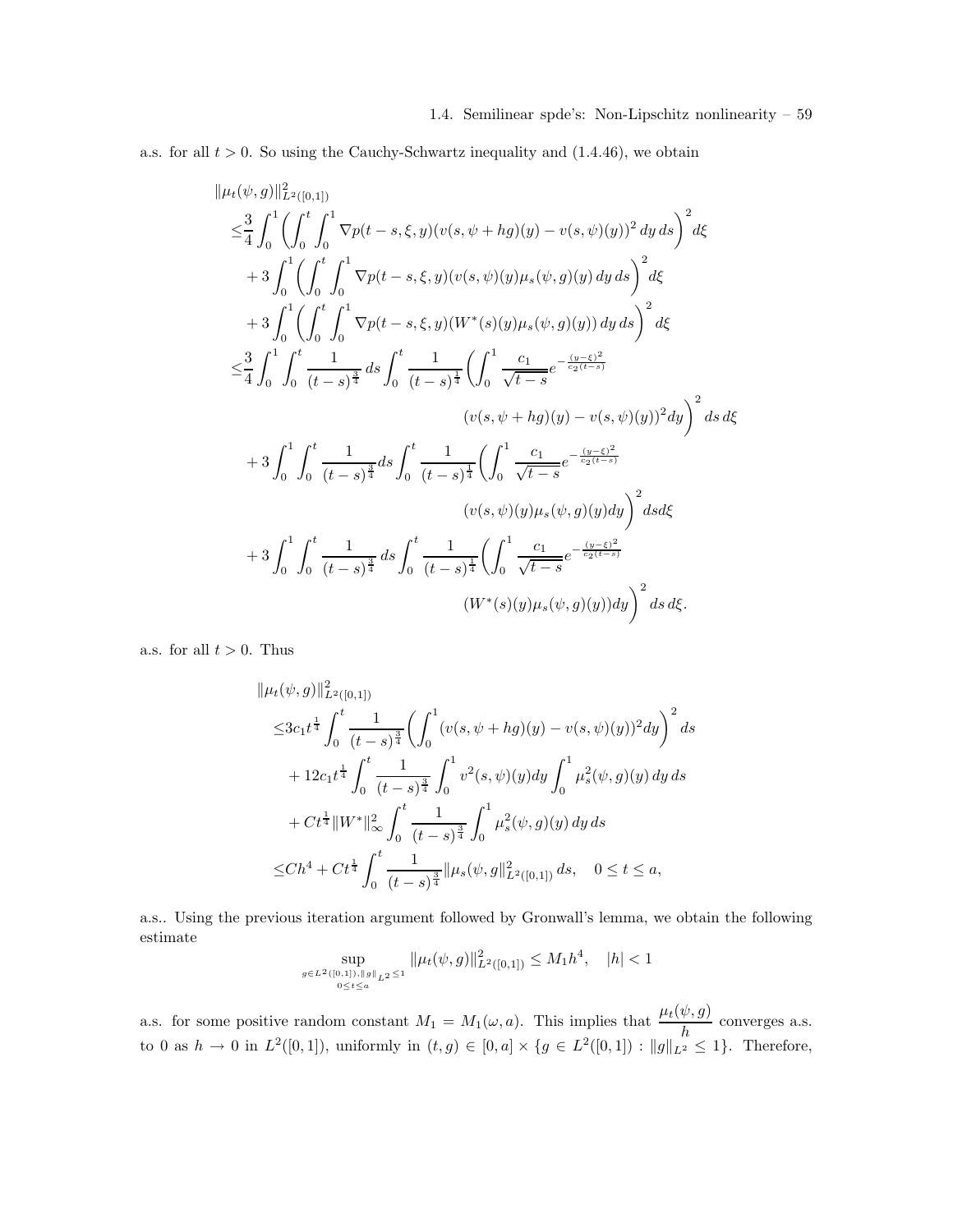$v(t, \psi + hg) - v(t, \psi)$  $\frac{h}{h}$   $\rightarrow$   $G_t(\psi, g)$  a.s. as  $h \rightarrow 0$ , uniformly for  $g \in \{g; ||g||_{L^2([0,1])} \leq 1\}$ . Hence, v is Fréchet differentiable at  $\psi \in L^2([0,1])$ , with Fréchet derivative  $Dv(t,\psi) : L^2([0,1]) \to L^2([0,1])$ satisfying the  $L(L^2([0,1]))$ -valued linear equation

$$
(1.4.47) \qquad Dv(t,\psi) = T_t - \int_0^t T_{t-s} \left( \frac{\partial v(s,\psi)}{\partial \xi} Dv(s,\psi) + v(s,\psi) \frac{\partial Dv(s,\psi)}{\partial \xi} \right) ds - \int_0^t T_{t-s} \left( Dv(s,\psi) \frac{\partial W^*(s)}{\partial \xi} + W^*(s) \frac{\partial Dv(s,\psi)}{\partial \xi} \right) ds
$$

a.s. for  $(t, \psi) \in \mathbf{R}^+ \times L^2([0, 1]).$ 

In order to complete the proof of assertion (ii) of the theorem, it remains to prove that  $(u, \theta)$  is a perfect cocycle in  $L^2([0,1])$ . It is easy to see from  $(1.4.39)$  that

$$
u(t, \psi)(\omega) = T_t \psi - \int_0^t T_{t-s} u(s, \psi, \omega) \nabla u(s, \psi, \omega) ds + \left[ \int_0^t T_{t-s} dW(s) \right](\omega)
$$

for  $t > 0, \omega \in \Omega, \psi \in L^2([0, 1])$ . We need to prove that

(1.4.48) 
$$
u(t, u(t_1, \psi, \omega), \theta(t_1, \omega)) = u(t + t_1, \psi, \omega).
$$

for  $t, t_1 \geq 0, \omega \in \Omega, \psi \in L^2([0, 1])$ . To see this, fix  $t_1 \geq 0, \omega \in \Omega, \psi \in L^2([0, 1])$ , and denote

$$
Y(t) := u(t, u(t_1, \psi, \omega), \theta(t_1, \omega)), \quad Z(t) := u(t + t_1, \psi, \omega), \quad t > 0.
$$

Then

$$
Y(t) = T_t u(t_1, \psi, \omega) - \int_0^t T_{t-s} u(s, u(t_1, \psi, \omega), \theta(t_1, \omega)) \frac{\partial u(s, u(t_1, \psi, \omega), \theta(t_1, \omega))}{\partial y} ds + \left[ \int_{t_1}^{t+t_1} T_{t+t_1-s} dW(s) \right] (\omega) = T_{t+t_1} \psi - \int_0^{t_1} T_{t+t_1-s} u(s, \psi, \omega) \frac{\partial u(s, \psi, \omega)}{\partial y} ds - \int_{t_1}^{t+t_1} T_{t+t_1-s} Y(s - t_1) \frac{\partial Y(s - t_1)}{\partial y} ds + \left[ \int_0^{t+t_1} T_{t+t_1-s} dW(s) \right] (\omega), \ t > 0.
$$

Also,

$$
Z(t) = T_{t+t_1} \psi - \int_0^{t_1} T_{t+t_1-s} u(s, \psi, \omega) \frac{\partial u(s, \psi, \omega)}{\partial y} ds - \int_{t_1}^{t+t_1} T_{t+t_1-s} Z(s-t_1) \frac{\partial Z(s-t_1)}{\partial y} ds + \left[ \int_0^{t+t_1} T_{t+t_1-s} dW(s) \right] (\omega), \ t > 0.
$$

Therefore,

$$
Y(t)(\xi) - Z(t)(\xi)
$$
  
=  $-\frac{1}{2} \int_{t_1}^{t+t_1} T_{t+t_1-s} \left( \frac{\partial Y^2(s-t_1)}{\partial y} - \frac{\partial Z^2(s-t_1)}{\partial y} \right) (\xi) ds$   
=  $\frac{1}{2} \int_{t_1}^{t+t_1} ds \int_0^1 \frac{\partial p(t+t_1-s,\xi,y)}{\partial y} [Y^2(s-t_1)(y) - Z^2(s-t_1)(y)] dy$   
=  $\frac{1}{2} \int_0^t ds \int_0^1 \frac{\partial p(t-s,\xi,y)}{\partial y} [Y^2(s)(y) - Z^2(s)(y)] dy,$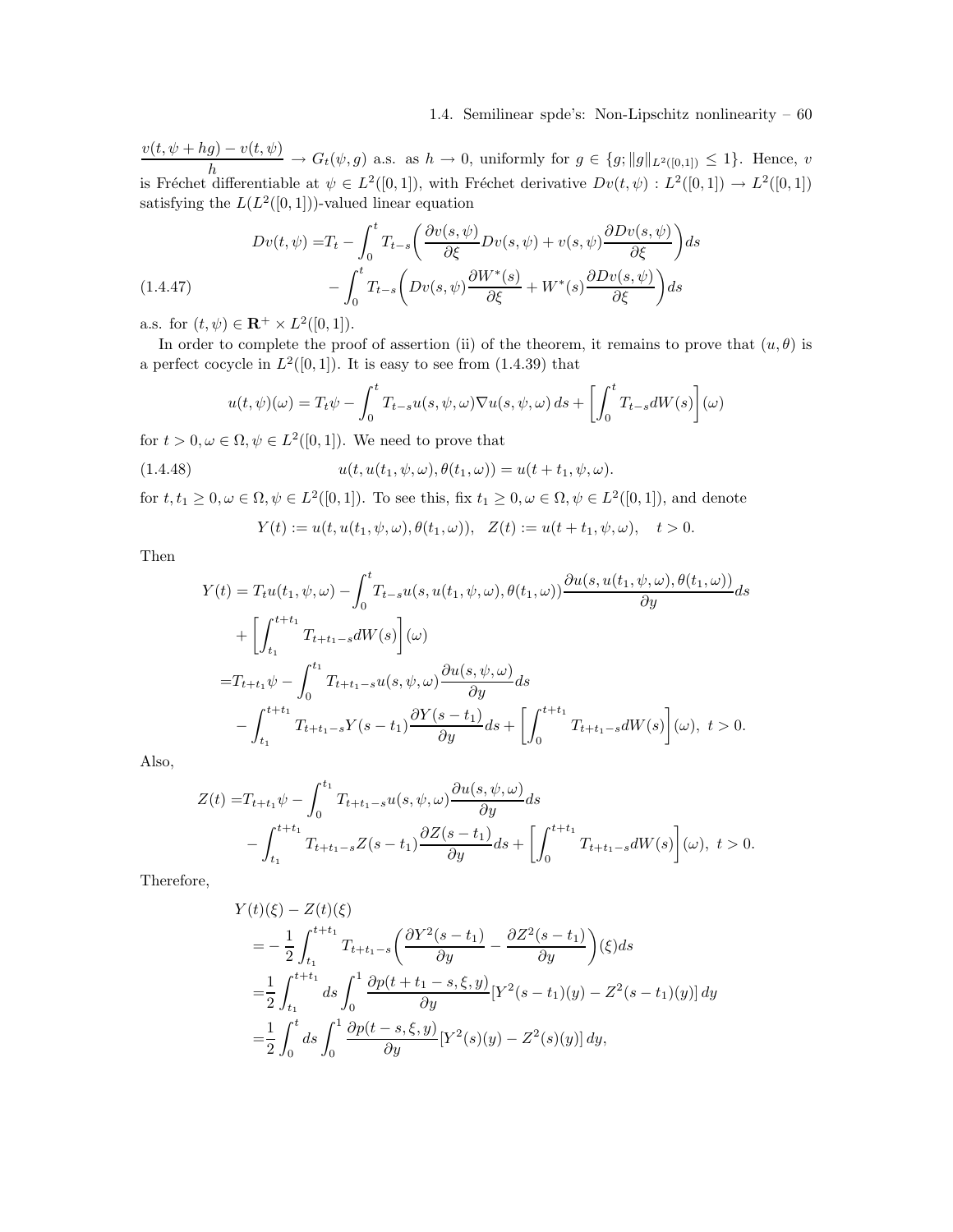a.s. for  $t > 0, \xi \in \mathcal{D}$ . Using Cauchy-Schwartz inequality and (1.4.43), we have

$$
||Y(t) - Z(t)||_{L^{2}([0,1])}^{2} = \int_{0}^{1} |Y(t)(\xi) - Z(t)(\xi)|^{2} d\xi
$$
  
\n
$$
\leq C \int_{0}^{1} d\xi \left( \frac{1}{2} \int_{0}^{t} ds \int_{0}^{1} \frac{1}{\sqrt{t-s}} \frac{c_{1}}{\sqrt{t-s}} e^{-\frac{(\xi - y)^{2}}{2c_{2}(t-s)}} |Y^{2}(s)(y) - Z^{2}(s)(y)| dy \right)^{2}
$$
  
\n
$$
\leq C \int_{0}^{1} \int_{0}^{t} \frac{1}{(t-s)^{\frac{3}{4}}} ds \int_{0}^{t} \frac{1}{(t-s)^{\frac{1}{4}}}
$$
  
\n
$$
\times \left( \int_{0}^{1} \frac{c_{1}}{\sqrt{t-s}} e^{-\frac{(\xi - y)^{2}}{2c_{2}(t-s)}} |Y^{2}(s)(y) - Z^{2}(s)(y)| dy \right)^{2} ds d\xi
$$
  
\n
$$
\leq Ct^{\frac{1}{4}} \int_{0}^{1} \int_{0}^{t} \frac{1}{(t-s)^{\frac{1}{4}}} \int_{0}^{1} \frac{c_{1}}{\sqrt{t-s}} e^{-\frac{(\xi - y)^{2}}{2c_{2}(t-s)}} |Y(s)(y) - Z(s)(y)|^{2} dy
$$
  
\n
$$
\times \int_{0}^{1} \frac{c_{1}}{\sqrt{t-s}} e^{-\frac{(\xi - y)^{2}}{2c_{2}(t-s)}} |Y(s)(y) + Z(s)(y)|^{2} dy ds d\xi
$$
  
\n
$$
\leq Ct^{\frac{1}{4}} \sup_{0 \leq s \leq T} [||Y(s) + Z(s)||_{L^{2}([0,1])}^{2}] \int_{0}^{t} \frac{1}{(t-s)^{\frac{3}{4}}} ||Y(s) - Z(s)||_{L^{2}([0,1])}^{2} ds
$$

$$
\leq C t^{\frac{1}{4}} \int_0^t \frac{1}{(t-s)^{\frac{3}{4}}} ||Y(s)-Z(s)||^2_{L^2([0,1])} ds,
$$

(1.4.49)

for all  $t \in (0, a]$ , a.s.. Note that in the above computation, we have also used the fact that

$$
\sup_{0\le s\le a} [\|Y(s)+Z(s)\|_{L^2([0,1])}^2] < \infty, \quad a \in \mathbf{R}^+,
$$

a.s.. As in the proof of (1.4.45) it follows from (1.4.49) and Gronwall's lemma that  $Y(t) = Z(t)$  a.s. for all  $t \geq 0$ . This completes the proof of assertion (ii) of the theorem.

We next prove assertion (iii). It is not hard to see that

$$
\|v(t, \psi_m, \omega) - v(t, \psi_n, \omega)\|_{L^2([0,1])}^2
$$
  
\n
$$
\leq C \|T_t \psi_m - T_t \psi_n\|_{L^2([0,1])}^2
$$
  
\n
$$
+ Ct^{\frac{1}{4}} \int_0^t \frac{1}{(t-s)^{\frac{3}{4}}} \|v(s, \psi_m, \omega) - v(s, \psi_n, \omega)\|_{L^2([0,1])}^2 ds
$$

a.s. for all  $t \in [0, a]$ . Now using  $(1.4.50)$  and the same argument as in the proof of compactness of  $Dv(t, \psi, \omega)$  in Theorem 1.4.2, one can show that, for each  $t > 0, \omega \in \Omega$ , the map  $v(t, \cdot, \omega)$ :  $L^2([0,1]) \to L^2([0,1])$  takes bounded sets into relatively compact sets. The only difference is that we have to iterate (1.4.50) once before we can use Gronwall's lemma. Details of the proof are omitted.  $\quad \ \ \Box$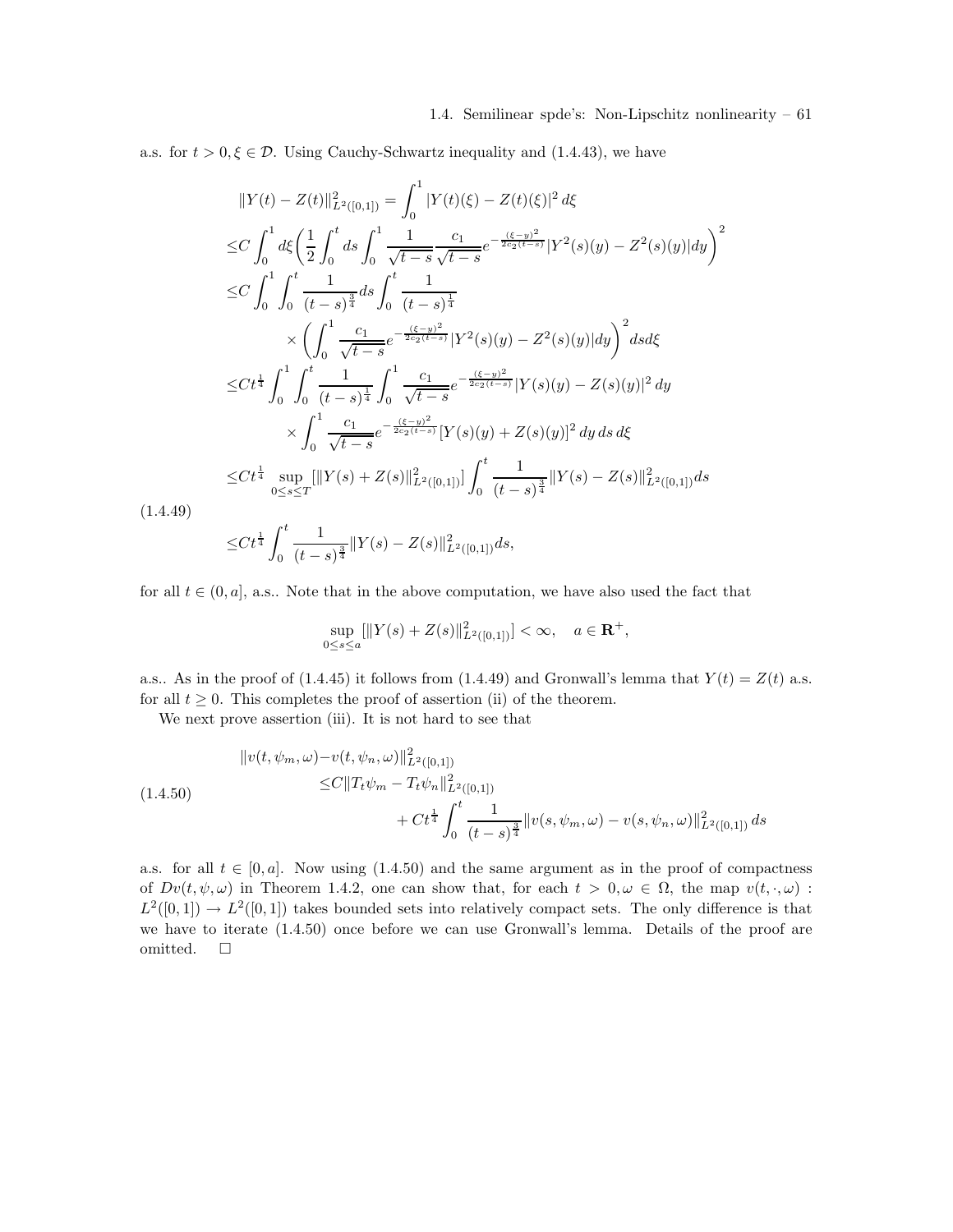# Part 2

### Existence of Stable and Unstable Manifolds

#### 2.1. HYPERBOLICITY OF A STATIONARY TRAJECTORY

In Part 1, we established the existence of perfect differentiable cocycles generated by mild solutions of a large class of semilinear stochastic evolution equations (see's) and stochastic partial differential equations (spde's). In this part, we continue the analysis in Part 1. More specifically, we highlight the concept of a *stationary point* for the see or spde as an invariant random vector under the cocycle. Our main objective is to characterize the pathwise local structure of solutions of semilinear see's and spde's near stationary solutions. We define the concept of hyperbolicity for a stationary solution of an see/spde. Hyperbolicity is characterized by the non-vanishing of the Lyapunov spectrum of the linearized cocycle. The hyperbolic structure of the stochastic semiflow leads to local stable manifold theorems (Theorems 2.4.1-2.4.4) for semilinear see's and spde's. For a hyperbolic stationary solution of the see/spde, this gives smooth stable and unstable manifolds in a neighborhood of the stationary solution. The stable and unstable manifolds are stationary, live in a stationary tubular neighborhood of the stationary solution and are asymptotically invariant under the stochastic semiflow of the see/spde. Furthermore, the local stable and unstable manifolds intersect transversally at the stationary point, and the unstable manifolds have fixed finite dimension. Due to their forward asymptotic dependence on the future of the stochastic semiflow, the stable and unstable manifolds are in general anticipating in nature. In particular, the tangent spaces to the stable and unstable manifolds (at the stationary point) are constructed using the (anticipating) eigenspaces of the Oseledec-Ruelle operator for the hyperbolic linearized cocycle.

The proof of the stable manifold theorem (Theorem 2.2.1) uses discrete infinite-dimensional multiplicative ergodic theory techniques ( $[Ru.1]$ ,  $[Ru.2]$ , Theorems 5.1, 6.1). The extension to continuoustime is done via perfection techniques and interpolation between discrete times (cf. [Mo.3], [M-S.2], [M-S.1]). Henceforth, we will assume that the reader is familiar with the results and the techniques in Ruelle's articles [Ru.1] and [Ru.2].

We recall below the definition of a cocycle in Hilbert space.

Let  $(\Omega, \mathcal{F}, P)$  be a probability space. Suppose  $\theta : \mathbf{R} \times \Omega \to \Omega$  is a  $(\mathcal{B}(\mathbf{R}) \otimes \mathcal{F}, \mathcal{F})$ -measurable group of P-preserving ergodic transformations on  $(\Omega, \mathcal{F}, P)$ . Denote by  $\bar{\mathcal{F}}$  the P-completion of  $\mathcal{F}$ , and suppose  $(\Omega, \bar{\mathcal{F}}, (\mathcal{F})_{t>0}, P)$  is a complete filtered probability space.

Let H be a real separable Hilbert space with norm  $\lvert \cdot \rvert$  and Borel  $\sigma$ -algebra  $\mathcal{B}(H)$ .

Take k to be any non-negative integer and  $\epsilon \in (0,1]$ . Recall that a  $C^{k,\epsilon}$  perfect cocycle  $(U,\theta)$ on H is a  $(\mathcal{B}(\mathbf{R}^+) \otimes \mathcal{B}(H) \otimes \mathcal{F}, \mathcal{B}(H))$ - measurable random field  $U : \mathbf{R}^+ \times H \times \Omega \to H$  with the following properties:

- (i) For each  $\omega \in \Omega$ , the map  $\mathbb{R}^+ \times H \ni (t, x) \mapsto U(t, x, \omega) \in H$  is jointly continuous; for fixed  $(t,\omega) \in \mathbf{R}^+ \times \Omega$ , the map  $H \ni x \mapsto U(t,x,\omega) \in H$  is  $C^{k,\epsilon}$   $(D^k U(t,x,\omega)$  is  $C^{\epsilon}$  in x on bounded subsets of  $H$ ).
- (ii)  $U(t_1+t_2, \cdot, \omega) = U(t_2, \cdot, \theta(t_1, \omega)) \circ U(t_1, \cdot, \omega)$  for all  $t_1, t_2 \in \mathbb{R}^+$ , all  $\omega \in \Omega$ .
- (iii)  $U(0, x, \omega) = x$  for all  $x \in H, \omega \in \Omega$ .

We next describe the concept of a *stationary point* for a cocycle  $(U, \theta)$ . Stationary points play the role of stochastic equilibria for the stochastic dynamical system.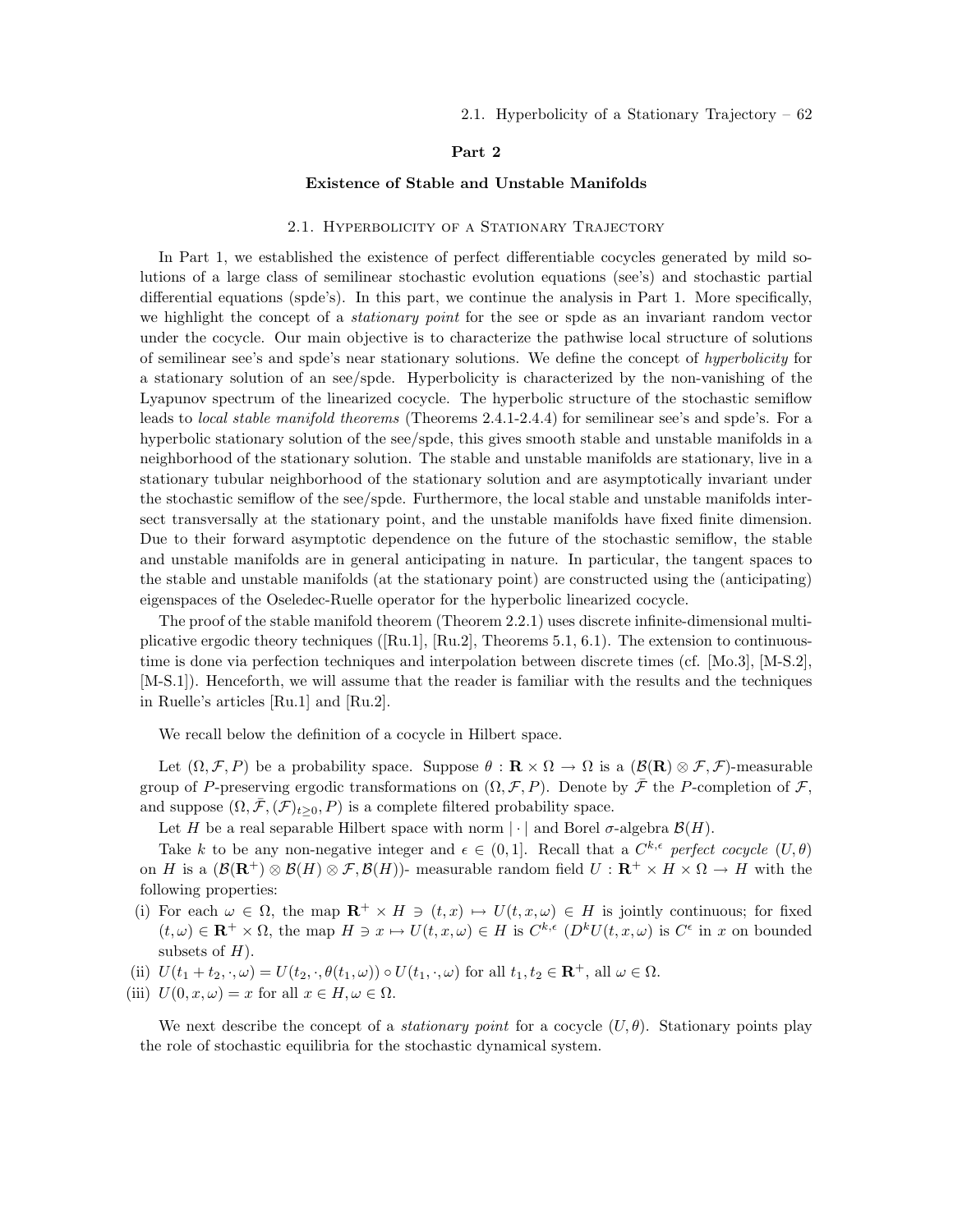**Definition 2.1.1.** An *F*-measurable random variable  $Y : \Omega \to H$  is said be a *stationary random* point for the cocycle  $(U, \theta)$  if it satisfies the following identity:

(2.1.1) 
$$
U(t, Y(\omega), \omega) = Y(\theta(t, \omega))
$$

for all  $(t, \omega) \in \mathbf{R}^+ \times \Omega$ .

The reader may note that the above definition is an infinite-dimensional analogue of a corresponding concept of invariance that was used by one of the authors in joint work with M. Scheutzow to give a proof of the stable manifold theorem for stochastic ordinary differential equations (Definition 3.1, [M-S.2]). Definition 2.1.1 essentially gives a useful realization of the idea of an invariant measure for a stochastic dynamical system generated by an spde or a see. Such a realization allows us to analyze the local *almost sure* stability properties of the stochastic semiflow in the neighborhood of the stationary point. The existence (and uniqueness/ergodicity) of a stationary random point for various classes of spde's and see's has been studied by many researchers. In this article, we move beyond the issue of existence of stationary solutions, and apply our stable/unstable manifold theorem to examine further the almost sure asymptotic structure of the stochastic flow generated by several well-known classes of see's and spde's. In particular, we establish the existence of local stable and unstable manifolds near their stationary points.

Note that, in general,  $Y(\theta(t, \omega))$  is not an adapted process because the stationary point Y may depend on the full Brownian path that drives the spde: See Proposition 2.4.1. Thus, one does not expect that  $Y(\theta(t, \omega))$  would solve the underlying Itô-type see or spde. However, it has been established in joint work by one of the authors with M. Scheutzow that, for sode's, such a stationary trajectory does indeed satisfy the corresponding Stratonovich version of the sde ([M-S.2], Theorem A.2). In our present context, we conjecture that an analogous result also holds for the see's and spde's treated in this article.

The main objective of this section is to define the concept of *hyperbolicity* for a stationary point Y of the cocycle  $(U, \theta)$ .

First, we linearize the  $C^{k,\epsilon}$  cocycle  $(U,\theta)$  along a stationary random point Y. By taking Fréchet derivatives at the stationary point  $Y(\omega)$  on each side of the cocycle identity (ii) above, using the chain rule and the definition of Y, we immediately see that  $(DU(t, Y(\omega), \omega), \theta(t, \omega))$  is an  $L(H)$ valued perfect cocycle. Secondly, we appeal to the following classical result which goes back to Oseledec in the finite-dimensional case  $([O])$ , and to D. Ruelle in infinite dimensions  $([Ru.2])$ .

# Theorem 2.1.1. (Oseledec-Ruelle)

Let  $T: \mathbf{R}^+ \times \Omega \to L(H)$  be strongly measurable, such that  $(T, \theta)$  is an  $L(H)$ -valued cocycle, with each  $T(t, \omega)$  compact. Suppose that

$$
E \sup_{0 \le t \le 1} \log^+ \|T(t, \cdot)\|_{L(H)} + E \sup_{0 \le t \le 1} \log^+ \|T(1-t, \theta(t, \cdot))\|_{L(H)} < \infty.
$$

Then there is a sure event  $\Omega_0 \in \mathcal{F}$  such that  $\theta(t, \cdot)(\Omega_0) \subseteq \Omega_0$  for all  $t \in \mathbf{R}^+$ , and for each  $\omega \in \Omega_0$ , the limit

$$
\Lambda(\omega) := \lim_{t \to \infty} [T(t, \omega)^* \circ T(t, \omega)]^{1/(2t)}
$$

exists in the uniform operator norm. Each linear operator  $\Lambda(\omega)$  is compact, non-negative and selfadjoint with a discrete spectrum

$$
e^{\lambda_1} > e^{\lambda_2} > e^{\lambda_3} > \cdots
$$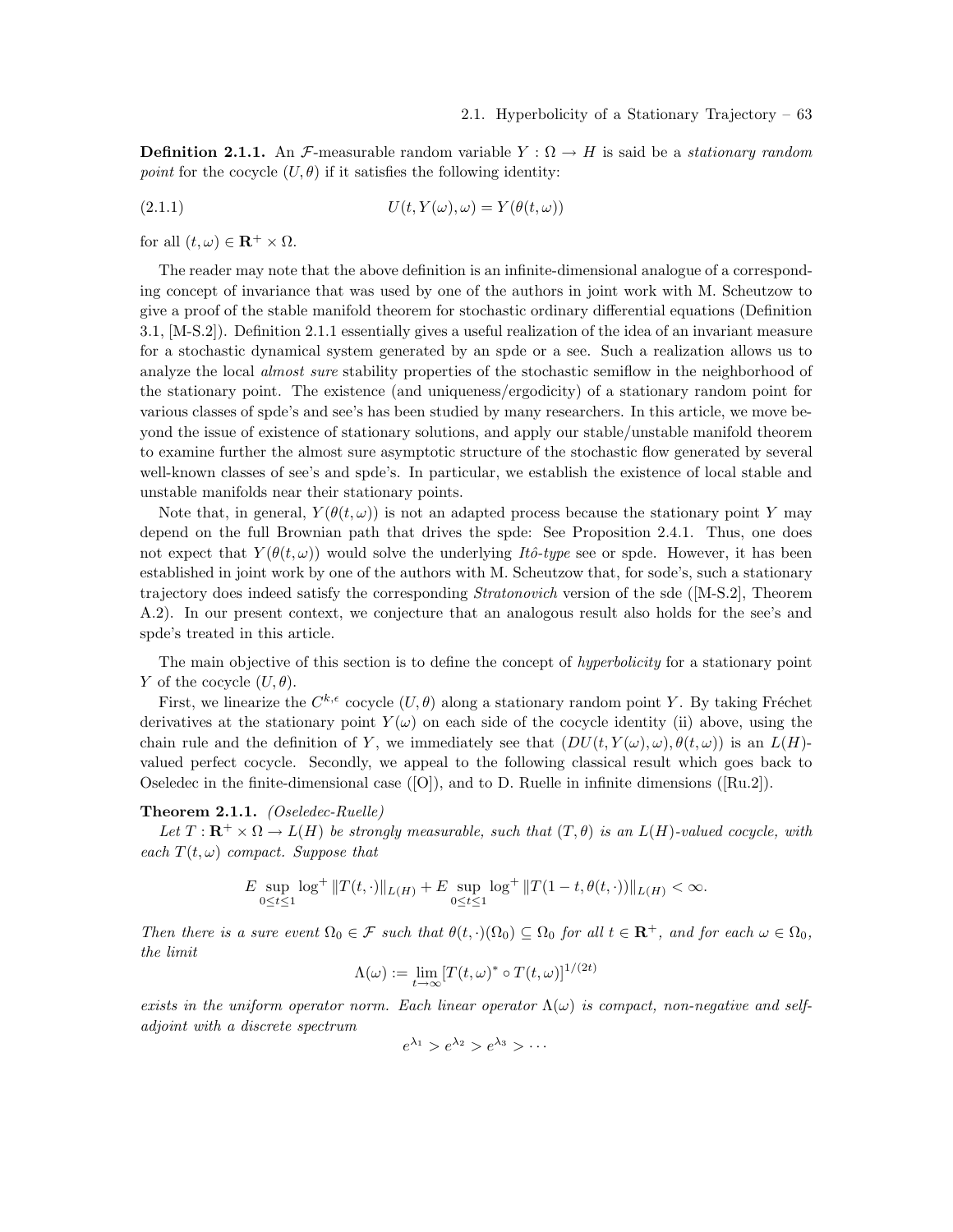where the  $\lambda_i$ 's are distinct and non-random. Each positive eigenvalue  $e^{\lambda_i}$  (> 0) has a fixed finite nonrandom multiplicity  $m_i$  and a corresponding eigenspace  $F_i(\omega)$ , with  $m_i := \dim F_i(\omega)$ . Set  $i = \infty$ when  $\lambda_i = -\infty$ . Define

$$
E_1(\omega) := H, \quad E_i(\omega) := \left[\oplus_{j=1}^{i-1} F_j(\omega)\right]^{\perp}, \quad i > 1, \quad E_{\infty} := \ker \Lambda(\omega).
$$

Then

$$
E_{\infty} \subset \cdots \subset \cdots \subset E_{i+1}(\omega) \subset E_i(\omega) \cdots \subset E_2(\omega) \subset E_1(\omega) = H,
$$
  

$$
\lim_{t \to \infty} \frac{1}{t} \log |T(t, \omega)x| = \begin{cases} \lambda_i & \text{if } x \in E_i(\omega) \backslash E_{i+1}(\omega), \\ -\infty & \text{if } x \in E_{\infty}(\omega), \end{cases}
$$

and

$$
T(t,\omega)(E_i(\omega))\subseteq E_i(\theta(t,\omega))
$$

for all  $t \geq 0$ ,  $i \geq 1$ .

Fig. 2 illustrates the Oseledec-Ruelle theorem.



Figure 2. The Spectral Theorem.

Proof of Theorem 2.1.1. The proof is based on a discrete version of Oseledec's multiplicative ergodic theorem and the perfect ergodic theorem ([Ru.1], I.H.E.S Publications, 1979, pp. 303-304; cf. [O], [Mo.3], Lemma 5. See also Lemma 2.3.1 (ii) of this article). Details of the extension to continuous time are given in [Mo.3] within the context of linear stochastic functional differential equations. The arguments in [Mo.3] extend directly to general linear cocycles in Hilbert space. cf. [F-S.1].  $\Box$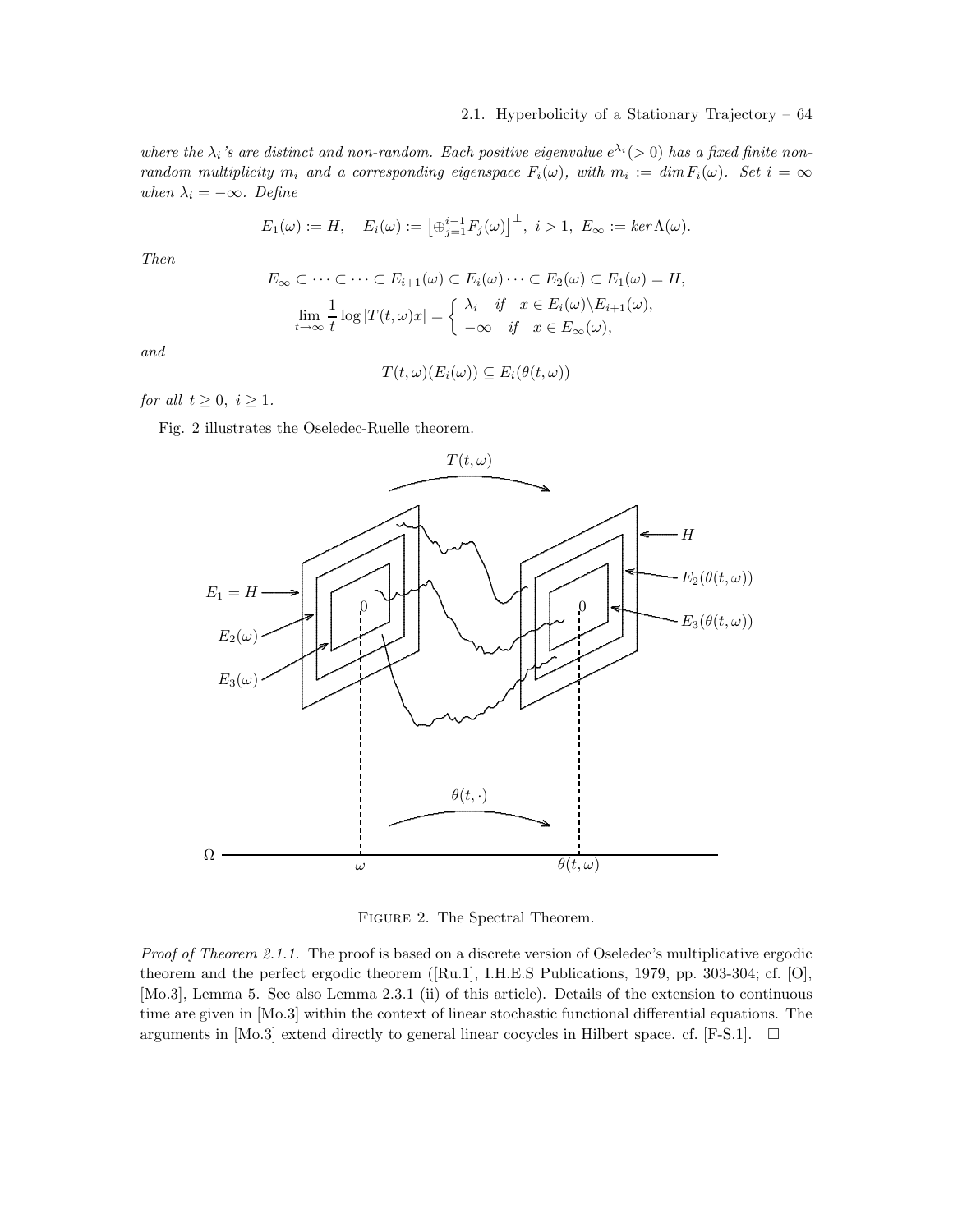**Definition 2.1.2.** The sequence  $\{\cdots < \lambda_{i+1} < \lambda_i < \cdots < \lambda_2 < \lambda_1\}$  in the Oseledec-Ruelle theorem (Theorem 2.1.1) is called the Lyapunov spectrum of the linear cocycle  $(T, \theta)$ .

Hyperbolicity of a stationary point  $Y : \Omega \to H$  of the non-linear cocycle  $(U, \theta)$  may now be defined in terms of a spectral gap in the Lyapunov spectrum of the linearized cocycle  $(DU(t, Y(\omega), \omega), \theta(t, \omega))$ .

**Definition 2.1.3.** Let  $(U, \theta)$  be a  $C^{k,\epsilon}$   $(k \geq 1, \epsilon \in (0,1])$  perfect cocycle on a separable Hilbert space H such that  $U(t, \cdot, \omega) : H \to H$  takes bounded sets into relatively compact sets for each  $(t, \omega) \in (0, \infty) \times \Omega$ . A stationary point  $Y(\omega)$  of the cocycle  $(U, \theta)$  is hyperbolic if

(a) For any  $a \in (0, \infty)$ ,

$$
\int_{\Omega} \log^{+} \sup_{0 \leq t_1, t_2 \leq a} \|DU(t_2, Y(\theta(t_1, \omega)), \theta(t_1, \omega))\|_{L(H)} dP(\omega) < \infty.
$$

(b) The linearized cocycle  $(DU(t, Y(\omega), \omega), \theta(t, \omega))$  has a non-vanishing Lyapunov spectrum  $\{\cdots$  $\lambda_{i+1} < \lambda_i < \cdots < \lambda_2 < \lambda_1$ , viz.  $\lambda_i \neq 0$  for all  $i \geq 1$ .

By the Oseledec theorem (Theorem 2.1.1), the integrability condition in Definition 2.1.2 (a) implies the existence of a discrete Lyapunov spectrum for the linearized cocycle  $(DU(t, Y(\omega), \omega), \theta(t, \omega))$ in Definition 2.1.2 (b) above.

The following result is a random version of the saddle point property for hyperbolic linear cocycles. A proof is given in ([Mo.3], Theorem 4, Corollary 2; [M-S.4], Theorem 5.3) within the context of stochastic differential systems with memory; but the arguments therein extend immediately to linear cocycles in Hilbert space.

# Theorem 2.1.2. (Stable and unstable subspaces)

Let  $(T, \theta)$  be a linear cocycle on a Hilbert space H. Assume that  $T(t, \omega) : H \to H$  is a compact linear operator for each  $t > 0$  and a.a.  $\omega \in \Omega$ . Suppose that

$$
E \log^+ \sup_{0 \le t_1, t_2 \le 1} ||T(t_2, \theta(t_1, \cdot))||_{L(H)} < \infty,
$$

and let the cocycle  $(T, \theta)$  have a non-vanishing Lyapunov spectrum  $\{\cdots < \lambda_{i+1} < \lambda_i < \cdots < \lambda_2 <$  $\lambda_1$ . Pick  $i_0 > 1$  such that  $\lambda_{i_0} < 0 < \lambda_{i_0-1}$ .

Then there is a sure event  $\Omega^* \in \mathcal{F}$  and stable and unstable subspaces  $\{S(\omega), U(\omega) : \omega \in \Omega^*\},$  $\mathcal{F}\text{-}measurable$  (into the Grassmanian), such that for each  $\omega \in \Omega^*,$  the following is true:

- (i)  $\theta(t, \cdot)(\Omega^*) = \Omega^*$  for all  $t \in \mathbf{R}$ .
- (ii)  $H = \mathcal{U}(\omega) \oplus \mathcal{S}(\omega)$ . The subspace  $\mathcal{U}(\omega)$  is finite-dimensional with a fixed non-random dimension, and  $S(\omega)$  is closed with a finite non-random codimension.
- (iii) (Invariance)

$$
T(t,\omega)(\mathcal{U}(\omega))=\mathcal{U}(\theta(t,\omega)),\ T(t,\omega)(\mathcal{S}(\omega))\subseteq \mathcal{S}(\theta(t,\omega)),
$$

for all  $t \geq 0$ ,

(iv) (Exponential dichotomies)

 $|T(t,\omega)(x)| \ge |x|e^{\delta_1 t}$  for all  $t \ge \tau_1^*, x \in \mathcal{U}(\omega)$ ,  $|T(t,\omega)(x)| \leq |x|e^{-\delta_2 t}$  for all  $t \geq \tau_2^*, x \in \mathcal{S}(\omega)$ ,

where  $\tau_i^* = \tau_i^*(x, \omega) > 0, i = 1, 2$ , are random times and  $\delta_i > 0, i = 1, 2$ , are fixed.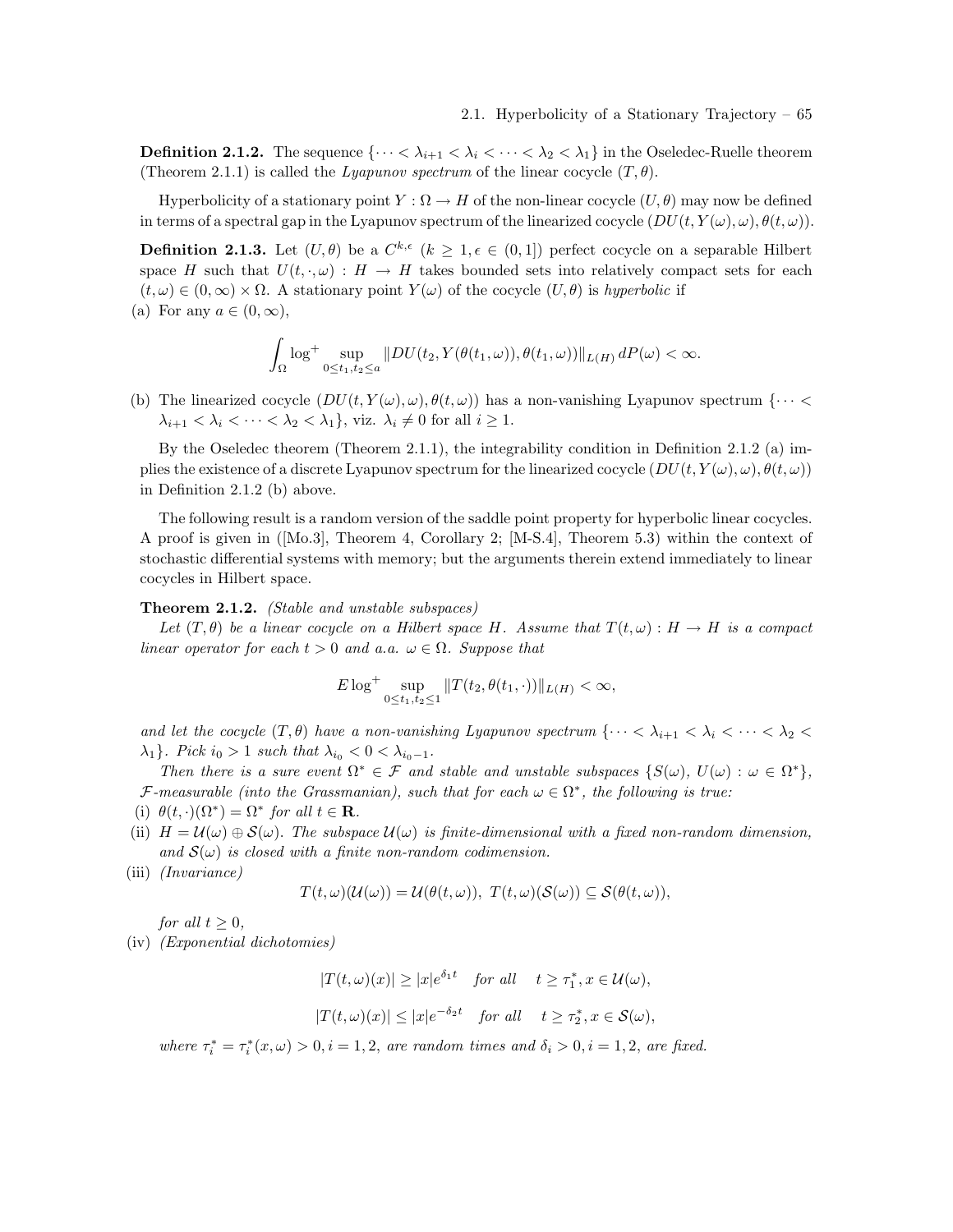2.2. The non-linear ergodic theorem – 66



FIGURE 3. The stable and unstable subspaces.

This theorem is illustrated in Fig. 3.

#### 2.2. The non-linear ergodic theorem

The main objective of this section is to refine and extend discrete-time results of D. Ruelle to the continuous-time setting in Theorem 2.2.1 below. This setting underlies the dynamics of the semilinear see's and spde's studied in Part 1. As will be apparent later, the extension of Ruelle's results to continuous-time is non-trivial. Indeed, Section 2.3 in its entirety is devoted to the proof of Theorem 2.2.1. The main difficulties in the analysis are outlined at the end of this section, after the statement of Theorem 2.2.1.

In the following, denote by  $B(x, \rho)$  the open ball in H, radius  $\rho$  and center  $x \in H$ , and by  $\overline{B}(x, \rho)$ the corresponding closed ball.

# Theorem 2.2.1. (The local stable manifold theorem)

Let  $(U, \theta)$  be a  $C^{k,\epsilon}$   $(k \geq 1, \epsilon \in (0,1])$  perfect cocycle on a separable Hilbert space H such that for each  $(t, \omega) \in (0, \infty) \times \Omega$ ,  $U(t, \cdot, \omega) : H \to H$  takes bounded sets into relatively compact sets. For any  $\rho \in (0,\infty)$ , denote by  $\|\cdot\|_{k,\epsilon}$  the  $C^{k,\epsilon}$ -norm on the space  $C^{k,\epsilon}(\bar{B}(0,\rho),H)$ . Let Y be a hyperbolic stationary point of the cocycle  $(U, \theta)$  satisfying the following integrability property:

$$
\int_{\Omega}\log^{+}\sup_{0\leq t_{1},t_{2}\leq a}\|U(t_{2},Y(\theta(t_{1},\omega)),\theta(t_{1},\omega))\|_{k,\epsilon}\,dP(\omega)<\infty
$$

for any fixed  $0 < \rho, a < \infty$  and  $\epsilon \in (0,1]$ . Denote by  $\{\cdots < \lambda_{i+1} < \lambda_i < \cdots < \lambda_2 < \lambda_1\}$  the Lyapunov spectrum of the linearized cocycle  $(DU(t, Y(\omega), \omega), \theta(t, \omega), t \ge 0)$ . Define  $\lambda_{i_0} := max\{\lambda_i : \lambda_i < 0\}$  if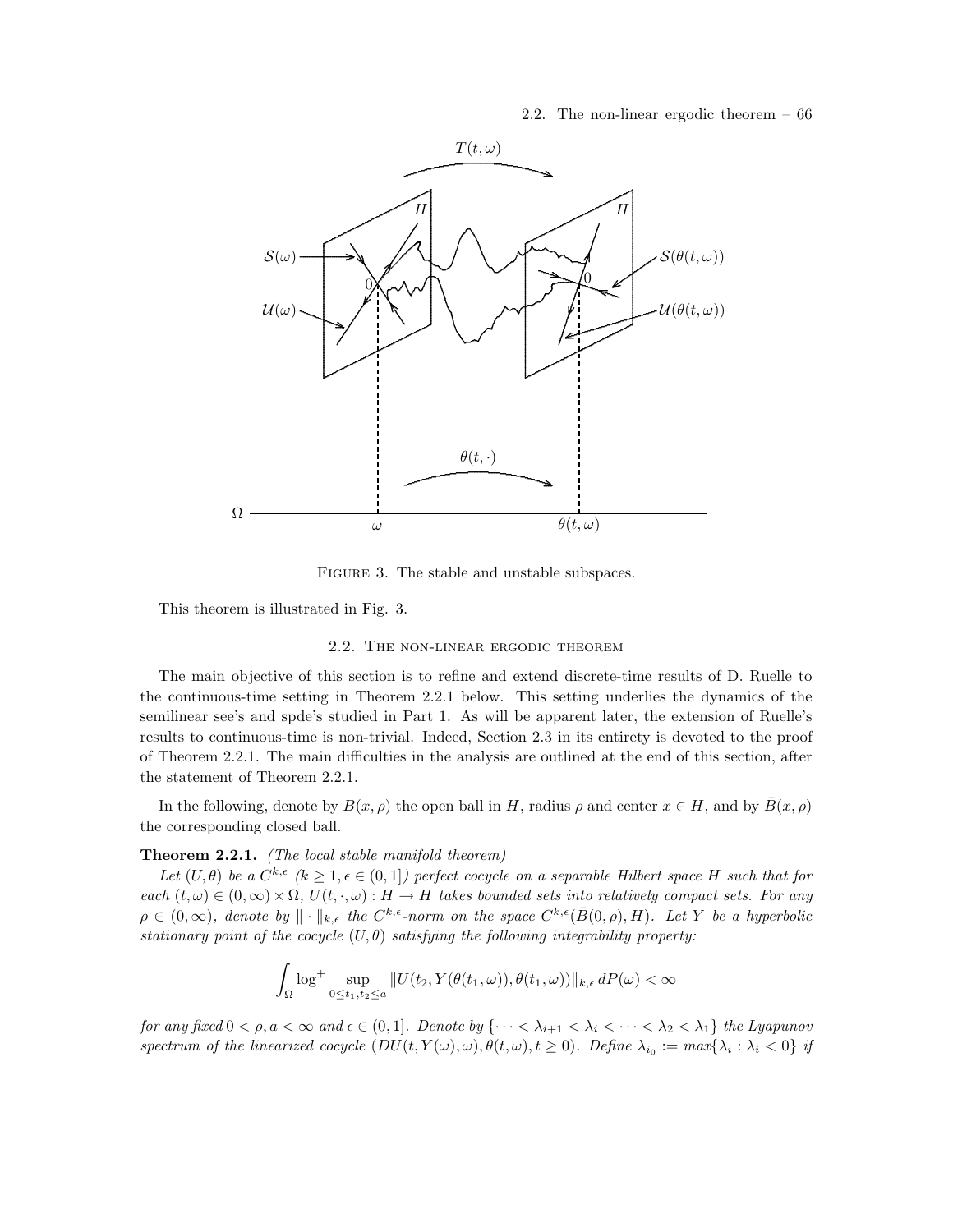at least one  $\lambda_i < 0$ . If all finite  $\lambda_i$  are positive, set  $\lambda_{i_0} := -\infty$ . (Thus  $\lambda_{i_0-1}$  is the smallest positive Lyapunov exponent of the linearized cocycle, if at least one  $\lambda_i > 0$ ; in case all the  $\lambda_i$ 's are negative, set  $\lambda_{i_0-1} := \infty.$ )

Fix  $\epsilon_1 \in (0, -\lambda_{i_0})$  and  $\epsilon_2 \in (0, \lambda_{i_0-1})$ . Then there exist

- (i) a sure event  $\Omega^* \in \mathcal{F}$  with  $\theta(t, \cdot)(\Omega^*) = \Omega^*$  for all  $t \in \mathbf{R}$ ,
- (ii)  $\bar{\mathcal{F}}$ -measurable random variables  $\rho_i, \beta_i : \Omega^* \to (0,1), \beta_i > \rho_i > 0, i = 1,2$ , such that for each  $\omega \in \Omega^*,$  the following is true:

There are  $C^{k,\epsilon}$  ( $\epsilon \in (0,1]$ ) submanifolds  $\tilde{S}(\omega)$ ,  $\tilde{\mathcal{U}}(\omega)$  of  $\bar{B}(Y(\omega), \rho_1(\omega))$  and

 $\bar{B}(Y(\omega), \rho_2(\omega))$  (resp.) with the following properties:

(a) For  $\lambda_{i_0} > -\infty$ ,  $\tilde{S}(\omega)$  is the set of all  $x \in \bar{B}(Y(\omega), \rho_1(\omega))$  such that

$$
|U(n, x, \omega) - Y(\theta(n, \omega))| \leq \beta_1(\omega) e^{(\lambda_{i_0} + \epsilon_1)n}
$$

for all integers  $n \geq 0$ . If  $\lambda_{i_0} = -\infty$ , then  $\tilde{S}(\omega)$  is the set of all  $x \in \overline{B}(Y(\omega), \rho_1(\omega))$  such that

$$
|U(n, x, \omega) - Y(\theta(n, \omega))| \le \beta_1(\omega) e^{\lambda n}
$$

for all integers  $n \geq 0$  and any  $\lambda \in (-\infty, 0)$ . Furthermore,

(2.2.1) 
$$
\limsup_{t \to \infty} \frac{1}{t} \log |U(t, x, \omega) - Y(\theta(t, \omega))| \leq \lambda_{i_0}
$$

for all  $x \in \tilde{\mathcal{S}}(\omega)$ . Each stable subspace  $\mathcal{S}(\omega)$  of the linearized cocycle  $(DU(t, Y(\cdot), \cdot), \theta(t, \cdot))$  is tangent at  $Y(\omega)$  to the submanifold  $\tilde{S}(\omega)$ , viz.  $T_{Y(\omega)}\tilde{\mathcal{S}}(\omega)=\mathcal{S}(\omega)$ . In particular, codim  $\tilde{\mathcal{S}}(\omega)=\text{codim }\mathcal{S}(\omega)$ , is fixed and finite. (b) lim sup 1  $\frac{1}{t} \log \biggl[ \sup \biggl\{ \frac{|U(t,x_1,\omega) - U(t,x_2,\omega)|}{|x_1 - x_2|} \biggr\}$  $\left[\frac{\omega\right)-U(t,x_2,\omega)}{|x_1-x_2|}: x_1\neq x_2,\, x_1,\, x_2\in\tilde{\mathcal{S}}(\omega)\Big\}\Big]\leq\lambda_{i_0}.$ 

 $t\rightarrow\infty$ (c) (Cocycle-invariance of the stable manifolds): There exists  $\tau_1(\omega) \geq 0$  such that

(2.2.2) 
$$
U(t,\cdot,\omega)(\tilde{\mathcal{S}}(\omega)) \subseteq \tilde{\mathcal{S}}(\theta(t,\omega))
$$

for all  $t > \tau_1(\omega)$ . Also

(2.2.3) 
$$
DU(t,Y(\omega),\omega)(\mathcal{S}(\omega))\subseteq \mathcal{S}(\theta(t,\omega)), \quad t\geq 0.
$$

(d) For  $\lambda_{i_0-1} < \infty$ ,  $\tilde{\mathcal{U}}(\omega)$  is the set of all  $x \in \overline{B}(Y(\omega), \rho_2(\omega))$  with the property that there is a discrete-time "history" process  $y(\cdot,\omega): \{-n : n \geq 0\} \to H$  such that  $y(0,\omega) = x$  and for each integer  $n \geq 1$ , one has  $U(1, y(-n, \omega), \theta(-n, \omega)) = y(-(n-1), \omega)$  and

$$
|y(-n,\omega)-Y(\theta(-n,\omega))|\leq \beta_2(\omega)e^{-(\lambda_{i_0-1}-\epsilon_2)n}.
$$

If  $\lambda_{i_0-1} = \infty$ ,  $\tilde{\mathcal{U}}(\omega)$  is the set of all  $x \in \bar{B}(Y(\omega), \rho_2(\omega))$  with the property that there is a discretetime "history" process  $y(\cdot,\omega): \{-n : n \geq 0\} \to H$  such that  $y(0,\omega) = x$  and for each integer  $n \geq 1$ ,

$$
|y(-n,\omega) - Y(\theta(-n,\omega))| \le \beta_2(\omega) e^{-\lambda n},
$$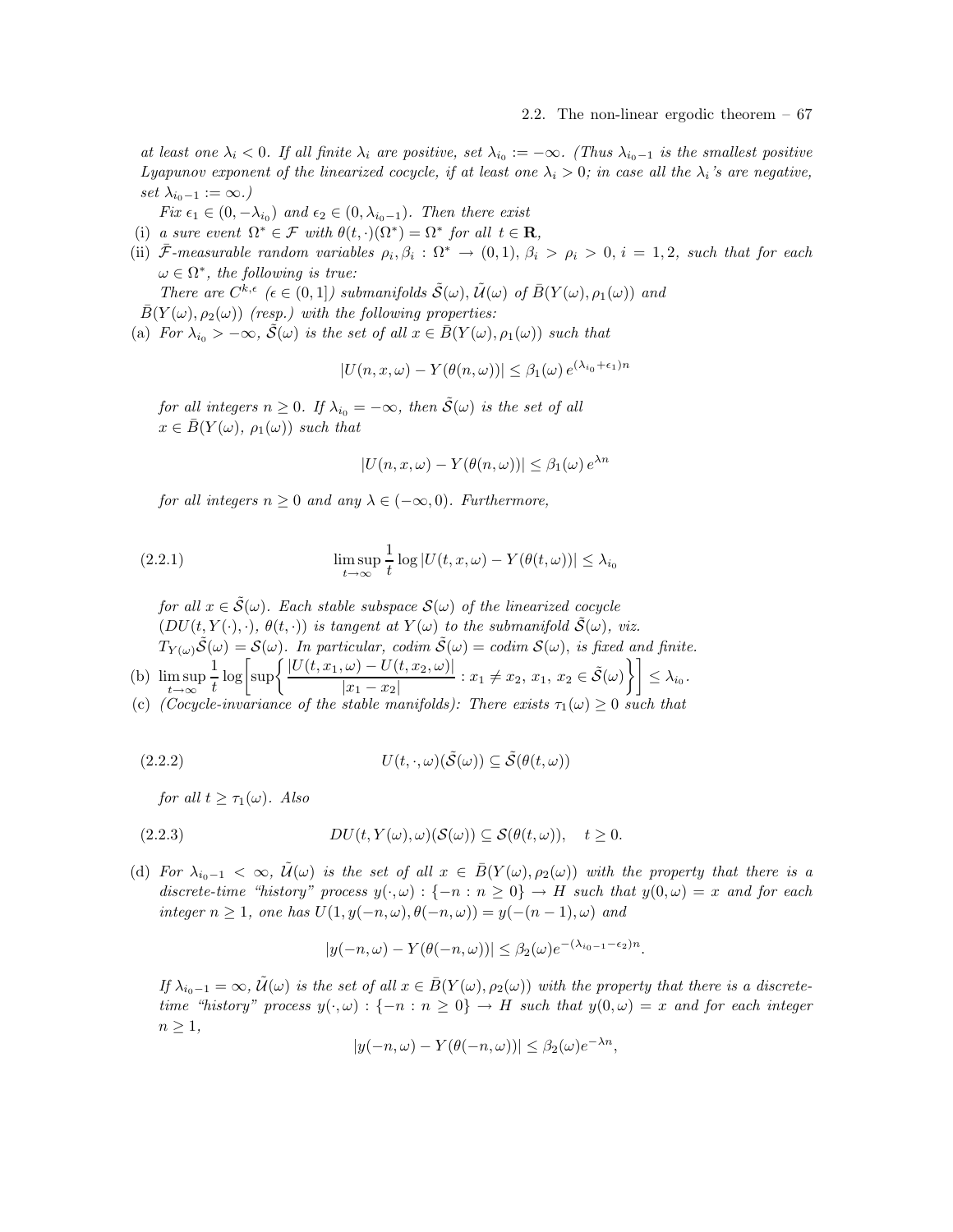### 2.2. The non-linear ergodic theorem – 68

for any  $\lambda \in (0,\infty)$ . Furthermore, for each  $x \in \tilde{\mathcal{U}}(\omega)$ , there is a unique continuous-time "history" process also denoted by  $y(\cdot,\omega) : (-\infty,0] \to H$  such that  $y(0,\omega) = x$ ,  $U(t, y(s,\omega), \theta(s,\omega)) =$  $y(t + s, \omega)$  for all  $s \leq 0, 0 \leq t \leq -s$ , and

$$
\limsup_{t \to \infty} \frac{1}{t} \log |y(-t,\omega) - Y(\theta(-t,\omega))| \leq -\lambda_{i_0-1}.
$$

Each unstable subspace  $\mathcal{U}(\omega)$  of the linearized cocycle  $(DU(t,Y(\cdot),\cdot),\theta(t,\cdot))$  is tangent at  $Y(\omega)$  to  $\tilde{\mathcal{U}}(\omega)$ , viz.  $T_{Y(\omega)}\tilde{\mathcal{U}}(\omega) = \mathcal{U}(\omega)$ . In particular, dim  $\tilde{\mathcal{U}}(\omega)$  is finite and non-random.

(e) Let  $y(\cdot, x_i, \omega)$ ,  $i = 1, 2$ , be the history processes associated with  $x_i = y(0, x_i, \omega) \in \tilde{\mathcal{U}}(\omega), i = 1, 2$ . Then

$$
\limsup_{t \to \infty} \frac{1}{t} \log \left[ \sup \left\{ \frac{|y(-t, x_1, \omega) - y(-t, x_2, \omega)|}{|x_1 - x_2|} : x_1 \neq x_2, x_i \in \tilde{\mathcal{U}}(\omega), i = 1, 2 \right\} \right]
$$
  

$$
\leq -\lambda_{i_0 - 1}.
$$

(f) (Cocycle-invariance of the unstable manifolds): There exists  $\tau_2(\omega) \geq 0$  such that

(2.2.4) 
$$
\tilde{\mathcal{U}}(\omega) \subseteq U(t, \cdot, \theta(-t, \omega))(\tilde{\mathcal{U}}(\theta(-t, \omega)))
$$

for all  $t \geq \tau_2(\omega)$ . Also

$$
DU(t,\cdot,\theta(-t,\omega))(\mathcal{U}(\theta(-t,\omega)))=\mathcal{U}(\omega),\quad t\geq 0;
$$

and the restriction

$$
DU(t,\cdot,\theta(-t,\omega))|\mathcal{U}(\theta(-t,\omega)):\mathcal{U}(\theta(-t,\omega))\to\mathcal{U}(\omega),\quad t\geq 0,
$$

is a linear homeomorphism onto.

(g) The submanifolds  $\tilde{\mathcal{U}}(\omega)$  and  $\tilde{\mathcal{S}}(\omega)$  are transversal, viz.

$$
H=T_{Y(\omega)}\tilde{\mathcal{U}}(\omega)\oplus T_{Y(\omega)}\tilde{\mathcal{S}}(\omega).
$$

Assume, in addition, that the cocycle  $(U, \theta)$  is  $C^{\infty}$ . Then the local stable and unstable manifolds  $\tilde{S}(\omega)$ ,  $\tilde{\mathcal{U}}(\omega)$  are also  $C^{\infty}$ .

Fig. 4 summarizes the essential features of the stable manifold theorem.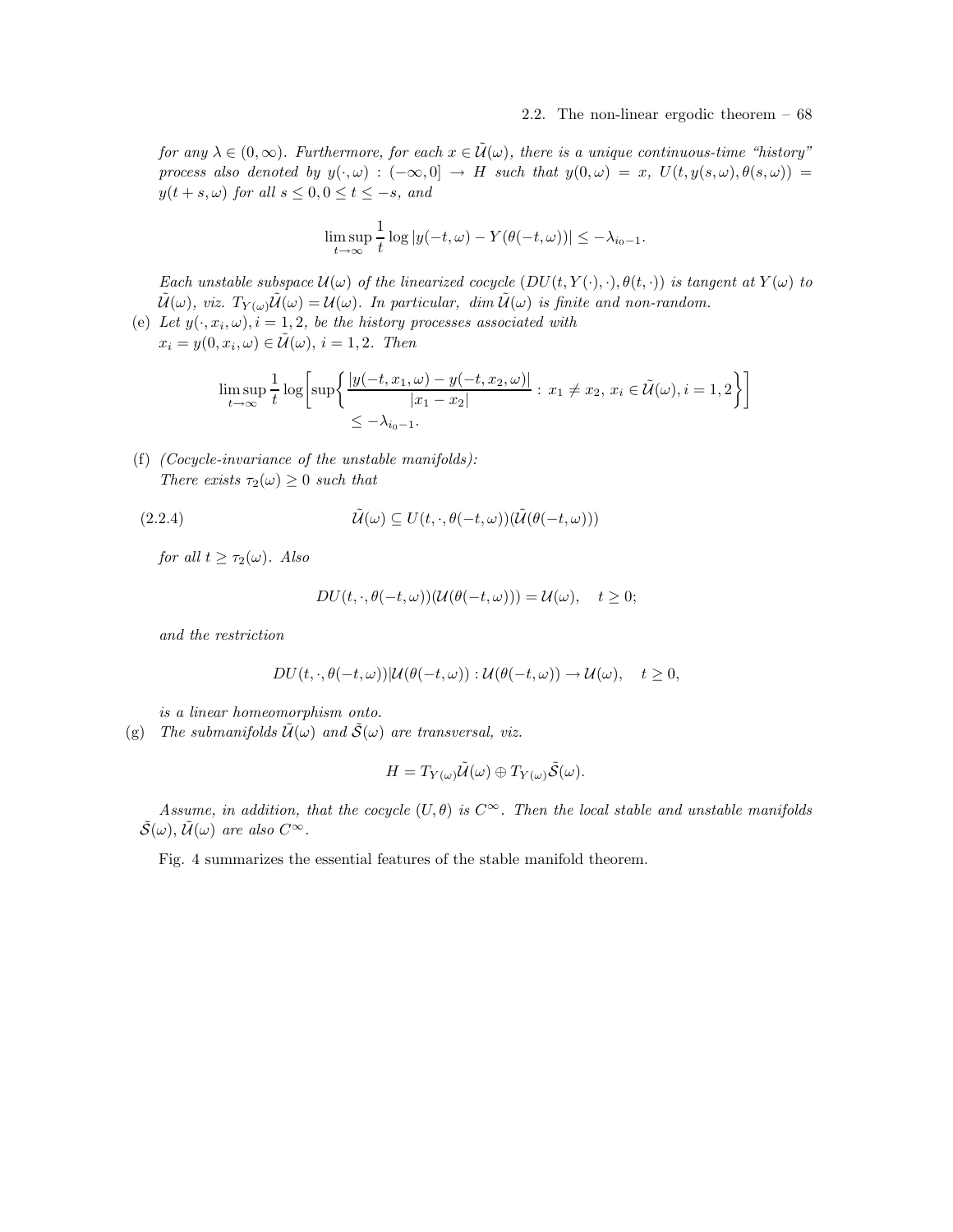2.2. The non-linear ergodic theorem – 69



Figure 4. The Stable Manifold Theorem.

Before we give a detailed proof of Theorem 2.2.1, we will outline below its basic ingredients.

An outline of the proof of Theorem 2.2.1:

- Since Y is a hyperbolic stationary point of the cocycle  $(U, \theta)$  (Definition 2.1.3), then the linearized cocycle satisfies the hypotheses of "perfect versions" of the ergodic theorem and Kingman's subadditive ergodic theorem (Lemma 2.3.1 (ii), (iii) in Section 2.3). These refined versions of the ergodic theorems give invariance of the Oseledec spaces under the continuous-time linearized cocycle (Theorems 2.1.1-2.1.2). Thus the stable/unstable subspaces will serve as tangent spaces to the local stable/unstable manifolds of the non-linear cocycle  $(U, \theta)$ .
- Define the auxiliary perfect cocycle  $(Z, \theta)$  by

$$
Z(t,\cdot,\omega):=U(t,(\cdot)+Y(\omega),\omega)-Y(\theta(t,\omega)),\,\,t\in\mathbf{R}^+,\omega\in\Omega.
$$

This gives a "centering" of the cocycle around the stationary trajectory  $Y(\theta(t))$ , with the property that Z has a fixed point at  $0 \in H$ . Employing the continuous-time integrability estimate in Theorem 2.2.1, the perfect ergodic theorem and the perfect subadditive ergodic theorem, the analysis in ([Ru.2], Theorems 5.1 and 6.1) may be extended to obtain local stable/unstable manifolds for the discrete cocycle  $(Z(n,\cdot,\omega),\theta(n,\omega))$  near 0. These manifolds are random objects defined for all ω which are sampled from a  $\theta(t, \cdot)$ -invariant sure event in Ω. The translates of these manifolds by the stationary point  $Y(\omega)$  correspond to local stable/unstable manifolds for  $U(n, \cdot, \omega)$  near  $Y(\omega)$ . We then interpolate between discrete times and extend the arguments in [Ru.2] further in order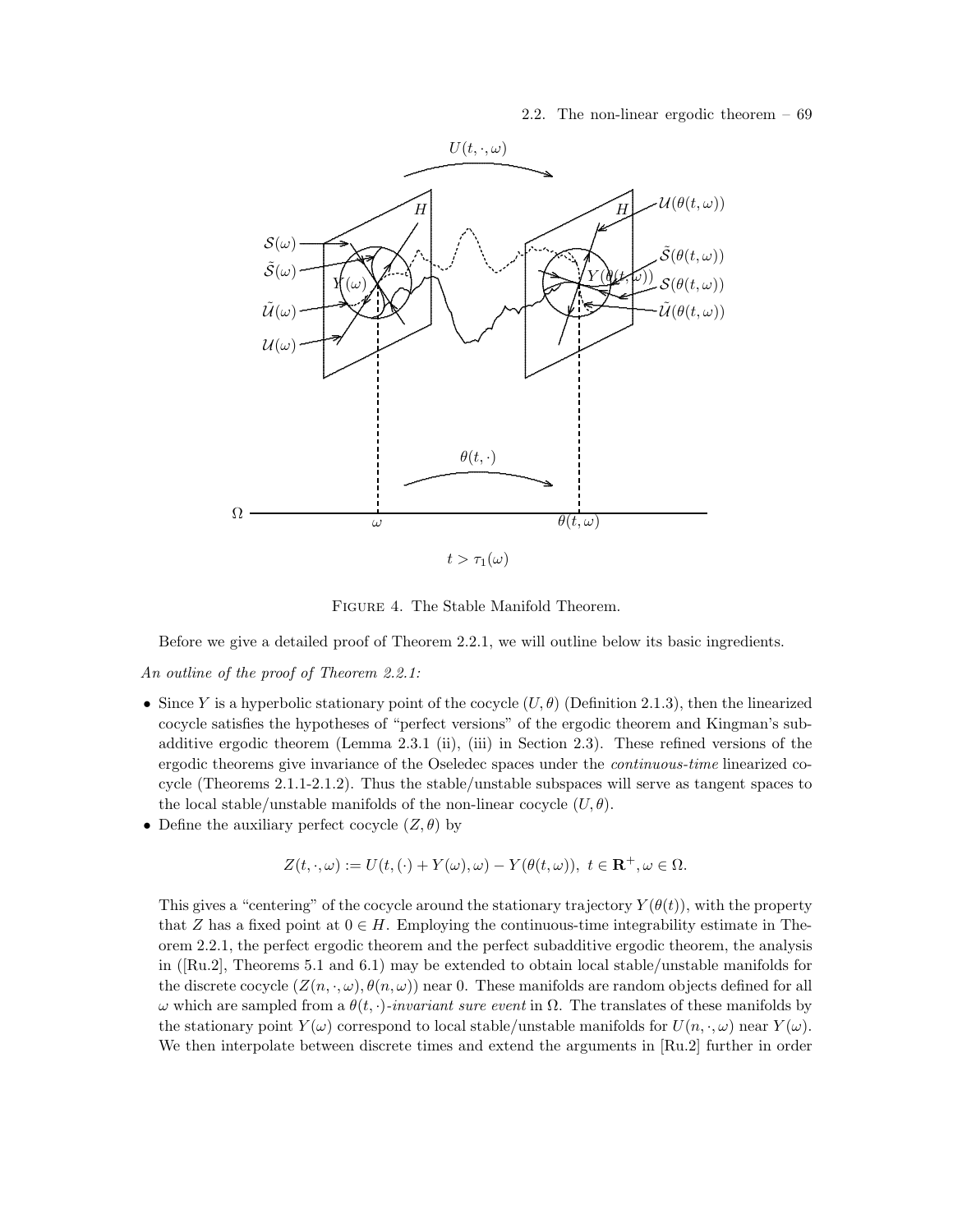to conclude that the above manifolds for the discrete-time cocycle  $(U(n, \cdot, \omega), \theta(n, \omega))$ ,  $n \geq 1$ , also serve as local stable/unstable manifolds for the *continuous-time* cocycle  $(U, \theta)$  near Y.

• It turns out that the local stable/unstable manifolds are asymptotically invariant under the continuous-time cocycle  $(U, \theta)$ . For the stable manifolds, the invariance follows by arguments based on (a) a refined version of the perfect subadditive ergodic theorem (Lemma 2.3.2, Section 2.3), and (b) difficult estimates using the integrability property of Theorem 2.2.1 and arguments behind the proofs of Ruelle's Theorems 4.1, 5.1 ([Ru.2]). To establish asymptotic invariance of the local unstable manifolds, we introduce the concept of a *stochastic history process* for  $U$ , which compensates for the lack of invertibility of the cocycle. Perfection arguments similar to the above give the invariance. This completes the outline of the proof of Theorem 2.2.1.

A full proof of Theorem 2.2.1 will be given in the next section.

# 2.3. Proof of the local stable manifold theorem

The main objective of this section is to give a proof of Theorem 2.2.1. In particular, we show that the local stable/unstable manifolds for the discrete cocycle are parametrized by sure events which are invariant under the continuous-time shift  $\theta(t, \cdot) : \Omega \to \Omega$ . This is achieved via a number of computations based on perfection techniques. Excursions of the cocycle between discrete times are controlled by integrability hypothesis on the cocycle  $(U, \theta)$  (Theorem 2.2.1).

"Perfect versions" of the ergodic theorem and Kingman's subadditive ergodic theorem will be used to construct the shift-invariant sure events appearing in the statement of the local stable manifold theorem (Theorem 2.2.1). These results are given in Lemmas 2.3.1 and 2.3.2 below.

The following convention will be frequently used throughout the paper:

**Definition 2.3.1.** A family of propositions  $\{P(\omega): \omega \in \Omega\}$  is said to *hold perfectly in*  $\omega$  if there is a sure event  $\Omega^* \in \mathcal{F}$  such that  $\theta(t, \cdot)(\Omega^*) = \Omega^*$  for all  $t \in \mathbf{R}$  and  $P(\omega)$  is true for every  $\omega \in \Omega^*$ .

# Lemma 2.3.1.

- (i) Let  $\Omega_0 \in \bar{\mathcal{F}}$  be a sure event such that  $\theta(t, \cdot)(\Omega_0) \subseteq \Omega_0$  for all  $t \geq 0$ . Then there is a sure event  $\Omega_0^* \in \mathcal{F}$  such that  $\Omega_0^* \subseteq \Omega_0$  and  $\theta(t, \cdot)(\Omega_0^*) = \Omega_0^*$  for all  $t \in \mathbb{R}$ .
- (ii) Let  $h: \Omega \to \mathbf{R}^+$  be any function such that there exists an  $\bar{\mathcal{F}}$ -measurable function  $g_1 \in L^1(\Omega, \mathbf{R}^+; P)$ and a sure event  $\Omega_1 \in \bar{\mathcal{F}}$  such that  $\sup_{\alpha \in \mathcal{I}} h(\theta(u,\omega)) \leq g_1(\omega)$  for all  $\omega \in \Omega_1$ . Then  $0 \le u \le 1$

$$
\lim_{t \to \infty} \frac{1}{t} h(\theta(t, \omega)) = 0
$$

perfectly in  $\omega$ .

- (iii) Suppose  $f: \mathbf{R}^+ \times \Omega \to \mathbf{R} \cup \{-\infty\}$  is a process such that for each  $t \in \mathbf{R}^+$ ,  $f(t, \cdot)$  is  $(\overline{F}, \mathcal{B}(\mathbf{R} \cup$  ${−∞}}$ ))-measurable and the following conditions hold:
	- (a) There is an  $\bar{\mathcal{F}}$ -measurable function  $g_2 \in L^1(\Omega, \mathbf{R}^+; P)$  and a sure event  $\tilde{\Omega}_1 \in \bar{\mathcal{F}}$  such that  $\int$  sup  $0 \le u \le 1$  $f^+(u, \omega) + \sup$  $0 \le u \le 1$  $f^+(1-u,\theta(u,\omega))\Big| \leq g_2(\omega)$  for all  $\omega \in \tilde{\Omega}_1$ .
	- (b)  $\overline{f(t_1+t_2,\omega)} \leq f(t_1,\omega) + f(t_2,\theta(t_1,\omega))$  for all  $t_1,t_2 \geq 0$  and all  $\omega \in \Omega$ . Then there is a fixed (non-random) number  $f^* \in \mathbf{R} \cup \{-\infty\}$  such that

$$
\lim_{t \to \infty} \frac{1}{t} f(t, \omega) = f^*
$$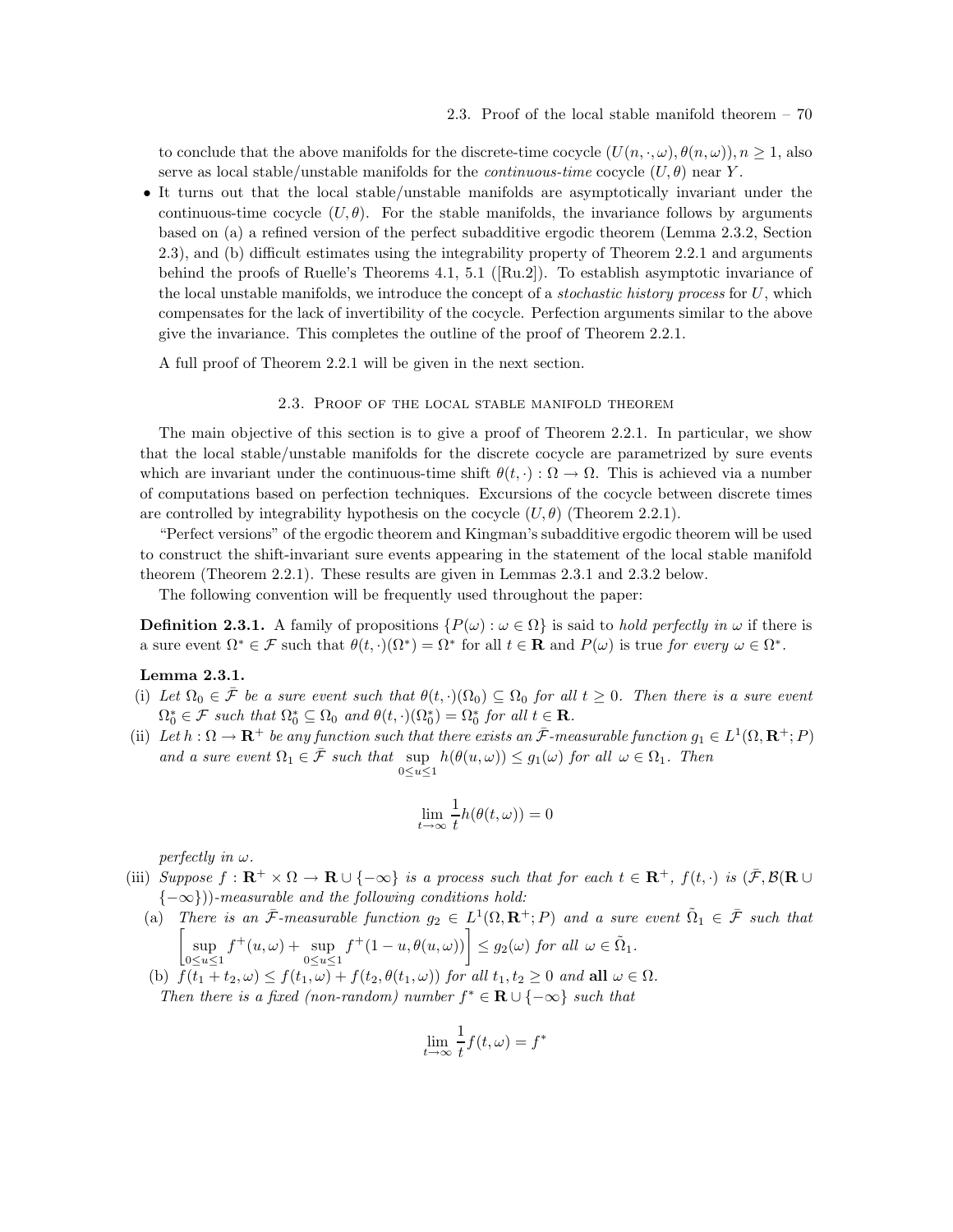perfectly in  $\omega$ .

Proof. Assertion (i) is established in Proposition 2.3 ([M-S.2]).

To prove assertions (ii) and (iii) of the lemma, the reader may adapt the proofs of Lemmas 5 and 7 in [Mo.3] and employ assertion (i) above. Cf. also Lemma 3.3 in [M-S.2].  $\Box$ 

Lemma 2.3.2 below is used to construct the continuous-time shift-invariant sure events which appear in the statement of Theorem 2.2.1. In essence, the lemma is a continuous-time "perfect version" of Ruelle's Corollary A.2 ([Ru.2], p. 288).

**Lemma 2.3.2.** Assume that the process  $f : \mathbb{R}^+ \times \Omega \to \mathbb{R} \cup \{-\infty\}$  is  $(\mathcal{B}(\mathbb{R}^+) \otimes \mathcal{F}, \mathcal{B}(\mathbb{R} \cup \{-\infty\}))$ . measurable and satisfies the following integrability and subadditivity conditions:

- $(a)$ Ω  $\left[\begin{array}{c} \infty \end{array}\right]$  $0 \leq t_1,t_2 \leq a$  $f^+(t_1, \theta(t_2, \omega))\bigg] dP(\omega) < \infty$  for all  $a \in (0, \infty)$ .
- (b)  $f(t_1+t_2,\omega) \leq f(t_1,\omega) + f(t_2,\theta(t_1,\omega))$  for all  $t_1, t_2 \geq 0$  and all  $\omega \in \Omega$ . Then there exists a fixed (non-random)  $f^* \in \mathbf{R} \cup \{-\infty\}$  such that the following assertions hold perfectly in  $\omega$ :
- (i)  $\lim_{t\to\infty}\frac{1}{t}$  $\frac{1}{t}f(t,\omega)=f^*.$
- (ii) Assume  $g^* \in \mathbf{R}$  is finite and such that  $f^* \leq g^*$ . Then for each  $\epsilon > 0$ , there is an  $\bar{\mathcal{F}}$ -measurable function  $K_{\epsilon} : \Omega \to [0, \infty)$  with the following properties

$$
f(t-s, \theta(s,\omega)) \le (t-s)g^* + \epsilon t + K_{\epsilon}(\omega), \ \ 0 \le s \le t < \infty,
$$
  

$$
K_{\epsilon}(\theta(l,\omega)) \le K_{\epsilon}(\omega) + \epsilon l, \ \ l \in [0,\infty).
$$

*Proof.* Applying Lemma 2.3.1 (iii), it is easy to see that there is an  $f^* \in \mathbf{R} \cup \{-\infty\}$  such that assertion (i) holds for all  $\omega$  in a sure event  $\Omega_2 \in \mathcal{F}$  with  $\theta(t, \cdot)(\Omega_2) = \Omega_2$  for all  $t \in \mathbb{R}$ . The integrability hypotheses (a) and Lemma 2.3.1 (i) imply that there is a sure event  $\Omega_0 \subseteq \Omega_2$  such that  $\Omega_0 \in \mathcal{F}, \theta(t, \cdot)(\Omega_0) = \Omega_0$  for all  $t \in \mathbf{R}$ , and  $\sup_{0 \le t_1, t_2 \le a}$  $f^+(t_1, \theta(t_2, \omega)) < \infty$  for all  $a \ge 0$  and all  $\omega \in \Omega_0$ . Let  $g^*$  be a finite number in  $[f^*,\infty)$ . Define the non-negative process  $g: \mathbf{R}^+ \times \Omega \to \mathbf{R}^+$  by

Let 
$$
y = 0
$$
 and hence number in  $[y, y, z]$ . Define the non-negative process  $y$  and  $y$  are  $x$  and  $z$  are

$$
g(t,\omega) := \begin{cases} \max\{f(t,\omega) - t g^*, 0\}, & t \ge 0, \, \omega \in \Omega_0, \\ 0 & t \ge 0, \, \omega \notin \Omega_0. \end{cases}
$$

Then g is  $(\mathcal{B}(\mathbf{R}^+) \otimes \mathcal{F}, \mathcal{B}(\mathbf{R}^+))$ -measurable and satisfies conditions (a) and (b).

Now consider the non-negative process  $g' : \mathbb{R}^+ \times \Omega \to \mathbb{R}^+$  defined by

$$
g'(t,\omega) := \sup_{0 \le s \le t} [g(s,\omega) + g(t-s,\theta(s,\omega))], \quad t \ge 0, \, \omega \in \Omega.
$$

Observe that the projection of a  $(\mathcal{B}(\mathbf{R}^+) \otimes \mathcal{F})$ -measurable set is  $\bar{\mathcal{F}}$ -measurable ([Co], p. 281). Therefore, g' satisfies all the hypotheses of Lemma 2.3.1 (iii). This gives a non-negative  $g'^*$  such that  $\lim_{t\to\infty}\frac{1}{t}$  $\frac{1}{t}g'(t,\omega) = g'^*$  for all  $\omega$  in a sure event  $\Omega_3 \in \mathcal{F}$ , with  $\theta(t, \cdot)(\Omega_3) = \Omega_3$  for all  $t \in \mathbb{R}$ . We will show next the following convergence in probability:

(2.3.1) 
$$
\lim_{t \to \infty} \frac{1}{t} \sup_{0 \le s \le t} g(t - s, \theta(s, \cdot)) = 0.
$$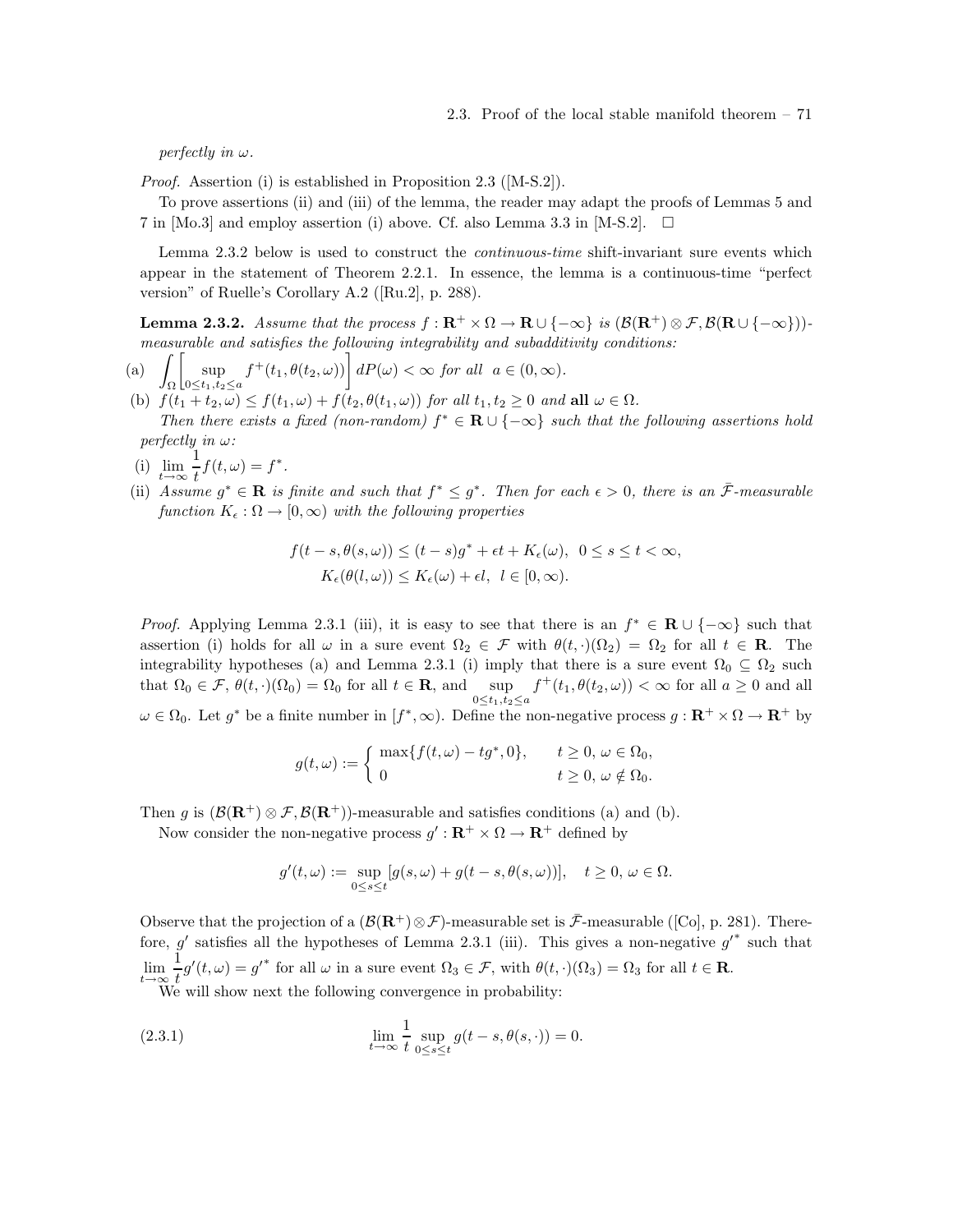To do this, observe that the process  $h : \mathbf{R}^+ \times \Omega \to \mathbf{R}$ ,  $h(t, \omega) := g(t, \theta(-t, \omega))$ ,  $t \in \mathbf{R}^+$ ,  $\omega \in \Omega$ , satisfies the conditions of Lemma 2.3.1 (iii). Therefore,

$$
\lim_{t \to \infty} \frac{1}{t} h(t, \cdot) = 0
$$

almost surely and hence in probability. Pick  $\delta, t_0 > 0$  such that  $P(\frac{1}{t}h(t, \cdot) \ge \delta) < \delta$  for all  $t \ge t_0$ . Let  $t \geq t_0$ . Then

$$
\sup_{0\leq s\leq t} \frac{1}{t}g(t-s,\theta(s,\omega)) \leq \sup_{0\leq s\leq t-t_0} \frac{1}{t}g(t-s,\theta(s,\omega)) + \sup_{t-t_0\leq s\leq t} \frac{1}{t}g(t-s,\theta(s,\omega))
$$
  

$$
\leq \sup_{0\leq s\leq t-t_0} \frac{1}{t}g(t-s,\theta(-(t-s),\theta(t,\omega)))
$$
  

$$
+ \sup_{t-t_0\leq s\leq t} \frac{1}{t}g(t-s,\theta(s,\omega)).
$$

By condition (a), the second term in the right hand side of the last inequality converges to zero in probability. The probability that the first term is less than or equal to  $\delta$  is at least  $1 - \delta$ . Hence (2.3.1) holds.

It follows easily from  $(2.3.1)$  that  $g'^* = 0$ . This implies that assertion (i) holds for all  $\omega$  in a sure event  $\Omega_4 \in \mathcal{F}$  with  $\Omega_4 \subseteq \Omega_0 \cap \Omega_3$  and  $\theta(t, \cdot)(\Omega_4) = \Omega_4$  for all  $t \in \mathbb{R}$ . To complete the proof of assertion (ii), let  $\epsilon > 0$  and define the  $(\bar{\mathcal{F}}, \mathcal{B}(\mathbf{R}^+))$ -measurable function  $K_{\epsilon} : \Omega_4 \to [0, \infty)$  by

$$
K_{\epsilon}(\omega) := \sup_{0 \le s \le t < \infty} [g(t - s, \theta(s, \omega)) - \epsilon t]
$$

for all  $\omega \in \Omega_4$ . This completes the proof of the lemma.  $\square$ 

Lemma 2.3.3 below is essentially a "perfect version" of Proposition 3.2 in [Ru.2], p. 257. Our Lemma 2.3.2 plays a crucial role in the proof of Lemma 2.3.3.

In the statement of the following lemma, we will use  $\mathcal{B}_s(L(H))$  to denote the Borel  $\sigma$ -algebra on  $L(H)$  generated by the strong topology on  $L(H)$ , viz. the smallest topology on  $L(H)$  for which all evaluations  $L(H) \ni A \mapsto A(z) \in H$ ,  $z \in H$ , are continuous.

**Lemma 2.3.3.** Suppose  $(T^t(\omega), \theta(t, \omega))$ ,  $t \geq 0$ , is a perfect cocycle of bounded linear operators in H satisfying the following hypotheses:

- (i) The process  $\mathbf{R}^+ \times \Omega \ni (t, \omega) \mapsto T^t(\omega) \in L(H)$  is  $(\mathcal{B}(\mathbf{R}^+) \otimes \mathcal{F}, \mathcal{B}_s(L(H)))$ -measurable.
- (ii) The map  $\mathbf{R}^+ \times \Omega \ni (t, \omega) \mapsto \theta(t, \omega) \in \Omega$  is  $(\mathcal{B}(\mathbf{R}^+) \otimes \mathcal{F}, \mathcal{F})$ -measurable, and is a group of ergodic P-preserving transformations on  $(\Omega, \mathcal{F}, P)$ .
- (iii)  $E \sup_{0 \le t \le t} \log^+ \|T^{t_2}(\theta(t_1, \cdot))\|_{L(H)} < \infty$  for any finite  $a > 0$ .  $0 \le t_1, t_2 \le a$
- (iv) For each  $t > 0$ ,  $T^t(\omega)$  is compact, perfectly in  $\omega$ .
- (v) For any  $u \in H$ , the map  $[0, \infty) \ni t \mapsto T^t(\omega)(u) \in H$  is continuous, perfectly in  $\omega$ . Let  $\{\cdots < \lambda_{i+1} < \lambda_i < \cdots < \lambda_2 < \lambda_1\}$  be the Lyapunov spectrum of  $(T^t(\omega), \theta(t, \omega))$ , with Oseledec spaces

$$
\cdots E_{i+1}(\omega) \subset E_i(\omega) \subset \cdots \subset E_2(\omega) \subset E_1(\omega) = H.
$$

Let  $j_0 \geq 1$  be any fixed integer with  $\lambda_{j_0} > -\infty$ . Let the integer function  $r:\{1,2,\dots,Q\}\rightarrow\{1,2,\dots,j_0\}$  "count" the multiplicities of the Lyapunov exponents in the sense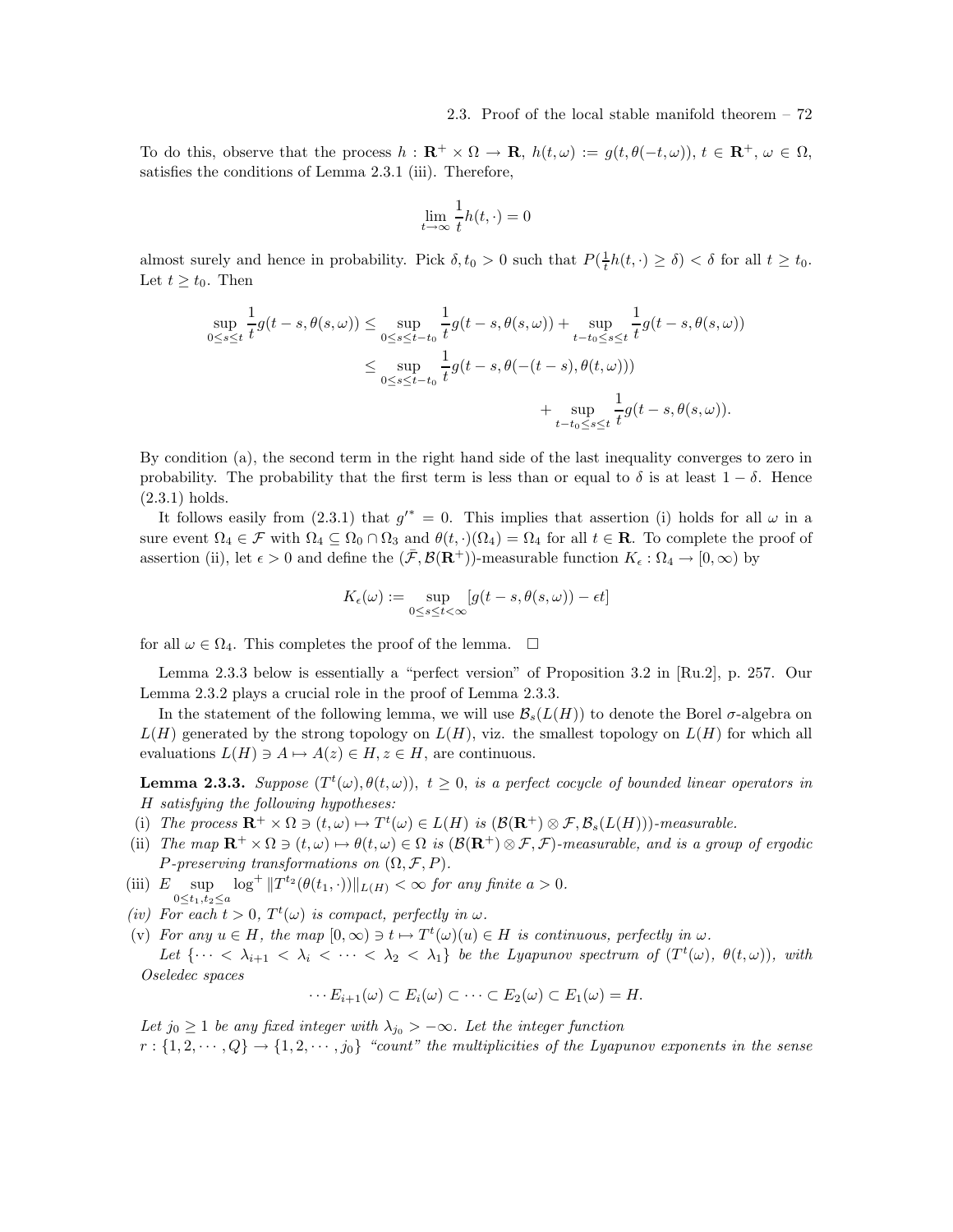that  $r(1) = 1$ ,  $r(Q) = j_0$ , and for each  $1 \le i \le j_0$ , the number of integers in  $r^{-1}(i)$  is the multiplicity of  $\lambda_i$ . Set  $V_n(\omega) := E_{j_0+1}(\theta(n,\omega)), n \geq 0$ .

Then the sequence  $T_n(\omega) := T^1(\theta((n-1), \omega))$ ,  $n \ge 1$ , satisfies Condition (S) of ([Ru.2], pp. 256-257) perfectly in  $\omega$  with  $Q = \text{codim } E_{j_0+1}(\omega)$ . In particular, there is an *F*-measurable set of Q orthonormal vectors  $\{\xi_0^{(1)}(\omega), \cdots, \xi_0^{(Q)}(\omega)\}\$  such that  $\xi_0^{(k)}(\omega) \in [E_{r(k)}(\omega)\setminus E_{r(k)+1}(\omega)]$  for  $k=$  $1, \dots, Q$ , perfectly in  $\omega$ , and satisfying the following properties:<br> $T^{t}(\omega)(\xi^{(k)}(\omega))$ 

$$
Set \xi_t^{(k)}(\omega) := \frac{T^t(\omega)(\xi_0^{(k)}(\omega))}{|T^t(\omega)(\xi_0^{(k)}(\omega))|}, \text{ and for any } u \in H, \text{ write}
$$
  

$$
u = \sum_{k=1}^Q u_t^{(k)}(\omega)\xi_t^{(k)}(\omega) + u_t^{(Q+1)}(\omega), \quad u_t^{(Q+1)}(\omega) \in V_0(\theta(t,\omega)), \omega \in \Omega.
$$

Then for any  $\epsilon > 0$ , there is an  $\bar{\mathcal{F}}$ -measurable random constant  $D_{\epsilon}(\omega) > 0$  such that the following inequalities hold perfectly in  $\omega$ :

$$
|u_t^{(k)}(\omega)| \le D_{\epsilon}(\omega)e^{\epsilon t}|u|
$$
  

$$
|u_t^{(Q+1)}(\omega)| \le D_{\epsilon}(\omega)e^{\epsilon t}|u|
$$
  

$$
D_{\epsilon}(\theta(l,\omega)) \le D_{\epsilon}(\omega)e^{\epsilon l}
$$

for all  $t \geq 0, 1 \leq k \leq Q$  and for all  $l \in [0, \infty)$ .

Furthermore, all the random constants in Ruelle's Condition (S) ([Ru.2], pp. 256-257) may be chosen to be  $\bar{\mathcal{F}}$ -measurable in  $\omega$ .

Proof. Our proof runs along similar lines to that of Proposition 3.2 in [Ru.2]: However, one has to maintain the non-trivial requirement that all relevant arguments hold perfectly in  $\omega$ .

It is assumed throughout this proof that the reader is familiar with Ruelle's conditions (S): (S1)- (S4) as spelled out in ([Ru.2], pp. 256-257).

Observe first that  $T_n(\omega)$  satisfies (S1) perfectly in  $\omega$ . This holds because of (iii), the perfect cocycle property, Lemma 2.3.1 and the proof of Theorem 4 ([Mo.1]). Note that, by the ordering of the fixed Lyapunov spectrum, relation (3.4) of [Ru.2] holds perfectly. Denote by  $\Omega^*$  the  $\theta(t, \cdot)$ invariant sure event where (S1) holds. Using ergodicity of  $\theta$  and the fact that codim  $V_0(\omega) = Q$ , for all  $\omega \in \Omega^*$ , it follows that codim  $V_n(\omega) = \text{codim } E_{j_0+1}(\theta(n,\omega)) = Q$ . Therefore, (S2) is satisfied for all  $\omega \in \Omega^*$ .

We next prove that (S3) holds perfectly. To do this, we will prove the stronger assertion that the continuous-time cocycle  $(T^t(\omega), \theta(t, \omega))$  satisfies (S3) perfectly in  $\omega$ . Set  $\hat{T}^t(\omega) := T^t(\omega)|V_0(\omega), \omega \in$  $\Omega^*, t \geq 0$ . Hence  $\hat{T}^t(\omega)(V_0(\omega)) \subseteq V_0(\theta(t,\omega))$ , and the following cocycle identity

$$
\hat{T}^{t_1+t_2}(\omega) = \hat{T}^{t_2}(\theta(t_1,\omega)) \circ \hat{T}^{t_1}(\omega)
$$

holds for all  $\omega \in \Omega^*, t \geq 0$ . Denote  $F_t(\omega) := \log ||\hat{T}^t(\omega)||, \ \omega \in \Omega^*, t \geq 0$ . Hypothesis (iii) of the lemma easily implies that  $E$  sup  $0 \leq t_1, t_2 \leq a$  $F_{t_2}^+(\theta(t_1,\cdot)) < \infty$  for any finite  $a > 0$ . Furthermore,  $(F_t(\omega), \theta(t, \omega))$  is perfectly subadditive because of the above cocycle identity. Applying Lemma 2.3.1, we obtain a fixed number  $F^* \in \mathbf{R} \cup \{-\infty\}$  such that

$$
\lim_{t \to \infty} \frac{1}{t} F_t(\omega) = F^*
$$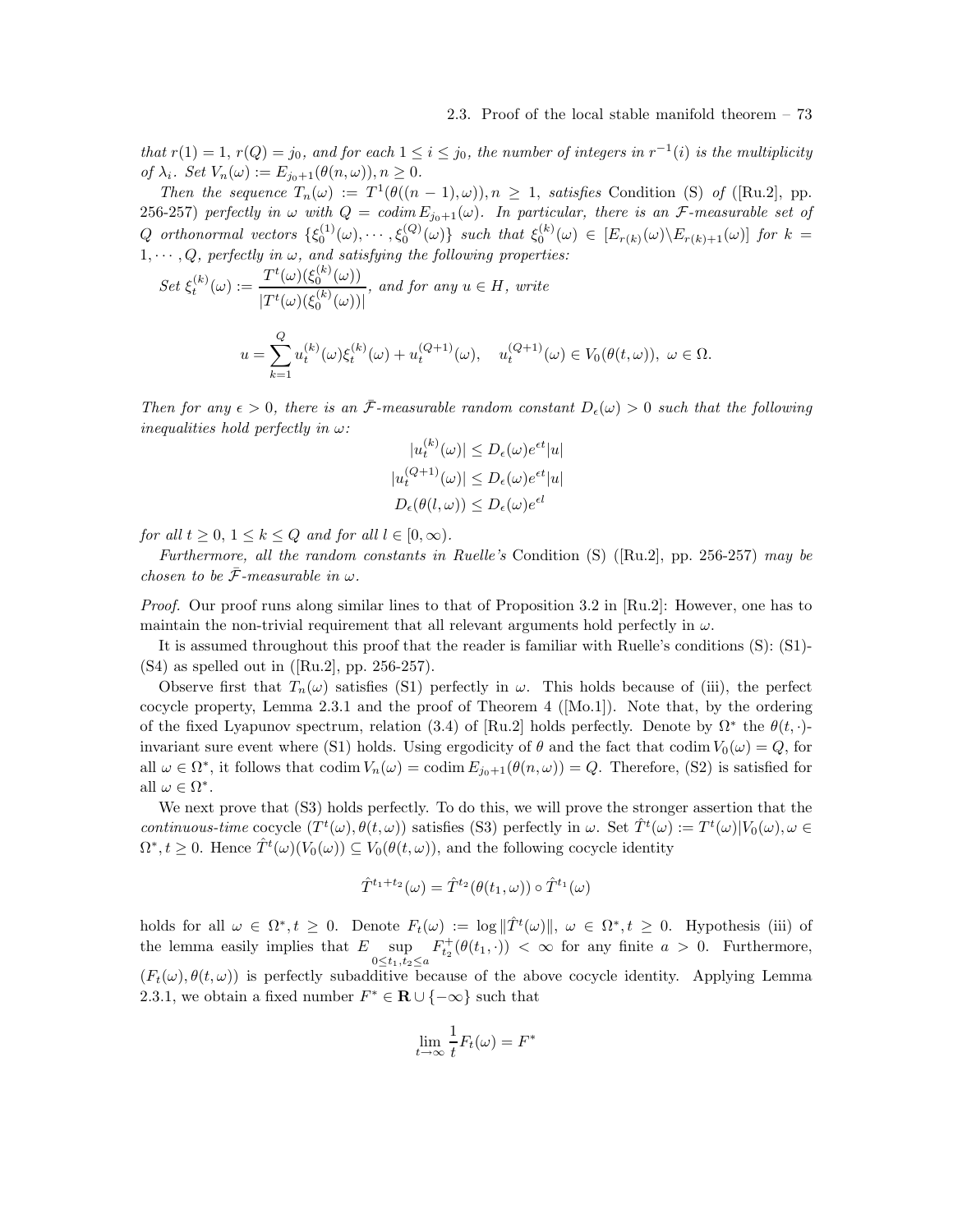### 2.3. Proof of the local stable manifold theorem – 74

perfectly in  $\omega$ . Suppose  $S = j_0$ . When  $\lambda_{j_0+1} > -\infty$ , set  $\mu^{(S+1)} := \lambda_{j_0+1}$ ; and when  $\lambda_{j_0+1} = -\infty$ , take  $\mu^{(S+1)}$  to be any fixed number in  $(-\infty, \lambda_{j_0})$ . Using (3.5), p. 257 of [Ru.2], it follows that  $F^* \leq \mu^{(S+1)}$ . Suppose  $\epsilon > 0$  and  $\lambda_{j_0+1} > -\infty$ . Then by Lemma 2.3.2(ii), there is an  $\bar{\mathcal{F}}$ -measurable function  $K_{\epsilon} : \Omega \to [0, \infty)$  such that

(2.3.2) 
$$
\log \|\hat{T}^{t-s}(\theta(s,\omega))\| \le (t-s)\mu^{(S+1)} + \epsilon t + K_{\epsilon}(\omega), \quad 0 \le s \le t < \infty,
$$

and

$$
K_{\epsilon}(\theta(l,\omega)) \leq K_{\epsilon}(\omega) + \epsilon l, \quad l \in [0,\infty),
$$

perfectly in  $\omega$ . When  $\lambda_{j_0+1} = -\infty$ , the inequality (2.3.2) holds where  $\mu^{(S+1)}$  is replaced by any (finite) number in  $(-\infty, \lambda_{j_0})$ . Now let m, n be positive integers such that  $m < n$ . In (2.3.2), replace t by n and s by  $m + 1$  to see that  $T_n(\omega)$ ,  $n \geq 1$ , satisfies (S3) perfectly in  $\omega$ .

The rest of this proof will now focus on showing that the sequence  $T_n(\omega)$ ,  $n \geq 1$ , also satisfies Ruelle's condition (S4) perfectly in  $\omega$ . Indeed, we will establish the stronger statement that the continuous-time cocycle  $(T^t(\omega), \theta(t, \omega))$  satisfies (S4) perfectly in  $\omega$ . Using the orthogonal decomposition  $H = V_0(\theta(t, \omega)) \oplus V_0(\theta(t, \omega))^{\perp}$ , write

(2.3.3) 
$$
T^{t}(\omega)(\xi) = \check{T}^{t}(\omega)(\xi) + \tilde{T}^{t}(\omega)(\xi), \quad \xi \in H, t \ge 0, \omega \in \Omega^{*}.
$$

That is,  $\tilde{T}^t(\omega)(\xi) \in V_0(\theta(t,\omega))$  and  $\tilde{T}^t(\omega)(\xi) \in V_0(\theta(t,\omega))^{\perp}$  are the orthogonal projections of  $T^t(\omega)(\xi)$  on  $V_0(\theta(t,\omega))$  and  $V_0(\theta(t,\omega))^{\perp}$ , respectively. Thus (2.3.3) defines a family of continuous linear operators  $\check{T}^t(\omega) : H \to V_0(\theta(t,\omega))^{\perp} \subseteq H, \ \tilde{T}^t(\omega) : H \to V_0(\theta(t,\omega)) \subseteq H, t \geq 0$ . We now show that the family  $(\check{T}^t(\omega), \theta(t,\omega)), \omega \in \Omega$ , satisfies the perfect cocycle property in  $L(H)$ . To prove this, we fix any  $\omega \in \Omega$ . Then by the cocycle property of  $(T^t(\omega), \theta(t, \omega))$  and  $(2.3.3)$ , we obtain

(2.3.4)  
\n
$$
T^{t_1+t_2}(\omega)(\xi) = T^{t_2}(\theta(t_1,\omega))[T^{t_1}(\omega)(\xi)]
$$
\n
$$
= \check{T}^{t_2}(\theta(t_1,\omega))[ \check{T}^{t_1}(\omega)(\xi)] + \check{T}^{t_2}(\theta(t_1,\omega))[ \tilde{T}^{t_1}(\omega)(\xi)]
$$
\n
$$
+ \tilde{T}^{t_2}(\theta(t_1,\omega))[ \check{T}^{t_1}(\omega)(\xi)] + \tilde{T}^{t_2}(\theta(t_1,\omega))[ \tilde{T}^{t_1}(\omega)(\xi)].
$$

for all  $t_1, t_2 \geq 0, \xi \in H$ . Furthermore,  $\check{T}^t(\omega)(\xi) = 0$  for all  $\xi \in V_0(\omega)$ , because  $V_0(\omega)$  is invariant under the cocycle  $(T^t(\omega), \theta(t, \omega))$ . Thus,  $\check{T}^{t_2}(\theta(t_1, \omega))[\tilde{T}^{t_1}(\omega)(\xi)] = 0$  for all  $\xi \in H$ , and (2.3.4) yields

$$
(2.3.5)
$$
\n
$$
T^{t_1+t_2}(\omega)(\xi)
$$
\n
$$
= \tilde{T}^{t_2}(\theta(t_1,\omega))[\tilde{T}^{t_1}(\omega)(\xi)] + \tilde{T}^{t_2}(\theta(t_1,\omega))[\tilde{T}^{t_1}(\omega)(\xi)] + \tilde{T}^{t_2}(\theta(t_1,\omega))[\tilde{T}^{t_1}(\omega)(\xi)], \quad t_1, t_2 \ge 0, \xi \in H.
$$

Now

(2.3.6) 
$$
T^{t_1+t_2}(\omega)(\xi) = \check{T}^{t_1+t_2}(\omega)(\xi) + \tilde{T}^{t_1+t_2}(\omega)(\xi)
$$

for all  $\xi \in H$ . In the right hand side of (2.3.5), the first term belongs to  $V_0(\theta(t_1 + t_2, \omega))^{\perp}$ , while the second two terms belong to  $V_0(\theta(t_1 + t_2, \omega))$ . So by uniqueness of the orthogonal decomposition, it follows from  $(2.3.6)$  and  $(2.3.5)$  that

(2.3.7) 
$$
\check{T}^{t_1+t_2}(\omega)(\xi) = \check{T}^{t_2}(\theta(t_1,\omega))[\check{T}^{t_1}(\omega)(\xi)]
$$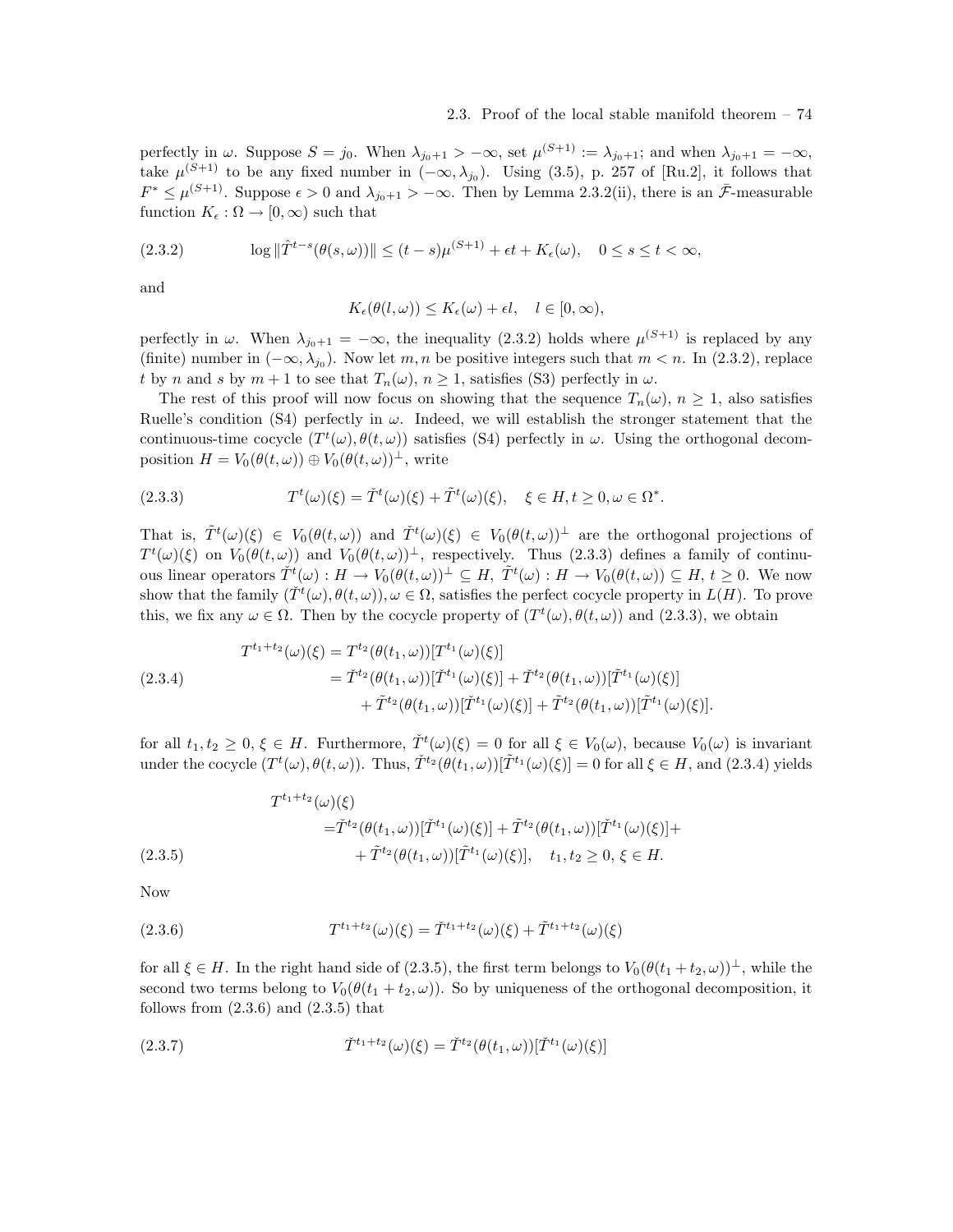for all  $\xi \in H$ . Hence  $(\check{T}^t(\omega), \theta(t, \omega))$  is a perfect cocycle in  $L(H)$ .

We next verify that both cocycles  $(T^t(\omega), \theta(t, \omega))$  and  $(\check{T}^t(\omega), \theta(t, \omega))$  satisfy the conditions of the perfect Oseledec theorem (Theorem 2.1.1). To see this, note that

(2.3.8) 
$$
E \sup_{0 \le t_1, t_2 \le a} \log^+ ||\check{T}^{t_2}(\theta(t_1, \cdot))||_{L(H)} < \infty
$$

for any finite  $a > 0$ . This follows immediately from the integrability property (iii) of the lemma. Now apply Theorem 2.1.1 to  $(T^t(\omega), \theta(t, \omega))$  and  $(\check{T}^t(\omega), \theta(t, \omega))$ . This gives the following limits

$$
\lim_{t \to \infty} \frac{1}{t} \log |\check{T}^t(\omega)(\xi)| = \check{l}_{\xi}, \qquad \lim_{t \to \infty} \frac{1}{t} \log |T^t(\omega)(\xi)| = l_{\xi}
$$

perfectly in  $\omega$  for all  $\xi \in H$ , with  $l_{\xi}, \tilde{l}_{\xi}$  fixed numbers in  $\mathbf{R} \cup \{-\infty\}$ . We now apply (3.6) in ([Ru.2], p. 259) to obtain

$$
\check{l}_{\xi} = \lim_{n \to \infty} \frac{1}{n} \log |\check{T}^n(\omega)(\xi)| = \lim_{n \to \infty} \frac{1}{n} \log |T^n(\omega)(\xi)| = l_{\xi}
$$

for a.a.  $\omega$  and all  $\xi \in H \backslash V_0(\omega)$ . Therefore the equality

$$
\lim_{t \to \infty} \frac{1}{t} \log |\check{T}^t(\omega)(\xi)| = \lim_{t \to \infty} \frac{1}{t} \log |\check{T}^t(\omega)(\xi)|
$$

holds perfectly in  $\omega$  for all  $\xi \in H\backslash V_0(\omega)$ . Hence, relation (3.6) in ([Ru.2], p. 259) may be replaced by the continuous-time "perfect" relation

(2.3.9) 
$$
\lim_{t \to \infty} \frac{1}{t} \log \frac{|\check{T}^t(\omega)(\xi)|}{|T^t(\omega)(\xi)|} = 0
$$

for all  $\xi \in H \backslash V_0(\omega)$ .

By ( $[C-V]$ , Theorem III.6, p. 65) and Gram-Schmidt orthogonalization, we may select a set of  $Q$ , F-measurable, orthonormal vectors  $\{\xi_0^{(1)}(\omega), \cdots, \xi_0^{(Q)}(\omega)\}$  such that  $\xi_0^{(k)}(\omega) \in [E_{r(k)}(\omega) \setminus E_{r(k)+1}(\omega)] \cap$  $V_0(\omega)$ <sup> $\perp$ </sup> for  $k = 1, \dots, Q$ , perfectly in  $\omega$ . In the argument in [Ru.2], p. 259, replace (3.6) by (2.3.9) above, *n* by *t*,  $\xi_n^{(k)}$  by  $\xi_t^{(k)}(\omega) := \frac{T^t(\omega)(\xi_0^{(k)}(\omega))}{T^t(\omega)(\xi_0^{(k)}(\omega))}$  $|T^t(\omega)(\xi_0^{(k)}(\omega))|$ ,  $V_n$  by  $V_0(\theta(t,\omega))$ , and  $\eta_n^{(k)}$  by  $\eta_t^{(k)}(\omega) :=$  $\check{T}^t(\omega)(\xi_0^{(k)}(\omega))$  $|T^t(\omega)(\xi_0^{(k)}(\omega))|$ . Therefore for  $u \in H$ , we write

(2.3.10) 
$$
u = \sum_{k=1}^{Q} u_t^{(k)}(\omega) \xi_t^{(k)}(\omega) + u_t^{(Q+1)}(\omega), \quad u_t^{(Q+1)}(\omega) \in V_0(\theta(t, \omega)),
$$

perfectly in  $\omega$  for all  $t \geq 0$ . Furthermore, as in [Ru.2], p. 259, (2.3.9) implies that

(2.3.11) 
$$
\lim_{t \to \infty} \frac{1}{t} \log |\det(\eta_t^{(1)}(\omega), \cdots, \eta_t^{(Q)}(\omega))| = 0,
$$

perfectly in  $\omega$ .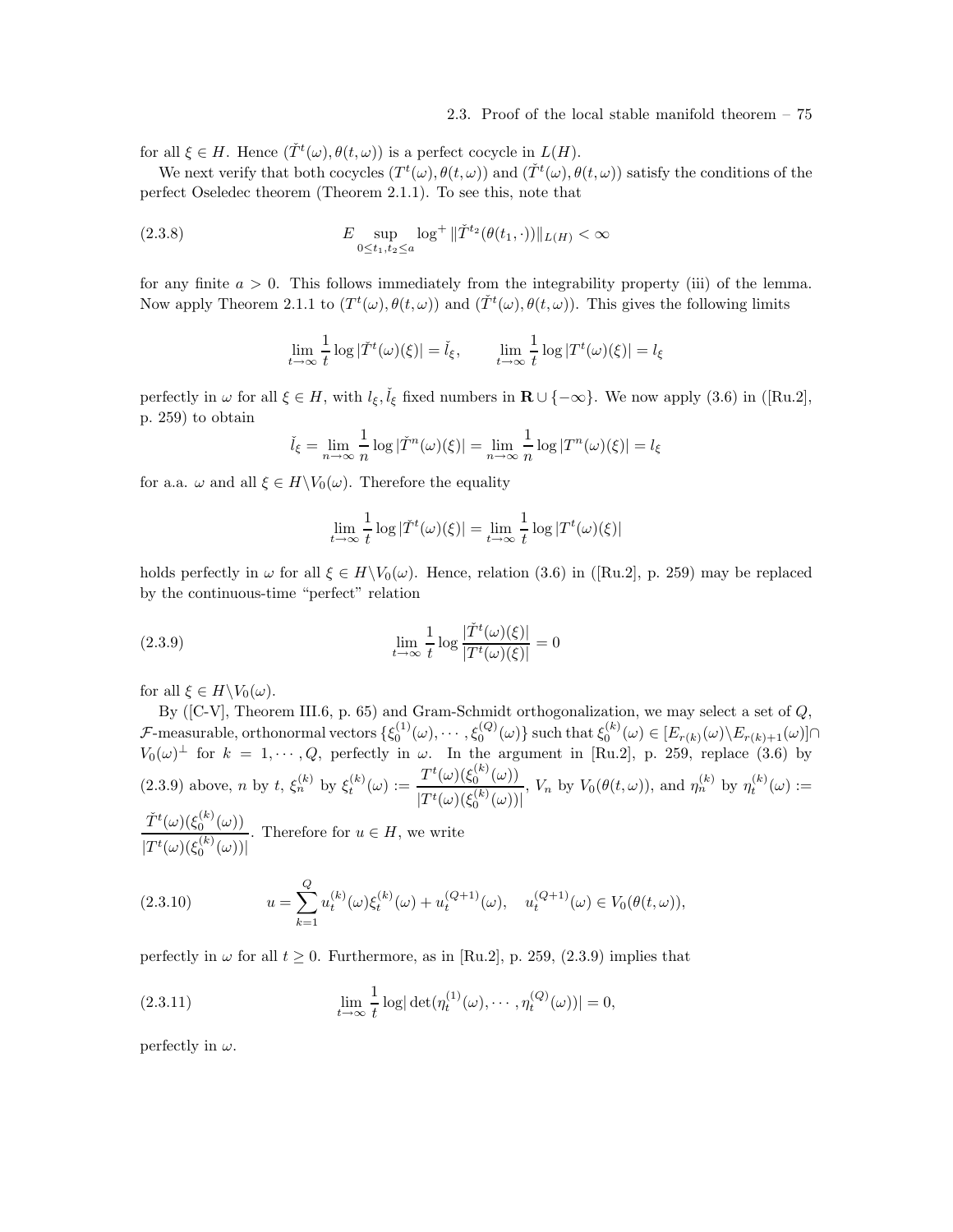$\mathcal{L}$  $\overline{\mathcal{L}}$ 

 $\int$ 

It remains to prove that for each  $\epsilon > 0$ , there is an  $\bar{\mathcal{F}}$ -measurable non-negative function  $D_{\epsilon} : \Omega \to$  $(0, \infty)$  such that the following inequalities

(2.3.12)  
\n
$$
|u_t^{(k)}(\omega)| \le D_{\epsilon}(\omega)e^{\epsilon t}|u|
$$
\n
$$
|u_t^{(Q+1)}(\omega)| \le D_{\epsilon}(\omega)e^{\epsilon t}|u|
$$
\n
$$
D_{\epsilon}(\theta(l,\omega)) \le D_{\epsilon}(\omega)e^{\epsilon l}
$$

hold perfectly in  $\omega$ , for all  $t \geq 0$ ,  $1 \leq k \leq Q$  and for all  $l \in [0, \infty)$ .

 $($ 

In order to establish the inequalities (2.3.12), we define

$$
(2.3.13) \qquad D_{\epsilon}(\omega) := 1 + Q \cdot \sup_{0 \le s \le t < \infty} e^{-\epsilon t} |\det(\eta_{t-s}^{(1)}(\theta(s,\omega)), \eta_{t-s}^{(2)}(\theta(s,\omega)), \cdots, \eta_{t-s}^{(Q)}(\theta(s,\omega)))|^{-1}
$$

perfectly in  $\omega$ .

First of all we must show that  $D_{\epsilon}(\omega)$  is finite perfectly in  $\omega$ . Surprisingly, this will require some work. Let  $0 \leq s \leq t$ . Observe that the determinant of the linear operator  $\check{T}^{t-s}(\theta(s,\omega))$  is given by  $\frac{|\wedge_{k=1}^Q \check{T}^{t-s}(\theta(s,\omega))(v_k)|}{Q}$  $| \wedge_{k=1}^Q v_k |$ for any choice of basis  $\{v_1, \dots, v_Q\}$  in  $V_0(\theta(s,\omega))^{\perp}$ . Therefore, the

following inequalities hold perfectly in  $\omega$ :

 $(1)$ 

$$
|\det(\eta_{t-s}^{(1)}(\theta(s,\omega)),\cdots,\eta_{t-s}^{(Q)}(\theta(s,\omega)))|^{-1} \n= \frac{\Pi_{k=1}^{Q}|T^{t-s}(\theta(s,\omega))(\xi_{0}^{(k)}(\theta(s,\omega)))|}{|\det(\check{T}^{t-s}(\theta(s,\omega))(\xi_{0}^{(1)}(\theta(s,\omega))),\cdots,\check{T}^{t-s}(\theta(s,\omega))(\xi_{0}^{(Q)}(\theta(s,\omega))))|} \n= \frac{\Pi_{k=1}^{Q}|T^{t-s}(\theta(s,\omega))(\xi_{0}^{(k)}(\theta(s,\omega)))| \cdot |\wedge_{k=1}^{Q} [\check{T}^{s}(\omega)(\xi_{0}^{(k)}(\omega))]|}{|\det(\check{T}^{t-s}(\theta(s,\omega))(\check{T}^{s}(\omega)(\xi_{0}^{(1)}(\omega))),\cdots,\check{T}^{t-s}(\theta(s,\omega))(\check{T}^{s}(\omega)(\xi_{0}^{(Q)}(\omega))))|} \n\leq \frac{\Pi_{k=1}^{Q}|[T^{t-s}(\theta(s,\omega))(\xi_{0}^{(k)}(\theta(s,\omega)))| \cdot |\check{T}^{s}(\omega)(\xi_{0}^{(k)}(\omega))|}{|\det(\check{T}^{t}(\omega)(\xi_{0}^{(1)}(\omega)),\cdots,\check{T}^{t}(\omega)(\xi_{0}^{(Q)}(\omega)))|}
$$
\n3.14)

 $(2.3$ 

$$
= \frac{\Pi_{k=1}^{Q} [|T^{t-s}(\theta(s,\omega))(\xi_0^{(k)}(\theta(s,\omega))| \cdot |\check{T}^s(\omega)(\xi_0^{(k)}(\omega))|]}{\|[\check{T}^t(\omega)|V_0(\omega)^{\perp}]\wedge Q\|} \leq \frac{\|T^{t-s}(\theta(s,\omega))\|^Q \cdot \|\check{T}^s(\omega)\|^Q}{\|[\check{T}^t(\omega)|V_0(\omega)^{\perp}]\wedge Q\|}.
$$

By the integrability condition (iii), it follows that

(2.3.15) 
$$
\sup_{0 \le s \le t \le a} \|T^{t-s}(\theta(s,\omega))\|^{Q} \cdot \|\check{T}^{s}(\omega)\|^{Q} < \infty,
$$

perfectly in  $\omega$  for any finite  $a > 0$ .

We now prove that for each finite  $a > 0$ ,

(2.3.16) 
$$
\sup_{0 \le s \le t \le a} |\det(\eta_{t-s}^{(1)}(\theta(s,\omega)), \cdots, \eta_{t-s}^{(Q)}(\theta(s,\omega)))|^{-1} < \infty
$$

perfectly in  $\omega$ . To see this, define the compact set

$$
S(\omega) := \{ (t, v_1, \cdots, v_Q) : t \in [0, a], v_k \in V_0(\omega)^\perp, |v_k| = 1, < v_k, v_l > 0, 1 \le k < l \le Q \}
$$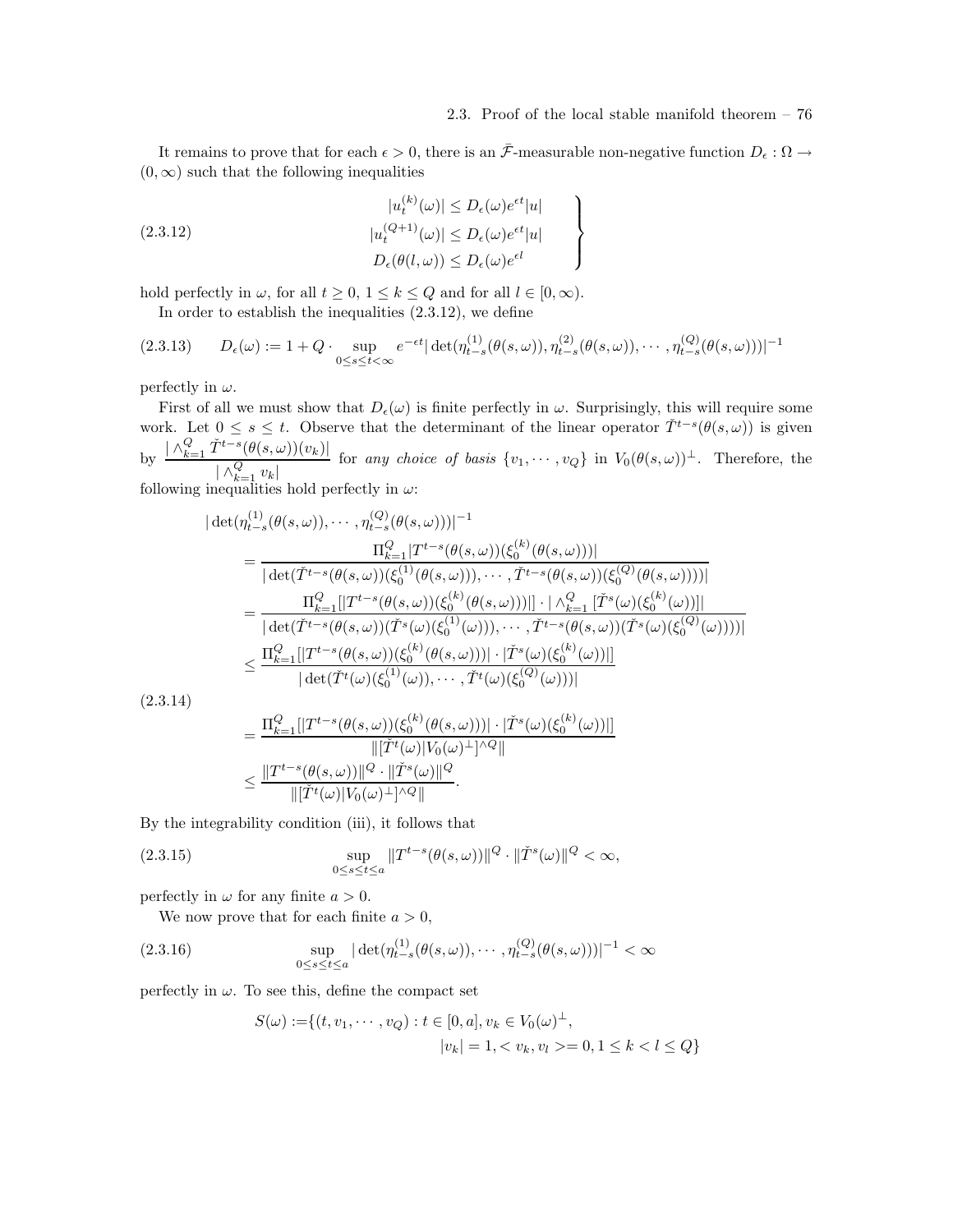for  $\omega \in \Omega$ . Thus (2.3.16) will hold if we prove that

(2.3.17) 
$$
\inf_{(t,v_1,\dots,v_Q)\in S(\omega)} |\wedge_{k=1}^Q [\check{T}^t(\omega)(v_k)]| > 0
$$

perfectly in  $\omega$ .

To prove (2.3.17), we observe that each map

$$
\check{T}^t(\omega)|V_0(\omega)^{\perp}:V_0(\omega)^{\perp}\to V_0(\theta(t,\omega))^{\perp}
$$

is injective for each  $t \geq 0$  perfectly in  $\omega$ . This is an easy consequence of the cocycle property and the fact that  $\lambda_{j_0} > -\infty$ . In fact,

$$
(2.3.18)\qquad \qquad |\wedge_{k=1}^{Q} [\check{T}^t(\omega)(v_k)]| > 0
$$

for all  $(t, v_1, \dots, v_Q) \in S(\omega)$ . Furthermore, the map

$$
[0, a] \times [V_0(\omega)^{\perp}]^Q \ni (t, v_1, \cdots, v_Q) \mapsto |\wedge_{k=1}^Q [\check{T}^t(\omega)(v_k)]| \in [0, \infty)
$$

is jointly continuous, by hypothesis (v) of the lemma. By compactness of  $S(\omega)$ , (2.3.18) implies  $(2.3.17)$ . Therefore,  $(2.3.16)$  follows from  $(2.3.14)$ ,  $(2.3.15)$  and  $(2.3.17)$ .

The following convergence

(2.3.19) 
$$
\lim_{t \to \infty} \frac{1}{t} \log \sup_{0 \le s \le t} |\det(\eta_{t-s}^{(1)}(\theta(s,\omega)), \cdots, \eta_{t-s}^{(Q)}(\theta(s,\omega)))|^{-1} = 0
$$

holds perfectly in  $\omega$ . To prove this convergence, note that  $(2.3.14)$  implies the following estimate

$$
|\det(\eta_{t-s}^{(1)}(\theta(s,\omega)), \cdots, \eta_{t-s}^{(Q)}(\theta(s,\omega)))|^{-1} \leq \frac{\Pi_{k=1}^{Q} \{ \|[T^{t-s}(\theta(s,\omega))| E_{r(k)}(\theta(s,\omega)]\| \cdot \|[\tilde{T}^{s}(\omega)| E_{r(k)}(\omega)]\| \}}{\|[\tilde{T}^{t}(\omega)| V_{0}(\omega)^{\perp}]^{\wedge Q} \|}
$$

for  $0 \leq s \leq t$  perfectly in  $\omega$ . Let  $\epsilon > 0$  be arbitrary. Taking  $\frac{1}{t} \log \sup_{0 \leq s \leq t}$  $0 \leq s \leq t$ on both sides of the above inequality and applying Lemma 2.3.2(ii) yields the following inequalities

$$
\frac{1}{t} \log \sup_{0 \le s \le t} |\det(\eta_{t-s}^{(1)}(\theta(s,\omega)), \cdots, \eta_{t-s}^{(Q)}(\theta(s,\omega)))|^{-1}
$$
\n
$$
\le \frac{1}{t} \sup_{0 \le s \le t} \left\{ \sum_{k=1}^{Q} (\log ||[T^{t-s}(\theta(s,\omega))|E_{r(k)}(\theta(s,\omega))|| + \log ||[T^{s}(\omega)|E_{r(k)}(\omega)]||) \right\}
$$
\n
$$
- \frac{1}{t} \log ||[T^{t}(\omega)|V_0(\omega)^{\perp}]^{\wedge Q}||
$$
\n
$$
\le \frac{1}{t} \sup_{0 \le s \le t} \left\{ \sum_{k=1}^{Q} (t-s)\lambda_{r(k)} + \epsilon t + K_{\epsilon}^{1}(\omega) + \sum_{k=1}^{Q} s\lambda_{r(k)} + \epsilon s + K_{\epsilon}^{2}(\omega) \right\}
$$
\n
$$
- \frac{1}{t} \log ||[T^{t}(\omega)|V_0(\omega)^{\perp}]^{\wedge Q}||
$$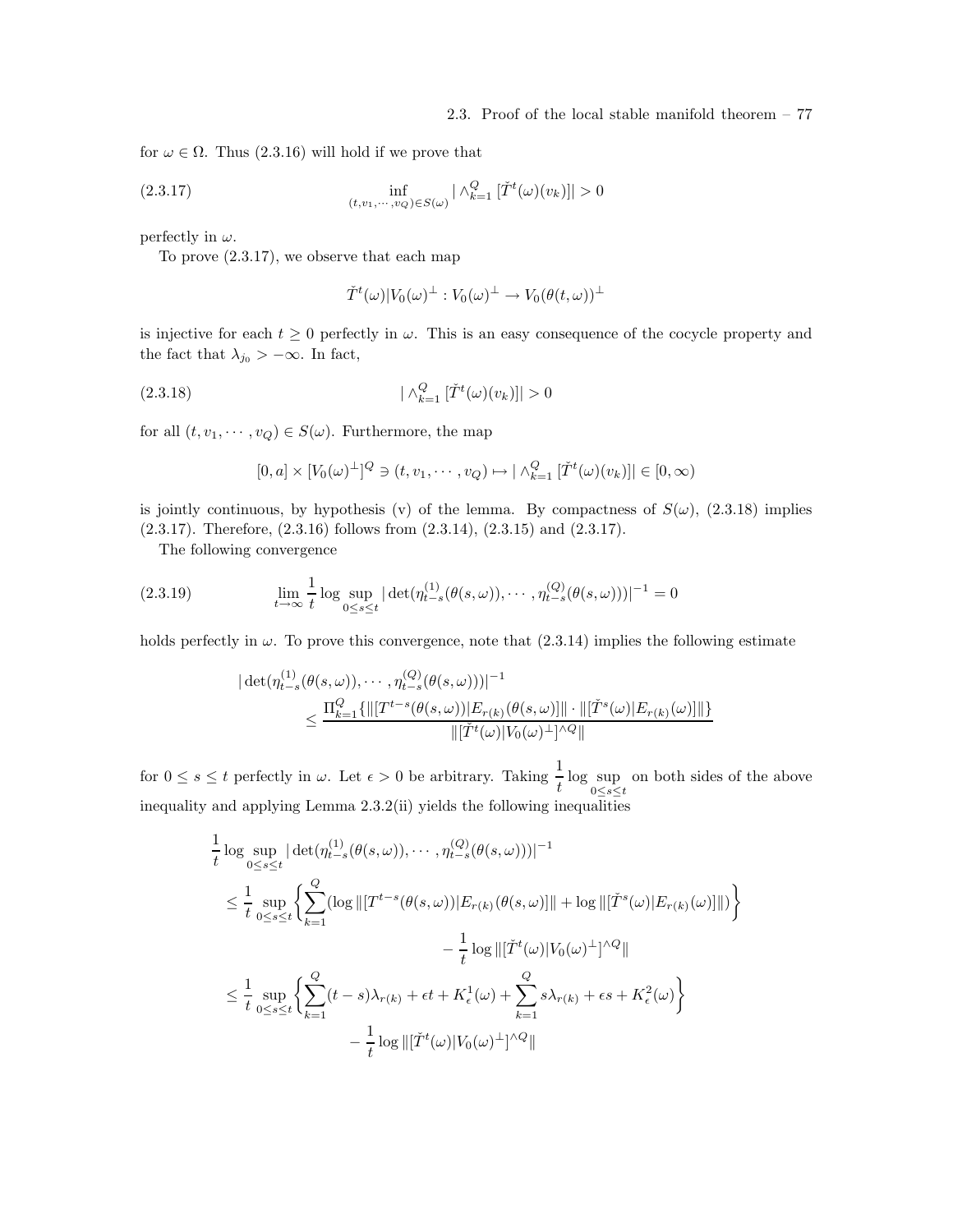2.3. Proof of the local stable manifold theorem – 78

$$
= \sum_{k=1}^{Q} \lambda_{r(k)} + 2\epsilon + \frac{1}{t} [K_{\epsilon}^{1}(\omega) + K_{\epsilon}^{2}(\omega)] - \frac{1}{t} \log ||[\check{T}^{t}(\omega)|V_{0}(\omega)^{\perp}]^{\wedge Q}||,
$$

for  $t > 0$ , perfectly in  $\omega$ , with  $K_{\epsilon}^{i}(\omega), i = 1, 2$ , finite positive random constants independent of t. Therefore, the above inequality implies that

$$
\limsup_{t \to \infty} \frac{1}{t} \log \sup_{0 \le s \le t} |\det(\eta_{t-s}^{(1)}(\theta(s,\omega)), \cdots, \eta_{t-s}^{(Q)}(\theta(s,\omega)))|^{-1}
$$
  

$$
\le \sum_{k=1}^{Q} \lambda_{r(k)} + 2\epsilon - \liminf_{t \to \infty} \frac{1}{t} \log ||[\check{T}^{t}(\omega)|V_0(\omega)^{\perp}]^{\wedge Q}||
$$
  

$$
= \sum_{k=1}^{Q} \lambda_{r(k)} + 2\epsilon - \sum_{k=1}^{Q} \lambda_{r(k)}
$$
  

$$
= 2\epsilon.
$$

Since  $\epsilon > 0$  is arbitrary, then

$$
(2.3.20) \qquad \limsup_{t \to \infty} \frac{1}{t} \log \sup_{0 \le s \le t} |\det(\eta_{t-s}^{(1)}(\theta(s,\omega)), \cdots, \eta_{t-s}^{(Q)}(\theta(s,\omega)))|^{-1} \le 0
$$

perfectly in  $\omega$ . The convergence (2.3.11) immediately implies the inequality

$$
\liminf_{t \to \infty} \frac{1}{t} \log \sup_{0 \le s \le t} |\det(\eta_{t-s}^{(1)}(\theta(s,\omega)), \cdots, \eta_{t-s}^{(Q)}(\theta(s,\omega)))|^{-1}
$$
  
(2.3.21)  

$$
\ge \liminf_{t \to \infty} \frac{1}{t} \log |\det(\eta_t^{(1)}(\omega), \cdots, \eta_t^{(Q)}(\omega))|^{-1} = 0
$$

Thus (2.3.19) follows from (2.3.20) and (2.3.21).

From (2.3.16), (2.3.19) and (2.3.13), we conclude that  $D_{\epsilon}(\omega)$  is finite perfectly in  $\omega$ .

From Definition 2.3.13 of  $D(\omega)$ , one immediately gets the last inequality in (2.3.12).

It remains to show the first two inequalities in  $(2.3.12)$ . In the right hand side of  $(2.3.10)$ , we look at the terms

$$
\check{u}(\omega) = \sum_{k=1}^{Q} u_t^{(k)}(\omega) \eta_t^{(k)}(\omega), \quad u \in H, t \ge 0,
$$

where  $\check{u}(\omega)$ ,  $\eta_t^{(k)}(\omega)$ ,  $1 \leq k \leq Q$ , are viewed as column vectors in  $\mathbb{R}^Q$  with respect to the basis  $\{\xi_0^{(k)}(\theta(t,\omega)) : 1 \leq k \leq Q\}$ . Using Cramer's rule, the above equation may be solved for each  $u_t^{(k)}(\omega)$ . In view of (2.3.13), this yields the following estimates

$$
|u_t^{(k)}(\omega)| = \left| \frac{\det(\eta_t^{(1)}(\omega), \cdots, \eta_t^{(k-1)}(\omega), \check{u}(\omega), \eta_t^{(k+1)}(\omega), \cdots, \eta_t^{(Q)}(\omega))}{\det(\eta_t^{(1)}(\omega), \cdots, \eta_t^{(Q)}(\omega))} \right|
$$
  

$$
\leq \frac{|\check{u}(\omega)|}{|\det(\eta_t^{(1)}(\omega), \cdots, \eta_t^{(Q)}(\omega))|}
$$
  
(2.3.22)  

$$
\leq \frac{[D_{\epsilon}(\omega) - 1]}{Q} |u| e^{\epsilon t}
$$
  

$$
\leq D_{\epsilon}(\omega) |u| e^{\epsilon t}, \quad 1 \leq k \leq Q, t \geq 0,
$$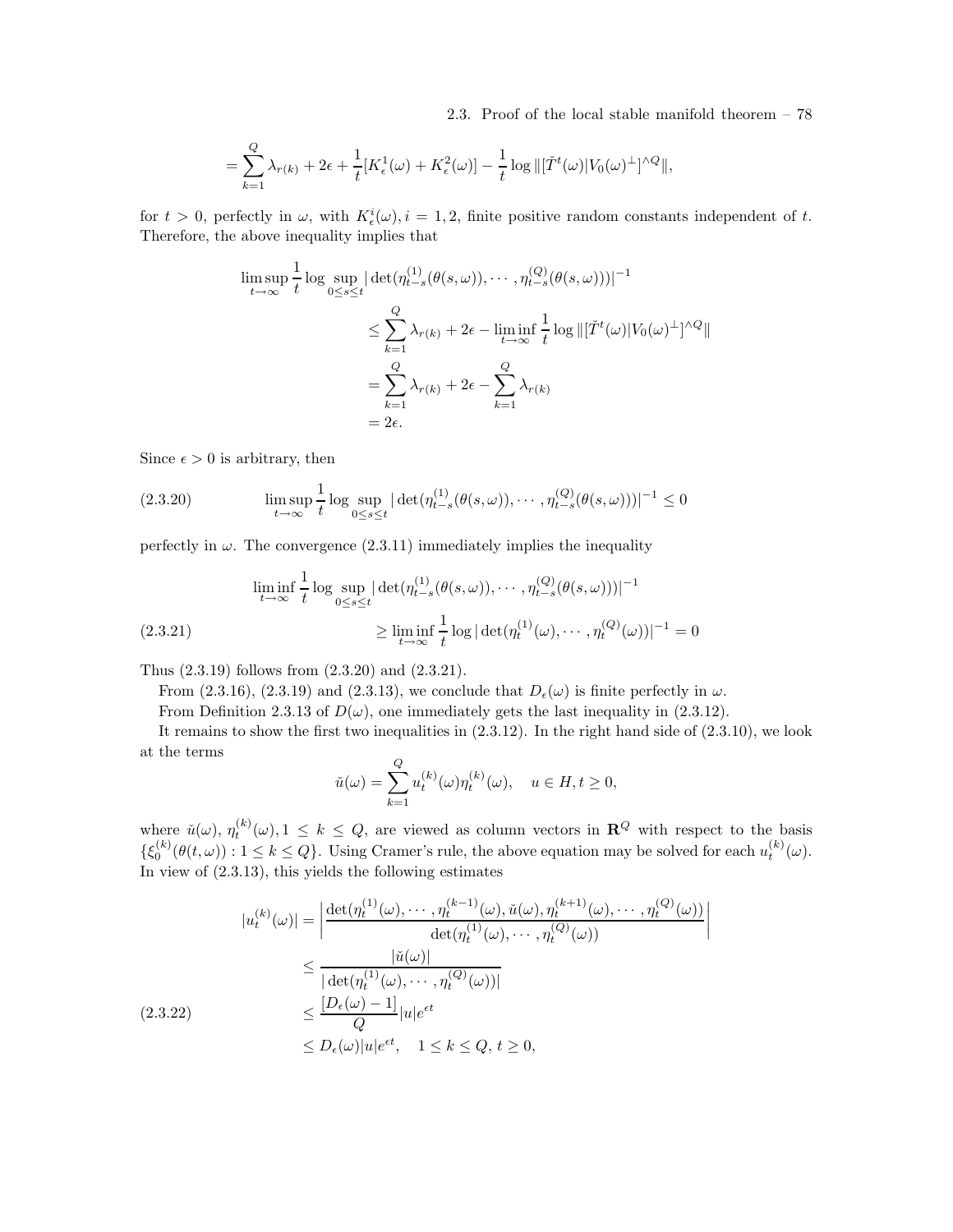perfectly in  $\omega$ . By virtue of (2.3.10), the triangle inequality and (2.3.22), one gets

$$
|u_t^{(Q+1)}(\omega)| \le |u| + \sum_{k=1}^Q |u_t^{(k)}(\omega)| \le D_{\epsilon}(\omega)|u|e^{\epsilon t}, \quad t \ge 0,
$$

perfectly in  $\omega$ . Therefore,  $T_n(\omega)$  satisfies (S4) perfectly in  $\omega$ , and the proof of the proposition is now complete.  $\square$ 

In Lemma 2.3.4 below, an integrability condition allows us to pass from discrete-time limits of the cocycle to continuous ones. This property is crucial to the proof of Theorem 2.2.1. The reason this property holds is because the integrability hypothesis together with the perfect ergodic theorem (Lemma 2.3.1 (ii)) allow for control of the excursions of the continuous-time cocycle between discrete times.

**Lemma 2.3.4.** Let  $Y : \Omega \to H$  be a stationary point of the cocycle  $(U, \theta)$  satisfying the integrability condition

$$
\int_{\Omega} \log^{+} \sup_{0 \leq t_1, t_2 \leq a} ||U(t_2, Y(\theta(t_1, \omega)) + (\cdot), \theta(t_1, \omega))||_{k,\epsilon} dP(\omega) < \infty
$$

for any fixed  $0 < \rho, a < \infty$  and  $\epsilon \in (0, 1]$ . Define the random field  $Z : \mathbf{R}^+ \times H \times \Omega \to H$  by

$$
Z(t, x, \omega) := U(t, x + Y(\omega), \omega) - Y(\theta(t, \omega))
$$

for  $t \geq 0, x \in H, \omega \in \Omega$ . Then  $(Z, \theta)$  is a  $C^{k,\epsilon}$  perfect cocycle. Furthermore, there is a sure event  $\Omega_5 \in \mathcal{F}$  with the following properties:

(i)  $\theta(t, \cdot)(\Omega_5) = \Omega_5$  for all  $t \in \mathbf{R}$ ,

(ii) For every  $\omega \in \Omega_5$  and any  $x \in H$ , the statement

(2.3.23) 
$$
\limsup_{n \to \infty} \frac{1}{n} \log |Z(n, x, \omega)| < 0
$$

implies

(2.3.24) 
$$
\limsup_{t \to \infty} \frac{1}{t} \log |Z(t, x, \omega)| = \limsup_{n \to \infty} \frac{1}{n} \log |Z(n, x, \omega)|.
$$

*Proof.* Note that, by definition,  $Z$  is a "centering" of the cocycle  $U$  with respect to the stationary trajectory  $\{Y(\theta(t, \cdot)) : t \geq 0\}$  in the sense that  $Z(t, 0, \omega) = 0$  for all  $(t, \omega) \in \mathbb{R}^+ \times \Omega$ . Furthermore,  $(Z, \theta)$  is a  $C^{k,\epsilon}$  perfect cocycle. To see this let  $t_1, t_2 \geq 0, \omega \in \Omega, x \in H$ . Then by the perfect cocycle property for  $U$ , it follows that

$$
Z(t_2, Z(t_1, x, \omega), \theta(t_1, \omega))
$$
  
=  $U(t_2, Z(t_1, x, \omega) + Y(\theta(t_1, \omega)), \theta(t_1, \omega)) - Y(\theta(t_2, \theta(t_1, \omega)))$   
=  $U(t_2, U(t_1, x + Y(\omega), \omega), \theta(t_1, \omega)) - Y(\theta(t_2 + t_1, \omega))$   
=  $Z(t_1 + t_2, x, \omega).$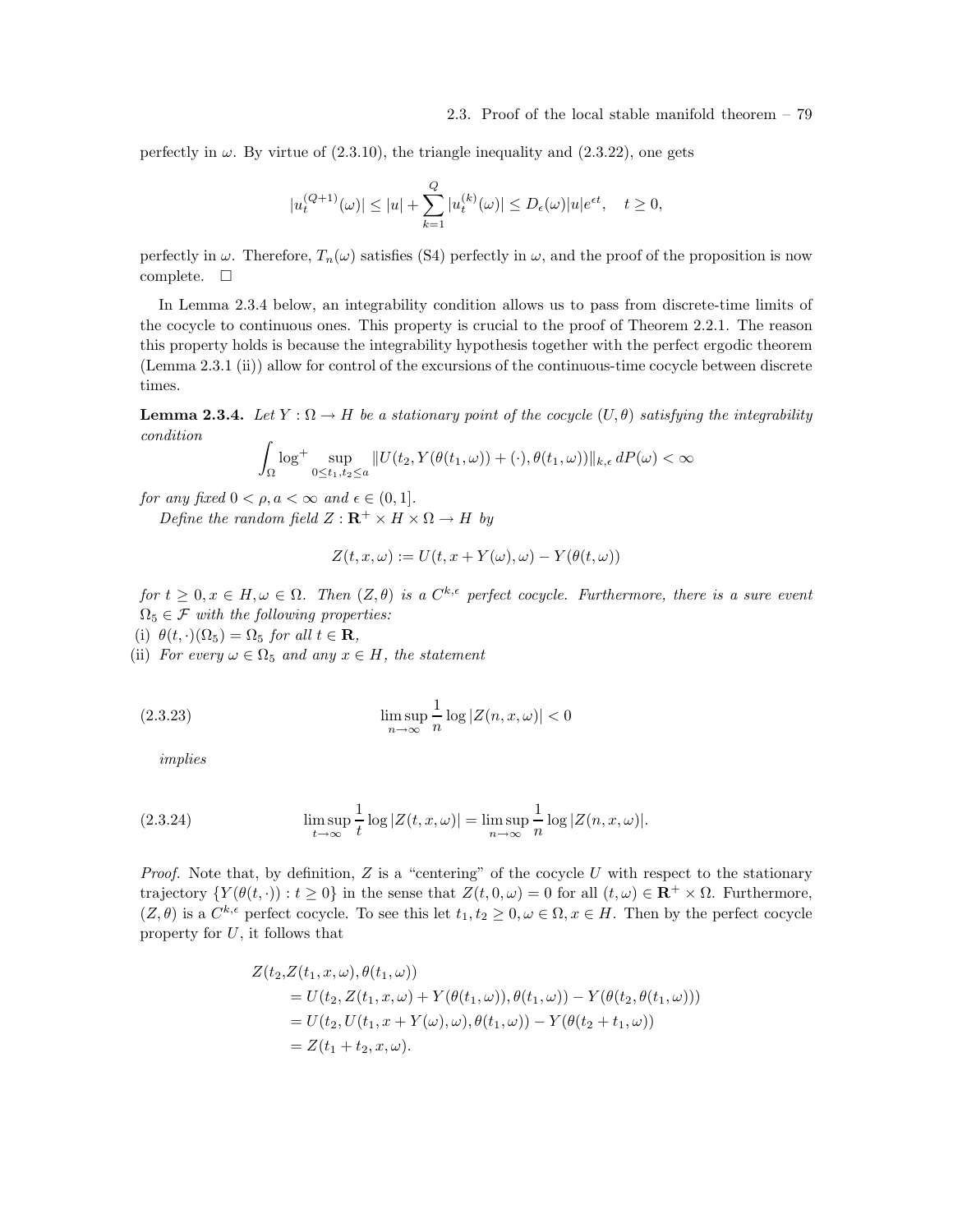Using the integrability condition of the lemma, the proofs of assertions (i) and (ii) follow in the same manner as for the corresponding assertions in Lemma 3.4 ([M-S.2]).  $\Box$ 

*Proof of Theorem 2.2.1.* The proof of the theorem consists in two major undertakings:

- (a) Using Ruelle's discrete-time analysis [Ru.2] to show that the assertions of Theorem 2.2.1 hold for the discretized cocycle, perfectly in  $\omega$ .
- (b) Extending the discrete-time results to continuous time via perfection techniques that are essentially based on the ergodic theorem and Kingman's subadditive ergodic theorem.

Recall the auxiliary cocycle  $(Z, \theta)$  defined in Lemma 2.3.4. Consider the random family of maps  $F_\omega : \overline{B}(0,1) \to H, \omega \in \Omega$ , given by  $F_\omega(x) := Z(1,x,\omega), x \in H$ , and the time-one shift  $\tau :=$  $\theta(1, \cdot): \Omega \to \Omega$ . Adopting Ruelle's notation ([Ru.2], p. 272), we set  $F^n_\omega := F_{\tau^{n-1}(\omega)} \circ \cdots \circ F_{\tau(\omega)} \circ F_\omega$ . Therefore,  $F^n_\omega = Z(n, \cdot, \omega)$  for each  $n \ge 1$ , because  $(Z, \theta)$  is a cocycle. By Lemma 2.3.4, each map  $F_\omega$ is  $C^{k,\epsilon}$  ( $\epsilon \in (0,1]$ ) on  $\bar{B}(0,1)$  and by the definition of Z, it follows that  $(DF_{\omega})(0) = DU(1, Y(\omega), \omega)$ . By the integrability hypothesis of the theorem, it is clear that  $\log^+ \|DU(1, Y(\cdot), \cdot)\|_{L(H)}$  is integrable. Moreover, in view of the integrability hypothesis on  $(U, \theta)$ , it follows that the linearized continuoustime cocycle  $(DU(t, Y(\omega), \omega), \theta(t, \omega))$  and the discrete-time cocycle  $((DF_{\omega}^{n})(0), \theta(n, \omega))$  share the same Lyapunov spectrum, viz.:

$$
\{-\infty < \cdots < \lambda_{i+1} < \lambda_i < \cdots < \lambda_2 < \lambda_1\}.
$$

(cf. [Mo.3]). Assume that  $\lambda_{i_0}$  is finite, that is  $\lambda_{i_0} \in (-\infty, 0)$ . Therefore, under hypotheses (I) of Theorem 5.1 in ([Ru.2], p. 272), there is a sure event  $\Omega_1^* \in \mathcal{F}$  such that  $\theta(t, \cdot)(\Omega_1^*) = \Omega_1^*$  for all  $t \in \mathbf{R}$ ,  $\bar{\mathcal{F}}$ -measurable positive random variables  $\rho_1, \beta_1 : \Omega_1^* \to (0,1)$ , and a random family of  $C^{k,\epsilon}$  $(k \geq 1, \epsilon \in (0,1])$  stable submanifolds  $\tilde{S}_d(\omega)$  of  $\bar{B}(0, \rho_1(\omega))$  satisfying the following properties for each  $\omega \in \Omega_1^*$ :

$$
(2.3.25) \qquad \tilde{S}_d(\omega) = \{ x \in \bar{B}(0, \rho_1(\omega)) : |Z(n, x, \omega)| \leq \beta_1(\omega) e^{(\lambda_{i_0} + \epsilon_1)n} \text{ for all integers } n \geq 0 \}.
$$

When  $\lambda_{i_0} = -\infty$ , the stable manifold is defined by

$$
(2.3.25') \qquad \tilde{S}_d(\omega) := \{ x \in \bar{B}(0, \rho_1(\omega)) : |Z(n, x, \omega)| \le \beta_1(\omega)e^{\lambda n} \text{ for all integers } n \ge 0 \},
$$

where  $\lambda \in (-\infty, 0)$  is arbitrary. The stable subspace  $\mathcal{S}(\omega)$  of the linearized cocycle  $(DU(t, Y(\omega), \omega), \theta(t, \omega))$  is tangent to the stable manifold  $\tilde{S}_d(\omega)$  at 0; viz.

 $T_0\tilde{\mathcal{S}}_d(\omega) = \mathcal{S}(\omega)$ . In particular, codim  $\tilde{\mathcal{S}}_d(\omega)$  is finite and non-random. Again by Theorem 5.1 of [Ru.2]), we have the following estimate on the Lyapunov exponent of the Lipschitz constant of  $(Z(n, \cdot), \theta(n, \cdot))$  over its stable manifold:

$$
(2.3.26) \qquad \limsup_{n \to \infty} \frac{1}{n} \log \left[ \sup_{\substack{x_1, x_2 \in \tilde{S}_d(\omega) \\ x_1 \neq x_2}} \frac{|Z(n, x_1, \omega) - Z(n, x_2, \omega)|}{|x_1 - x_2|} \right] \leq \lambda_{i_0}.
$$

The statements in the above paragraph hold for all  $\omega$  in the  $\theta(t, \cdot)$ -invariant sure event  $\Omega_1^*$ . In order to construct such an event, we will use perfection arguments and the proof of Theorem 5.1 ([Ru.2], p. 272). Assume first that  $k = 1$  and  $\epsilon > 0$ . Using the notation of [Ru.2], denote  $T^t(\omega) := DZ(t, 0, \omega), f(\omega) := \theta(1, \omega), T_n(\omega) := DZ(1, 0, \theta((n-1), \omega)),$  for all  $\omega \in \Omega$ , any positive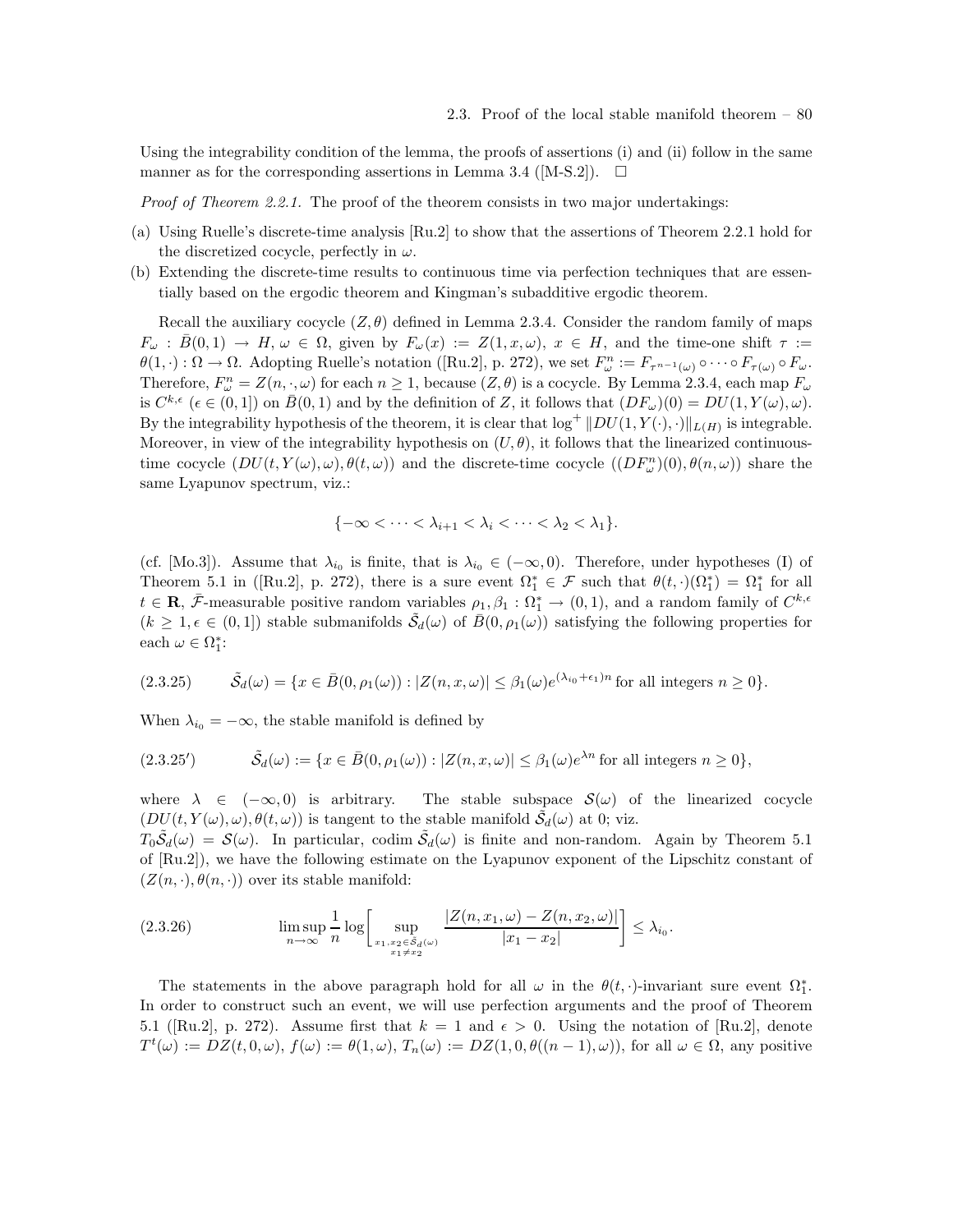real t and any integer  $n \geq 1$ . It is possible to replace (5.3) in [Ru.2], p. 274) by its continuous-time perfect analogue

(2.3.27) 
$$
\lim_{t \to \infty} \frac{1}{t} \log^+ \|Z(1,\cdot,\theta(t,\omega))\|_{1,\epsilon} = 0.
$$

This follows from the integrability hypothesis of the theorem and the perfect ergodic theorem (Lemma 2.3.1 (ii)). More specifically, (2.3.27) holds for all  $\omega$  in a sure event  $\Omega_1^* \in \mathcal{F}$  such that  $\theta(t, \cdot)(\Omega_1^*) = \Omega_1^*$  for all  $t \in \mathbf{R}$ . Assume  $\lambda_{i_0} > -\infty$ . Adopting the terminology of Theorem 1.1 ([Ru.2], p. 248), take  $S = i_0 - 1$ , and  $\mu^{(S+1)} = \lambda_{i_0}$ . In case  $\lambda_{i_0} = -\infty$ , take  $\mu^{(S+1)}$  to be any fixed number in  $(-\infty, 0)$ . The integrability hypothesis on U coupled with Lemma 2.3.3 (where  $j_0 = i_0 - 1$ ) imply the existence of a sure event  $\Omega_2^* \in \mathcal{F}$  such that  $\Omega_2^* \subseteq \Omega_1^*, \theta(t, \cdot)(\Omega_2^*) = \Omega_2^*$  for all  $t \in \mathbb{R}$ , and the sequence  $T_n(\omega), V_n(\omega) := E_{i_0}(\tau^n(\omega)), n \ge 1$ , satisfies Conditions (S) of [Ru.2], p. 256) for every  $\omega \in \Omega_2^*$ . Pick and fix any  $\omega \in \Omega_2^*$ . As in the proof of Theorem 5.1 ([Ru.2], pp. 274-278), the "perturbation theorem" (Theorem 4.1, [Ru.2], pp. 262-263) holds for the sequence  $T_n(\omega)$ ,  $n \geq 1$ . Thus the assertions in the previous paragraph are valid for  $k = 1$  and any  $\epsilon \in (0, 1]$ . When  $k > 1$  and  $\epsilon \in (0, 1]$ , we first apply the previous analysis to the perfect cocycle

$$
\left(\check{Z}(t,x,x_1,\omega):=(Z(t,x,\omega),DZ(t,x,\omega)x_1),\theta(t,\omega)\right),\quad x,x_1\in H,\ t\geq 0,
$$

on  $H \oplus H$ . Secondly, we use the inductive argument of ([Ru.2], pp. 278-279) to show that the  $\tilde{S}_d(\omega)$ are  $C^{k,\epsilon}$  manifolds  $(k > 1, \epsilon \in (0,1])$  perfectly in  $\omega$ .

To establish assertion (a) of the theorem, let  $\tilde{S}(\omega), \omega \in \Omega_1^*$ , be the set defined therein. Then the definition of Z and property (2.3.25) of  $\tilde{S}_d(\omega)$  imply that

(2.3.28) 
$$
\tilde{S}(\omega) = \tilde{S}_d(\omega) + Y(\omega)
$$

for all  $\omega \in \Omega^*_1$ . Thus  $\tilde{\mathcal{S}}(\omega)$  is a  $C^{k,\epsilon}$  manifold  $(k > 1, \epsilon \in (0,1])$ , with tangent space  $T_{Y(\omega)}\tilde{\mathcal{S}}(\omega)$  =  $T_0\tilde{\mathcal{S}}_d(\omega) = \mathcal{S}(\omega)$ . In particular, codim  $\tilde{\mathcal{S}}(\omega) =$  codim  $\mathcal{S}(\omega), \omega \in \Omega_1^*$ , is finite and non-random.

To complete the proof of the inequality  $(2.2.1)$  in part  $(a)$  of the theorem, use  $(2.3.26)$  to get

$$
\limsup_{n \to \infty} \frac{1}{n} \log |Z(n, x, \omega)| \le \lambda_{i_0}
$$

perfectly in  $\omega$  for all  $x \in \tilde{S}_d(\omega)$ . In view of Lemma 2.3.4, we may extend the above estimate to cover its continuous-time counterpart. Hence we obtain a sure event  $\Omega_3^* \subseteq \Omega_2^*, \Omega_3^* \in \mathcal{F}$ , such that  $\theta(t, \cdot)(\Omega_3^*) = \Omega_3^*$  for all  $t \in \mathbf{R}$ , and

(2.3.29) 
$$
\limsup_{t \to \infty} \frac{1}{t} \log |Z(t, x, \omega)| \leq \lambda_{i_0}
$$

for all  $\omega \in \Omega_3^*$  and all  $x \in \tilde{\mathcal{S}}_d(\omega)$ . The above inequality together with definition of Z imply the estimate (2.2.1) of the theorem.

Next, we establish assertion (b) of the theorem. To do so, let  $\omega \in \Omega_1^*$  and  $x \in \tilde{S}_d(\omega)$ . Then by (2.3.26), it follows that there is a positive integer  $N_0 := N_0(\omega)$ , independent of  $x \in \tilde{S}_d(\omega)$ , such that  $Z(n, x, \omega) \in \overline{B}(0, 1)$  for all  $n \geq N_0$ . Now Lemma 2.3.1(ii) gives a  $\theta(t, \cdot)$ -invariant sure event  $\Omega_3$  such that

$$
(2.3.29') \qquad \qquad \lim_{t \to \infty} \frac{1}{t} \log^+ \sup_{\substack{0 \le u \le 1, \\ (v^*, \eta^*) \in B(0,1)}} \|DZ(u, (v^*, \eta^*), \theta(t, \omega))\|_{L(H)} = 0
$$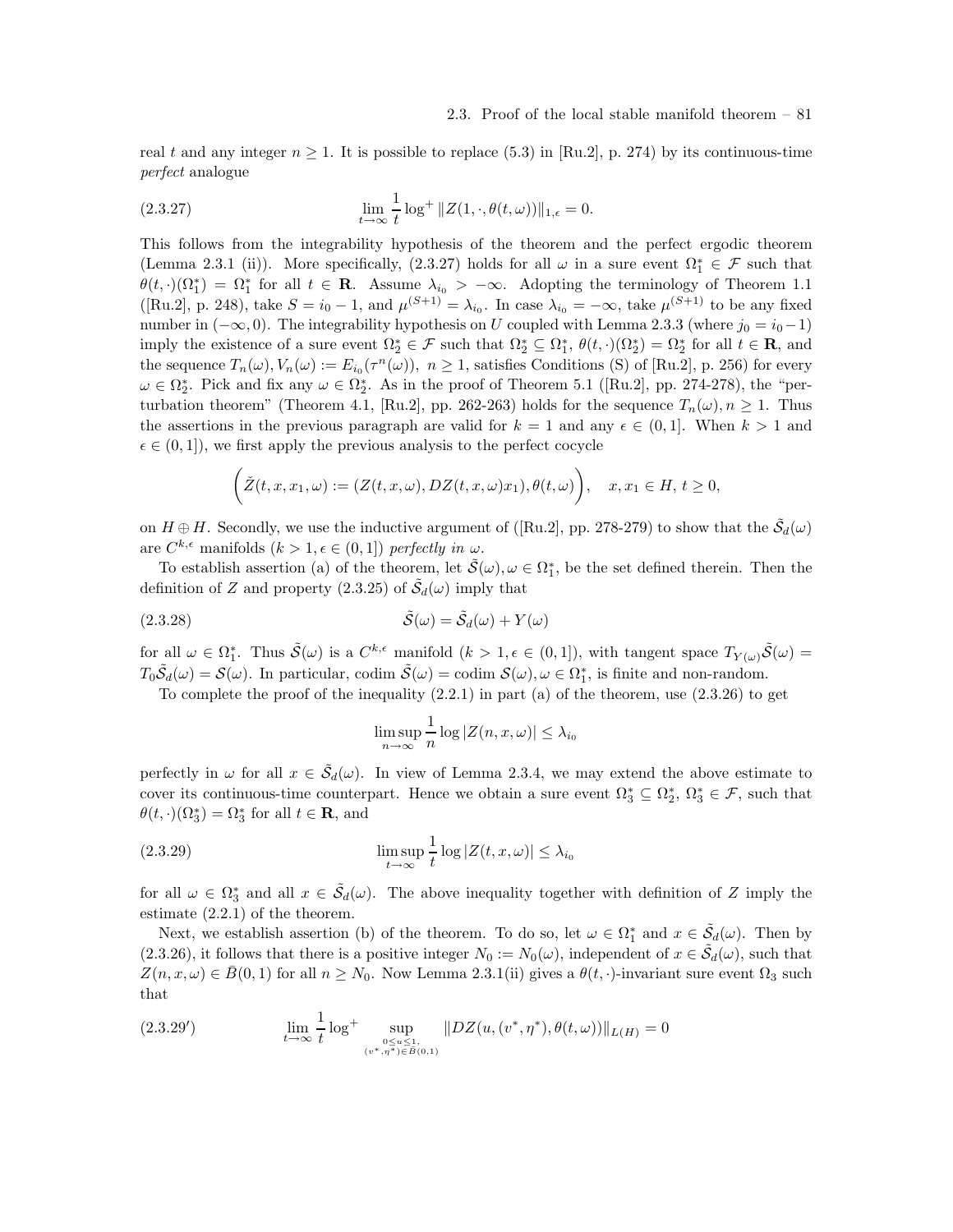### 2.3. Proof of the local stable manifold theorem – 82

for all  $\omega \in \Omega_3$ . Define the sure event  $\Omega_4^* := \Omega_3^* \cap \Omega_3 \in \mathcal{F}$ . Clearly,  $\theta(t, \cdot)(\Omega_4^*) = \Omega_4^*$  for all  $t \in \mathbb{R}$ . By the definition of  $Z$  and the Mean Value Theorem, we obtain the following inequalities

$$
\sup_{n \leq t \leq n+1} \frac{1}{t} \log \left[ \sup_{\substack{x_1 \neq x_2, \\ (v_1, \eta_1), x_2 \in \tilde{\mathcal{S}}(\omega)}} \frac{|U(t, x_1, \omega) - U(t, x_2, \omega)|}{|x_1 - x_2|} \right]
$$
\n
$$
= \sup_{n \leq t \leq n+1} \frac{1}{t} \log \left[ \sup_{\substack{x_1 \neq x_2, \\ x_1, x_2 \in \tilde{\mathcal{S}}_d(\omega)}} \frac{|Z(t, x_1, \omega) - Z(t, x_2, \omega)|}{|x_1 - x_2|} \right]
$$
\n
$$
\leq \frac{1}{n} \log^+ \sup_{\substack{0 \leq u \leq 1, \\ (v^*, \eta^*) \in B(0, 1)}} \|DZ(u, (v^*, \eta^*), \theta(n, \omega))\|_{L(H)} + \frac{n}{(n+1)} \frac{1}{n} \log \left[ \sup_{\substack{x_1 \neq x_2, \\ x_1, x_2 \in \tilde{\mathcal{S}}_d(\omega)}} \frac{|Z(n, x_1, \omega) - Z(n, x_2, \omega)|}{|x_1 - x_2|} \right]
$$

for all  $\omega \in \Omega_4^*$ , and all sufficiently large  $n \geq N_0(\omega)$ . Now take  $\limsup$  on both sides of the above inequality, and use  $(2.3.26)$ ,  $(2.3.29')$  in order to complete the proof assertion (b) of the theorem.

The cocycle invariance (2.2.3) in part (c) of the theorem follows immediately from the Oseledec-Ruelle theorem (Theorem 2.1.1) applied to the perfect linearized cocycle  $(DU(t, Y(\omega), \omega), \theta(t, \omega))$ . Indeed, one gets a sure  $\theta(t, \cdot)$ -invariant event  $\in \mathcal{F}$  (also denoted by  $\Omega_1^*$ ), such that  $DU(t, Y(\omega), \omega)(\mathcal{S}(\omega)) \subseteq$  $\mathcal{S}(\theta(t,\omega))$  for all  $t \geq 0$  and all  $\omega \in \Omega_1^*$ .

The proof of the asymptotic invariance property (2.2.2) of the non-linear cocycle requires some work. To achieve this, we will extend the arguments underlying the proofs of Theorems 5.1 and 4.1 in [Ru.2], pp. 262-279, to a continuous time setting. The crucial step towards this goal is to show that the two random variables  $\rho_1$ ,  $\beta_1$  in (2.3.25) may be redefined on a sure event (also denoted by)  $\Omega_1^*$  such that  $\theta(t, \cdot)(\Omega_1^*) = \Omega_1^*$  for all  $t \in \mathbf{R}$ , and

(2.3.30) 
$$
\rho_1(\theta(t,\omega)) \ge \rho_1(\omega)e^{(\lambda_{i_0}+\epsilon_1)t}, \quad \beta_1(\theta(t,\omega)) \ge \beta_1(\omega)e^{(\lambda_{i_0}+\epsilon_1)t}
$$

for every  $\omega \in \Omega_1^*$  and all  $t \geq 0$ . For the given choice of  $\epsilon_1$ , fix  $0 < \epsilon_3 < -\epsilon(\lambda_{i_0} + \epsilon_1)/4$ , where  $\epsilon \in (0, 1]$ denotes the Hölder exponent of U. The above inequalities hold in the *discrete* case (when  $t = n$ , a positive integer) because of Theorem 5.1 (c) ( $\lbrack \text{Ru.2}\rbrack$ , p. 274). To prove them for any continuous time t, we will modify the definitions of  $\rho_1$ ,  $\beta_1$  in the proofs of Theorems 5.1 and 4.1 in [Ru.2]. In the notation of the proof of Theorem 5.1 ([Ru.2], p. 274), we replace the random variable G in  $(5.4)$ ]  $([Ru.2], p. 274)$  by the larger one

(2.3.31) 
$$
\tilde{G}(\omega) := \sup_{t \geq 0} ||Z(1,\cdot,\theta(t,\omega))||_{1,\epsilon} e^{(-t\epsilon_3 - \lambda \epsilon)}.
$$

Clearly,  $G(\omega)$  is finite perfectly in  $\omega$ , because of (2.3.27) and Lemma 2.3.2. Following ([Ru.2], pp. 266, 274), the random variables  $\rho_1$ ,  $\beta_1$  may be chosen according to the relations

$$
\beta_1 := \left[\frac{\delta_1 \wedge \left(\frac{1}{\sqrt{2}A}\right)}{2\tilde{G}}\right]^{\frac{1}{\epsilon}} \wedge 1
$$

$$
(2.3.33)\qquad \qquad \rho_1 := \frac{\beta_1}{B_{\epsilon_3}}
$$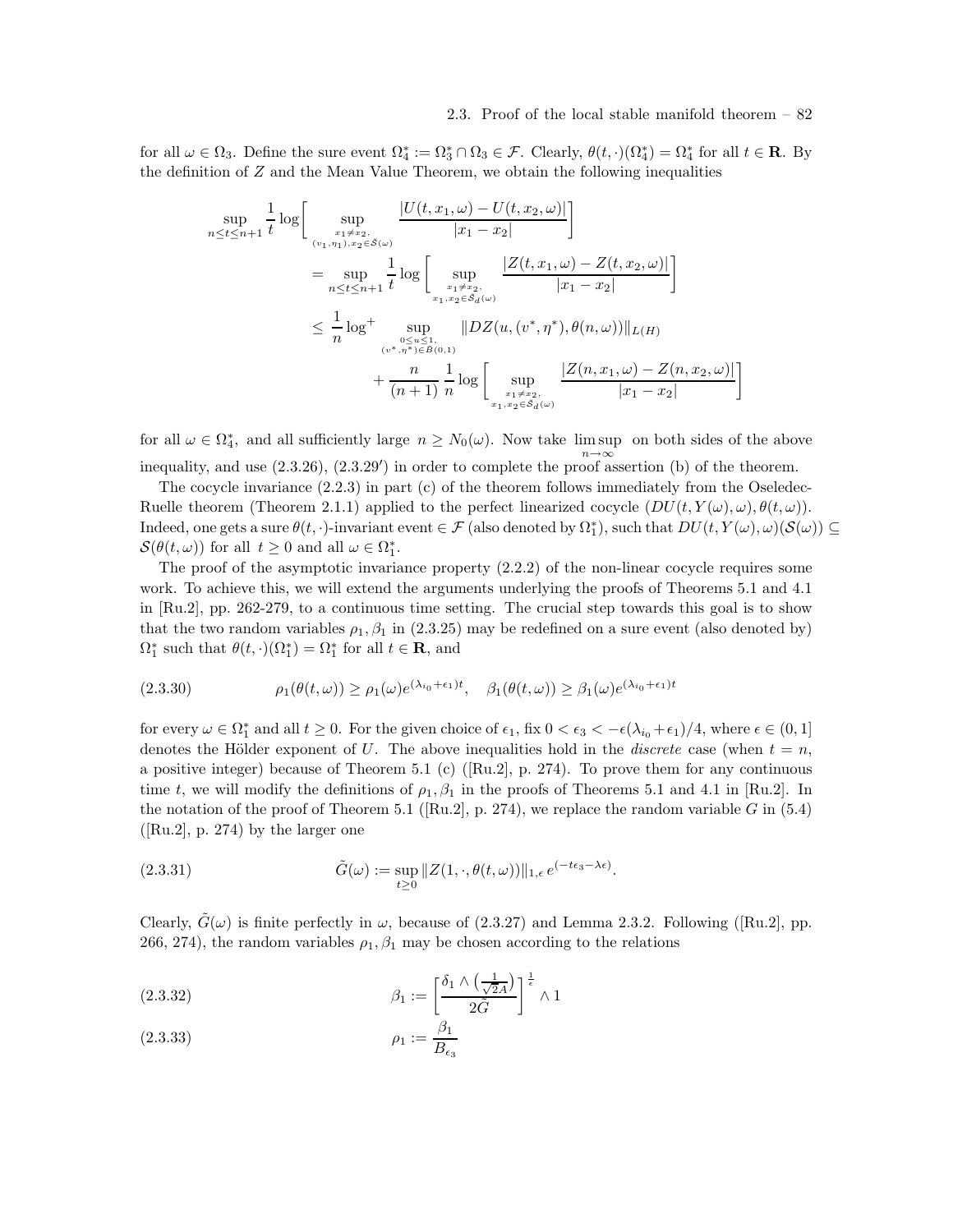### 2.3. Proof of the local stable manifold theorem – 83

where  $A, \delta_1$  and  $B_{\epsilon_3}$  are random positive constants that are defined via continuous-time analogues of the relations (4.26), (4.18)-(4.21), (4.24), (4.25) in [Ru.2], pp. 265-267, with  $\eta$  replaced by  $\epsilon_3$ . In particular, the "ancestry" of  $A$ ,  $\delta_1$  and  $B_{\epsilon_3}$  in Ruelle's argument may be traced back to the constants  $D_{\epsilon_3}$ ,  $K_{\epsilon_3}$  which appear in Lemmas 2.3.3 and 2.3.2 of this article. Hence (2.3.30) will follow if we can show that, for sufficiently small  $\epsilon_3 > 0$ , the following inequalities

(2.3.34)  
\n
$$
K_{\epsilon_3}(\theta(l,\omega)) \leq K_{\epsilon_3}(\omega) + \frac{\epsilon_3 l}{2}
$$
\n
$$
D_{\epsilon_3}(\theta(l,\omega)) \leq e^{\frac{\epsilon_3 l}{2}} D_{\epsilon_3}(\omega)
$$
\n
$$
\tilde{G}(\theta(l,\omega)) \leq e^{\epsilon_3 l} \tilde{G}(\omega)
$$

hold perfectly in  $\omega$  for all real  $l \geq 0$ . The first and second inequalities in  $(2.3.34)$  follow from Lemmas 2.3.2(ii) and 2.3.3, respectively. The third inequality is an immediate consequence of the definition of G in  $(2.3.31)$ . The proof of  $(2.3.30)$  is now complete in view of  $(2.3.32)$ ,  $(2.3.33)$  and  $(2.3.34)$ .

The inequalities in (2.3.30) will allow us to establish the asymptotic invariance property (2.2.2) in (c) of the theorem. By the perfect inequality in (b), there is a sure event  $\Omega_5^* \subseteq \Omega_4^*$  such that  $\theta(t, \cdot)(\Omega_5^*) = \Omega_5^*$  for all  $t \in \mathbb{R}$ , and for any  $0 < \epsilon' < \epsilon_1$  and any  $\omega \in \Omega_5^*$ , there exists  $\beta^{\epsilon'}(\omega) > 0$ (independent of  $x$ ) so that

(2.3.35) 
$$
|U(t, x, \omega) - Y(\theta(t, \omega))| \leq \beta^{\epsilon'}(\omega) e^{(\lambda_{i_0} + \epsilon')t}
$$

for all  $x \in \tilde{S}(\omega)$ ,  $t \geq 0$ . Let t be any positive real, n a non-negative integer,  $\omega \in \Omega_5^*$  and  $x \in \tilde{S}(\omega)$ . Using the cocycle property and (2.3.35), we obtain

$$
|U(n, U(t, x, \omega), \theta(t, \omega)) - Y(\theta(n, \theta(t, \omega)))| = |U(n + t, x, \omega) - Y(\theta(n + t, \omega))|
$$
  

$$
\leq \beta^{\epsilon'}(\omega) e^{(\lambda_{i_0} + \epsilon')(n + t)}
$$
  
(2.3.36)  

$$
\leq \beta^{\epsilon'}(\omega) e^{(\lambda_{i_0} + \epsilon')t} e^{(\lambda_{i_0} + \epsilon_1)n}.
$$

Using (2.3.30), (2.3.35), (2.3.36) and the definition of  $\tilde{S}(\theta(t,\omega))$ , we see that for each  $\omega \in \Omega_5^*$ , there exists  $\tau_1(\omega) > 0$  such that  $U(t, x, \omega) \in \tilde{\mathcal{S}}(\theta(t, \omega))$  for all  $t \ge \tau_1(\omega)$ . Hence, for all  $\omega \in \Omega_5^*$ ,

$$
U(t,\cdot,\omega)(\tilde{\mathcal{S}}(\omega))\subseteq \tilde{\mathcal{S}}(\theta(t,\omega)),\quad t\geq \tau_1(\omega)
$$

and the proof of assertion (c) is complete.

Our next objective is to establish the existence of the perfect family of local unstable manifolds  $\tilde{\mathcal{U}}(\omega)$  in assertion (d) of the theorem. To this end, we define the random field  $\hat{Z}: \mathbf{R}^+ \times H \times \Omega \to H$ by

(2.3.37) 
$$
\hat{Z}(t,x,\omega) := U(t,x+Y(\theta(-t,\omega)),\theta(-t,\omega)) - Y(\omega)
$$

for all  $t \geq 0$ ,  $x \in H$ ,  $\omega \in \Omega$ . Note that  $\hat{Z}(t, \cdot, \omega) = Z(t, \cdot, \theta(-t, \omega))$ ,  $t \geq 0$ ,  $\omega \in \Omega$ ; and  $\hat{Z}$  is  $(\mathcal{B}(\mathbf{R}^+) \otimes$  $\mathcal{B}(H)\otimes\mathcal{F},\mathcal{B}(H)$ -measurable. Since Y is a stationary point for  $(U,\theta)$ , we may replace  $\omega$  by  $\theta(-t,\omega)$ in (2.1.1). Thus  $\hat{Z}(t,0,\omega) = 0$  for all  $t \geq 0$ ,  $\omega \in \Omega$ . We contend that  $([D\hat{Z}(t,0,\omega)]^*, \theta(-t,\omega), t \geq 0)$ is a perfect linear cocycle in  $L(H)$ . To see this, we first observe that  $(DU(t, Y(\omega), \omega), \theta(t, \omega))$  is an  $L(H)$ -valued perfect cocycle:

$$
DU(t_1+t_2,Y(\omega),\omega)=DU(t_1,Y(\theta(t_2,\omega)),\theta(t_2,\omega))\circ DU(t_2,Y(\omega),\omega)
$$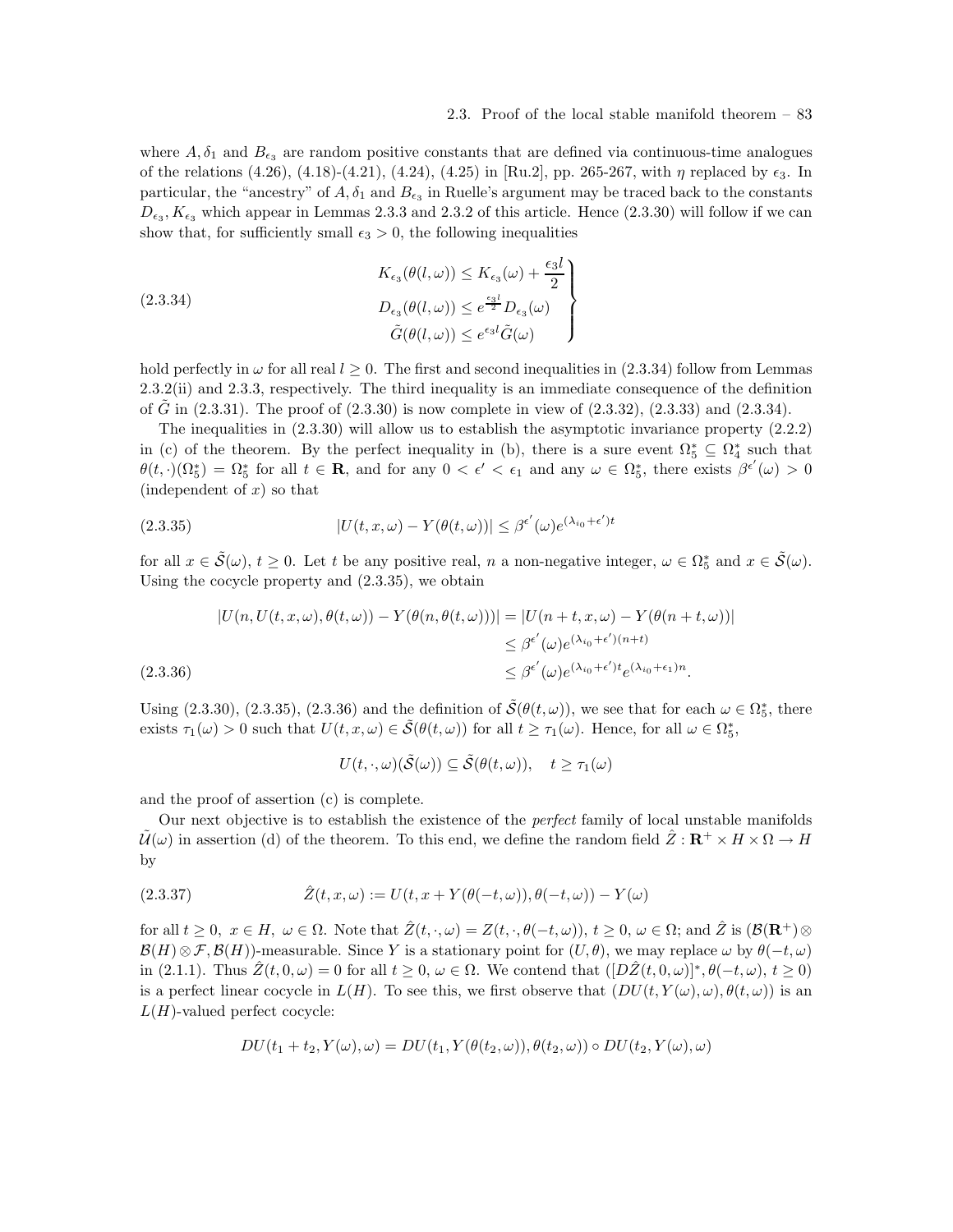for all  $\omega \in \Omega, t_1, t_2 \geq 0$ . Secondly, we replace  $\omega$  by  $\theta(-t_1 - t_2, \omega)$  and take adjoints in the above identity to obtain

$$
[DU(t_1+t_2, Y(\theta(-t_1-t_2,\omega)), \theta(-t_1-t_2,\omega))]^*
$$
  
= 
$$
[DU(t_2, Y(\theta(-t_1-t_2,\omega)), \theta(-t_1-t_2,\omega))]^* \circ [DU(t_1, Y(\theta(-t_1,\omega)), \theta(-t_1,\omega)]^*
$$

for all  $\omega \in \Omega$ ,  $t_1, t_2 \geq 0$ . Therefore,

$$
[D\hat{Z}(t_1+t_2,0,\omega)]^* = [D\hat{Z}(t_2,0,\theta(-t_1,\omega))]^* \circ [D\hat{Z}(t_1,0,\omega)]^*
$$

for all  $\omega \in \Omega$ ,  $t_1, t_2 \geq 0$ ; and our contention is proved.

We will now apply the Oseledec-Ruelle theorem to the perfect cocycle  $([D\hat{Z}(t,0,\omega)]^*, \theta(-t,\omega), t\geq 0)$ . To do this, it is sufficient to check the integrability condition

$$
(2.3.38)\qquad \int_{\Omega} \log^+ \sup_{0 \le t_1, t_2 \le a} ||[D\hat{Z}(t_2, 0, \theta(-t_1, \omega))]^*||_{L(H)} dP(\omega) < \infty
$$

for any fixed  $a \in (0,\infty)$ . The above integrability relation follows from the integrability hypothesis of Theorem 2.2.1 and the P-preserving property of  $\theta(t, \cdot)$ :

$$
\int_{\Omega} \log^{+} \sup_{0 \leq t_{1}, t_{2} \leq a} ||[D\hat{Z}(t_{2}, 0, \theta(-t_{1}, \omega))]^{*}||_{L(H)} dP(\omega)
$$
\n
$$
= \int_{\Omega} \log^{+} \sup_{0 \leq t_{1}, t_{2} \leq a} ||DU(t_{2}, Y(\theta(-t_{2} - t_{1}, \omega)), \theta(-t_{2} - t_{1}, \omega)))||_{L(H)} dP(\omega)
$$
\n
$$
\leq \int_{\Omega} \log^{+} \sup_{0 \leq t_{1} \leq 2a, 0 \leq t_{2} \leq a} ||DU(t_{2}, Y(\theta(t_{1}, \omega)), \theta(t_{1}, \omega)))||_{L(H)} dP(\omega)
$$
\n
$$
\leq \int_{\Omega} \log^{+} \sup_{0 \leq t_{1} \leq a, 0 \leq t_{2} \leq a} ||DU(t_{2}, Y(\theta(t_{1}, \omega)), \theta(t_{1}, \omega)))||_{L(H)} dP(\omega)
$$
\n
$$
+ \int_{\Omega} \log^{+} \sup_{a \leq t_{1} \leq 2a, 0 \leq t_{2} \leq a} ||DU(t_{2}, Y(\theta(t_{1} - a, \omega)), \theta(t_{1} - a, \omega)))||_{L(H)} dP(\omega)
$$
\n
$$
= 2 \int_{\Omega} \log^{+} \sup_{0 \leq t_{1}, t_{2} \leq a} ||DU(t_{2}, Y(\theta(t_{1}, \omega)), \theta(t_{1}, \omega)))||_{L(H)} dP(\omega) < \infty.
$$

By (2.3.38) and the Oseledec-Ruelle theorem, we conclude that the linear cocycle  $([D\hat{Z}(t,0,\omega)]^*,\theta(-t,\omega), t\geq 0)$  has a fixed discrete Lyapunov spectrum. Furthermore, this spectrum (with multiplicities) coincides with that of the cocycle  $(DU(t, Y(\omega), \omega), \theta(t, \omega))$ , viz.  $\{\cdots \lambda_{i+1} < \lambda_i < \lambda_i\}$  $\cdots < \lambda_2 < \lambda_1$  where  $\lambda_i \neq 0$  for all  $i \geq 1$ , by hyperbolicity. See [Ru.2], Section 3.5, p. 261.

The next step in our construction of the *perfect* random family of local unstable manifolds  $\mathcal{U}(\omega)$ starts with the following estimate:

$$
\int_{\Omega} \log^{+} \sup_{0 \leq t_1, t_2 \leq 1} \| \hat{Z}(t_2, \cdot, \theta(-t_1, \omega)) \|_{k,\epsilon} dP(\omega) < \infty.
$$

By the same argument as in the previous paragraph, the above estimate is a consequence of the P-preserving property of  $\theta(t, \cdot), t \in \mathbf{R}$ , and the integrability hypothesis of the theorem. Define  $\lambda_{i_0-1}$ as in the statement of Theorem 2.2.1, and fix any  $\epsilon_2 \in (0, \lambda_{i_0-1})$ . In view of the above integrability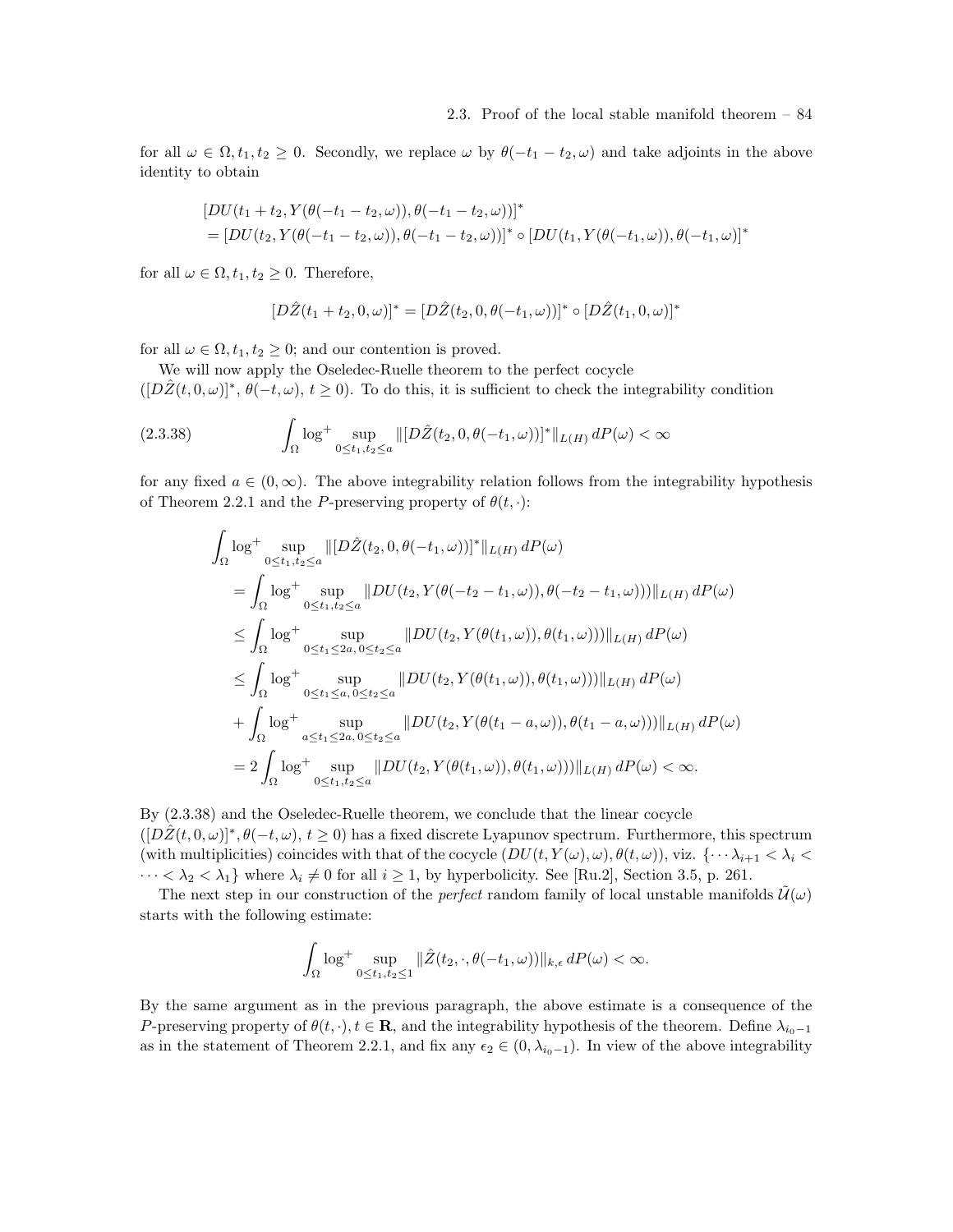property, it follows from Lemma 2.3.3 that the sequence  $\tilde{T}_n(\omega) := [D\hat{Z}(1,0,\theta(-n,\omega))]^*$ ,  $\theta(-n,\omega)$ ,  $n \geq 0$ , satisfies Condition (S) of [Ru.2] perfectly in  $\omega$ . Hence the sequence  $\tilde{T}_n(\omega), n \geq 1$ , satisfies Corollary 3.4 ([Ru.2], p. 260) perfectly in  $\omega$ , because of Proposition 3.3 in [Ru.2]. At this point, we may modify the arguments in the proof of Ruelle's Theorem 6.1 ([Ru.2], p. 280) using an approach analogous to the one used in constructing the stable manifolds in this proof. Therefore, one gets a  $\theta(-t, \cdot)$ -invariant sure event  $\hat{\Omega}^*_1 \in \mathcal{F}$  and  $\bar{\mathcal{F}}$ -measurable random variables  $\rho_2, \beta_2 : \hat{\Omega}^*_1 \to (0, 1)$ satisfying the following properties. If  $\lambda_{i_0-1} < \infty$ , define  $\tilde{\mathcal{U}}_d(\omega)$  to be the set of all  $x_0 \in \bar{B}(0, \rho_2(\omega))$ with the property that there is a discrete "history" process  $u(-n, \cdot) : \Omega \to H, n \geq 0$ , such that  $u(0,\omega) = x_0, \ \hat{Z}(1, u(-(n+1),\omega), \theta(-n,\omega)) = u(-n,\omega) \text{ and } |u(-n,\omega)| \leq \beta_2(\omega)e^{-n(\lambda_{i_0-1}-\epsilon_2)} \text{ for all }$  $n \geq 0$ . If  $\lambda_{i_0-1} = \infty$ , define  $\tilde{\mathcal{U}}_d(\omega)$  to be the set of all  $x_0 \in H$  with the property that there is a discrete history process  $u(-n, \cdot): \Omega \to H, n \ge 0$ , such that  $u(0, \omega) = x_0$ , and  $|u(-n, \omega)| \le \beta_2(\omega)e^{-\lambda n}$ for all  $n \geq 0$  and arbitrary  $\lambda > 0$ . It follows from ([Ru.2], p. 281) that the discrete history process  $u(-n, \cdot)$  is uniquely determined by  $x_0$ . Moreover, each  $\tilde{U}_d(\omega), \omega \in \hat{\Omega}_1^*$ , is a  $C^{k,\epsilon}$   $(k \geq 1, \epsilon \in (0,1])$ finite-dimensional submanifold of  $\bar{B}(0, \rho_2(\omega))$  with tangent space  $\mathcal{U}(\omega)$  at 0, and  $\dim \tilde{\mathcal{U}}_d(\omega)$  is fixed independently of  $\omega$  and  $\epsilon_2$ . Furthermore,

$$
(2.3.39) \qquad \rho_2(\theta(-t,\omega)) \ge \rho_2(\omega)e^{-(\lambda_{i_0-1}-\epsilon_2)t}, \quad \beta_2(\theta(-t,\omega)) \ge \beta_2(\omega)e^{-(\lambda_{i_0-1}-\epsilon_2)t}.
$$

perfectly in  $\omega$  for all  $t > 0$ . We claim that the set  $\mathcal{U}(\omega)$  defined in (d) of Theorem 2.2.1 coincides with  $\tilde{\mathcal{U}}_d(\omega) + Y(\omega)$  for each  $\omega \in \hat{\Omega}_1^*$ . We first show that  $\tilde{\mathcal{U}}_d(\omega) + Y(\omega) \subseteq \tilde{\mathcal{U}}(\omega)$ . Let  $x_0 \in \tilde{\mathcal{U}}_d(\omega)$  and u be as above. Set

(2.3.40) 
$$
y_0(-n,\omega) := u(-n,\omega) + Y(\theta(-n,\omega)), \quad n \ge 0.
$$

It is easy to check that  $y_0$  is a discrete history process satisfying the first and second assertions in (d) of the theorem. Hence  $x_0 + Y(\omega) \in \tilde{\mathcal{U}}(\omega)$ . Similarly,  $\tilde{\mathcal{U}}(\omega) \subseteq \tilde{\mathcal{U}}_d(\omega) + Y(\omega)$  for all  $\omega \in \hat{\Omega}_1^*$ . Hence  $\tilde{\mathcal{U}}(\omega) = \tilde{\mathcal{U}}_d(\omega) + Y(\omega)$  for all  $\omega \in \hat{\Omega}_{\underline{1}}^*$ . This immediately implies that  $\tilde{\mathcal{U}}(\omega)$  is a  $C^{k,\epsilon}$   $(k \geq 1, \epsilon \in (0,1])$ finite-dimensional submanifold of  $\overline{B}(Y(\omega), \rho_2(\omega))$ , and

$$
T_{Y(\omega)}\tilde{\mathcal{U}}(\omega) = T_0\tilde{\mathcal{U}}_d(\omega) = \mathcal{U}(\omega)
$$

for all  $\omega \in \hat{\Omega}_1^*$ .

We will next address the issue of the existence of the continuous-time history process satisfying the third assertion in part (d) of the theorem. Suppose  $x \in \mathcal{U}(\omega)$ . From what we proved in the previous paragraph, it follows that there is an  $x_0 \in \mathcal{U}_d(\omega)$  such that  $x = x_0 + Y(\omega)$ . The discrete process  $y_0$  given by  $(2.3.40)$  may be extended to a continuous-time history process  $y(\cdot, \omega)$ :  $(-\infty, 0] \to H$  such that  $y(0, \omega) = x$ , and  $y(\cdot, \omega)$  satisfies the third assertion in (d). This is achieved by interpolation within the periods  $[-(n+1), -n]$ ,  $n \geq 0$ , using the cocycle property of U: Indeed, let  $s \in \{-n+1, -n\}$ . Then there is an  $\alpha \in (0, 1)$ , such that  $s = \alpha - (n + 1)$ . Define

$$
y(s, \omega) := U(s+n+1, y_0(-(n+1), \omega), \theta(-(n+1), \omega)).
$$

Obviously,  $y(0, \omega) = x_0 + Y(\omega) = x$ . Let  $s \in (-n+1), -n$  and suppose  $0 < t \leq -s$ . Pick a positive integer  $m < n$  such that  $s+t \in [-(m+1), -m]$ . The above definition of y, together with the perfect cocycle property for  $U$ , easily imply that

(2.3.41) 
$$
y(t+s,\omega) = U(t,y(s,\omega),\theta(s,\omega)).
$$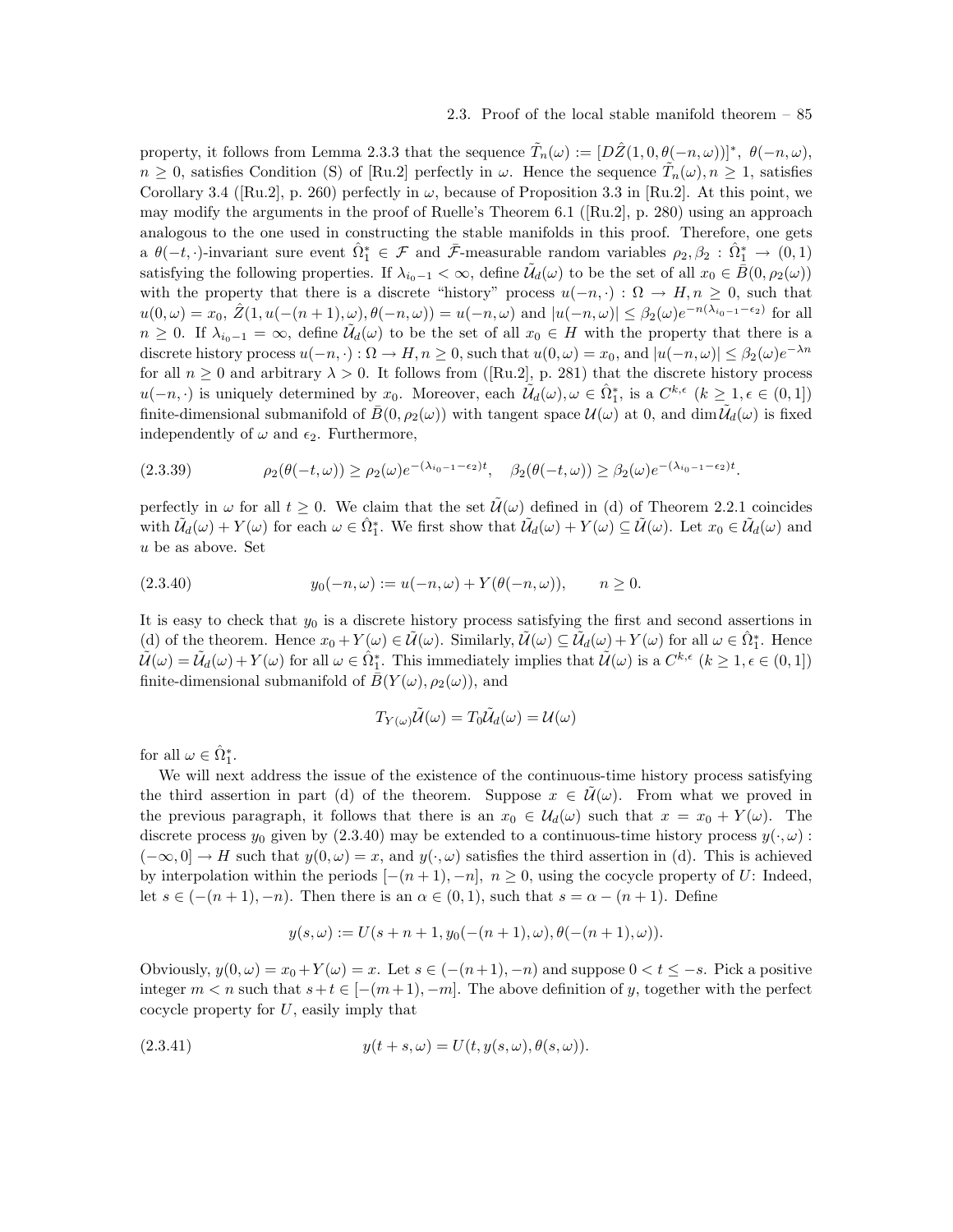In particular,  $U(t, y(-t, \omega), \theta(-t, \omega)) = x$  for all  $t \ge 0$ . This follows from (2.3.41) when s is replaced by  $-t$ . Furthermore, for each  $x \in \tilde{\mathcal{U}}(\omega)$ , the above continuous-time history process is uniquely determined because its discrete-time counterpart is unique.

We will now prove the following estimate

(2.3.42) 
$$
\limsup_{t \to \infty} \frac{1}{t} \log |y(-t,\omega) - Y(\theta(-t,\omega))| \leq -\lambda_{i_0-1}
$$

perfectly in  $\omega.$  We start with its discrete-time counterpart

(2.3.43) 
$$
\limsup_{n \to \infty} \frac{1}{n} \log |y(-n,\omega) - Y(\theta(-n,\omega))| \leq -\lambda_{i_0-1}
$$

which holds perfectly in  $\omega$ , because of Theorem 6.1 (b) in [Ru.2]. Let  $t \in (n, n + 1)$ . Then there exists  $\gamma \in (0,1)$  such that  $-t = \gamma - (n+1)$ . Thus, by the definition of y and the Mean Value Theorem, it follows that

$$
|y(-t,\omega) - Y(\theta(-t,\omega))|
$$
  
= |U(\gamma, y(-(n+1), \omega), \theta(-(n+1), \omega)) - U(\gamma, Y(\theta(-(n+1), \omega), \theta(-(n+1), \omega))|  

$$
\leq \sup_{(v^*, \eta^*) \in B(0,1), \atop \gamma \in (0,1)} \|DU(\gamma, (v^*, \eta^*) + Y(\theta(-(n+1), \omega)), \theta(-(n+1), \omega))\|_{L(H)} \times |y(-(n+1), \omega) - Y(\theta(-(n+1), \omega))|
$$

perfectly in  $\omega$ . Hence,

$$
\limsup_{t \to \infty} \frac{1}{t} \log |y(-t, \omega) - Y(\theta(-t, \omega))|
$$
\n
$$
\leq \limsup_{n \to \infty} \frac{1}{n} \log^+ \sup_{(v^*, \eta^*) \in \overline{B}(0, 1), \atop \gamma \in (0, 1)} ||DU(\gamma, (v^*, \eta^*) + V(\theta(-(n+1), \omega)), \theta(-(n+1), \omega))||_{L(H)}
$$
\n
$$
+ \limsup_{n \to \infty} \frac{1}{n} \log |y(-(n+1), \omega) - Y(\theta(-(n+1), \omega))||.
$$

By the integrability condition of the theorem and the perfect ergodic theorem (Lemma 2.3.1 (ii)), the first term on the right hand side of the above inequality is zero, perfectly in  $\omega \in \Omega$ . Since  $y(0) \in \mathcal{U}(\omega)$ , the second term is less than or equal to  $-\lambda_{i_0-1}$ . This completes the proof of assertion (d) of the theorem.

We will omit the proof of assertion (e), since it is very similar to that of  $(2.3.42)$ .

Our next objective is to prove assertion (f) of the theorem. Note first that the perfect invariance

$$
DU(t,\cdot,\theta(-t,\omega))(\mathcal{U}(\theta(-t,\omega)))=\mathcal{U}(\omega),\quad t\geq 0,
$$

follows from the cocycle property for the linearized semiflow and Theorem 2.1.2; cf. [Mo.3], Corollary 2 (v) of Theorem 4. Since  $\dim \mathcal{U}(\omega)$  is fixed and finite perfectly in  $\omega$ , the restriction

$$
DU(t,\cdot,\theta(-t,\omega))|U(\theta(-t,\omega)):\mathcal{U}(\theta(-t,\omega))\to\mathcal{U}(\omega),\quad t\geq 0,
$$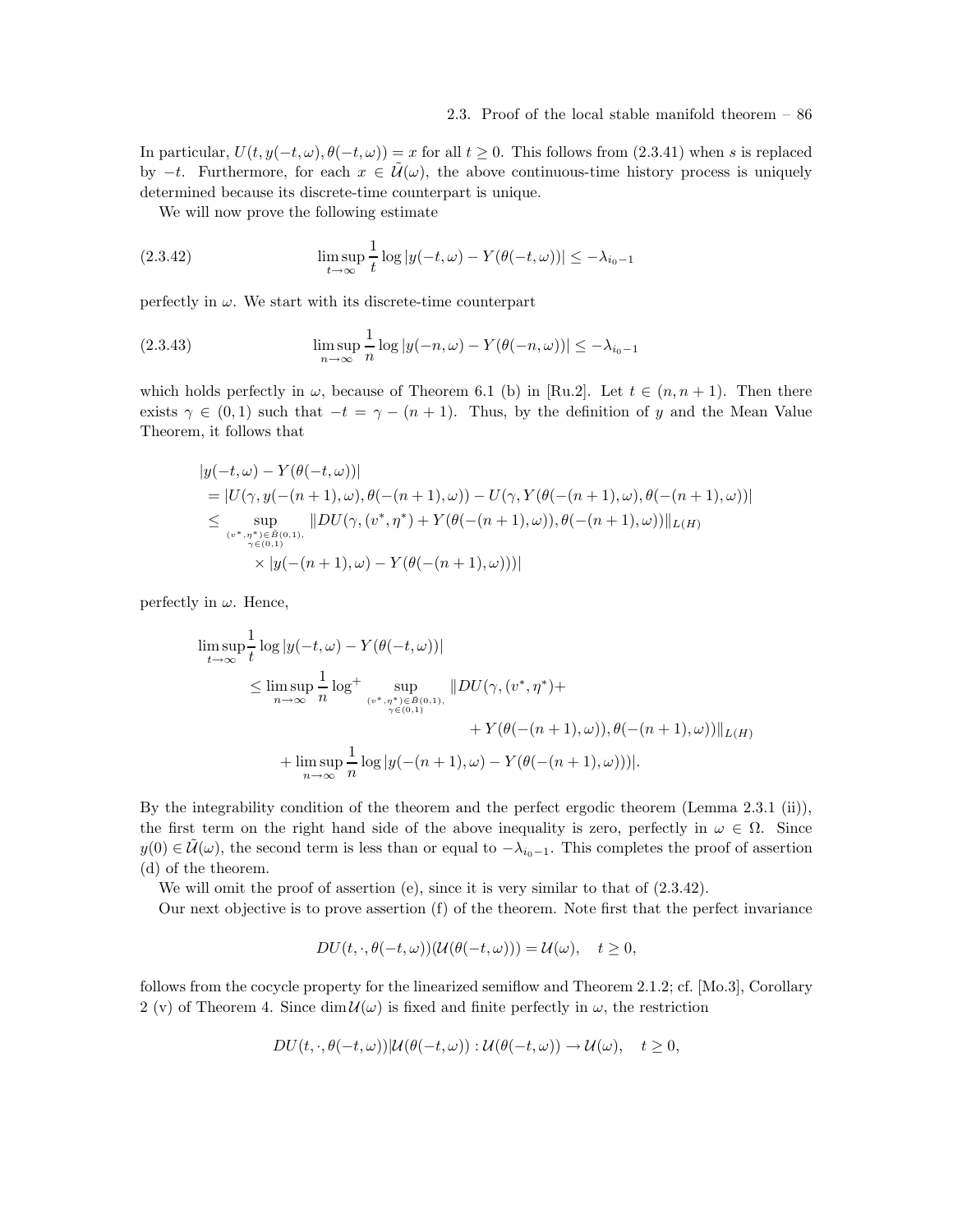is a linear homeomorphism onto. It remains to check the following asymptotic invariance property in  $(f)$ :

(2.3.44) 
$$
\tilde{\mathcal{U}}(\omega) \subseteq U(t, \cdot, \theta(-t, \omega))(\tilde{\mathcal{U}}(\theta(-t, \omega))), \quad t \geq \tau_2(\omega),
$$

perfectly in  $\omega$  for some  $\tau_2(\omega) > 0$ . Suppose  $x \in \mathcal{U}(\omega)$ . Then by assertions (d), (e) of the theorem and inequalities (2.3.39), there exist a (unique) history process  $y(-t, \omega)$ ,  $t \ge 0$ , and a random time  $\tau_2(\omega) > 0$  satisfying the following:  $y(0, \omega) = x$ ,  $y(-t, \omega) \in \overline{B}(Y(\theta(-t, \omega)), \rho_2(\theta(-t, \omega)))$  for all  $t \geq \tau_2(\omega)$ , and

(2.3.45) 
$$
y(t'-t, \omega) = U(t', y(-t, \omega), \theta(-t, \omega)), \quad 0 < t' \leq t,
$$

perfectly in  $\omega$ . Pick any  $t_1 \geq \tau_2(\omega)$ . Then  $x = U(t_1, y(-t_1, \omega), \theta(-t_1, \omega))$ , because of (2.3.45) (for  $t = t' = t_1$ ). Now  $y(-t_1, \omega) \in \tilde{\mathcal{U}}(\theta(-t_1, \omega))$ . To prove this, we define the process  $y_1(-t, \omega) :=$  $y(-t - t_1, \omega), t \ge 0$ . Hence  $y_1(\cdot, \omega)$  is a history process and

$$
y_1(0,\omega)=y(-t_1,\omega)\in \bar B(Y(\theta(-t_1,\omega)),\rho_2(\theta(-t_1,\omega))).
$$

Therefore  $y(-t_1, \omega) \in \tilde{\mathcal{U}}(\theta(-t_1, \omega))$ . This implies (2.3.44) because  $t_1 \geq \tau_2(\omega)$  is arbitrary.

To prove the transversality property in in (g), note the following perfect identities:

$$
T_{Y(\omega)}\tilde{\mathcal{U}}(\omega) = \mathcal{U}(\omega), \quad T_{Y(\omega)}\tilde{\mathcal{S}}(\omega) = \mathcal{S}(\omega), \quad H = \mathcal{U}(\omega) \oplus \mathcal{S}(\omega).
$$

All the assertions (a)-(g) of the theorem will hold perfectly in  $\omega$  if we take  $\Omega^* := \Omega_1^* \cap \hat{\Omega}_1^*$ .

To deal with the case when U is a  $C^{\infty}$  cocycle, we adapt the proof in [Ru.2], section (5.3) (p. 297). Thus we obtain a  $\theta(t, \cdot)$ -invariant sure event in F (also denoted by  $\Omega^*$ ) such that  $\tilde{\mathcal{S}}(\omega)$  and  $\tilde{\mathcal{U}}(\omega)$  are  $C^{\infty}$  for all  $\omega \in \Omega^*$ . This completes the proof of Theorem 2.2.1.  $\Box$ 

# 2.4. The local stable manifold theorem for see's and spde's

In this section, we discuss several classes of semilinear stochastic evolutions equations and spde's. The objective is to establish sufficient conditions for a local stable manifold theorem for each class.

# (a) Semilinear see's: Additive noise.

Let  $K, H$  be two separable real Hilbert spaces. Let A be a self-adjoint operator on H such that  $A \geq cI_H$ , where c is a real constant and  $I_H$  is the identity operator on H. Assume that A admits a discrete non-vanishing spectrum  $\{\mu_n, n \geq 1\}$  which is bounded below. Let  $\{e_n, n \geq 1\}$  denote a basis for H consisting of eigen vectors of A, viz.  $Ae_n = \mu_n e_n$ ,  $n \geq 1$ . Assume further that  $A^{-1}$ is trace-class. Suppose  $B_0 \in L_2(K, H)$ . Let  $W(t), t \in \mathbf{R}$ , be a Brownian motion on the canonical complete filtered Wiener space  $(\Omega, \bar{\mathcal{F}}, (\mathcal{F}_t)_{t>0}, P)$  and with covariance Hilbert space K (Section 1.2). Let  $T_t = e^{-At}$  stand for the strongly continuous semigroup generated by  $-A$ .

Denote by  $\mu_m$  the largest negative eigenvalue of A and by  $\mu_{m+1}$  its smallest positive eigenvalue. Thus there is an orthogonal  $\{T_t\}_{t\geq 0}$ -invariant splitting of H using the negative eigenvalues  $\{\mu_1, \mu_2, \cdots, \mu_m\}$  and the positive eigenvalues  $\{\mu_n : n \geq m+1\}$  of A:

$$
H = H^+ \oplus H^-
$$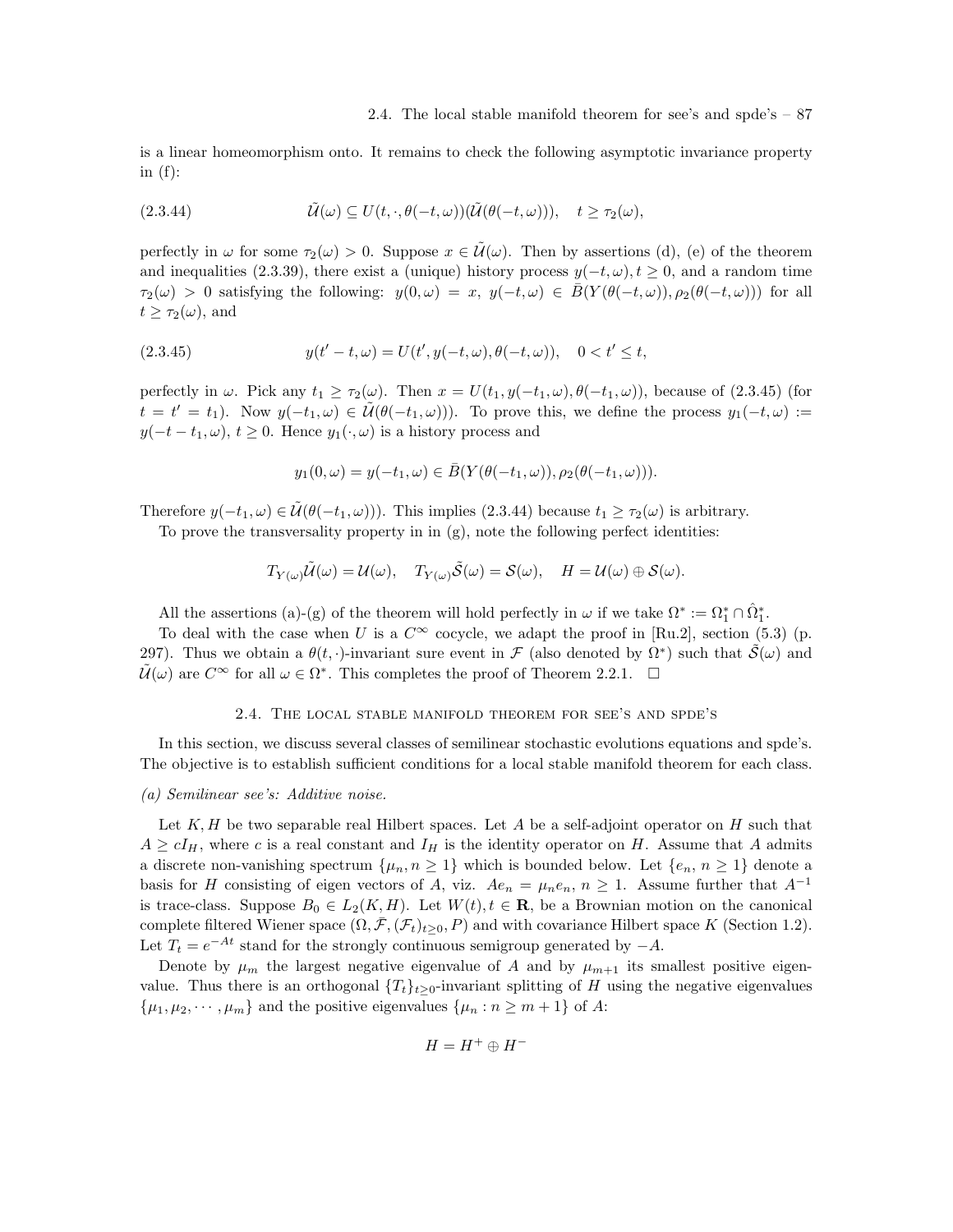where  $H^+$  is a closed linear subspace of H and  $H^-$  is a finite-dimensional subspace. Denote by  $p^+ : H \to H^+$  and  $p^- : H \to H^-$  the corresponding projections onto  $H^+$  and  $H^-$  respectively. Since  $H^-$  is finite-dimensional, then  $T_t|H^-$  is invertible for each  $t \geq 0$ . Therefore, we can set  $T_{-t} := [T_t | H^-]^{-1} : H^- \to H^-$  for each  $t \ge 0$ .

Consider the following semilinear see on H:

(2.4.1) 
$$
du(t) = -Au(t) dt + F(u(t)) dt + B_0 dW(t), \quad t \ge 0,
$$

$$
u(0) = x \in H.
$$

In the above equation, let  $F: H \to H$  be a globally Lipschitz map with Lipschitz constant L:

$$
|F(v_1) - F(v_2)| \le L|v_1 - v_2|, \quad v_1, v_2 \in H.
$$

Then (2.4.1) has a unique mild solution given by

(2.4.2) 
$$
u(t,x) = T_t x + \int_0^t T_{t-s} F(u(s,x)) ds + \int_0^t T_{t-s} B_0 dW(s), \quad t \ge 0
$$

Furthermore, if  $F: H \to H$  is  $C^{k,\epsilon}$ , the mild solution of (2.4.2) generates a  $C^{k,\epsilon}$  perfect cocycle also denoted by  $u : \mathbf{R}^+ \times H \times \Omega \to H$ .

Suppose that  $F: H \to H$  is globally bounded, and its Lipschitz constant L satisfies

(2.4.3) 
$$
L[\mu_{m+1}^{-1} - \mu_m^{-1}] < 1.
$$

Note that the above condition is automatically satisfied in the affine linear case  $F \equiv 0$ .

The next proposition is key to the existence and uniqueness of a stationary random point for the cocycle  $(u, \theta)$  in the sense of Definition 2.1.1.

**Proposition 2.4.1.** Assume the above conditions on  $A, B_0, F$  together with (2.4.3). Then there is a unique  $\mathcal F$ -measurable map  $Y : \Omega \to H$  satisfying

(2.4.4)  

$$
Y(\omega) = \int_{-\infty}^{0} T_{-s} p^{+} F(Y(\theta(s, \omega))) ds - \int_{0}^{\infty} T_{-s} p^{-} F(Y(\theta(s, \omega))) ds
$$

$$
+ \left[ \int_{-\infty}^{0} T_{-s} p^{+} B_{0} dW(s) \right](\omega) - \left[ \int_{0}^{\infty} T_{-s} p^{-} B_{0} dW(s) \right](\omega)
$$

for all  $\omega \in \Omega$ .

Proof. We use a contraction mapping argument to show that the integral equation (2.4.4) has an  $\mathcal{F}\text{-measurable solution } Y : \Omega \to H.$ 

Define the *F*-measurable map  $Y_1 : \Omega \to H$  by

$$
Y_1(\omega) := \left[ \int_{-\infty}^0 T_{-s} p^+ B_0 \, dW(s) \right] (\omega) - \left[ \int_0^\infty T_{-s} p^- B_0 \, dW(s) \right] (\omega), \quad \omega \in \Omega.
$$

Denote by  $B(\Omega, H)$  the Banach space of all (surely) bounded F-measurable maps  $Z : \Omega \to H$  given the supremum norm  $||Z||_{\infty} := \sup_{\omega \in \Omega} |Z(\omega)|$ . Define the map  $\mathcal{M} : B(\Omega, H) \to L^0(\Omega, H)$  by

$$
\mathcal{M}(Z)(\omega) := \int_{-\infty}^{0} T_{-s} p^{+} F(Z(\theta(s, \omega)) + Y_{1}(\theta(s, \omega))) ds - \int_{0}^{\infty} T_{-s} p^{-} F(Z(\theta(s, \omega)) + Y_{1}(\theta(s, \omega))) ds
$$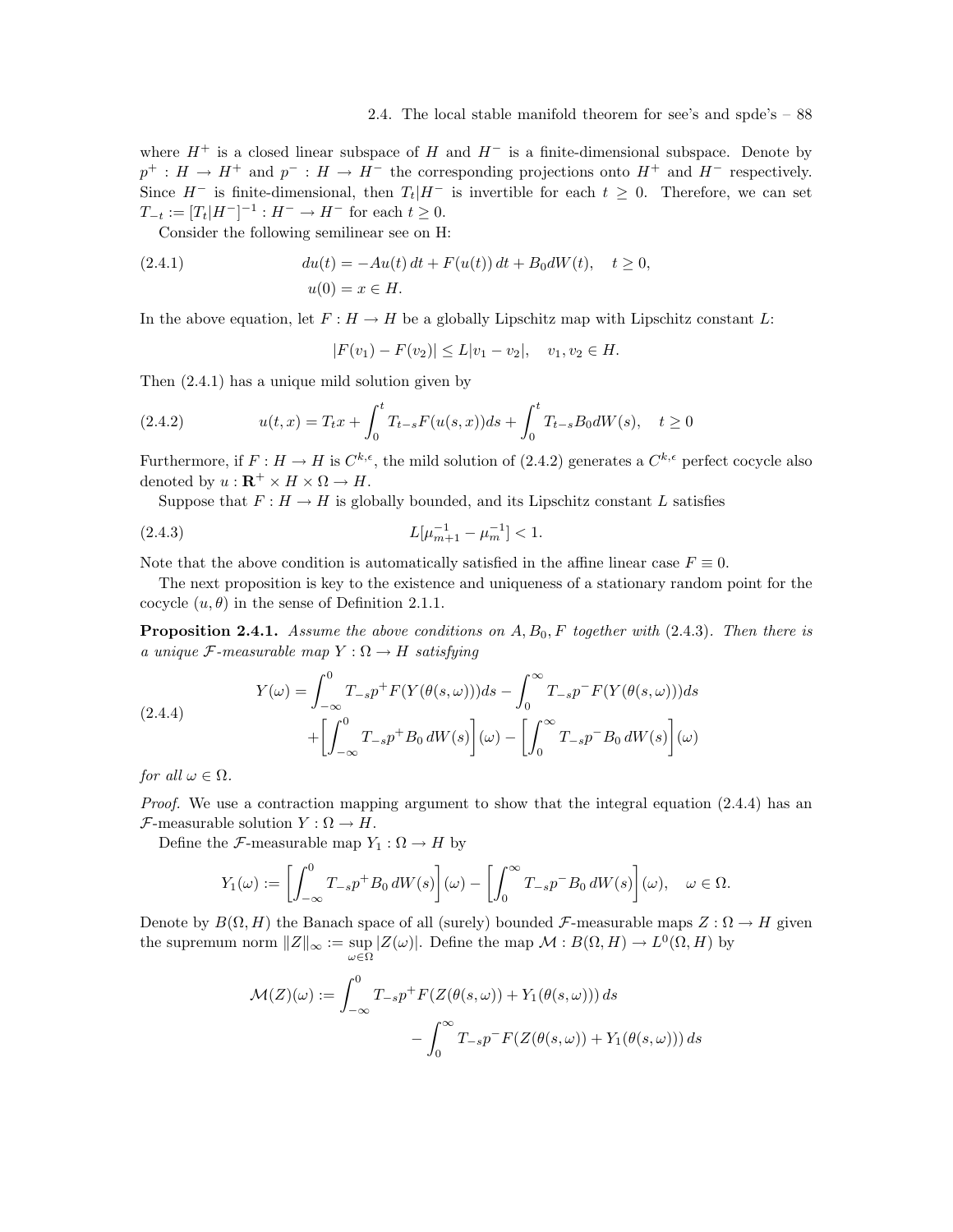for all  $Z \in B(\Omega, H)$  and all  $\omega \in \Omega$ .

Note first that M maps  $B(\Omega, H)$  into itself. To see this let  $Z \in B(\Omega, H)$  and  $\omega \in \Omega$ . Then

$$
|\mathcal{M}(Z)(\omega)| \le ||F||_{\infty} \left[ \int_{-\infty}^{0} ||T_{-s}p^+|| ds + \int_{0}^{\infty} ||T_{-s}p^-|| ds \right]
$$
  

$$
\le ||F||_{\infty} \left[ \int_{-\infty}^{0} e^{s\mu_{m+1}} ds + \int_{0}^{\infty} e^{s\mu_{m}} ds \right]
$$
  

$$
\le ||F||_{\infty} \left[ \mu_{m+1}^{-1} - \mu_{m}^{-1} \right] < \infty
$$

where  $||F||_{\infty} := \sup_{v \in H} |F(v)|$ . Hence  $\mathcal{M}(Z) \in B(\Omega, H)$  for all  $Z \in B(\Omega, H)$ .

Secondly, M is a contraction. To prove this, take any  $Z_1, Z_2 \in B(\Omega, H)$  and  $\omega \in \Omega$ . Then from the definition of  $M$ , we get

$$
|\mathcal{M}(Z_1)(\omega) - \mathcal{M}(Z_2)(\omega)| \le L \int_{-\infty}^0 ||T_{-s}p^+|| \cdot |Z_1(\theta(s,\omega)) - Z_2(\theta(s,\omega))| ds
$$
  
+  $L \int_0^{\infty} ||T_{-s}p^-|| \cdot |Z_1(\theta(s,\omega)) - Z_2(\theta(s,\omega))| ds$   
 $\le L ||Z_1 - Z_2||_{\infty} \left[ \int_{-\infty}^0 ||T_{-s}p^+|| ds + \int_0^{\infty} ||T_{-s}p^-|| ds \right]$   
 $\le L ||Z_1 - Z_2||_{\infty} \left[ \int_{-\infty}^0 e^{s\mu_{m+1}} ds + \int_0^{\infty} e^{s\mu_m} ds \right]$   
=  $L[\mu_{m+1}^{-1} - \mu_m^{-1}] ||Z_1 - Z_2||_{\infty}$   
=  $\mu ||Z_1 - Z_2||_{\infty}$ 

where  $\mu := L[\mu_{m+1}^{-1} - \mu_m^{-1}] < 1$ . This proves that  $\mathcal{M} : B(\Omega, H) \to B(\Omega, H)$  is a contraction, and hence has a unique fixed point  $Z_0 \in B(\Omega, H)$ . That is

$$
Z_0(\omega) := \int_{-\infty}^0 T_{-s} p^+ F(Z_0(\theta(s,\omega)) + Y_1(\theta(s,\omega))) ds
$$

$$
- \int_0^\infty T_{-s} p^- F(Z_0(\theta(s,\omega)) + Y_1(\theta(s,\omega))) ds
$$

for all  $\omega \in \Omega$ . Now define  $Y : \Omega \to H$  by

$$
Y(\omega) := Z_0(\omega) + Y_1(\omega), \quad \omega \in \Omega.
$$

It is easy to check that  $Y$  satisfies the identity  $(2.4.4)$ .

Since  $Z_0$  is uniquely determined, then so is Y.  $\Box$ 

The following proposition gives existence and uniqueness of a stationary point for the see (2.4.1).

**Proposition 2.4.2.** Assume all the conditions on  $A, B_0, F$  stated in Proposition 2.4.1. Suppose that  $F$  is globally bounded, globally Lipschitz and satisfies condition  $(2.4.3)$ . Then the semilinear see (2.4.1) has a unique stationary point  $Y : \Omega \to H$ , i.e.  $u(t, Y(\omega), \omega) = Y(\theta(t, \omega))$  for all  $t \geq 0$  and  $\omega \in \Omega$ . Furthermore,  $Y \in L^p(\Omega, H)$  for all  $p \geq 1$ .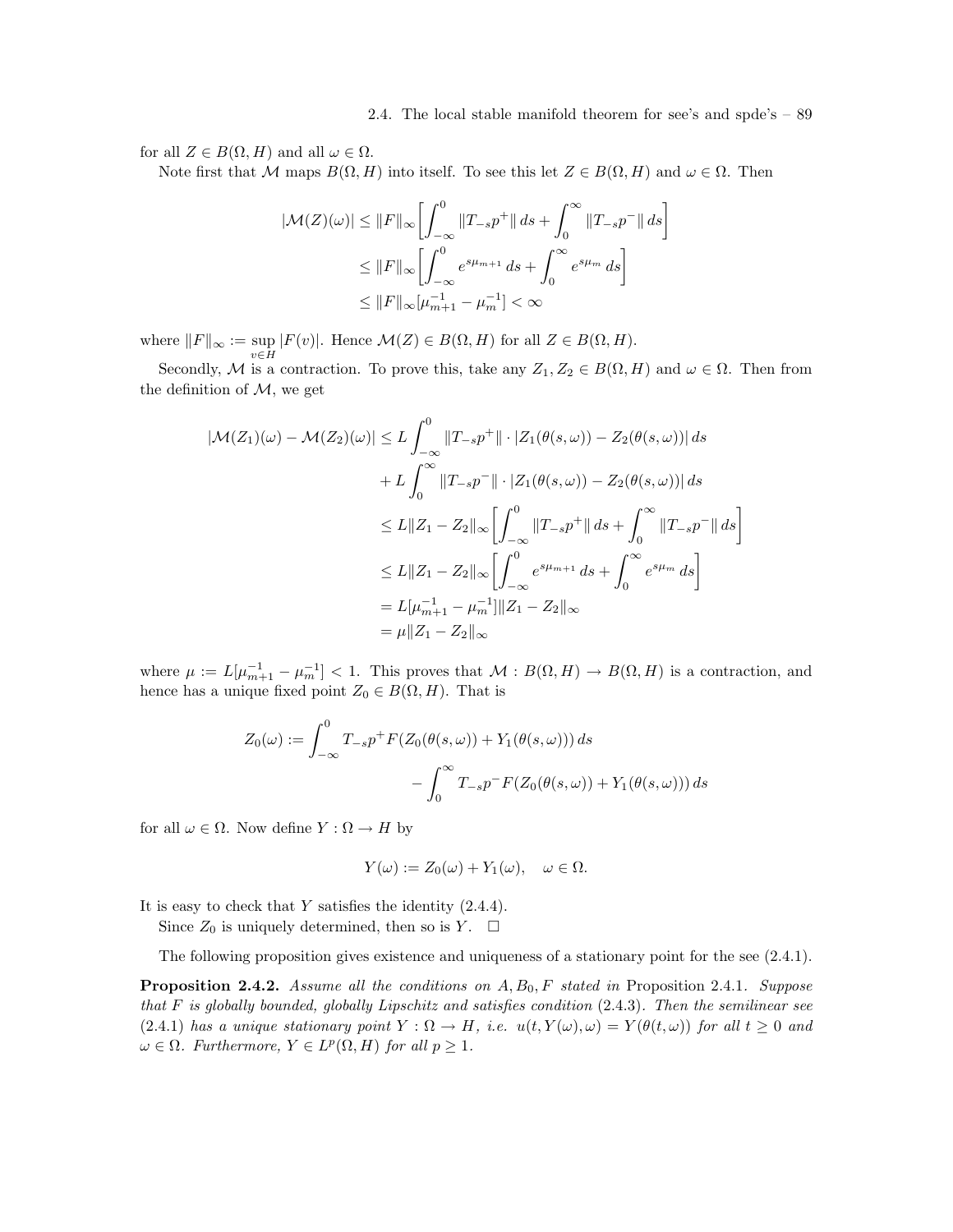*Proof.* By hypotheses and Proposition 2.4.1, the integral equation (2.4.4) has a unique  $\mathcal{F}\text{-measurable}$ solution  $Y : \Omega \to H$ . Let  $t \geq 0$ ,  $\omega \in \Omega$ . Using (2.4.4), it follows that

$$
Y(\theta(t,\omega)) = \int_{-\infty}^{0} T_{-s}p^{+} F(Y(\theta(t+s,\omega)))ds - \int_{0}^{\infty} T_{-s}p^{-} F(Y(\theta(t+s,\omega)))ds + \left[ \int_{-\infty}^{0} T_{-s}p^{+} B_{0} dW(s+t) - \int_{0}^{\infty} T_{-s}p^{-} B_{0} dW(s+t) \right] (\omega) = \int_{-\infty}^{t} T_{t-s}p^{+} F(Y(\theta(s,\omega)))ds - \int_{t}^{\infty} T_{t-s}p^{-} F(Y(\theta(s,\omega)))ds + \left[ \int_{-\infty}^{t} T_{t-s}p^{+} B_{0} dW(s) - \int_{t}^{\infty} T_{t-s}p^{-} B_{0} dW(s) \right] (\omega) = T_{t} \left\{ \int_{-\infty}^{0} T_{-s}p^{+} F(Y(\theta(s,\omega)))ds - \int_{0}^{\infty} T_{-s}p^{-} F(Y(\theta(s,\omega)))ds + \left[ \int_{-\infty}^{0} T_{-s}p^{+} B_{0} dW(s) - \int_{0}^{\infty} T_{-s}p^{-} B_{0} dW(s) \right] (\omega) \right\} + \int_{0}^{t} T_{t-s}p^{+} F(Y(\theta(s,\omega))ds + \int_{0}^{t} T_{t-s}p^{-} F(Y(\theta(s,\omega)))ds + \left[ \int_{0}^{t} T_{t-s}p^{+} B_{0} dW(s) + \int_{0}^{t} T_{t-s}p^{-} B_{0} dW(s) \right] (\omega) = T_{t} Y(\omega) + \int_{0}^{t} T_{t-s}F(Y(\theta(s,\omega)))ds + \left[ \int_{0}^{t} T_{t-s}B_{0} dW(s) \right] (\omega).
$$

This gives

$$
Y(\theta(t,\omega)) = T_t Y(\omega) + \int_0^t T_{t-s} F(Y(\theta(s,\omega))) ds + \left[ \int_0^t T_{t-s} B_0 dW(s) \right](\omega)
$$

for all  $t \geq 0$ ,  $\omega \in \Omega$ . Therefore,  $Y(\theta(t, \omega))$ ,  $t \geq 0$ ,  $\omega \in \Omega$ , is a stationary solution of (2.4.2) (with  $x = Y(\omega)$ . Since  $u(t, Y(\omega), \omega), t \geq 0, \omega \in \Omega$ , is also a solution of (2.4.2), then by uniqueness of the solution to  $(2.4.2)$ , we must have

$$
u(t, Y(\omega), \omega) = Y(\theta(t, \omega))
$$

for all  $t > 0$  and all  $\omega \in \Omega$ . Hence Y is a stationary point for the see (2.4.1).

The stationary point for (2.4.1) is unique (within the class of F-measurable maps  $\Omega \to H$ ). To see this, it is sufficient to observe that the above computation shows that every stationary point of (2.4.1) is a solution of the integral equation (2.4.4). Uniqueness of the stationary solution then follows from Proposition 2.4.1.

In view of the proof of Proposition 2.4.1, the last assertion of Proposition 2.4.2 follows from the fact that  $Y_1 \in L^p(\Omega, H)$  for all  $p \ge 1$  and  $Z_0 \in L^{\infty}(\Omega, H)$ .  $\Box$ .

The existence of local stable and unstable manifolds near a stationary point of the affine stochastic evolution equation (2.4.1) follows from a straightforward modification of the proof of Theorem 2.4.1 in the next section.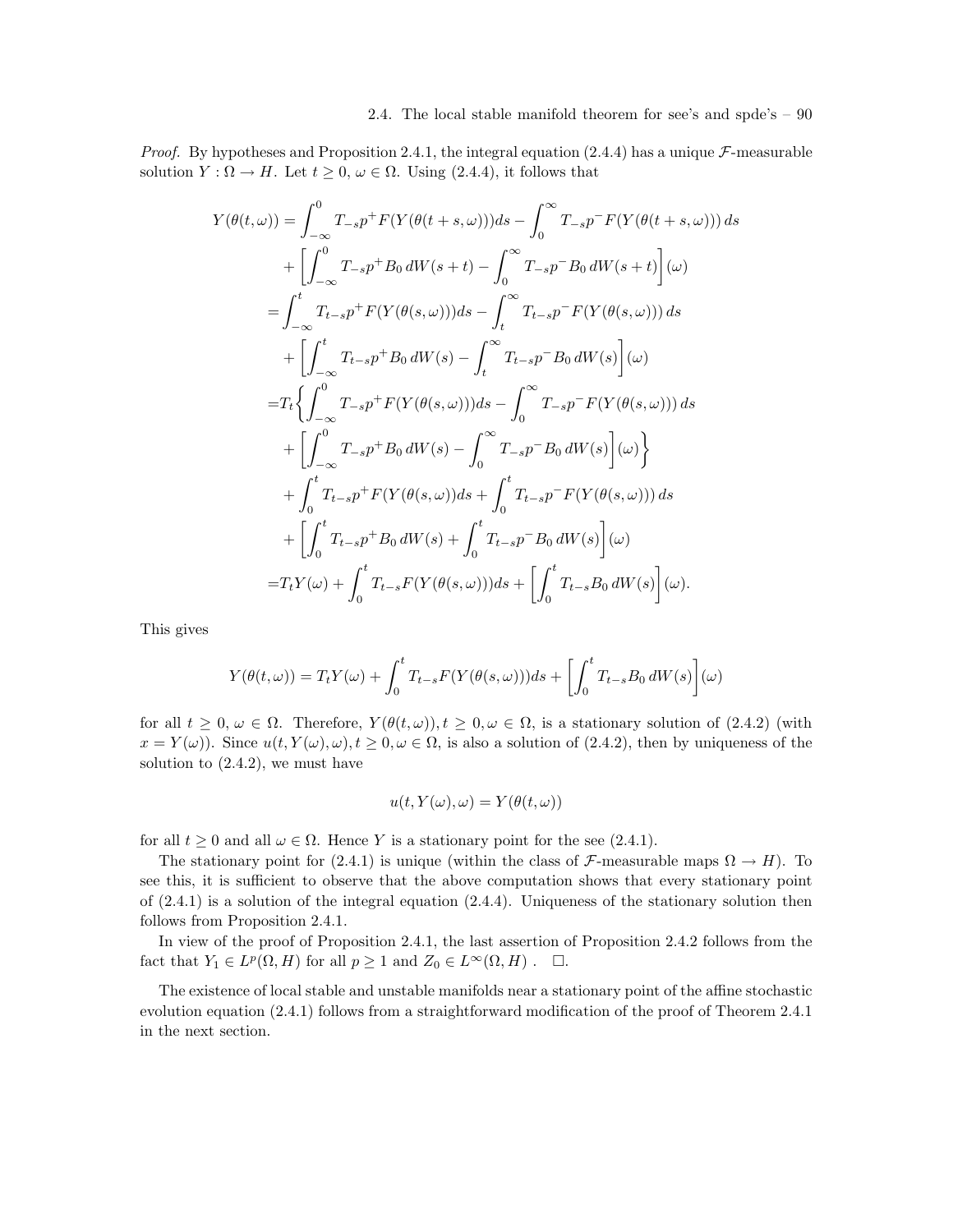### (b) Semilinear see's: Linear noise

Here we recall the setting and hypotheses leading to Theorem 1.2.6.

We will prove the existence of local stable and unstable manifolds for semiflows generated by mild solutions of semilinear see's of the form:

(2.4.5) 
$$
du(t) = -Au(t)dt + F(u(t))dt + Bu(t) dW(t), \quad t > 0,
$$

$$
u(0) = x \in H.
$$

In the above equation  $A: D(A) \subset H \to H$  is a closed linear operator on a separable real Hilbert space H. Assume that A has a complete orthonormal system of eigenvectors  $\{e_n : n \geq 1\}$  with corresponding positive eigenvalues  $\{\mu_n, n \geq 1\}$ ; i.e.,  $Ae_n = \mu_n e_n$ ,  $n \geq 1$ . Suppose  $-A$  generates a strongly continuous semigroup of bounded linear operators  $T_t : H \to H$ ,  $t \geq 0$ . Let E be a separable real Hilbert space. Suppose  $W(t)$ ,  $t \geq 0$ , is E-valued cylindrical Brownian motion defined on the canonical complete filtered Wiener space  $(\Omega, \bar{\mathcal{F}}, (\mathcal{F}_t)_{t>0}, P)$  and with a separable covariance Hilbert space K, where  $K \subset E$  is a Hilbert-Schmidt embedding. That is,  $\Omega$  is the space of all continuous paths  $\omega : \mathbf{R} \to E$  such that  $\omega(0) = 0$  with the compact open topology,  $\mathcal F$  is its Borel  $\sigma$ -field,  $\mathcal F_t$  is the sub- $\sigma$ -field generated by all evaluations  $\Omega \ni \omega \mapsto \omega(u) \in E, u \leq t$ , and P is Wiener measure on Ω. The Brownian motion is given by

$$
W(t,\omega) := \omega(t), \quad \omega \in \Omega, \, t \in \mathbf{R},
$$

and may be represented by

$$
W(t) = \sum_{k=1}^{\infty} W^k(t) f_k, \quad t \in \mathbf{R},
$$

where  $\{f_k : k \geq 1\}$  is a complete orthonormal basis of K, and the  $W^k, k \geq 1$ , are standard independent one-dimensional Wiener processes with  $W^k(0) = 0, k \ge 1$  ([D-Z.1], Chapter 4).

Suppose  $B: H \to L_2(K, H)$  is a bounded linear operator. The stochastic integral in (2.4.5) is defined in the sense of ([D-Z.1], Chapter 4).

Assume the hypotheses of Theorem 1.2.4.

We will denote by  $\theta : \mathbf{R} \times \Omega \to \Omega$  the standard P-preserving ergodic Wiener shift on  $\Omega$ :

$$
\theta(t,\omega)(s) := \omega(t+s) - \omega(t), \quad t, s \in \mathbf{R}.
$$

Let  $L(H)$  be the Banach space of all bounded linear operators  $H \to H$  given the uniform operator norm  $\|\cdot\|$ . Denote by  $L_2(H) \subset L(H)$  the Hilbert space of all Hilbert-Schmidt operators  $S: H \to H$ .

Suppose  $F: H \to H$  is a (Fréchet)  $C^{k,\epsilon}$   $(k \geq 1, \epsilon \in (0,1])$  non-linear map satisfying the following Lipschitz and linear growth hypotheses:

(2.4.6) 
$$
|F(v)| \le C(1+|v|), \quad v \in H
$$

$$
|F(v_1) - F(v_2)| \le L_n |v_1 - v_2|, \quad v_i \in H, |v_i| \le n, i = 1, 2,
$$

for some positive constants  $C, L_n, n \geq 1$ .

The mild solutions of the see (2.4.5) generate a  $C^{k,\epsilon}$   $(k \geq 1, \epsilon \in (0,1])$  perfect cocycle  $(U,\theta)$  on H, satisfying all the assertions of Theorem 1.2.6.

Under the above conditions, one gets the following stable manifold theorem for hyperbolic stationary trajectories of the see (2.4.5).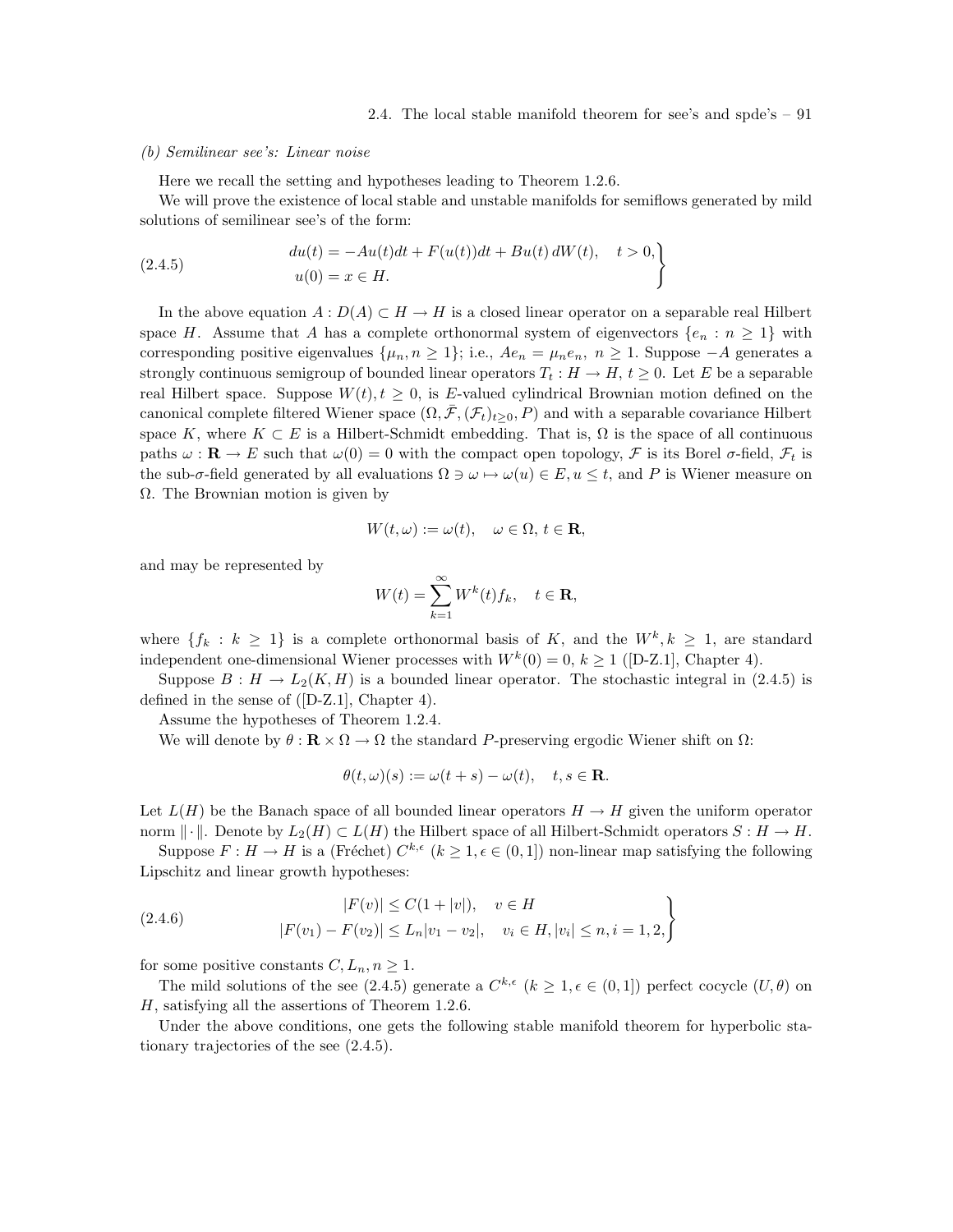**Theorem 2.4.1.** Assume the above hypotheses on the coefficients of the see (2.4.5). Assume that the stochastic semiflow  $U: \mathbf{R}^+ \times H \times \Omega \to H$  generated by mild solutions of (2.4.5) has a hyperbolic stationary point  $Y : \Omega \to H$  such that  $E \log^+ |Y| < \infty$ . Then  $(U, \theta)$  has a perfect family of  $C^{k,\epsilon}$  local stable and unstable manifolds satisfying all the assertions of Theorem 2.2.1.

Proof. One first checks the estimate

$$
(2.4.7) \qquad \int_{\Omega} \log^+ \sup_{0 \le t_1, t_2 \le a} ||U(t_2, Y(\theta(t_1, \omega)) + (\cdot), \theta(t_1, \omega))||_{k,\epsilon} dP(\omega) < \infty
$$

for any fixed  $0 < \rho, a < \infty, k \ge 1$  and  $\epsilon \in (0, 1]$ . This estimate follows from the integrability condition on Y and assertion (vi) of Theorem 1.2.6. The conclusion of Theorem 2.4.1 now follows immediately from Theorem 2.2.1.  $\Box$ 

(c) Semilinear parabolic spde's: Lipschitz nonlinearity

Consider the Laplacian

$$
\Delta := \frac{1}{2} \sum_{i,j=1}^{d} \frac{\partial^2}{\partial \xi_i^2}
$$

defined on a smooth bounded domain  $\mathcal D$  in  $\mathbf R^d$ , with a smooth boundary  $\partial \mathcal D$  with zero Dirichlet boundary conditions. Assume that  $f: \mathbf{R} \to \mathbf{R}$  is a  $C_b^{\infty}$  function and let  $d\xi$  be Lebesgue measure on  $\mathbf{R}^{d}$ . Let  $W^{i}, i \geq 1$ , be independent one-dimensional standard Brownian motions with  $W^{i}(0)$  = 0 defined on the canonical complete filtered Wiener space  $(\Omega, \bar{\mathcal{F}}, (\mathcal{F}_t)_{t \in \mathbf{R}}, P)$ . Let  $\theta$  denote the Brownian shift on  $\Omega := C(\mathbf{R}, \mathbf{R}^{\infty})$ . Recall that the Sobolev space  $H_0^k(D)$  is the completion of  $C_0^{\infty}(\mathcal{D}, \mathbf{R})$  under the Sobolev norm

$$
||u||_{H_0^k(\mathcal{D})}^2 := \sum_{|\alpha| \le k} \int_{\mathcal{D}} |D^{\alpha} u(\xi)|^2 d\xi.
$$

Suppose further that  $\sigma_i \in H_0^s(\mathcal{D}), i \geq 1$ , and the series  $\sum_{i=1}^{\infty} ||\sigma_i||_{H_0^s}^2$  converges, where  $s > k + \frac{d}{2}$  $\frac{a}{2} > d$ . By Theorem 1.3.5, weak solutions of the initial-value problem:

(2.4.9) 
$$
du(t) = \frac{1}{2}\Delta u(t)dt + f(u(t))dt + \sum_{i=1}^{\infty} \sigma_i u(t) dW^i(t), \quad t > 0
$$

$$
u(0) = \psi \in H_0^k(\mathcal{D})
$$

give a perfect smooth cocycle  $(U, \theta)$  on the Sobolev space  $H_0^k(D)$  which satisfies all the assertions of Theorem 1.3.5. Applying Theorem 2.2.1, we get the following stable manifold theorem for the spde  $(2.4.9):$ 

Theorem 2.4.2. Assume the above hypotheses on the coefficients of the spde (2.4.9). Assume that the stochastic semiflow  $U: \mathbf{R}^+ \times H_0^k(\mathcal{D}) \times \Omega \to H_0^k(\mathcal{D})$  generated by weak solutions of (2.4.9) has a hyperbolic stationary point  $Y: \Omega \to H^k_0(\mathcal{D})$  such that  $E \log^+ ||Y||_{H^k_0} < \infty$ . Then  $(U, \theta)$  has a perfect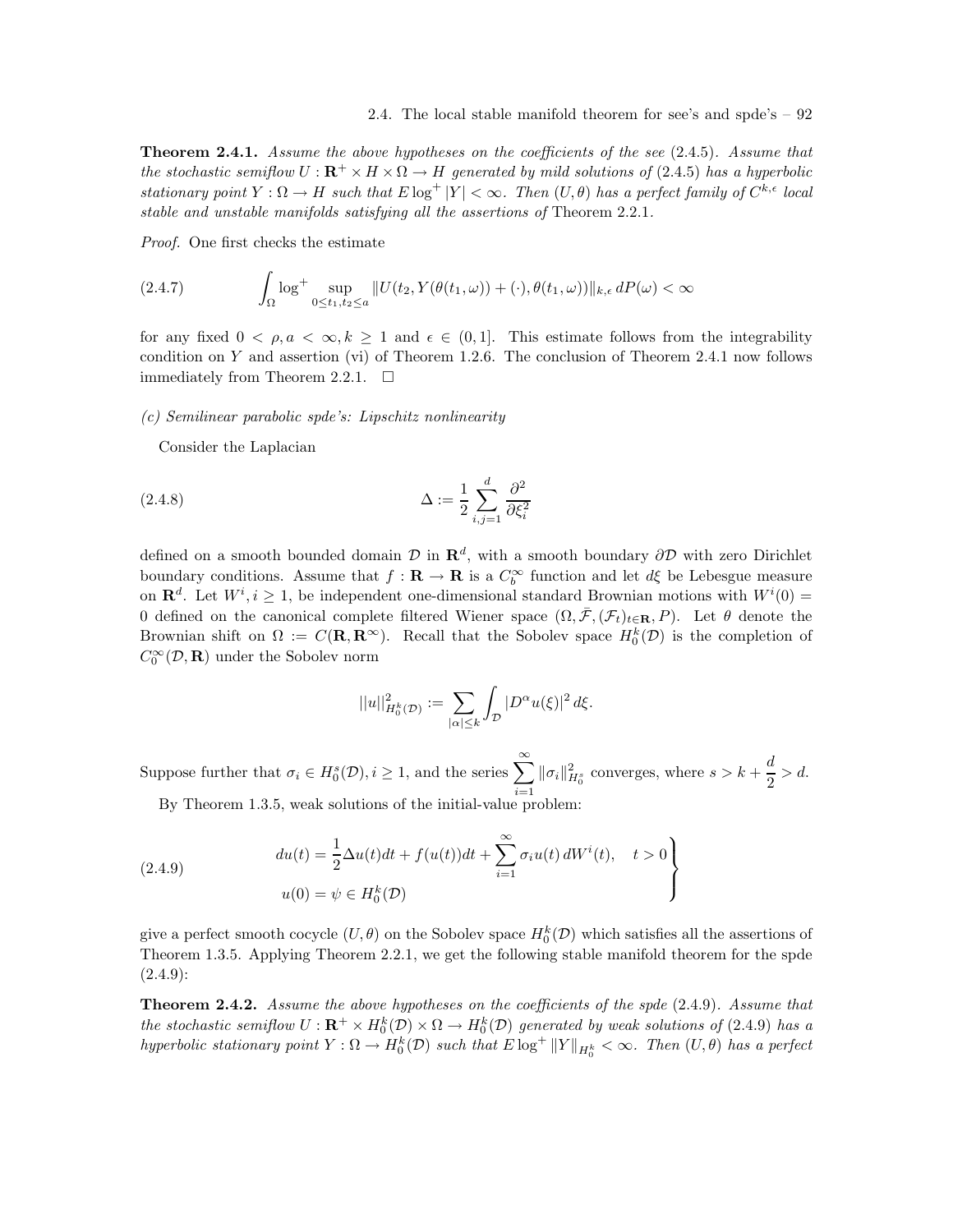family of  $C^{\infty}$  local stable and unstable manifolds in  $H_0^k(D)$  satisfying all the assertions of Theorem 2.2.1.

## (d) Stochastic reaction diffusion equations: Dissipative nonlinearity

In Section 1.4 (a), we constructed a  $C^1$  stochastic semiflow on the Hilbert space  $H := L^2(\mathcal{D})$  for a stochastic reaction-diffusion equation

(2.4.10) 
$$
du = \nu \Delta u \, dt + u(1 - |u|^{\alpha}) \, dt + \sum_{i=1}^{\infty} \sigma_i u(t) \, dW^i(t),
$$

defined on a bounded domain  $\mathcal{D} \subset \mathbb{R}^d$  with a smooth boundary  $\partial \mathcal{D}$ . In (2.4.10), the Laplacian on D is denoted by  $\Delta$ , and we impose Dirichlet boundary conditions on  $\partial \mathcal{D}$ . The  $W^i, i \geq 1$ , are independent one-dimensional standard Brownian motions as in Section 1.4 (a), and the series  $\sum_{i=1}^{\infty} \|\sigma_i\|_{H_0^s}^2$  converges for  $s > 2 + \frac{d}{2}$ . The dissipative term yields the existence of a unique stationary

i=1<br>solution of (2.4.10) under a suitable choice of the parameter  $\nu$  ([D-Z.2]).

In view of the estimates in Theorem 1.4.1 and Theorem 2.2.1, one gets the following:

**Theorem 2.4.3.** Assume the above hypotheses on the coefficients of the spde (2.4.10). Let  $\alpha < \frac{4}{d}$ . Assume that the stochastic semiflow  $U: \mathbf{R}^+ \times L^2(\mathcal{D}) \times \Omega \to L^2(\mathcal{D})$  generated by mild solutions of  $(2.4.10)$  has a hyperbolic stationary point  $Y : \Omega \to L^2(\mathcal{D})$  such that  $E \log^+ ||Y||_{L^2} < \infty$ . Then  $(U, \theta)$ has a perfect family of  $C^1$  local stable and unstable manifolds in  $L^2(\mathcal{D})$  satisfying all the assertions of Theorem 2.2.1.

# Remarks.

- (i) The results in Sections (c) and (d) hold if the Euclidean domain  $\mathcal D$  is replaced by a compact smooth d-dimensional Riemannian manifold M (possibly with a smooth boundary  $\partial M$ ).
- (ii) We conjecture that Theorem 2.4.3 still holds (but with Lipschitz stable/unstable manifolds) if the dissipative term  $u(1-|u|<sup>\alpha</sup>)$  is replaced by a more general one of the form  $F(u) := f \circ u$ , where  $f: \mathbf{R} \to \mathbf{R}$  is a  $C^1$  function satisfying the following classical estimates:

$$
-c_1 - \alpha_1 |x|^p \le f(x)x \le c_1 - \alpha_2 |x|^p, \quad f'(x) \le c_2,
$$

for all  $x \in \mathbf{R}$ , with  $c_1, c_2, \alpha_1, \alpha_2$  positive constants, and p any integer greater than 2.

- (iii) Is it true that the stochastic flow and the local stable/unstable manifolds in Theorem 2.4.3 are of class  $C^2$ ?
	- (e) Stochastic Burgers equation: Additive noise

The existence of a  $C^1$  stochastic semiflow on  $L^2([0,1])$  for Burgers equation

(2.4.11) 
$$
du + u\frac{\partial u}{\partial \xi}dt = \nu \Delta u dt + dW(t), \quad t > 0, \ \nu > 0,
$$

was established in Part 1 of this paper, where  $W(t)$ ,  $t > 0$ , is an infinite dimensional Brownian motion on  $L^2[0,1]$ . See Theorem 1.4.3.

Under extra spatial smoothness hypotheses on the noise, namely  $W(t, \cdot) \in C^3([0,1])$ , Burgers equation (2.4.11) admits a unique stationary point ([Si]). More generally, with our weaker condition on the noise W (Section 1.4 (b)), we stipulate that equation  $(2.4.11)$  has a hyperbolic stationary point. In this case, we get the following result: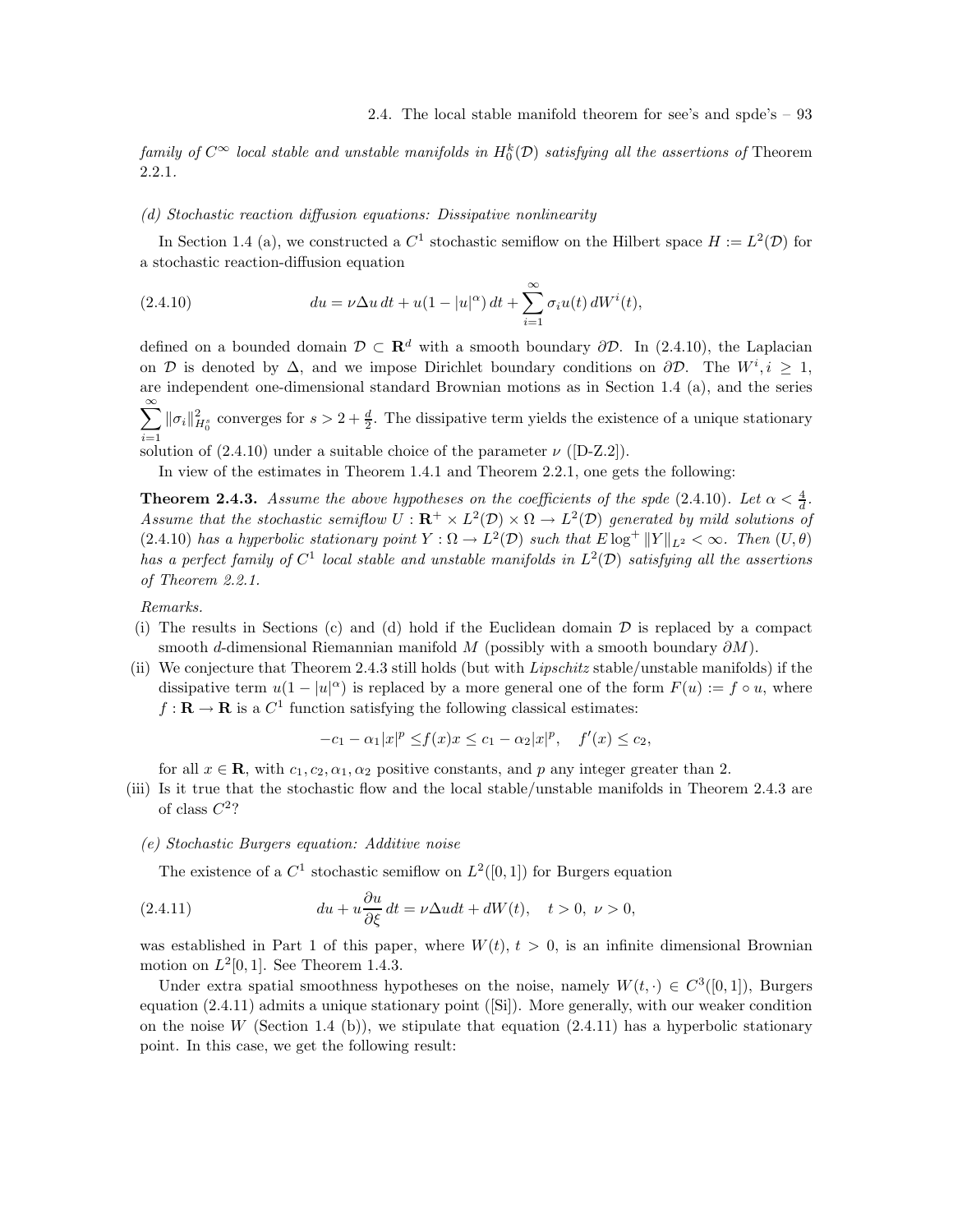Theorem 2.4.4. Assume the hypotheses of Theorem 1.4.3 on the coefficients of Burgers spde (2.4.11). Assume that the stochastic semiflow  $U: \mathbf{R}^+ \times L^2([0,1]) \times \Omega \to L^2([0,1])$  generated by mild solutions of (2.4.11) has a hyperbolic stationary point  $Y : \Omega \to L^2([0,1])$  such that  $E \log^+ ||Y||_{L^2}$  $\infty$ . Then  $(U, \theta)$  has a perfect family of  $C^1$  local stable and unstable manifolds in  $L^2([0,1])$  satisfying all the assertions of Theorem 2.2.1.

Note that hyperbolicity of the stationary point in Theorem 2.4.4 is in the sense of Definition (2.1.3). Theorems 2.1.1 and 1.4.3 imply that the Lyapunov spectrum for the linearization of (2.4.11) exists and is discrete for any viscosity  $\nu > 0$ . When W is  $C^3$  in the space variable, it known that for any  $C^2$  initial condition, the solution  $u(t)$  of  $(2.4.11)$  converges to the stationary solution for any positive viscosity  $\nu > 0$  ([Si]). It is therefore easy to see that the stable manifold is the whole of  $L^2([0,1]).$ 

The case of sufficiently large viscosity and rough noise  $W(t) \in L^2([0,1])$  is currently being studied  $([L-Z])$ . This work shows that  $(2.4.11)$  admits a unique globally exponentially stable stationary point in this case. So in this (somewhat non-generic) case, the unstable manifold consists of the single random point  $Y(\omega) \in L^2([0,1])$ , and the non-linear cocycle U will approach  $Y(\omega)$  with exponential speed less than or equal to the top Lyapunov exponent  $\lambda_1$  of the linearized Burgers equation.

We conjecture that the assertions in the above paragraph still hold for any viscosity  $\nu > 0$  (cf. [D-Z.2], Theorem 14.4.4). Further analysis of the Lyapunov spectrum for (2.4.11) (in the cases of small and zero viscosity  $\nu$ ) is postponed to a future project.

#### **ACKNOWLEDGMENTS**

The authors would like to thank Prof. B. Øksendal for inviting them to Oslo in the summer of 2000 where the project was started. They are also grateful to Prof. K.D. Elworthy for inviting them to Warwick on numerous occasions especially during the Warwick SPDE's Symposium 2000/2001 so that they may have opportunities to meet; to Prof. A. Truman for inviting them to the International Workshop of Probabilistic Methods in Fluids at Swansea in April 2002 where preliminary versions of the results were announced; and to the organizers of ICM 2002 and First Sino-German Stochastic Analysis Conference in Beijing in August 2002 where the results were presented. The authors would also like to thank the referees for useful comments.

#### **REFERENCES**

- A. L. Arnold, Random dynamical systems, Springer-Verlag, Berlin, 1998.
- A-S. L. Arnold and M. K. R. Scheutzow, Perfect cocycles through stochastic differential equations, Probab. Th. Rel. Fields 101 (1995), 65–88.
- B-C-F. Z. Brzezniak, M. Capinski, and F. Flandoli, Stochastic Navier-Stokes equations with multiplicative noise, Stochastic Analysis and Applications 10 (1992), 53–532.
- B-C-J. L. Bertini, N. Cancrin, and G. Jona-Lasinio, The stochastic Burgers equation, Comm. Math. Phys. 165 (1994), 211–232.
- B-F. Z. Brzezniak and F. Flandoli, Regularity of solutions and random evolution operator for stochastic parabolic equations, Stochastic partial differential equations and applications (Trento, 1990), Pitman Res. Notes Math. Ser., vol. 268, Longman Sci. Tech., Harlow, 1992, pp. 54–71.
- B-F.1. A. Bensoussan and F. Flandoli, Stochastic inertial manifold, Stochastics Stochastics Rep. 53 (1995), no. 1–2, 13–39.
- C-K-S. T. Caraballo, P. E. Kloeden, and B. Schmalfuss, Exponentially stable stationary solution for stochastic evolution equations and their perturbation, Appl. Math. Optim. 50 (2004), 183–207.
	- C. A. Carverhill, Flows of stochastic dynamical systems: Ergodic theory, Stochastics 14 (1985), 273–317.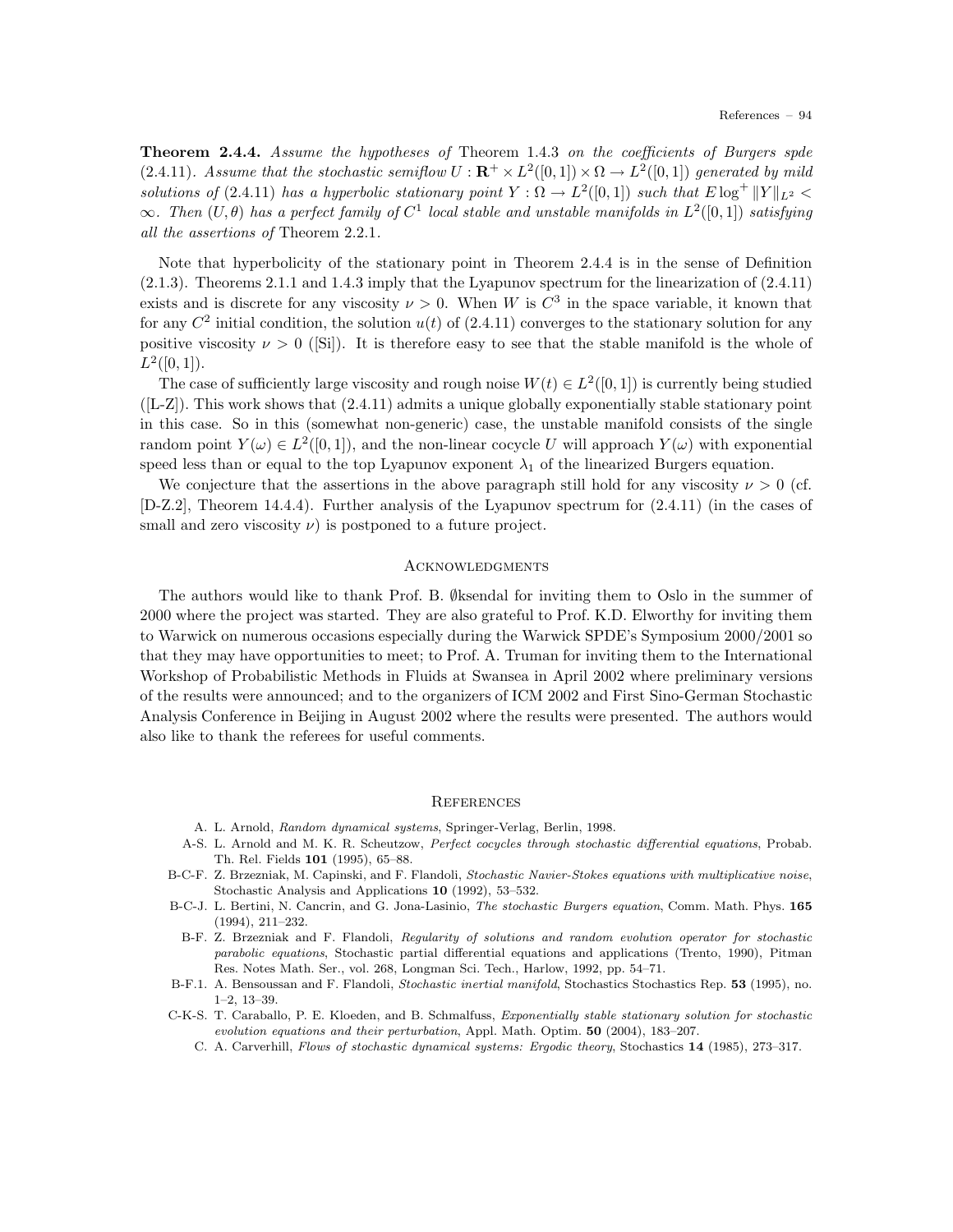- C-V. C. Castaing and M. Valadier, Convex Analysis and Measurable Multifunctions, Lecture Notes in Mathematics, vol. 580, Springer-Verlag, Berlin-Heidelberg-New York, 1977.
- Co. D. L. Cohn, Measure Theory, Birkhäuser, Boston, 1980.
- D-D-T. G. Da Prato, A. Debussche, and R. Temam, Stochastic Burgers equation, Nonlinear Differential Eq. Appl. 1 (1994), 389.
- D-Z.1. G. Da Prato and J. Zabczyk, Stochastic Equations in Infinite Dimensions, Cambridge University Press, Cambridge, 1992.
- D-Z.2. G. Da Prato and J. Zabczyk, Ergodicity for Infinite Dimensional Systems, Cambridge University Press, Cambridge, 1996.
- D-T-Z. I. M. Davies, A. Truman, and H. Z. Zhao, Stochastic generalized KPP equations, Proc. R. Soc. Edinb. 126A (1996), no. 5, 957–84.
- D-L-S.1. J. Duan, K. Lu, and B. Schmalfuss, Invariant manifolds for stochastic partial differential equations, Annals of Probability 31 (2003), 2109–2135.
- D-L-S.2. J. Duan, K. Lu, and B. Schmalfuss, Stable and unstable manifolds for stochastic partial differential equations, J. Dynamics and Diff. Eqns. 16 (2004), no. 4, 949–972.
	- E-V. E. W. Vanden and E. Eijnden, Statistical theory for the stochastic Burgers equation in the inviscid limit, Comm. Pure Appl. Math. 53 (2000), 852–901.
	- E-H. J. -P. Eckmann and M. Hairer, Invariant measures for stochastic partial differential equations in unbounded domains, Nonlinearity 14 (2001), 133–151.
	- E-Z. K. D. Elworthy and H. Z. Zhao, The propagation of travelling waves for stochastic generalized KPP equations, Mathl. and Comput. Modelling  $20$  (1994), no.  $4/5$ , 131–166.
	- F.1. F. Flandoli, Stochastic flows for nonlinear second-order parabolic SPDE's, Stochastics Monographs, 9, Gordon and Breach Science Publishers, Yverdon, 1995.
	- F.2. F. Flandoli, Stochastic flows for nonlinear second-order parabolic SPDEs, Ann. Probab. 24 (1996), no. 2, 547–558.
	- F-S.1. F. Flandoli and K.-U. Schaumlöffel, Stochastic parabolic equations in bounded domains: random evolution operator and Lyapunov exponents, Stochastics and Stochastics Reports 29 (1990), no. 4, 461–485.
	- F-S.2. F. Flandoli and K.-U. Schaumlöffel, A multiplicative ergodic theorem with applications to a first order stochastic hyperbolic equation in a bounded domain, Stochastics Stochastics Rep. 34 (1991), no. 3–4, 241–255.
		- Fr. M. Freidlin, Functional integration and partial differential equations, Princeton University Press, Princeton, NJ, 1985.
		- Fri. A. Friedman, Partial differential equations of parabolic type, Prentice-Hall, Inc., Englewood Cliffs, NJ, 1964.
- H-L-O-U-Z. H. Holden, T. Lindstrom, B. Øksendal, J. Uboe, and T. S. Zhang, The Burgers' equation with a noise force and the stochastic heat equations, Comm. PDE 19 (1994), 119–141.
	- I-W. N. Ikeda and S. Watanabe, Stochastic Differential Equations and Diffusion Processes, Second Edition, North-Holland-Kodansha, Amsterdam, 1989.
	- Ku. H. Kunita, Stochastic Flows and Stochastic Differential Equations, Cambridge University Press, Cambridge, New York, Melbourne, Sydney, 1990.
	- L-S-U. O. A. Ladyzenskaja, V. A. Solonnikov, and N. N. Uralceva, Linear and quasi-linear equations of parabolic type, Translations of Mathematical Monographs, vol. 23, American Mathematical Society, Providence, RI, 1968.
		- L-Z. Y. Liu, and H. Z. Zhao, The stochastic Burgers integral equations and the stationary solutions of stochastic Burgers equations, in preparation.
		- Ly. M. A. Lyapunov, Problèm général de la stablité du mouvement, Annales Dac. Sciences Toulouse 9 (1907); (Translation of the Russian edition, Kharkov 1892). Reprinted by Princeton University Press, Princeton, N.J. 1949 and 1952.
	- Mo.1. S.-E. A. Mohammed, Stochastic Functional Differential Equations, Research Notes in Mathematics, no. 99, Pitman Advanced Publishing Program, Boston-London-Melbourne, 1984.
	- Mo.2. S.-E. A. Mohammed, Non-Linear flows for linear stochastic delay equations, Stocha-stics, 17 (1987), no. 3, 207–212.
	- Mo.3. S.-E. A. Mohammed, The Lyapunov spectrum and stable manifolds for stochastic linear delay equations, Stochastics and Stochastic Reports 29 (1990), 89–131.
	- M-S.1. S.-E. A. Mohammed and M. K. R. Scheutzow, The stable manifold theorem for non-linear stochastic systems with memory. Part I: Existence of the semiflow. Part II: The local stable manifold theorem, preprints (2001).